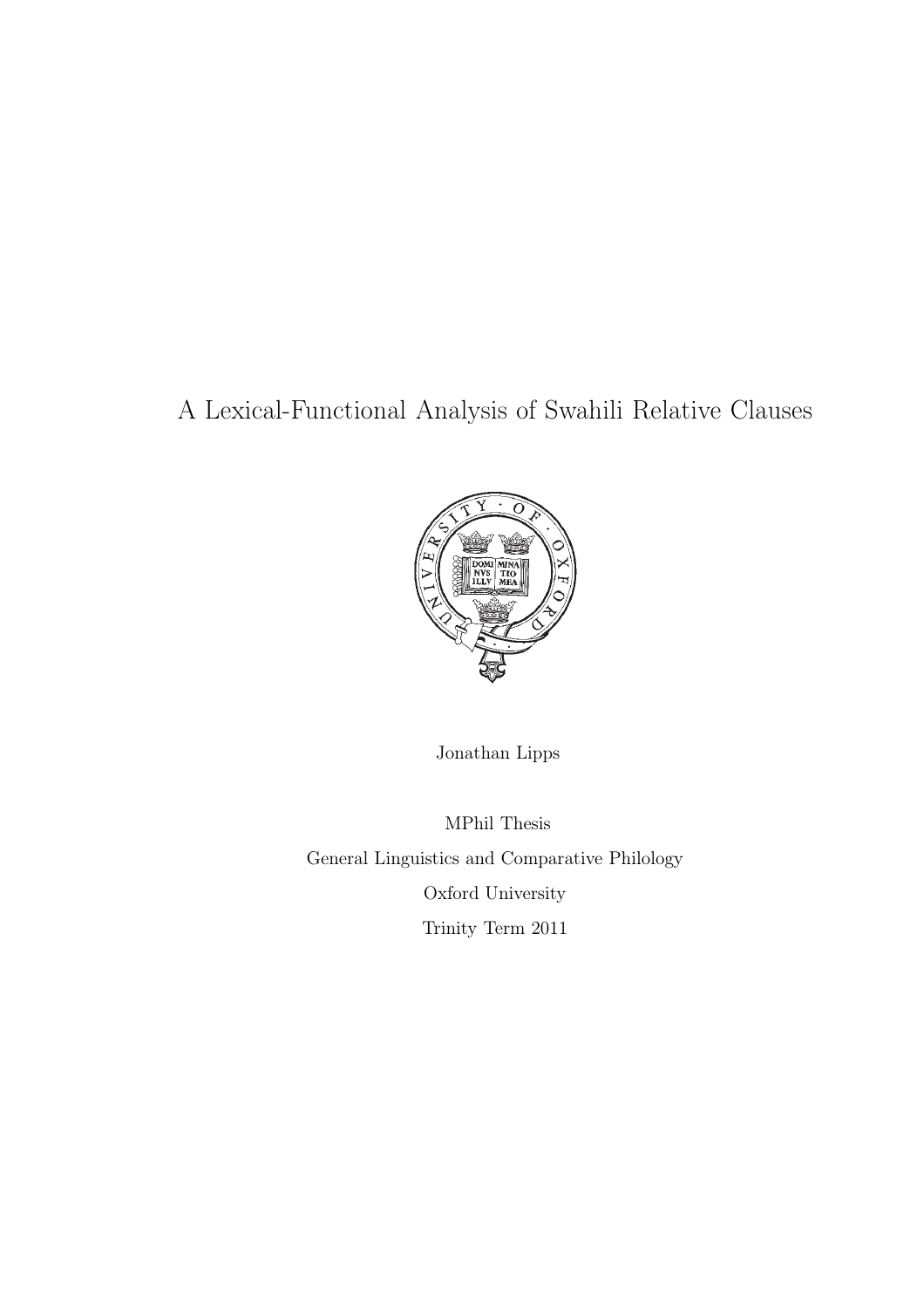# **Contents**

| $\mathbf 1$    |         | Introduction<br>$\mathbf{1}$ |                                  |                |  |  |  |  |
|----------------|---------|------------------------------|----------------------------------|----------------|--|--|--|--|
| $\overline{2}$ | Swahili |                              |                                  |                |  |  |  |  |
|                | 2.1     |                              | Linguistic Situation and History | 3              |  |  |  |  |
|                | 2.2     |                              |                                  | $\overline{4}$ |  |  |  |  |
|                |         | 2.2.1                        |                                  | $\overline{4}$ |  |  |  |  |
|                |         | 2.2.2                        |                                  | $\overline{5}$ |  |  |  |  |
|                | 2.3     |                              |                                  | $\overline{7}$ |  |  |  |  |
|                |         | 2.3.1                        |                                  | 7              |  |  |  |  |
|                | 2.4     |                              |                                  | 10             |  |  |  |  |
|                |         | 2.4.1                        |                                  | 11             |  |  |  |  |
|                |         | 2.4.2                        |                                  | 12             |  |  |  |  |
|                |         | 2.4.3                        |                                  | 12             |  |  |  |  |
| 3              |         |                              | Relative Clauses in Swahili      | 14             |  |  |  |  |
|                | 3.1     |                              |                                  | 15             |  |  |  |  |
|                |         | 3.1.1                        |                                  | 15             |  |  |  |  |
|                |         | 3.1.2                        | $Amba$ - Relatives               | 16             |  |  |  |  |
|                |         | 3.1.3                        |                                  | 18             |  |  |  |  |
|                |         | 3.1.4                        |                                  | 19             |  |  |  |  |
|                |         | 3.1.5                        |                                  | 19             |  |  |  |  |
|                |         | 3.1.6                        |                                  | 20             |  |  |  |  |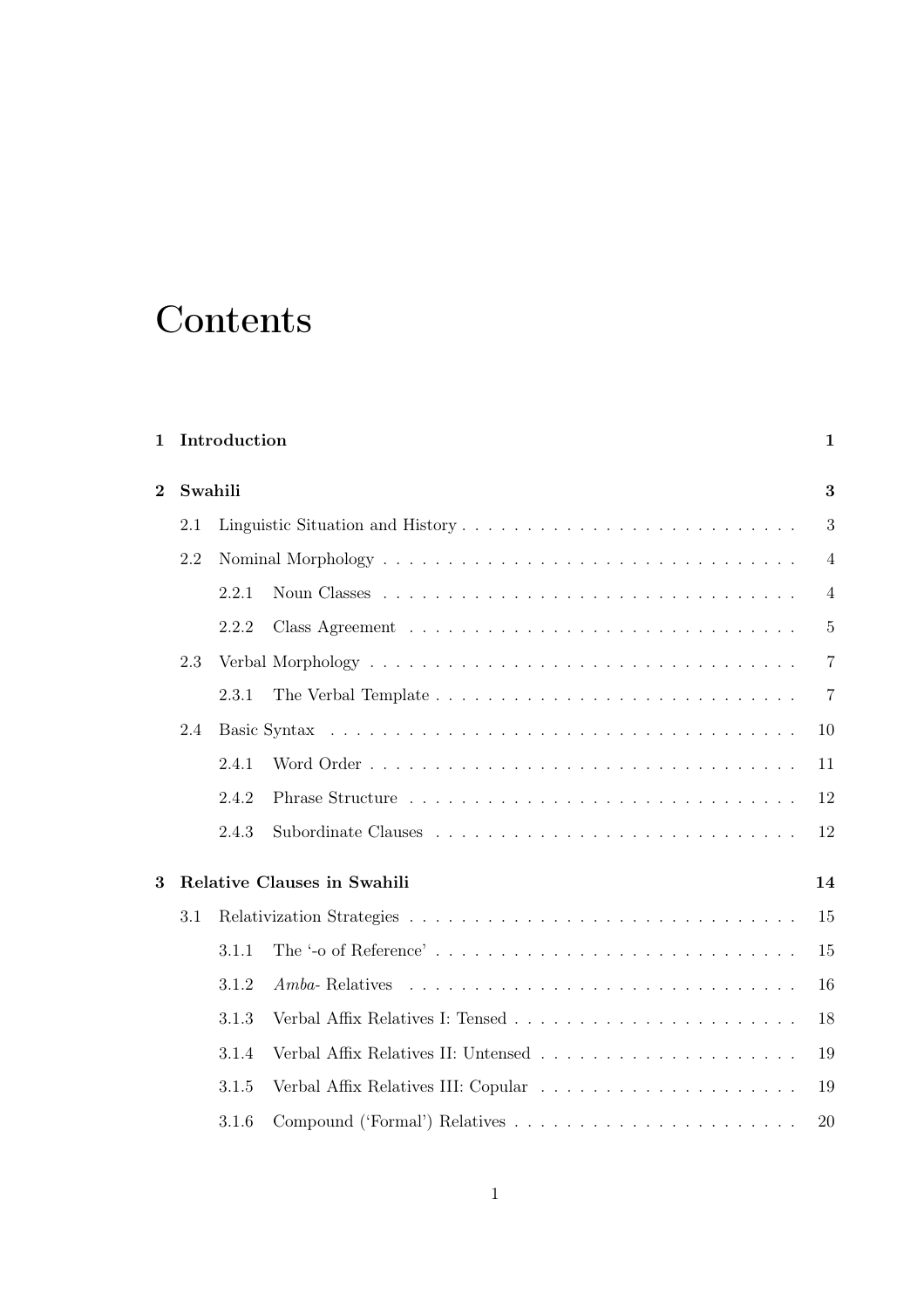| 3.2 |     |        |                                      | 20 |
|-----|-----|--------|--------------------------------------|----|
|     |     | 3.2.1  |                                      | 20 |
|     |     | 3.2.2  |                                      | 21 |
|     |     | 3.2.3  |                                      | 23 |
|     |     | 3.2.4  |                                      | 25 |
|     |     | 3.2.5  |                                      | 26 |
|     |     | 3.2.6  |                                      | 28 |
|     |     | 3.2.7  |                                      | 30 |
|     |     | 3.2.8  |                                      | 32 |
|     |     | 3.2.9  |                                      | 33 |
|     |     | 3.2.10 |                                      | 34 |
|     |     | 3.2.11 |                                      | 35 |
|     |     |        |                                      | 36 |
| 4   |     |        | <b>Lexical Functional Grammar</b>    | 40 |
|     | 4.1 |        |                                      | 40 |
|     |     | 4.1.1  | Background: Transformational Grammar | 41 |
|     |     | 4.1.2  |                                      | 41 |
|     | 4.2 |        |                                      | 43 |
|     | 4.3 |        |                                      | 46 |
|     | 4.4 |        |                                      | 52 |
| 5   |     |        | Analyzing Swahili Relatives in LFG   | 54 |
|     | 5.1 |        |                                      | 55 |
|     | 5.2 |        |                                      | 57 |
|     | 5.3 |        |                                      | 60 |
|     |     | 5.3.1  |                                      | 64 |
|     | 5.4 |        |                                      | 66 |
|     | 5.5 |        |                                      | 67 |
|     |     |        |                                      |    |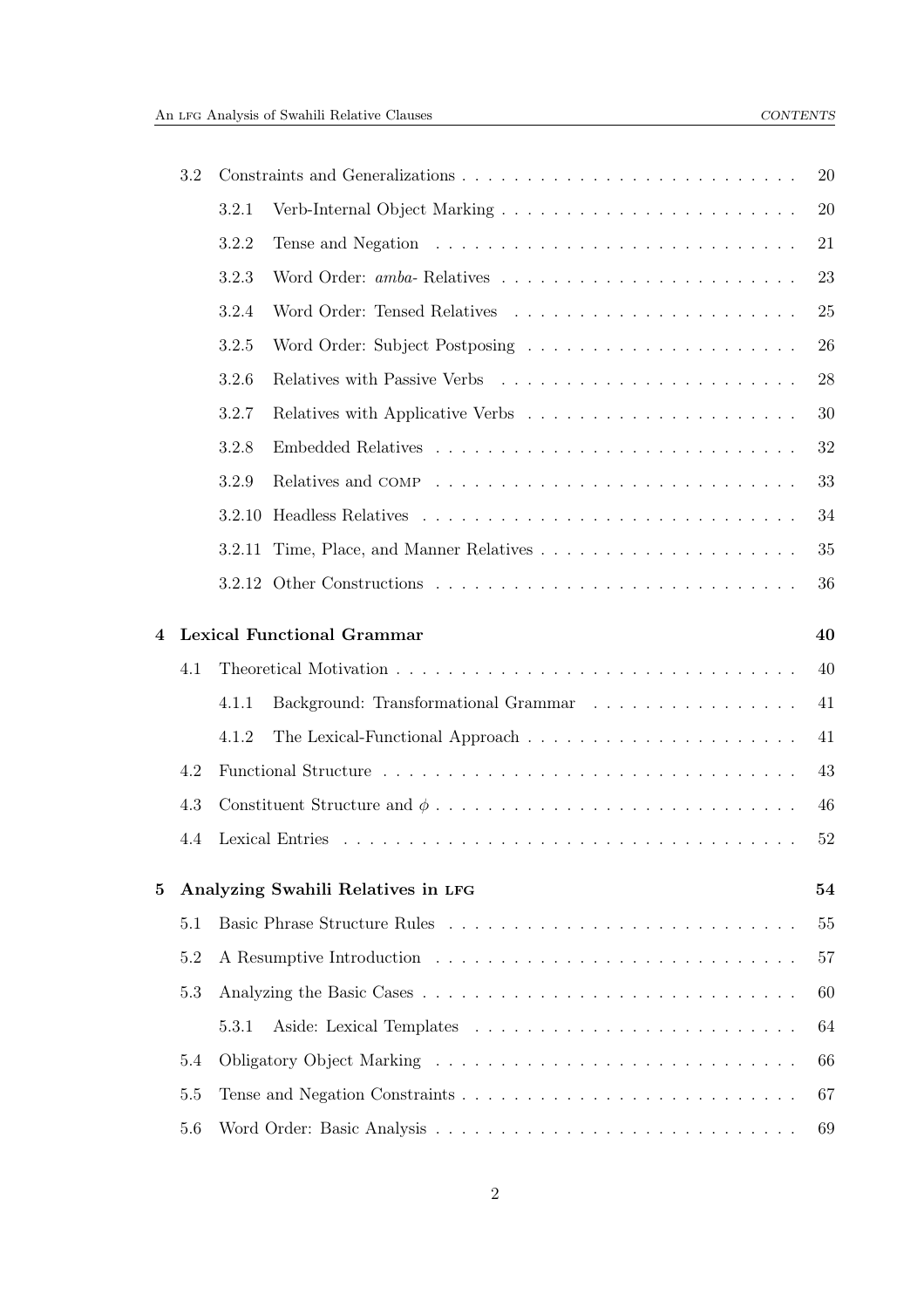|   | 5.7 | 69                                   |  |
|---|-----|--------------------------------------|--|
|   | 5.8 | 72                                   |  |
|   | 5.9 | 79                                   |  |
|   |     | 83                                   |  |
|   |     | 84                                   |  |
|   |     | 85                                   |  |
|   |     | 87                                   |  |
|   |     | 89                                   |  |
| 6 |     | <b>Evaluating the Analysis</b><br>91 |  |
|   | 6.1 | 91                                   |  |
|   |     | 6.1.1<br>92                          |  |
|   |     | 93<br>6.1.2                          |  |
|   |     | 6.1.3<br>95                          |  |
|   |     | 6.1.4<br>97                          |  |
|   | 6.2 | 98                                   |  |
|   |     | 98<br>6.2.1                          |  |
|   |     | 6.2.2<br>101                         |  |
|   | 6.3 | 102                                  |  |
| 7 |     | Conclusion<br>104                    |  |

The text of this thesis contains 24,997 words; this number includes 1,774 words in footnotes and figures.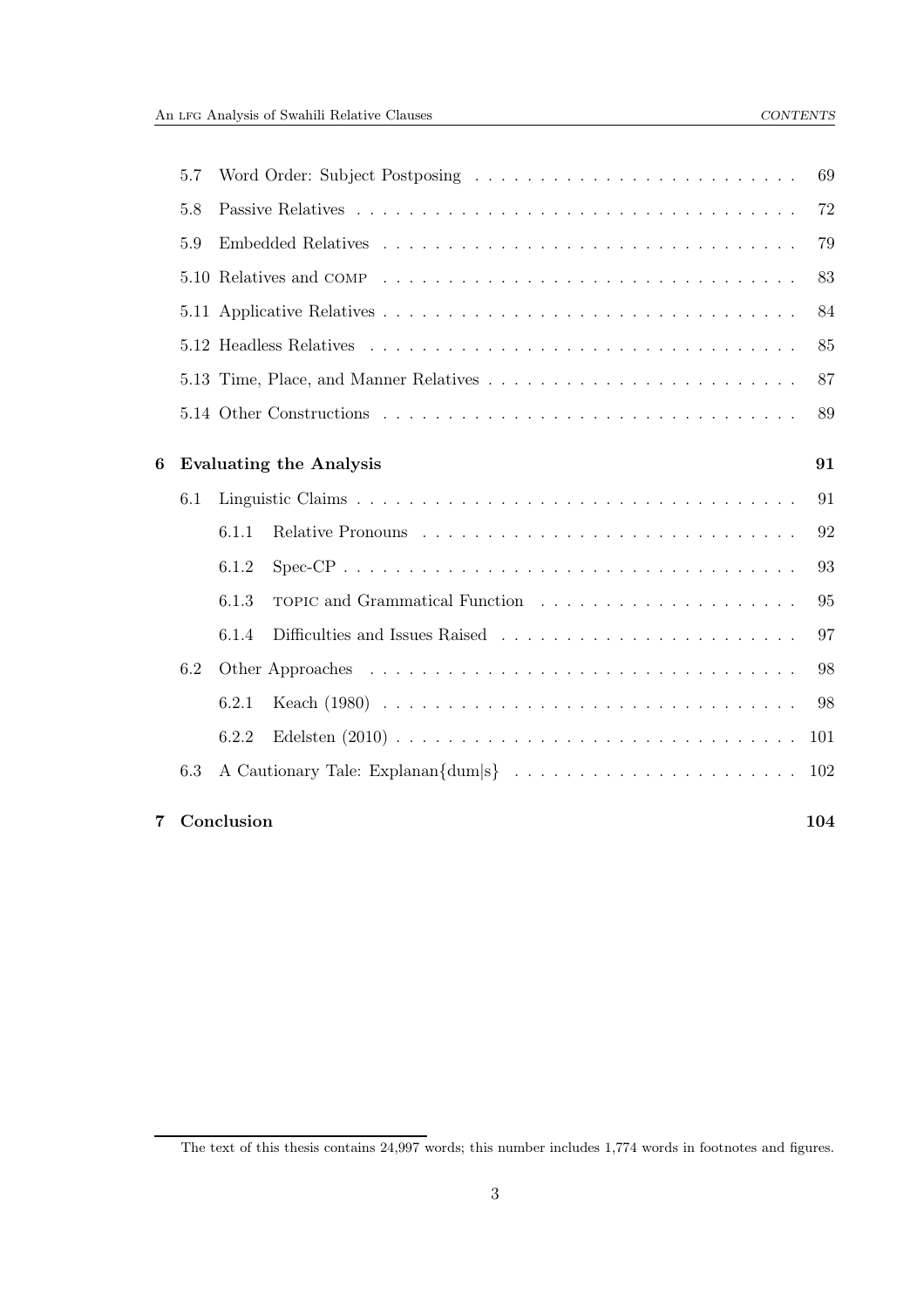#### Acknowledgements

This project would not have been completed without the support of a wider community. While the entire Faculty of Linguistics, Philology & Phonetics at Oxford deserves recognition, I owe the greatest intellectual debt to my advisor, Mary Dalrymple, whose work underlies much of the theory of lfg (not to mention the xle framework within which my analysis was born). For me, these professional achievements pale in comparison to the time and effort she invested in discussing elements of this thesis, looking over drafts, and bringing my linguistics diction up to speed. Any remaining errors are of course my own, but they are far fewer than they would have been without her supervision.

Secondly, I have much gratitude for those whose material contributions enabled me to spend time in Oxford working towards the MPhil degree, of which this thesis is a major part. Thanks go primarily to Bryan and Cara Bowers, whose generous scholarship (via Jesus College) most directly enabled me to meet the costs of education for this course. My parents Bob and Susie Lipps also provided support in any number of ways, not least of which was helping with financial obligations. My grandparents Dave and Judy Oltrogge (whose professional history happens to involve field linguistics with SIL) and my aunt and uncle Peter and Linda Rosi were likewise quick to respond to my requests for financial aid. Without all of their contributions, this work would not exist.

Finally, but not last in terms of importance, I owe a debt of gratitude to all the friends and family who supported me with their questions and emotional support, especially in the last stages of writing. My wife Jessica in particular deserves thanks for all of her wholehearted encouragement, for staying up late and providing company during difficult editing sessions, and for being inquisitive enough to gain a working understanding of the theory of LFG! This thesis, written entirely during the first year of our marriage, is dedicated to her.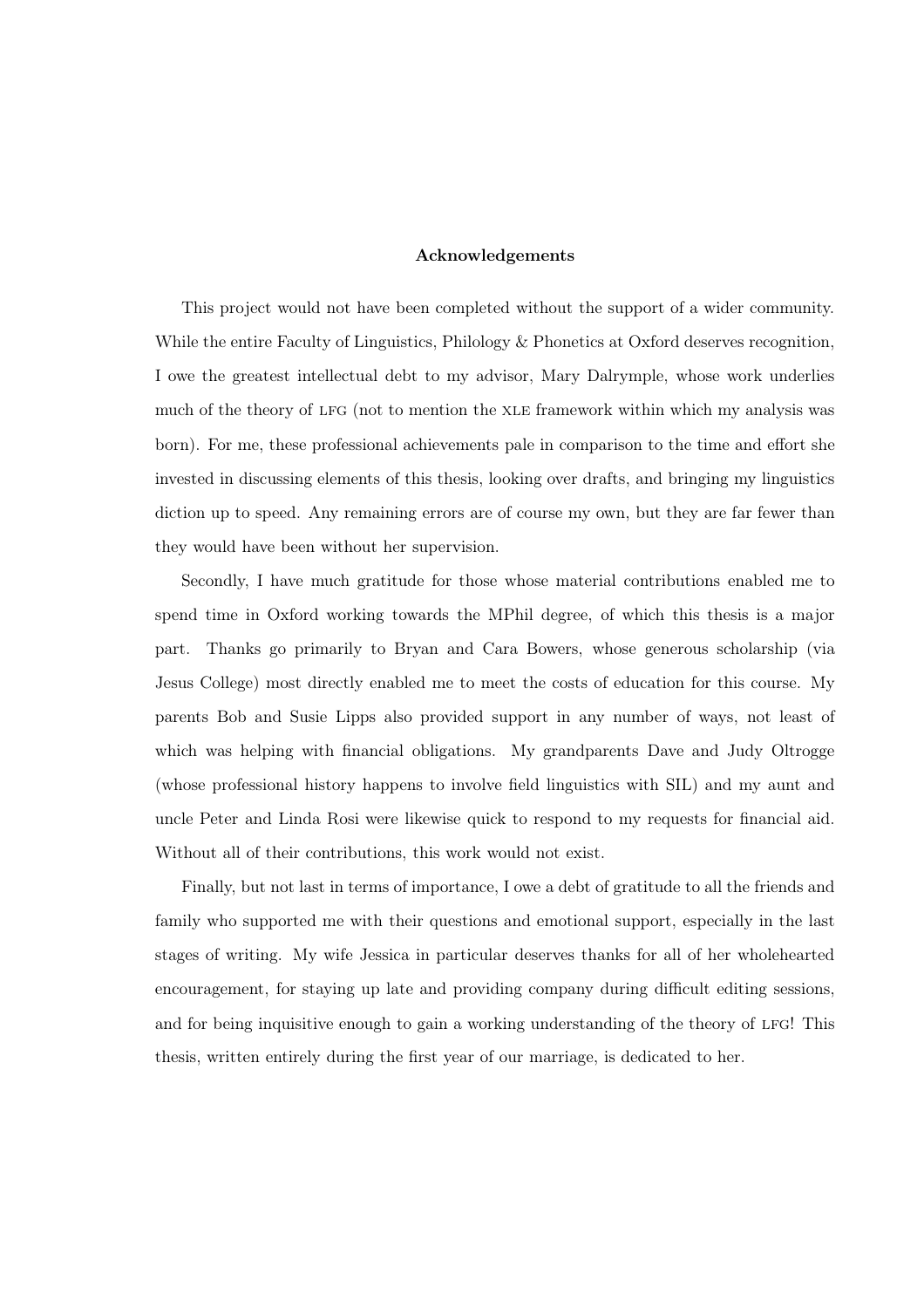# <span id="page-5-0"></span>Chapter 1

# Introduction

In Swahili, a Bantu language of East Africa, relative clauses are formed in a variety of ways. The two most prominent of these strategies exist in many cases side-by-side: a speaker of Swahili is free to use either one. In the first strategy, a relative pronoun is used to indicate the beginning of a relative clause. In the second, the relative clause verb itself is modified with a special relative morpheme, indicating that its clause is a relative one. In either strategy, the head of the relative clause can play almost any grammatical function in the relative clause, resulting in a wide variety of interesting constructions.

Swahili is a well-documented language, and is the national language of several countries. However, formal linguistic treatment of Swahili relative clauses is relatively sparse, considering the fascinating character of the data which is available. In particular, no substantial analysis has been produced from the perspective of Lexical Functional Grammar (LFG), a theory of syntax in which the syntactic analysis of a sentence consists of two linked structures: one representing the structural organization of the sentence, and the other representing the functional relationships between the words themselves.

In this thesis, I will provide an analysis of Swahili relative clauses, using LFG as a framework. Ultimately, my goal is to present an analysis which countenances as much of the available data as possible, and which constitutes a legitimate explanation of that data. Before discussing the analysis itself, it will be necessary to give a brief overview of the Swahili language (Chapter [2\)](#page-7-0), a thorough survey of Swahili relative clause constructions (Chapter [3\)](#page-18-0),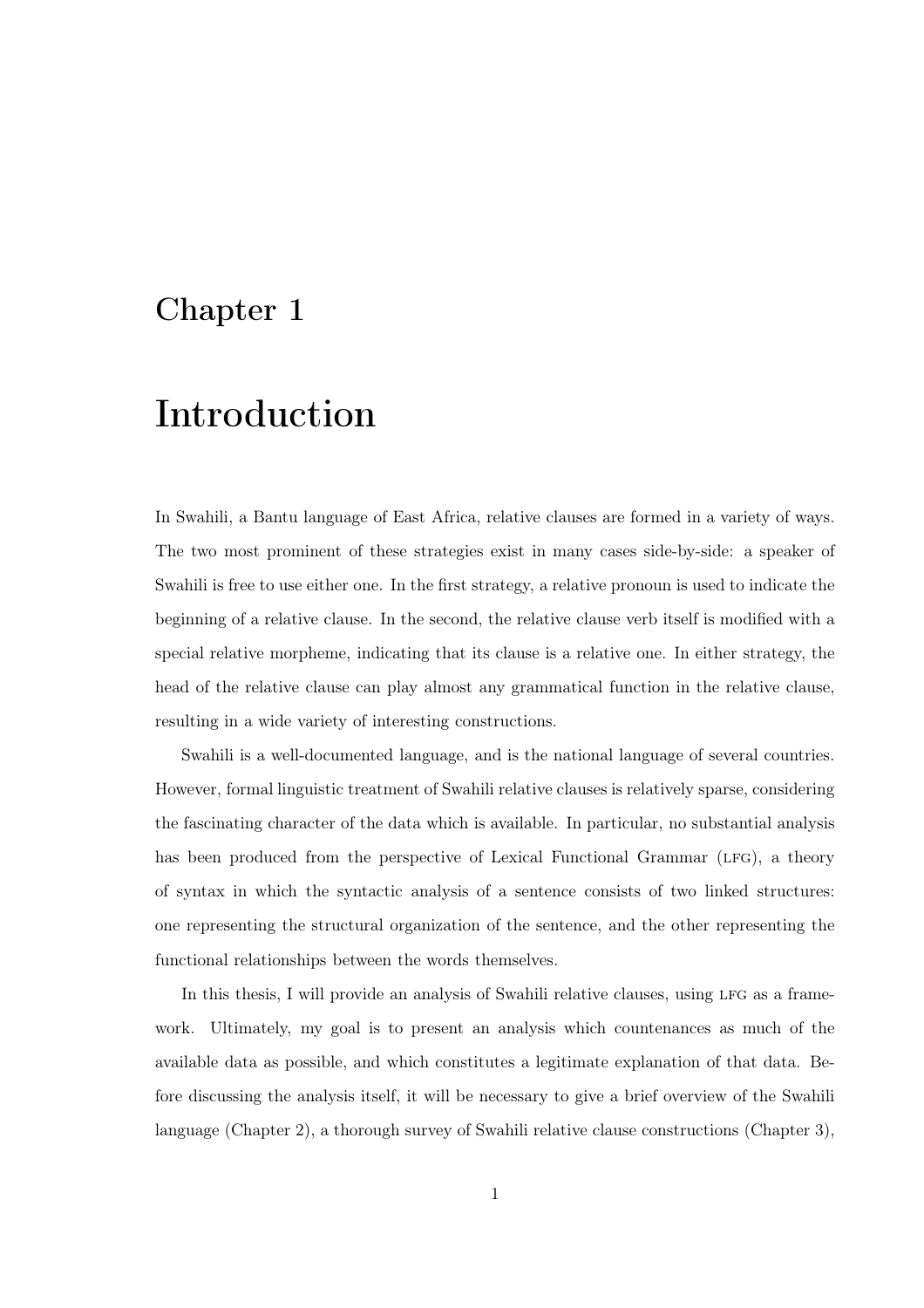and an introduction to LFG (Chapter [4\)](#page-44-0). I will bring these pieces together in order to analyze the various relative clause constructions in Chapter [5.](#page-58-0) Finally, Chapter [6](#page-95-0) will be devoted to determining the linguistic import of my analysis, and briefly comparing it with two other analyses from different frameworks.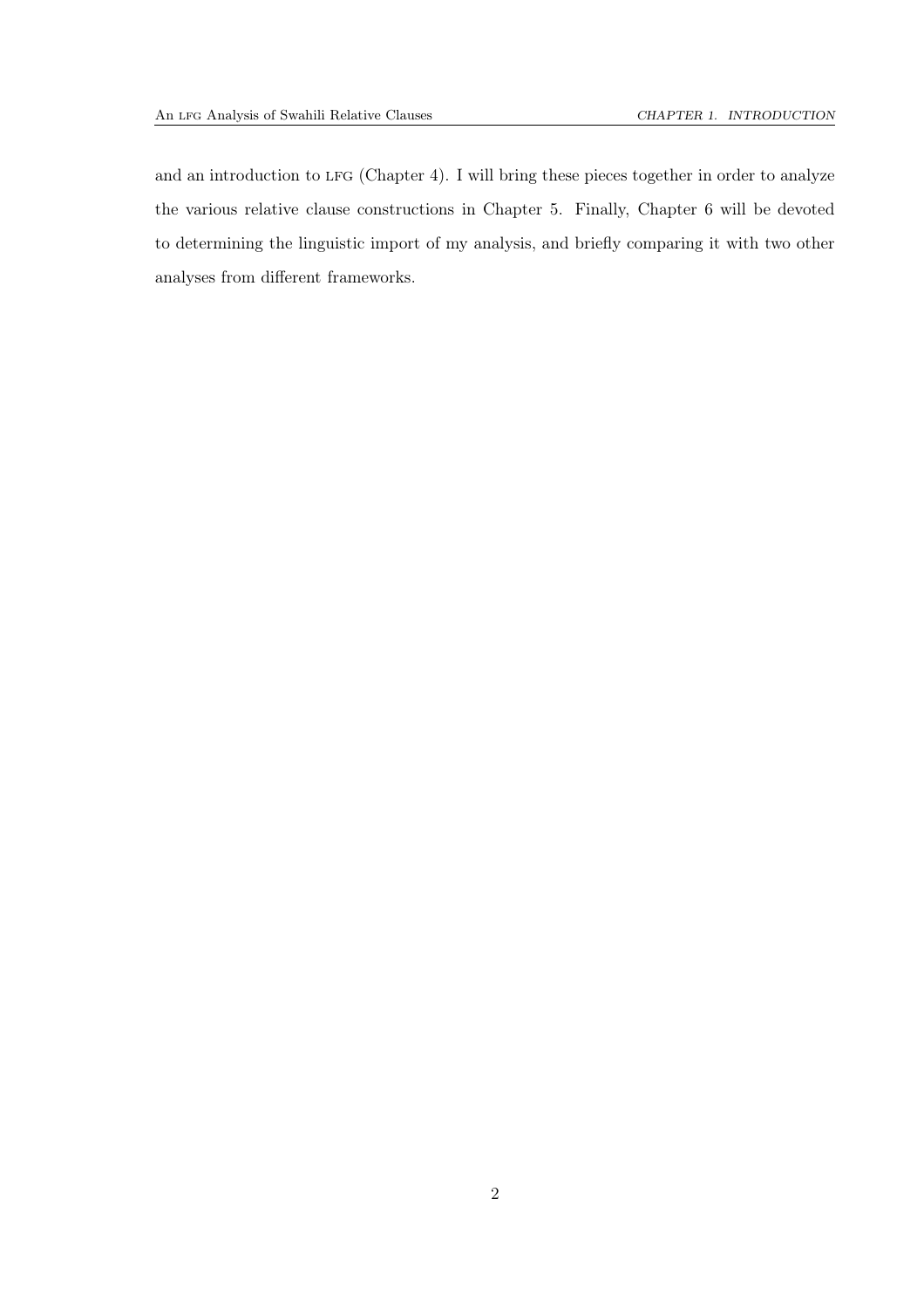# <span id="page-7-0"></span>Chapter 2

# Swahili

Swahili is a language of East Africa which has attained the status of a lingua franca there, and is used as such by over 30 million speakers in Tanzania, Kenya, Somalia, Mozambique, and other countries. In this chapter, I will provide a very brief history of the language, and outline some of its most important synchronic linguistic features. The subject of relative clauses in Swahili will be taken up in Chapter [3.](#page-18-0)

## <span id="page-7-1"></span>2.1 Linguistic Situation and History

Swahili (*Kiswahili* to its speakers) is a member of the well-established family of Bantu languages, a group of around 500 languages in Africa [\(Marten 2006](#page-111-0)). Many Bantu languages are characterized by the presence of, *inter alia*, a system of noun classes, and an expansive set of affixes designed both to enable class agreement and to convey information such as tense or even grammatical function. Swahili has these features, as will be detailed in following sections.

Historically, Swahili was used as the language of the tribes living along the coast of what is now Kenya and Tanzania, but there is no firm evidence for exactly when or how this situation arose [\(Polomé 1967](#page-112-0):8). What is clear is that, with the advent of Arab traders in the region, the language began to be used in simplified form for communication between the traders and the local inhabitants. The creole that was born eventually crystallized into what we would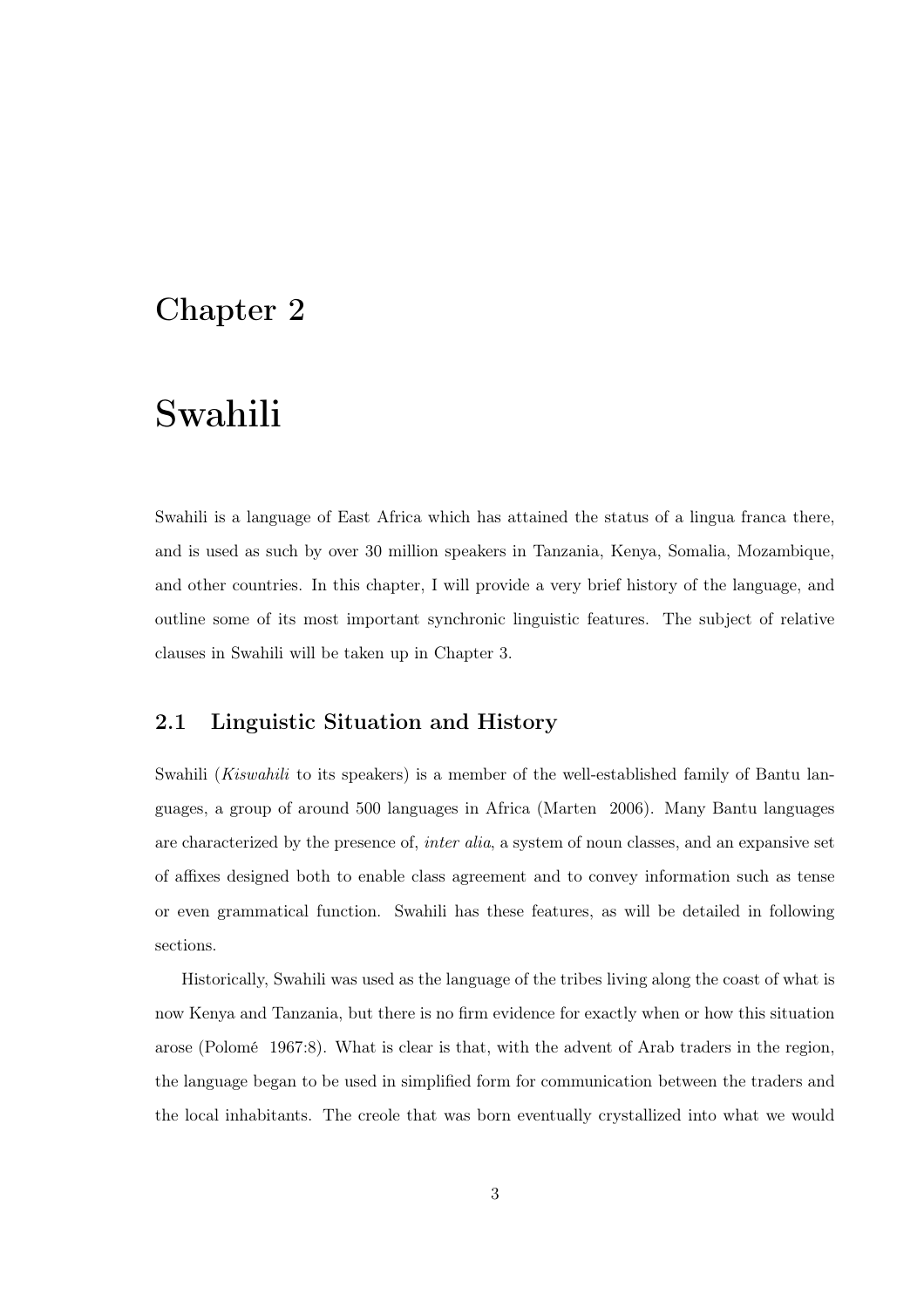now recognize as the Swahili language (beginning around the 12th century AD), but not before incorporating a large number of words and phrases from Arabic [\(Polomé 1967:](#page-112-0)12).

Swahili speakers' position as the gatekeepers of overseas trade to the rest of Africa ensured that the language would have a long future as a lingua franca, and the language is still continuing to grow as such. However, of the tens of millions of speakers of Swahili (estimates range upwards from 30 million), less than a million speak it as a first language [\(Lewis 2009](#page-111-1)). This distribution of the language as primarily L2 leads to quite a bit of variation in how Swahili is actually spoken in different regions, which fact should be kept in mind when I present the data concerning relative clauses in Chapter [3.](#page-18-0)

<span id="page-8-0"></span>In the following sections I will outline some of the general features of Swahili, before moving on to discuss relative clauses in particular.

### 2.2 Nominal Morphology

Swahili nouns drive much of the morphological complexity which characterizes the language. Each noun belongs to one of 18 noun classes, and verbs, adjectives, and even some prepositions all use special morphemes to show agreement relationships with nouns.

### <span id="page-8-1"></span>2.2.1 Noun Classes

The 18 noun classes are divided into that number somewhat arbitrarily, and in fact there is some overlap between classes. There are essentially two groups within the overall set: the first group (classes 1-14) consists of singular-and-plural pairs of nouns; these nouns are lexically defined to belong to only one such class-pair (e.g., class-pair  $1/2$  $1/2$ , or class-pair  $3/4$ ).<sup>1</sup> The way nouns in Swahili belong to a class-pair is analogous to the way nouns in Spanish have lexical gender, though Swahili class and Spanish gender are not interchangeable concepts.

The second group (classes 15-18) is unique in that only one noun inherently belongs in the set (class 16 *pahali* 'place'); these classes define special semantic categories like location, and nouns are dynamically re-classified into this group when they partake in certain constructions,

<span id="page-8-2"></span><sup>&</sup>lt;sup>1</sup>The term 'class-pair' is my own invention, which I use to be clear that I am referring to the lexical grouping of both singular and plural classes within one semantic division.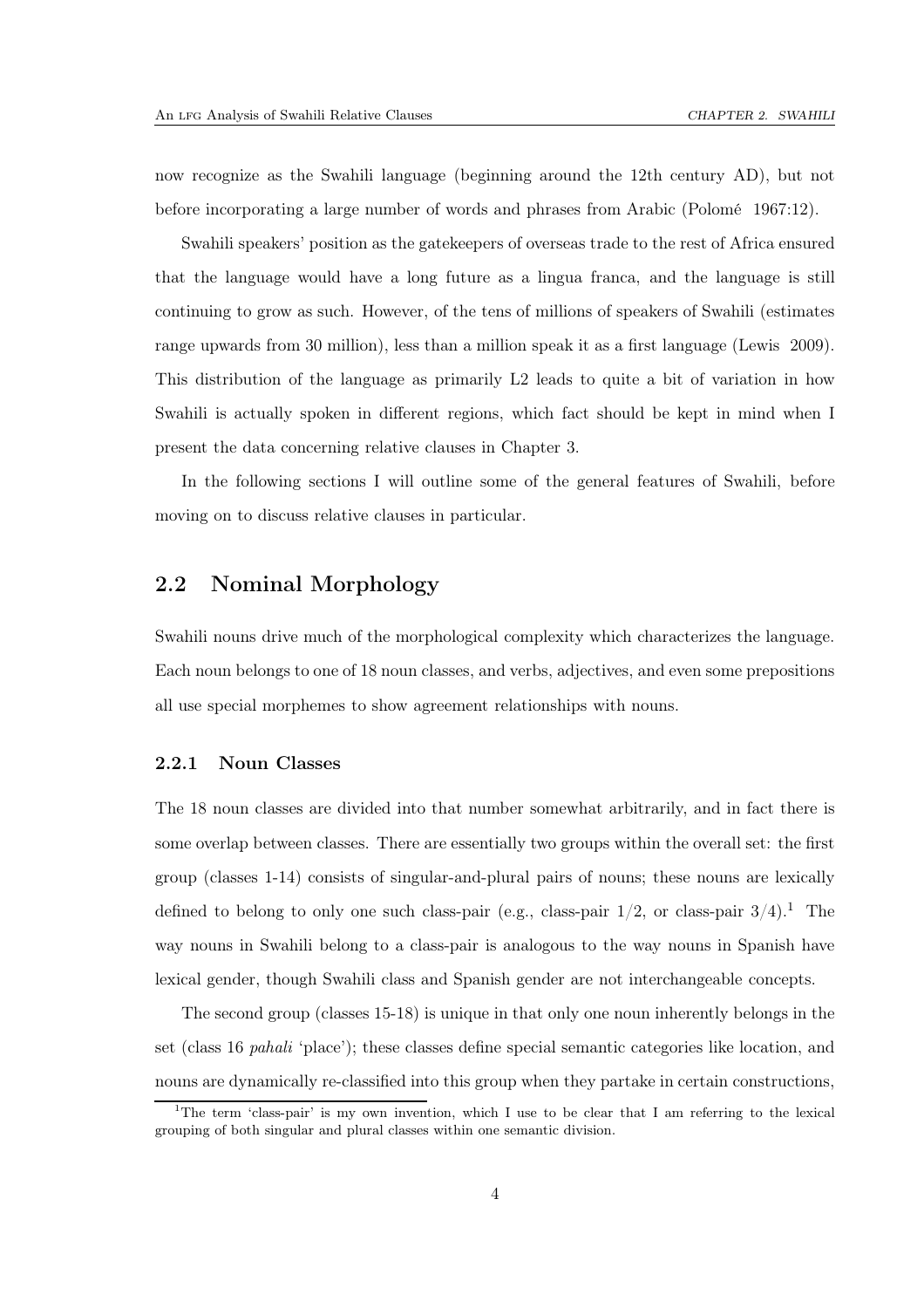e.g., those involving locatives.

Historically, classes 1-14 also divided up semantic space into 7 partitions (each partition represented by one class-pair). Class-pair  $1/2$ , for example, contains nouns which refer to humans, professions, and animate creatures. Class-pair  $3/4$ , on the other hand, is filled mostly with Swahili nouns for plants and trees. The class of a noun is typically signalled by a prefix shared with other nouns of the same class. I call the set of such prefixes the *nominal class prefixes*; the prefixes for classes 1 (*m-*) and 2 (*wa-*) can be discerned in the following examples:<sup>[2](#page-9-1),[3](#page-9-2)</sup>

(1) *mtu* 1.person 'a person'

(2) *watu* 2.person 'some people'

### <span id="page-9-0"></span>2.2.2 Class Agreement

Swahili nouns establish agreement relationships (via their class feature) with (a) modifying adjectives, (b) verbs for which the noun plays a grammatical function, and (c) some prepositions. These words show class agreement by means of two sets of class prefixes. The first, the *nominal class prefixes*, appear on open-class adjectives and on nouns themselves (in fossilized form). The second set consists of the *verbal class prefixes*, which appear in all the other environments.

Table [2.1](#page-10-0) shows the nominal class prefixes for each class, an example of a noun from that class, and the adjective *-ema* 'good' displaying appropriate agreement for the class.

<span id="page-9-1"></span><sup>&</sup>lt;sup>2</sup>In these words, m- and wa- are not actually separable prefixes. Rather, mtu is one lexical item, but shows evidence of a previous stage in Swahili's history, when class prefix (denoting some semantic class, much like classifiers do in, say, ASL [\(Aronoff et al. 2003](#page-110-0))) and stem were more logically independent.

<sup>&</sup>lt;sup>3</sup>In my glosses, I follow the Leipzig Glossing Rules [\(Bickel et](#page-110-1) al. [2008](#page-110-1)), with the following additions:

<span id="page-9-2"></span><sup>•</sup> AN: animate

<sup>•</sup> fv: final vowel of a Swahili verb

<sup>•</sup> se: the verbal stem extension  $ku$ -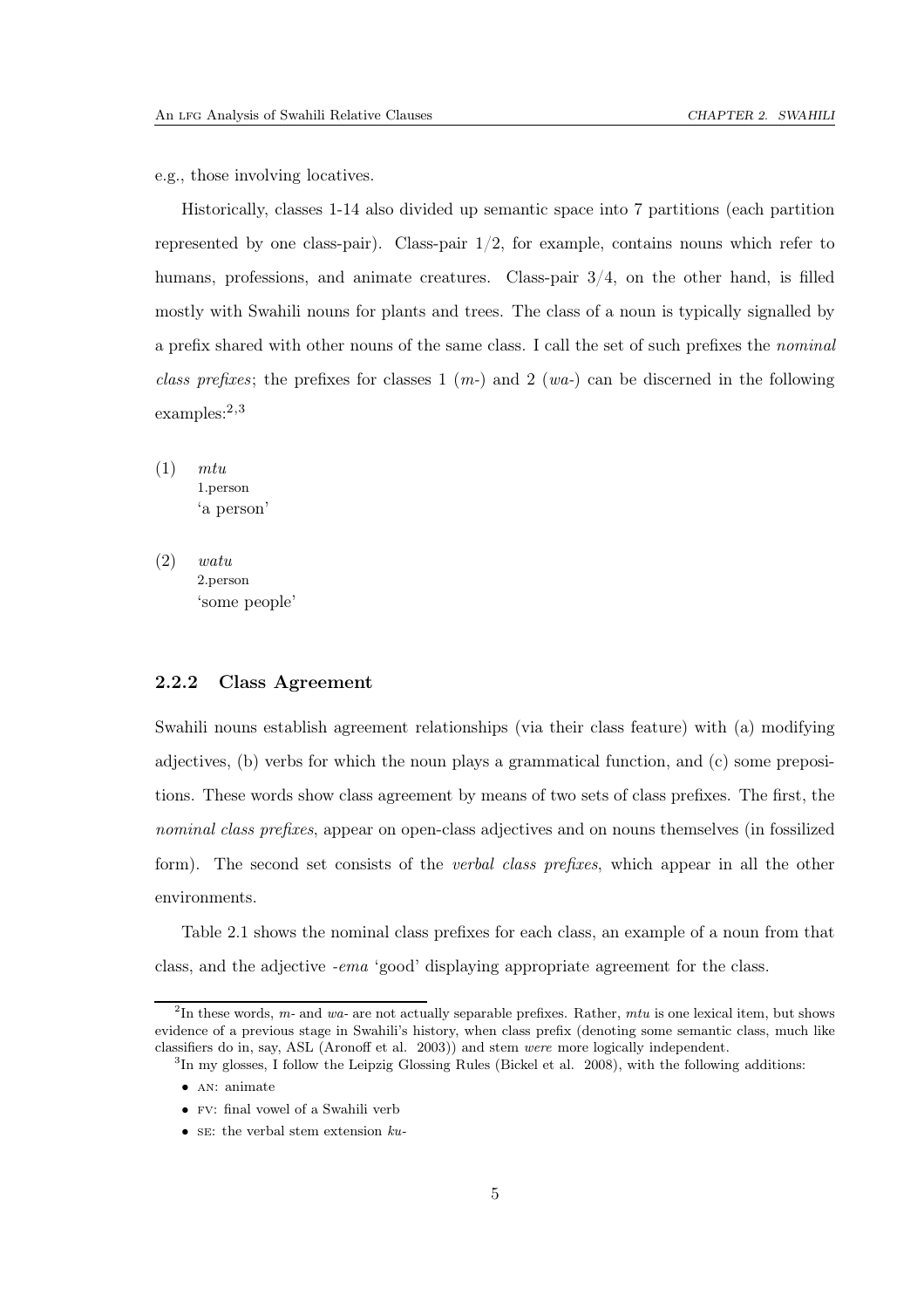| Class          | Prefix  | Noun Ex. | <b>Gloss</b>   | Adj Ex. |
|----------------|---------|----------|----------------|---------|
| 1              | $m-$    | mtu      | person         | mwema   |
| $\overline{2}$ | wa-     | watu     | people         | wema    |
| 3              | $m-$    | mti      | tree           | mwema   |
| 4              | mi-     | miti     | trees          | myema   |
| $\overline{5}$ | $(ji-)$ | jiwe     | stone          | jema    |
| 6              | ma-     | mawe     | stones         | mema    |
| $\overline{7}$ | ki-     | kiti     | $_{\rm chair}$ | chema   |
| 8              | vi-     | viti     | chairs         | vyema   |
| 9              | $(n-)$  | ndizi    | banana         | njema   |
| 10             | $(n-)$  | ndizi    | bananas        | njema   |
| 11             | $u-$    | ufunguo  | key            | mwema   |
| 12             | $(n-)$  | funguo   | keys           | njema   |
| 13             | $11 -$  | ugonjwa  | disease        | mwema   |
| 14             | ma-     | magonjwa | diseases       | mema    |
| 15             | ku-     |          |                | kwema   |
| 16             | pa-     | pahali   | place          | pema    |
| 17             | ku-     |          |                | kwema   |
| 18             | mu-     |          |                | mwema   |

<span id="page-10-0"></span>Table 2.1: Basic nominal class prefixes

As is apparent from the table, there is a good deal of overlap in morphological form between the different prefixes. In fact, it is only when a noun is viewed in both singular and plural forms that the class-pair to which it belongs can be unambiguously determined. There is also some interaction of phonology with the morphological operation of prefixing, as can be seen in words like *chema* '7.good', where the expected form *ki-ema* has undergone palatalization.

Many of these observations also hold for the verbal class prefixes, as can be seen in Table [2.2.](#page-11-2) In this table, the prefix for each class is given, along with the agreeing form of *-a*, a word used in many cases like a preposition meaning 'of', and which takes the verbal class prefixes in order to agree with the head noun. Examples of these prefixes on verbs themselves will be given in the next section.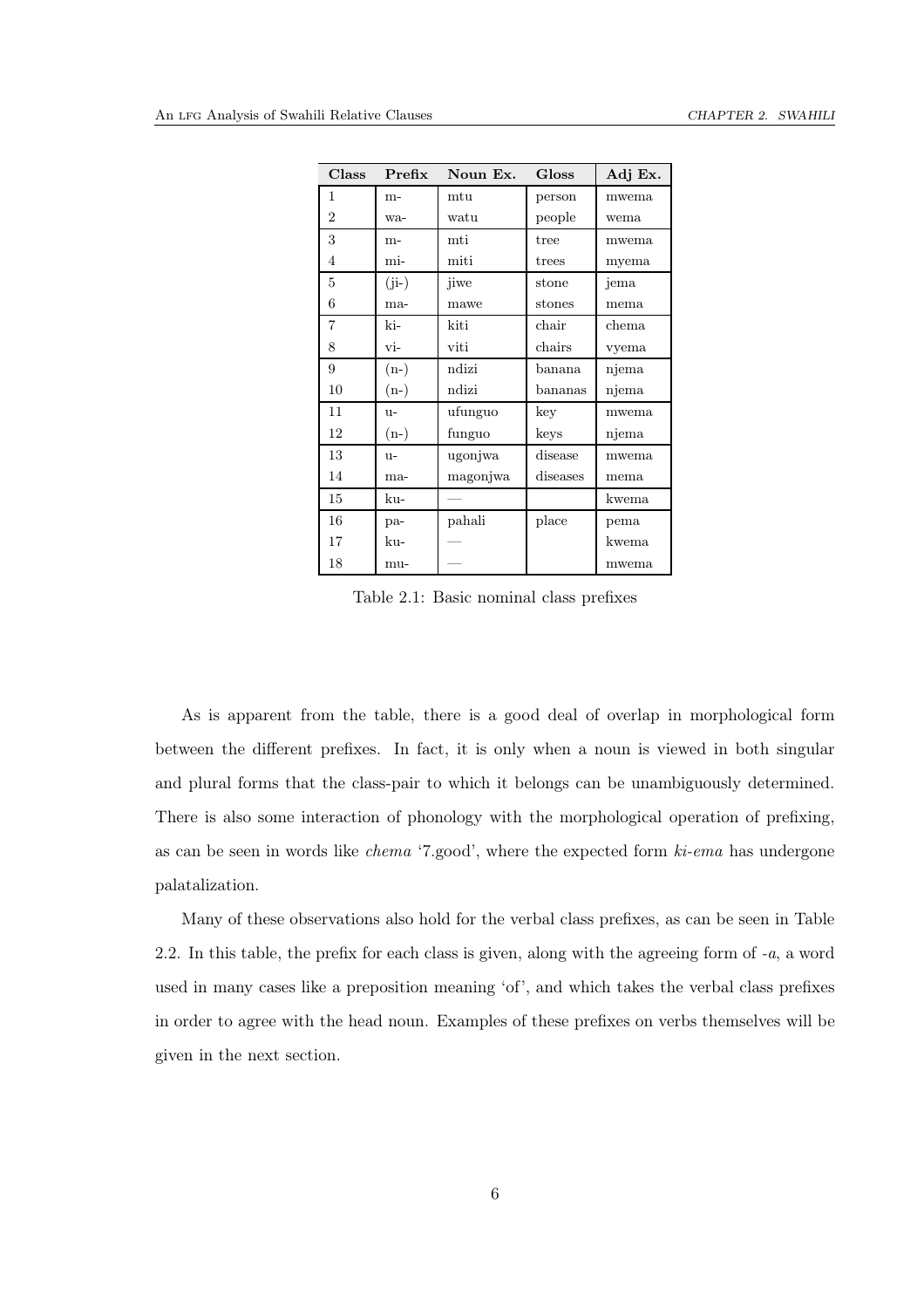| Class          | Prefix | $-a$ 'of'    |
|----------------|--------|--------------|
| 1              | $a-$   | wa           |
| $\overline{2}$ | wa-    | wa           |
| 3              | $u -$  | wa           |
| 4              | i-     | ya           |
| 5              | li-    | la           |
| 6              | ya-    | ya           |
| $\overline{7}$ | ki-    | $_{\rm cha}$ |
| 8              | vi-    | vya          |
| 9              | $i-$   | ya           |
| 10             | zi-    | za           |
| 11             | $u -$  | wa           |
| 12             | zi-    | za           |
| 13             | u-     | wa           |
| 14             | ya-    | ya           |
| 15             | ku-    |              |
| 16             | pa-    | pa           |
| 17             | ku-    | kwa          |
| 18             | mu-    | mwa          |

<span id="page-11-2"></span>Table 2.2: Verbal class prefixes as subject and object markers

## <span id="page-11-0"></span>2.3 Verbal Morphology

Verbs constitute a major sub-system of Swahili morphology, and can in many cases stand alone as complete sentences. Verbs are formed via the agglutination of different morphemes, along with a stem which contributes the basic meaning. The concatenation of morphemes occurs according to variations on a set template for constructing different logical combinations of the meanings of the morphemes. Verbs can then express complicated notions, or even act as the sole linguistic representation of, for example, subjects and objects in a sentence.

### <span id="page-11-1"></span>2.3.1 The Verbal Template

I follow [Schadeberg \(1984](#page-112-1)) and [Edelsten et al. \(2010](#page-111-2)) in numbering the different slots of the verbal template as in Table [2.3.](#page-12-0)

One restriction on the verbal template is that not all morpheme slots may be simultane-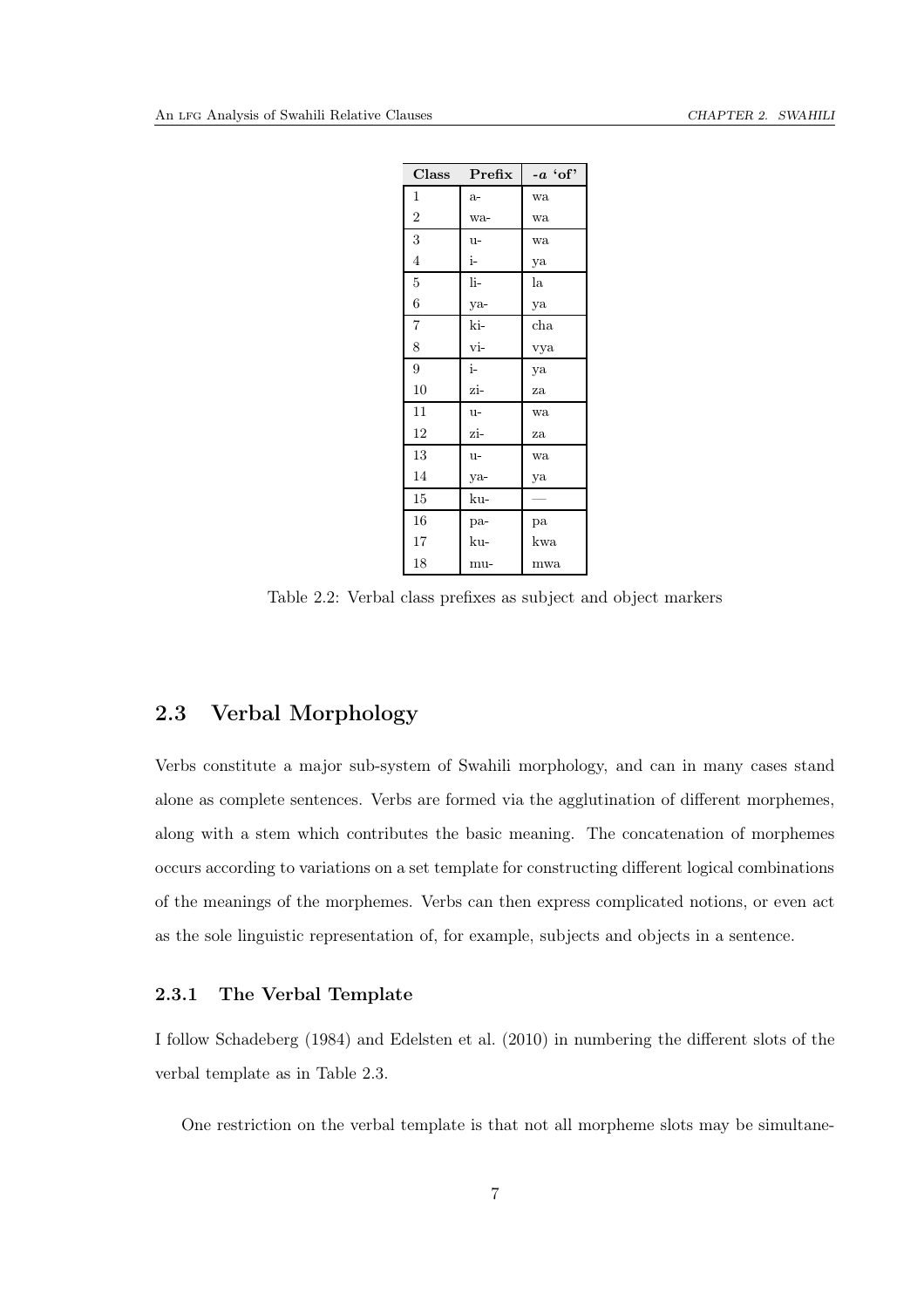| Slot           | Morpheme Description             |
|----------------|----------------------------------|
| 1              | Negative Marker 1                |
| $\overline{2}$ | Subject Marker                   |
| 3              | Negative Marker 2                |
| 4а             | Tense Marker                     |
| 4b             | Tensed Relative Marker           |
| 5              | Object Marker                    |
| 6a             | Monosyllabic verb stem extension |
| 6b             | Verbal Base                      |
| 7              | Final Vowel                      |
| 8a             | General Relative Marker          |
| 8b             | Plural Imperative Marker         |

<span id="page-12-0"></span>Table 2.3: Morphological template for Swahili verbs

ously filled. In fact, there are many constraints on which verbal morphemes may co-occur. For example, a speaker may use a morpheme as a negative marker in either slot 1 or 3, but not both. Still, despite this and other constraints, the number of possible forms corresponding to just one verbal base is extremely large. I cannot discuss each class of verbal morphemes in full detail, but I give below an overview of the kinds of morphemes which can appear in each of the slots of the verbal template.

- Slot 1 The negative marker is typically *ha-*, though with animate subjects there is some irregularity (e.g., expected *ha-ni-* 'neg-an.1sg' becomes *si-*).
- Slot 2 The subject marker is represented by a verbal class prefix agreeing with the subject of the sentence. The prefixes used are those in Table [2.2,](#page-11-2) with further specification for animate subjects. In Swahili, animate subjects are also marked on the verb for person and number (see Table [2.4\)](#page-13-0).
- Slot 3 This second negative marker slot is used only in certain constructions, like the negative subjunctive, and is always filled by the morpheme *si-*.
- Slot 4a The tense marker slot can be filled by a number of morphemes which contribute some combination of tense, mood, and aspect information. Table [2.5](#page-13-1) lists these markers, along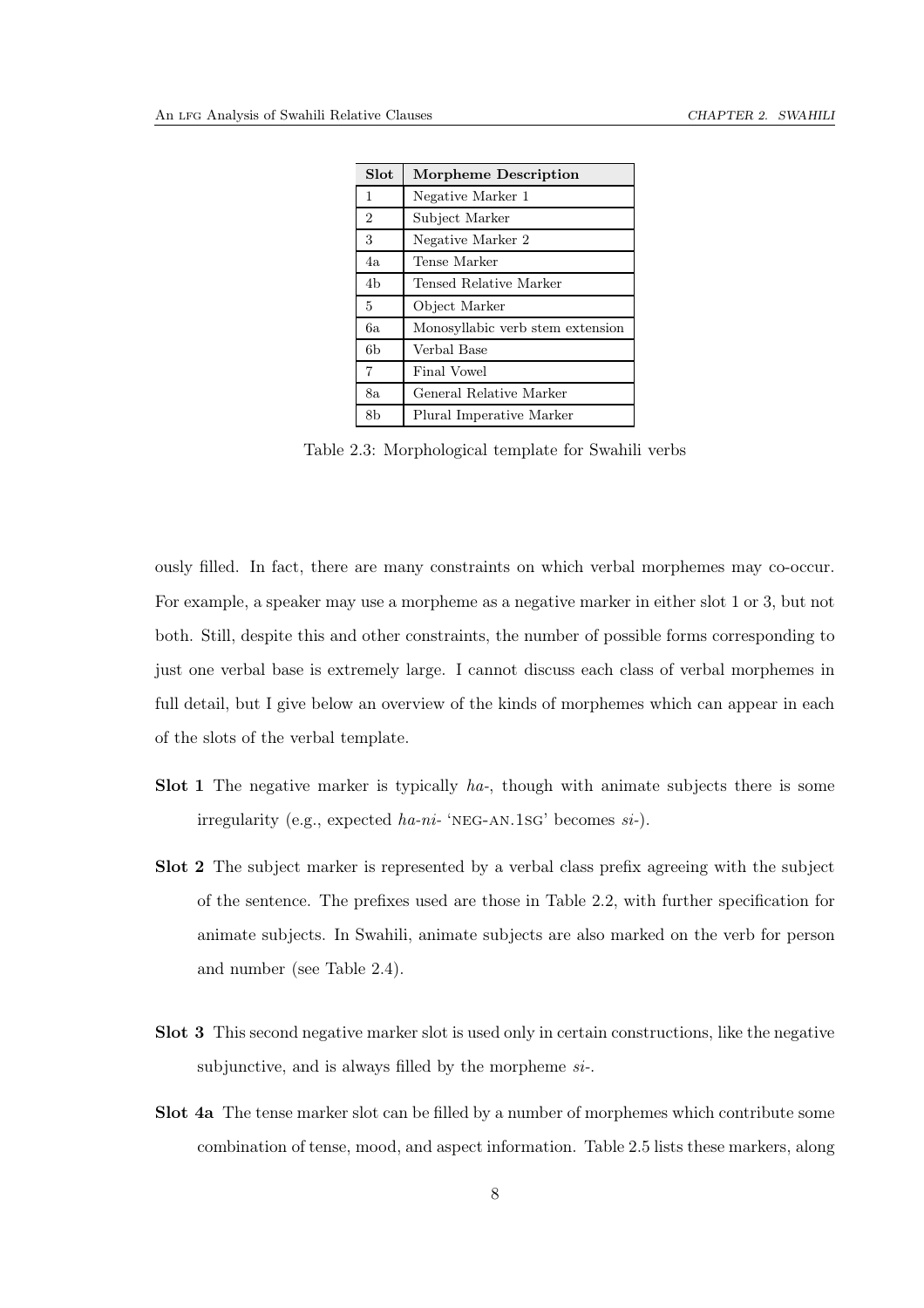| Person | Singular | Plural |
|--------|----------|--------|
|        | ni-      | tu-    |
|        | $11-$    | m-     |
|        | а-       | wa-    |

<span id="page-13-0"></span>Table 2.4: Animate subject markers

with a brief description of their semantic contribution.

| Morpheme | <b>Basic meaning</b>       |
|----------|----------------------------|
| -na-     | Present tense              |
| -li-     | Past tense                 |
| -ku-     | Past tense (negative)      |
| -ta-     | Future tense               |
| -taka-   | Future tense               |
| -me-     | Present perfect            |
| -ja-     | Present perfect (negative) |
| -nge-    | Present conditional        |
| -ngali-  | Past conditional           |
| -ki-     | Suppositional              |
| -sipo-   | Negative suppositional     |
| -ki-     | Present/future imperfect   |
| -ka-     | Consecutive                |
| $-hu-$   | General                    |

<span id="page-13-1"></span>Table 2.5: Verb tense markers

- Slot 4b This slot can be occupied by a relative marker; relative markers and their use will be discussed in the next chapter.
- Slot 5 A verbal class prefix in this slot is a sufficient (but not necessary) condition for there being an object in the sentence. Its class features must agree with the noun representing that object. As with the subject markers, animate objects take a special set of affixes, largely similar to the subject markers but with some variation. These are listed in Table [2.6.](#page-14-1)

Slot 6a Because of the rules of accentuation in Swahili, verbs which have a monosyllabic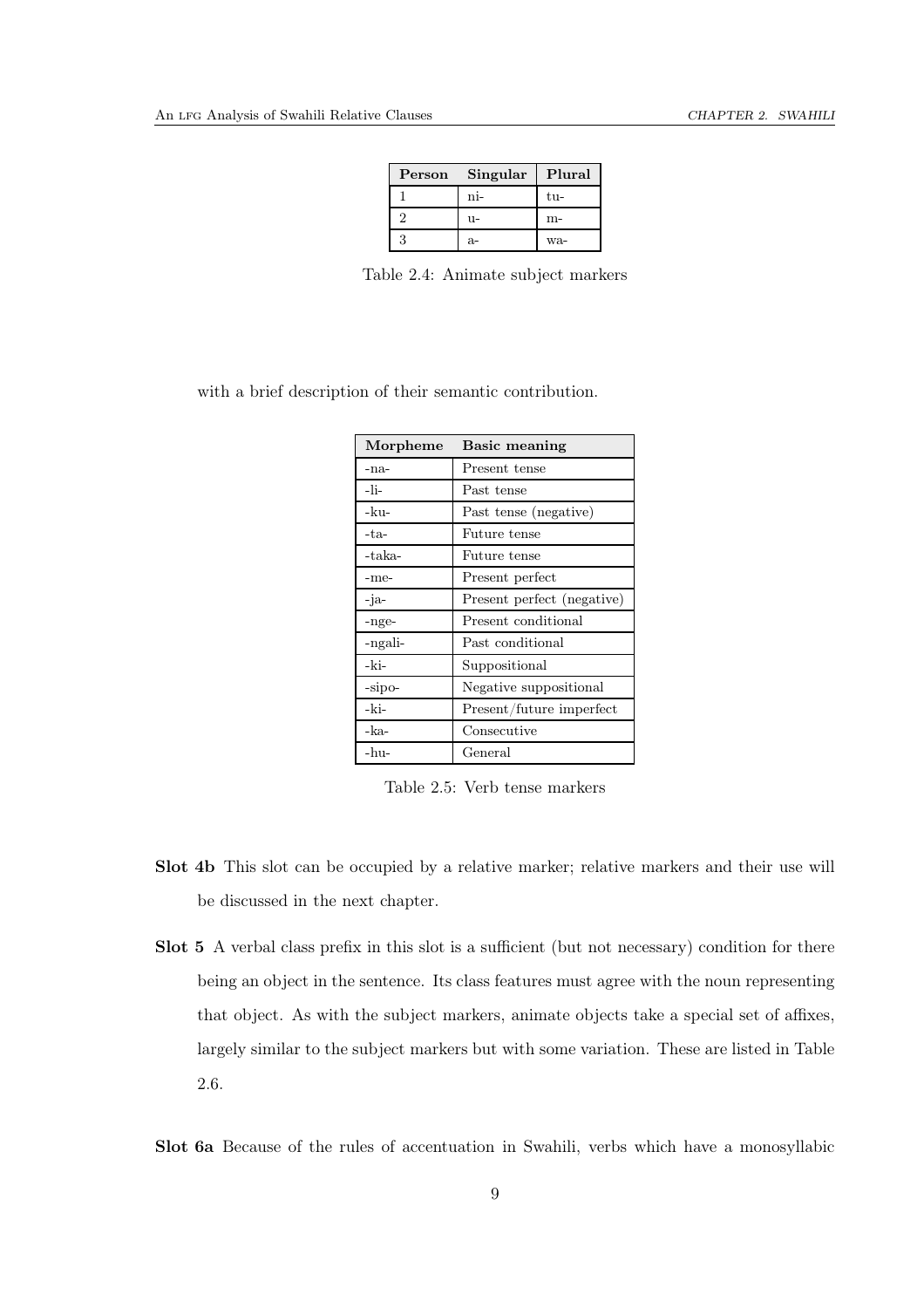| Person | Singular | Plural |
|--------|----------|--------|
|        | ni-      | tu-    |
|        | ku-      | wa-    |
|        | m-       | wa-    |

<span id="page-14-1"></span>Table 2.6: Animate object markers

stem must often be preceded by an epenthesized syllable ku−, which ends up bearing the main stress of the verb. This morpheme is glossed as 'se'.

- Slot 6b The verbal base itself occupies this slot. The verbal base is comprised of the basic stem, along with any derivational affixes (for example, the set of passive morphemes which extend the verbal base).
- Slot 7 In Swahili, the 'final vowel' of the verbal base plays a role in indicating the use of constructions like the present negative, or the subjunctive. Depending on the historical origin of the verb (whether Bantu or Arabic), different rules moderate the behavior of the final vowel.
- Slot 8a This slot is an alternate home for the relative marker, and use of it here indicates that a certain type of relative clause is being constructed (the 'general relative').
- <span id="page-14-0"></span>Slot 8b In just a few constructions, such as the imperative, Swahili verbs may end with the morpheme *-ni*, the presence of which indicates that the addressee is plural.

## 2.4 Basic Syntax

Beyond the level of morphology (where so much of the speaker's meaning is first constructed), and perhaps because of the simplification that took place in Swahili's history, Swahili syntax is relatively straightforward. In this section I will point out a few of the basic syntactic features of the language.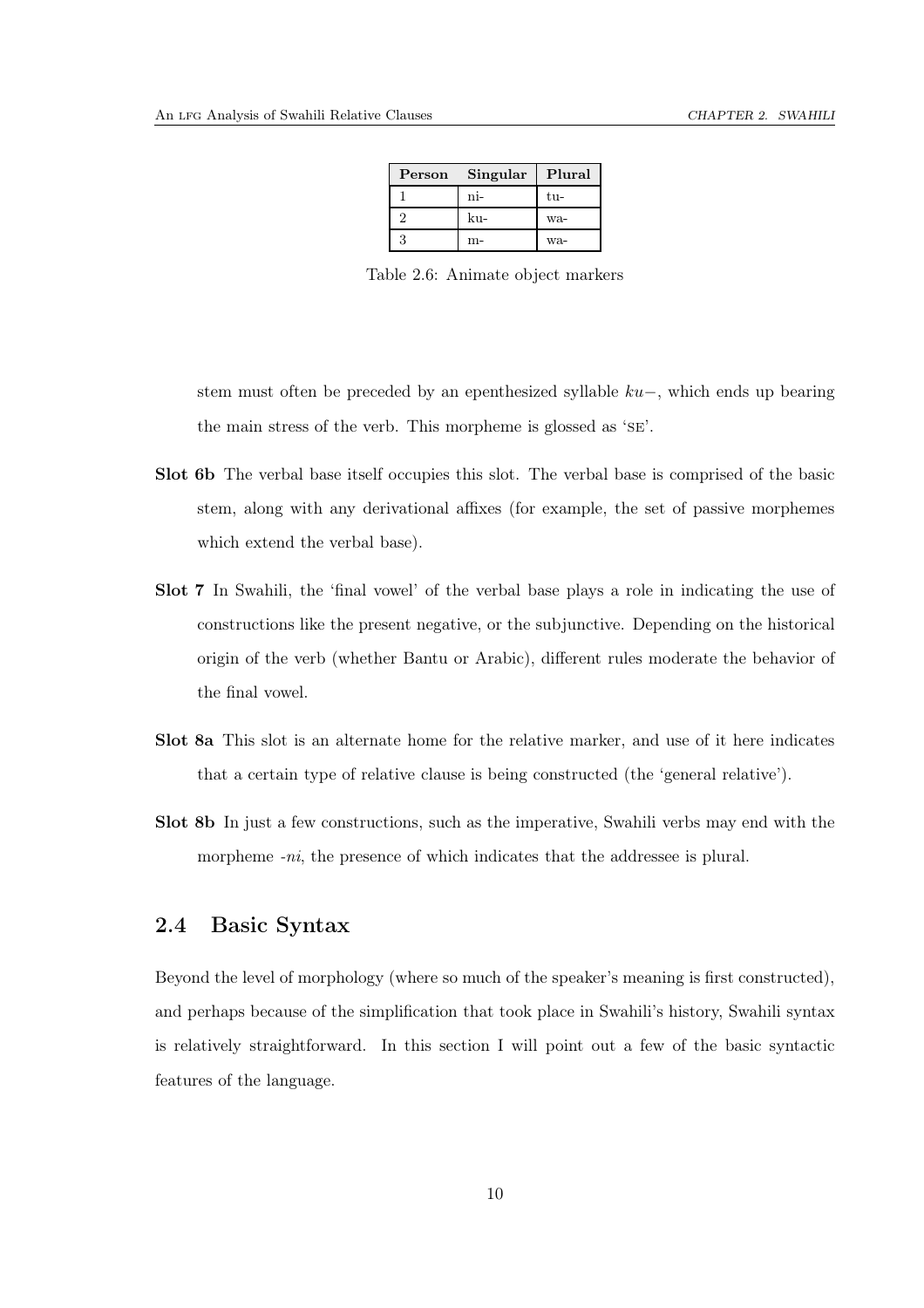### <span id="page-15-0"></span>2.4.1 Word Order

Swahili word order, to begin with, is usually SVO. The most basic declarative construction available consists of a nominal subject and an intransitive verb:

(3) *Juma a-na-lal-a* Juma AN.3SG-PRES-sleep-FV 'Juma is sleeping' (Constructed)

Swahili is also a pro-drop language, which means overt specification of the subject noun phrase is not necessary, as the grammaticality of [\(4\)](#page-15-1) shows. It is never possible, on the other hand, to form a declarative clause without a subject marker in the verb.

<span id="page-15-1"></span>(4) *a-na-lal-a* AN.3SG-PRES-sleep-FV 'S/he is sleeping' (Constructed)

Objects (both OBJ and, if it exists, OBJ2) follow the main verb, which optionally exhibits an agreeing object marker:

(5) *Juma a-li-(u)-pik-a* Juma AN.3SG-PAST-(11.OBJ)-cook-FV 11.rice *wali* 'Juma cooked the rice' (Constructed)

If both OBJ and OBJ2 are present, OBJ precedes OBJ2, and any object marker on the verb is taken to agree with  $OBJ:$ <sup>[4](#page-15-2)</sup>

| (6) |                                             | $Waziri \quad a-me-m-p-a$                           | mwanafunzi zawadi |         |                    |  |
|-----|---------------------------------------------|-----------------------------------------------------|-------------------|---------|--------------------|--|
|     |                                             | 5.minister AN.3SG-PERF-AN.3SG.OBJ-give-FV 1.student |                   | 9.prize |                    |  |
|     | The minister has given the student a prize' |                                                     |                   |         | (Mohammed 2001:60) |  |

Word order in Swahili as I have laid it out here is deceptively simple; in reality, the combination of a robust class system and a fixed-order verbal template opens up the possibility of determining the grammatical function of words via agreement relationships, rather than

<span id="page-15-2"></span><sup>&</sup>lt;sup>4</sup>In these ditransitive constructions, OBJ is usually playing the thematic role of Goal or Beneficiary (in other words, what traditional grammars would call the 'indirect object').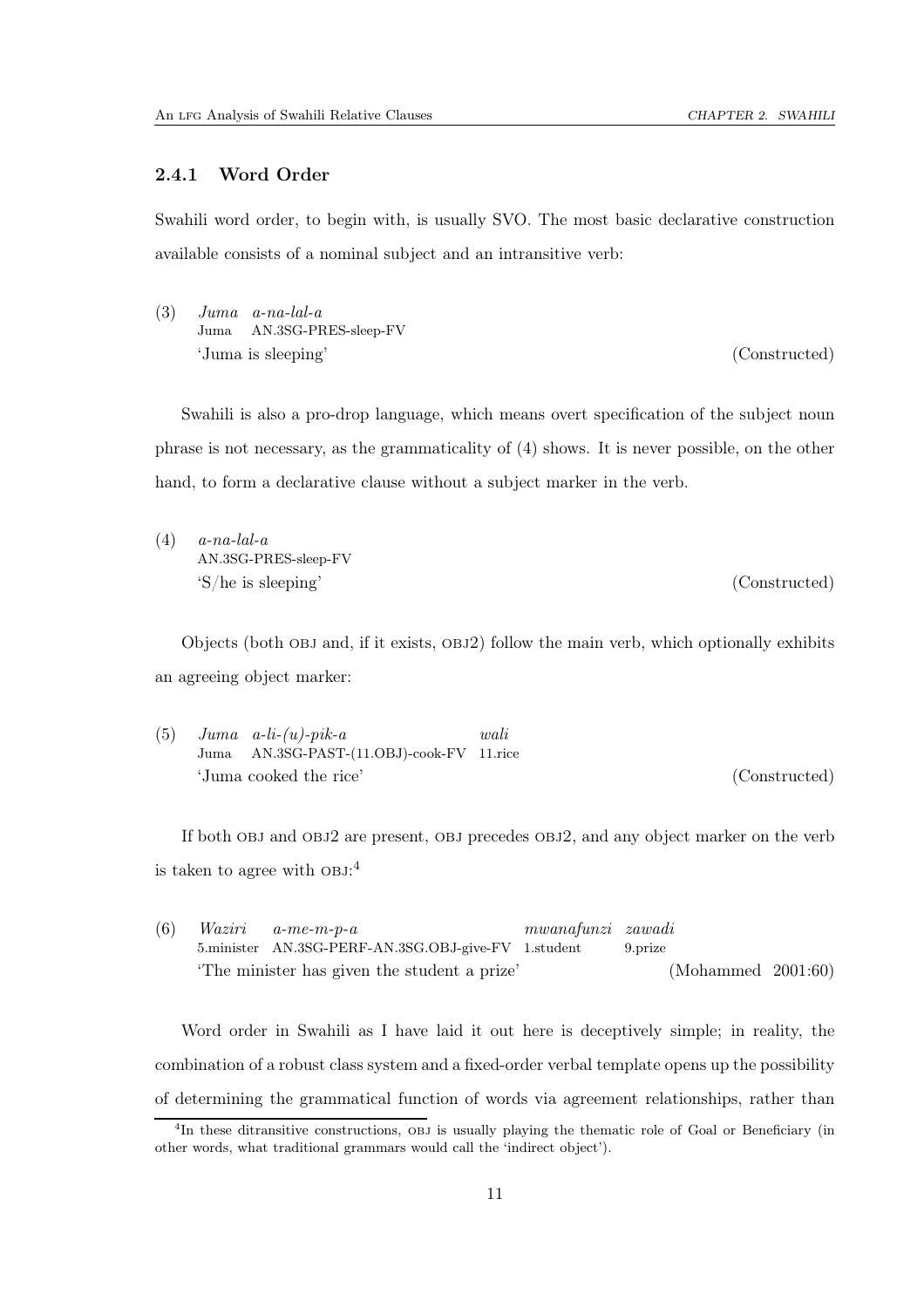just simple word order. It is not difficult, for example, to find sentences where the subject has 'postposed' to a position after the verb (as we will see in the relative clause data). Still, there do seem to be canonical default orders, deviances from which tend to flag the fact that a word has a particular function in the larger discourse.

### <span id="page-16-0"></span>2.4.2 Phrase Structure

Without going into the detail that awaits us in the analysis of relative clauses, it is clear that Swahili is generally a head-initial language: phrases usually lead off with their most central constituent (sentences themselves being one exception, of course). Modifying adjectives (but not determiners), and various other adjuncts, follow the nominal constituents they modify:

- (7) *kikombe ki-kubwa* 7.mug 7.big 'a big mug' (Constructed)
- (8) *kikombe ki-kubwa ch-a Juma* 7.mug 7.big 7-of Juma 'Juma's big mug' (Constructed)

### <span id="page-16-1"></span>2.4.3 Subordinate Clauses

Swahili makes use of several familiar subordination strategies, including the introduction of sentential complements following verbs of saying and the like. (Of course, Swahili also has several interesting relativization strategies, which will be explored in the rest of this project.)

Examples [\(9\)](#page-16-2) - [\(11\)](#page-17-0) simply illustrate several types of sentential complements: [\(9\)](#page-16-2) utilizes the form of a verb marked as infinitive to signal subject control, [\(10\)](#page-17-1) shows how object control requires a different strategy (use of the subjunctive), and [\(11\)](#page-17-0) introduces a subordinate clause using a complementizer (also highlighting the fact that tense is not altered in reported speech).

<span id="page-16-2"></span>(9) *Ni-na-tak-a* AN.1SG-PRES-want-FV INF-go-FV *kw-end-a soko-ni.* 9.market-LOC 'I want to go to the market.' (Constructed)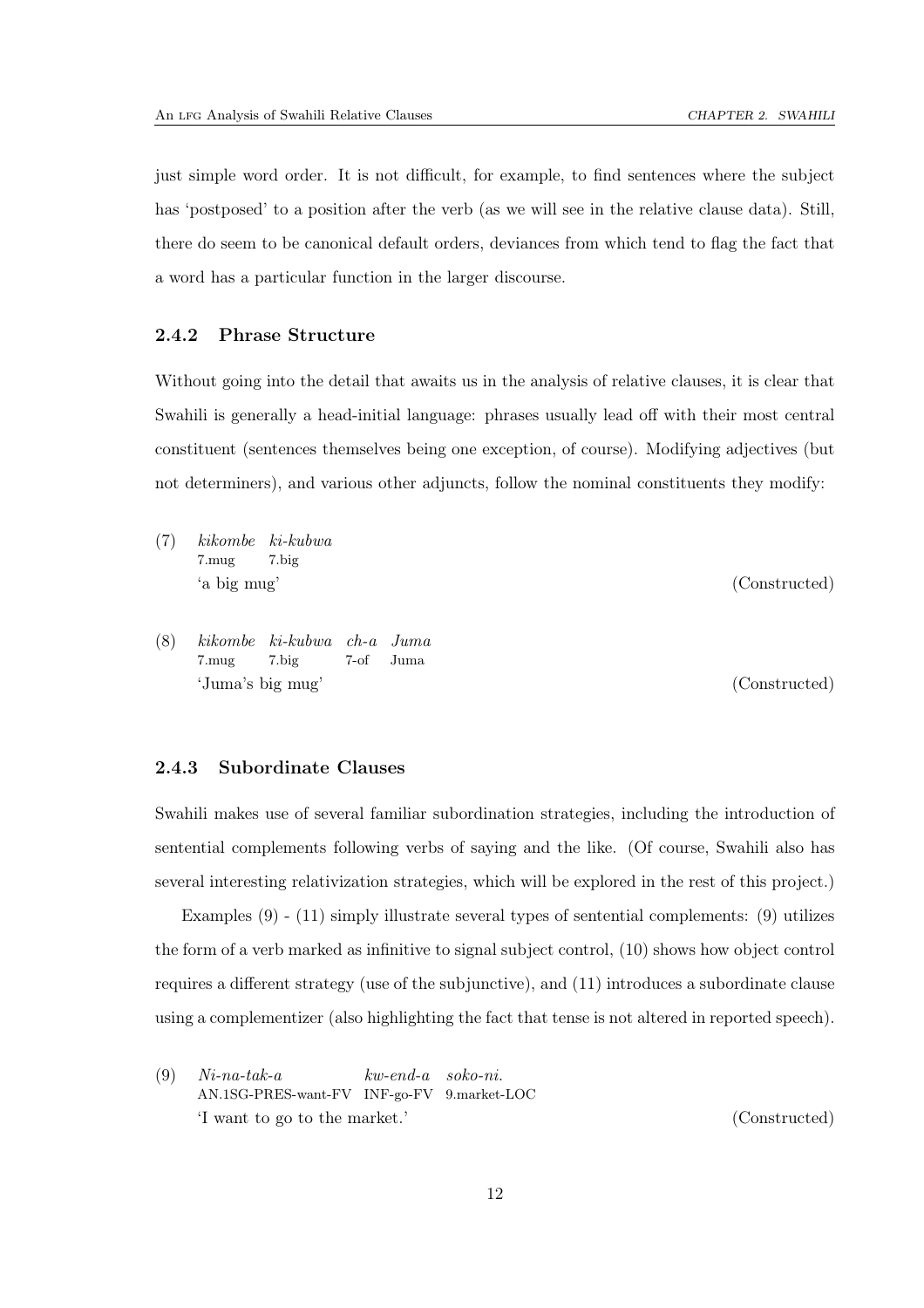- <span id="page-17-1"></span>(10) *Wa-li-m-zui-a* AN.3PL-PAST-AN.3SG.OBJ-prevent-FV AN.3SG-NEG-fall-FV.SBJNCT *a-si-anguk-e.* 'They prevented her from falling.' Lit: 'They prevented her that she not fall.' [\(Russell and Perrott 1996](#page-112-3):233)
- <span id="page-17-0"></span>(11) *Asha a-li-sem-a* Asha AN.3SG-PAST-say-FV COMP *kwamba Juma a-ta-ku-j-a* Juma AN.3SG-FUT-SE-come-FV tomorrow *kesho.* 'Asha said that Juma would come tomorrow.' (Constructed)

While I did not touch on many unique and interesting aspects of Swahili syntax in this brief overview, what I have presented should at least lay a sensible foundation for understanding the syntactic facts of relative clauses; let us now turn to a description of them.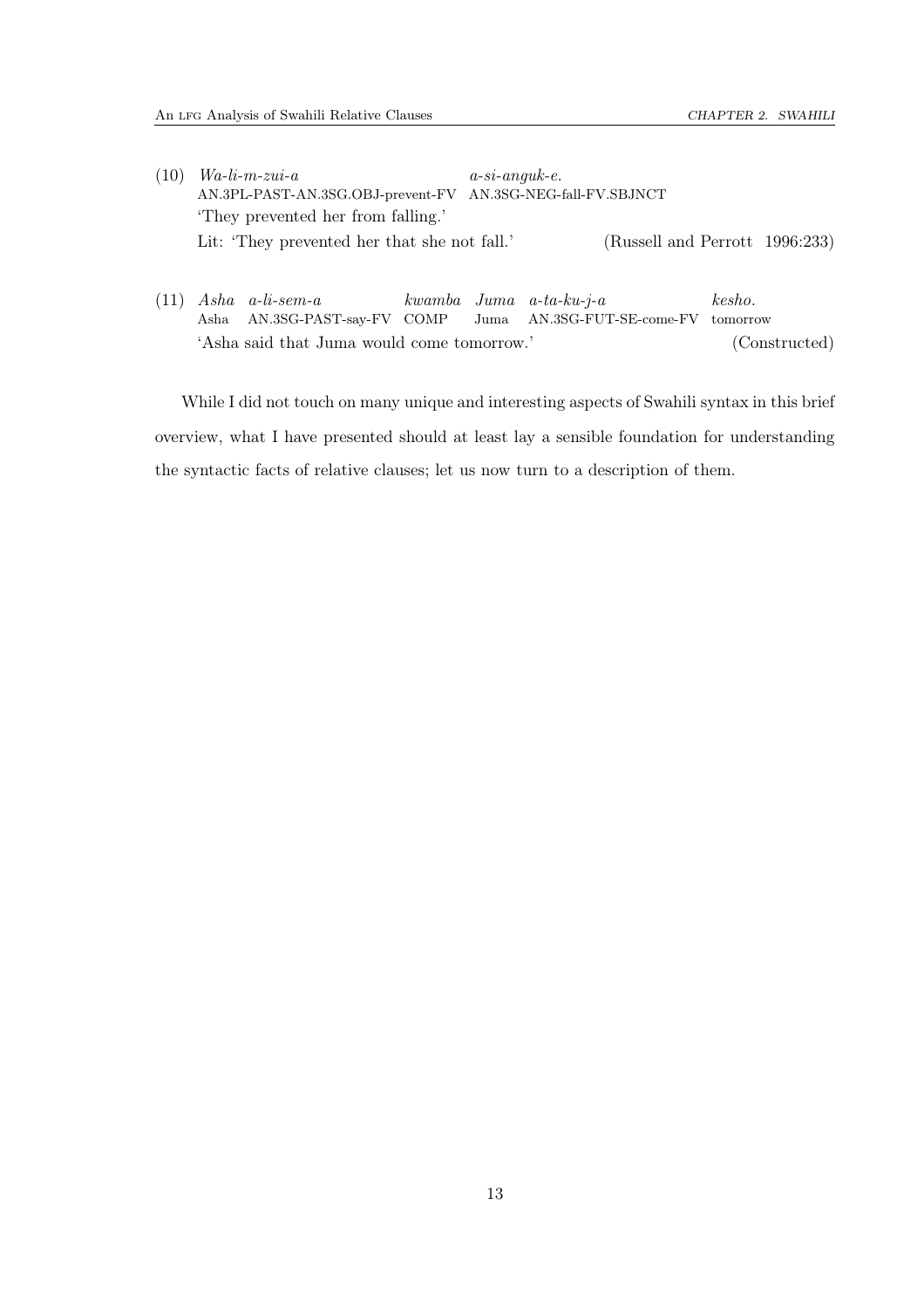# <span id="page-18-0"></span>Chapter 3

# Relative Clauses in Swahili

Swahili makes use of several linguistically interesting relativization strategies. To date, little work has been done describing and analyzing these strategies from within specific theories of syntax, and most of what we have available in English is in the form of traditional grammars of the language. This chapter aims to recapitulate what is known about relative clauses in Swahili and to give a general account of the various phenomena. Given that the scope of this study did not include collecting new language data from native speakers, I will primarily be relying on what can be found in several Swahili grammars[—Ashton \(1987\)](#page-110-2), [Russell and Perrott](#page-112-3) [\(1996\)](#page-112-3), and [Mohammed \(2001\)](#page-112-2), as well as the substantially more targeted [Keach \(1980](#page-111-3)) and [Edelsten \(2010](#page-111-4)). A few short articles or handouts were also helpful sources of data, including Edelsten et al.  $(2010)$ , Ngonyani  $(2010)$ , and Zwart  $(1997).<sup>5</sup>$  $(1997).<sup>5</sup>$  $(1997).<sup>5</sup>$ 

Because of my inability to survey Swahili speakers, all original data came through the use of the Helsinki Corpus of Swahili (HCS) [\(Hurskainen 2004](#page-111-5)). I relied on the HCS especially in cases where my other sources disagreed, or appeared to be making dubious claims of ungrammaticality. I have not done a full-scale corpus study with the purpose of determining the relative frequency of different constructions, but have rather operated with the intent of determining simply whether certain constructions could be found.<sup>[6](#page-18-2)</sup>

<span id="page-18-1"></span><sup>&</sup>lt;sup>5</sup>When I use examples from any of these or other sources, including the Helsinki Corpus of Swahili, I will quote the source; otherwise, I will mark the example as constructed. Furthermore, I have endeavored to normalize all glosses according to the Leipzig Glossing Rules [\(Bickel et al. 2008](#page-110-1)), with the additions and modifications I have used in this thesis so far (see the beginning of Chapter [2](#page-7-0) for the list).

<span id="page-18-2"></span><sup>&</sup>lt;sup>6</sup>In my searches, the active corpus was actually just a subset of all the documents available through the HCS, consisting of a number of books and newspaper articles.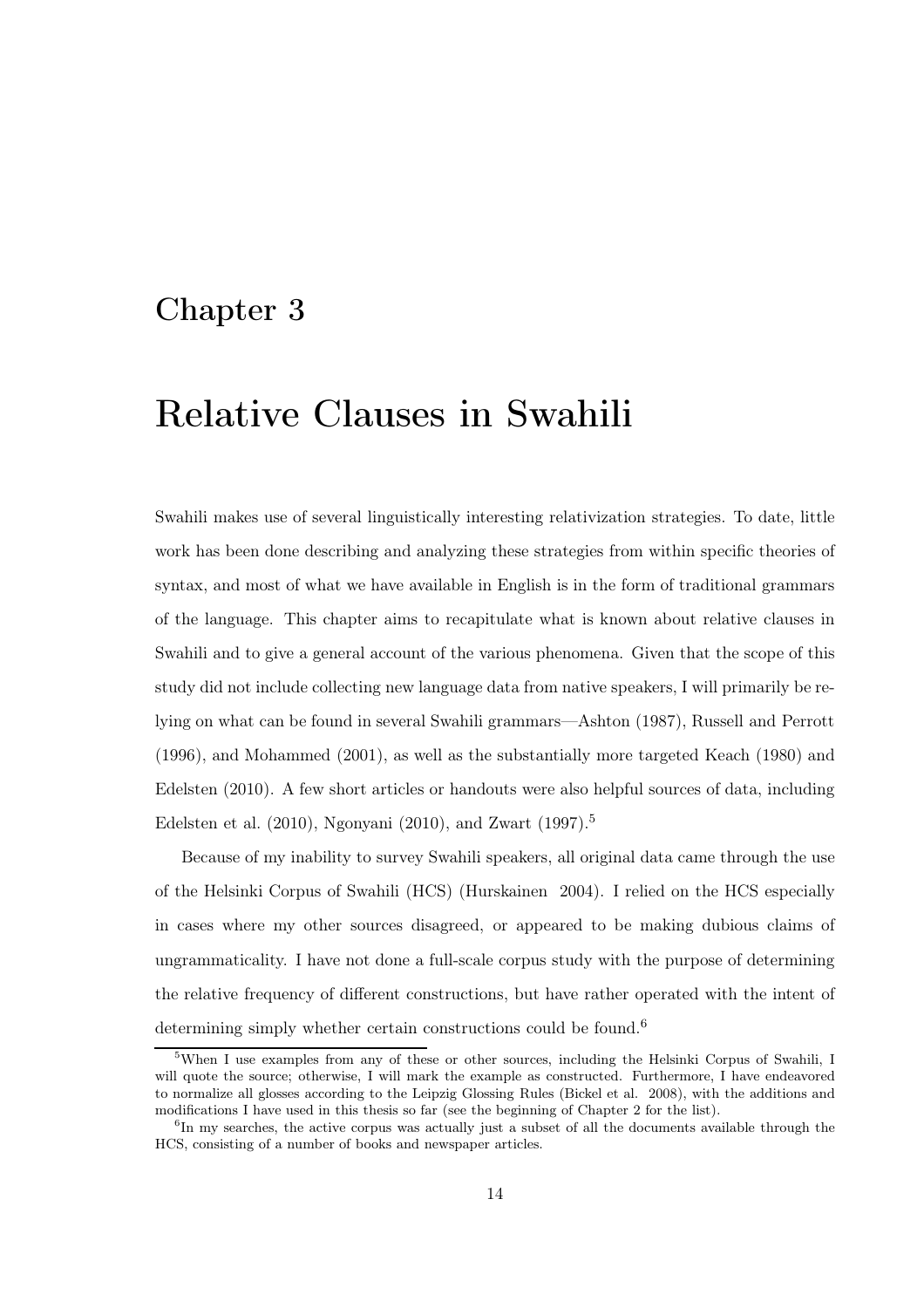As will become clear shortly, there is a real need for a systematic re-evaluation of Swahili relative clause data, based on correspondence with native speakers, and with appropriate categorizing of data according to dialect. While all my sources gave similar grammaticality judgments for basic constructions, they diverged wildly when dealing with more complicated phenomena (like subject postposing and embedded relatives, for example). In building a concrete analysis, it was obviously necessary for me to take a stand on the grammaticality of the phrases I analyzed, but in many cases it was not clear whose examples were most representative of grammatical Swahili structures, and whether and how regional or temporal differences affected their intuitions.

### <span id="page-19-0"></span>3.1 Relativization Strategies

Depending on how one classifies them, there are between two and five relativization strategies in Swahili. I will follow [Edelsten et al. \(2010\)](#page-111-2) in supposing there are three basic constructions from which all examples can be formed. These are (1) *amba-* relatives, (2) 'tensed' verbal affix relatives, and (3) 'untensed' or 'general' verbal affix relatives. Two other constructions will also be mentioned, but these can be analyzed as one of  $(1)$  -  $(3)$ .<sup>[7](#page-19-2)</sup>

### <span id="page-19-1"></span>3.1.1 The '-o of Reference'

Before we examine the different types of relative clauses, it is important to briefly discuss the so-called '-o of Reference'. Many constructions in Swahili which ostensibly have some kind of 'pointing' or 'referring' effect make use of the morpheme '-o', which is always bound to a verb-type class prefix (see section [2.2.2\)](#page-9-0) for agreement purposes. The resulting morpheme (which will usually have changed as a result of phonological rules) must be attached to an appropriate slot, e.g., Verb Slot 4a [\(Edelsten et al. 2010\)](#page-111-2). Table [\(3.1\)](#page-20-1) shows how the '-o of Reference' can be combined with some verbal class prefixes. The first row deserves special attention, as the animate-class singular verb prefix, typically 'a', when combined with the '-o of Reference' becomes '-ye'. The other contractions preserve slightly more regularity.

<span id="page-19-2"></span><sup>&</sup>lt;sup>7</sup>It is worth noting that, in this thesis, I will be dealing with restrictive relative clauses only.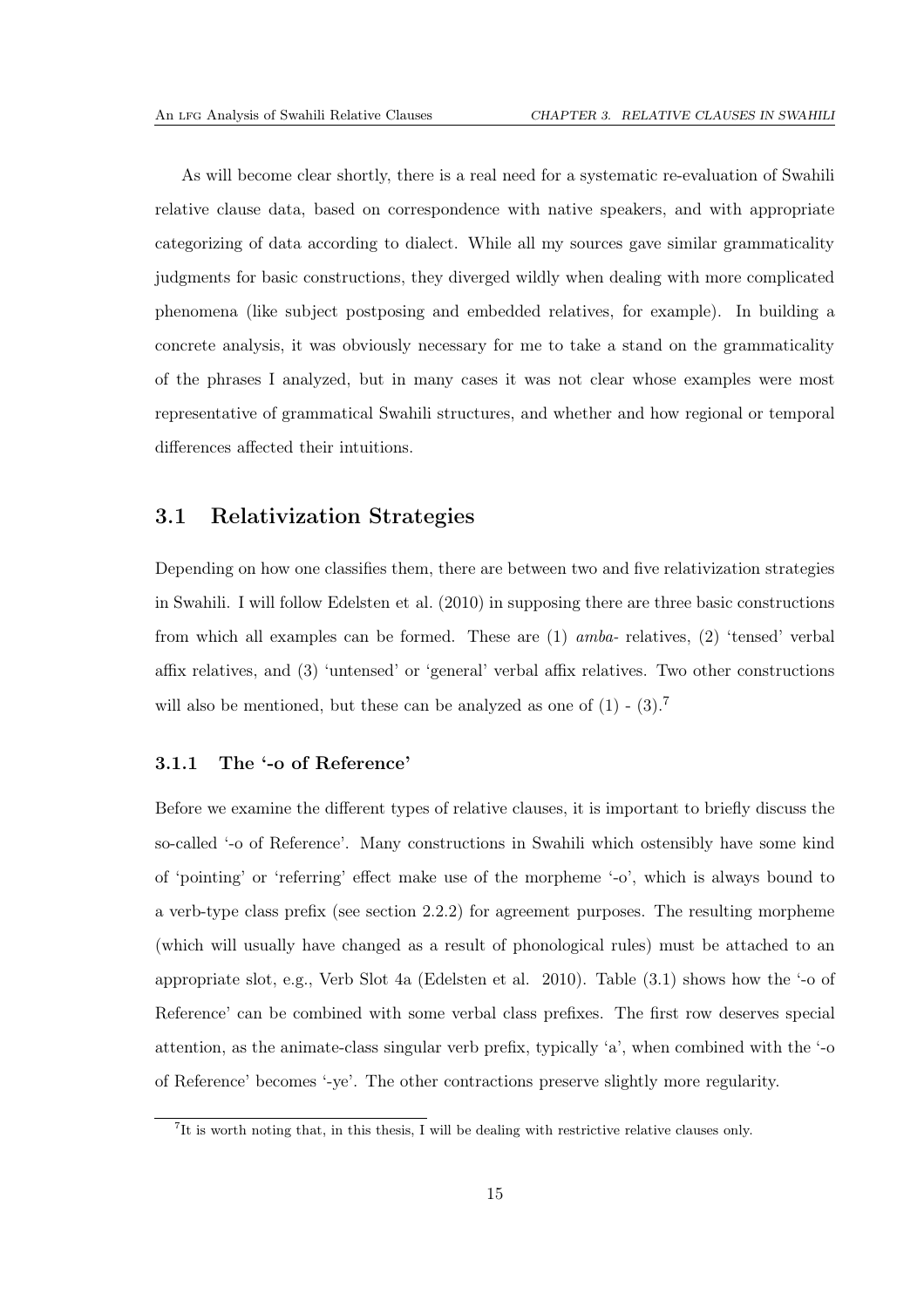| Class          | <b>VCP</b> | $VCP + -\alpha$ |  |  |
|----------------|------------|-----------------|--|--|
| 1              | $a-$       | -ye             |  |  |
| $\overline{2}$ | wa-        | $-0$            |  |  |
| 3              | u-         | $-\mathbf{O}$   |  |  |
| $\overline{4}$ | i-         | -yo             |  |  |
| 5              | li-        | $-lo$           |  |  |
| 6              | ya-        | $-yo$           |  |  |
| $\overline{7}$ | ki-        | -cho            |  |  |
| 8              | vi-        | -vyo            |  |  |
|                |            |                 |  |  |

<span id="page-20-1"></span>Table 3.1: Examples of binding the '-o of Reference': [Ashton](#page-110-2) [\(1987](#page-110-2))

While a complete discussion of the various uses of the '-o of Reference' is outside the scope of this thesis, it is worth noting that its incorporation is the only aspect of relative clause formation which holds across all relativization strategies. In that sense, it is tempting to think of *-o* as having some kind of topicalization function.

### <span id="page-20-0"></span>3.1.2 Amba- Relatives

In *amba-* relatives, *-o* is added to the word *amba*, which is historically related to a verb with the same form, meaning 'say, tell' (which meaning is now expressed by the verb *ambia*). Interestingly, the form *amba* can also be found in a number of constructions without any evidence that it is, in those cases, a verb. Chief among these is its use as what appears to be a morphologically simple complementizer in examples like [\(12\)](#page-21-0):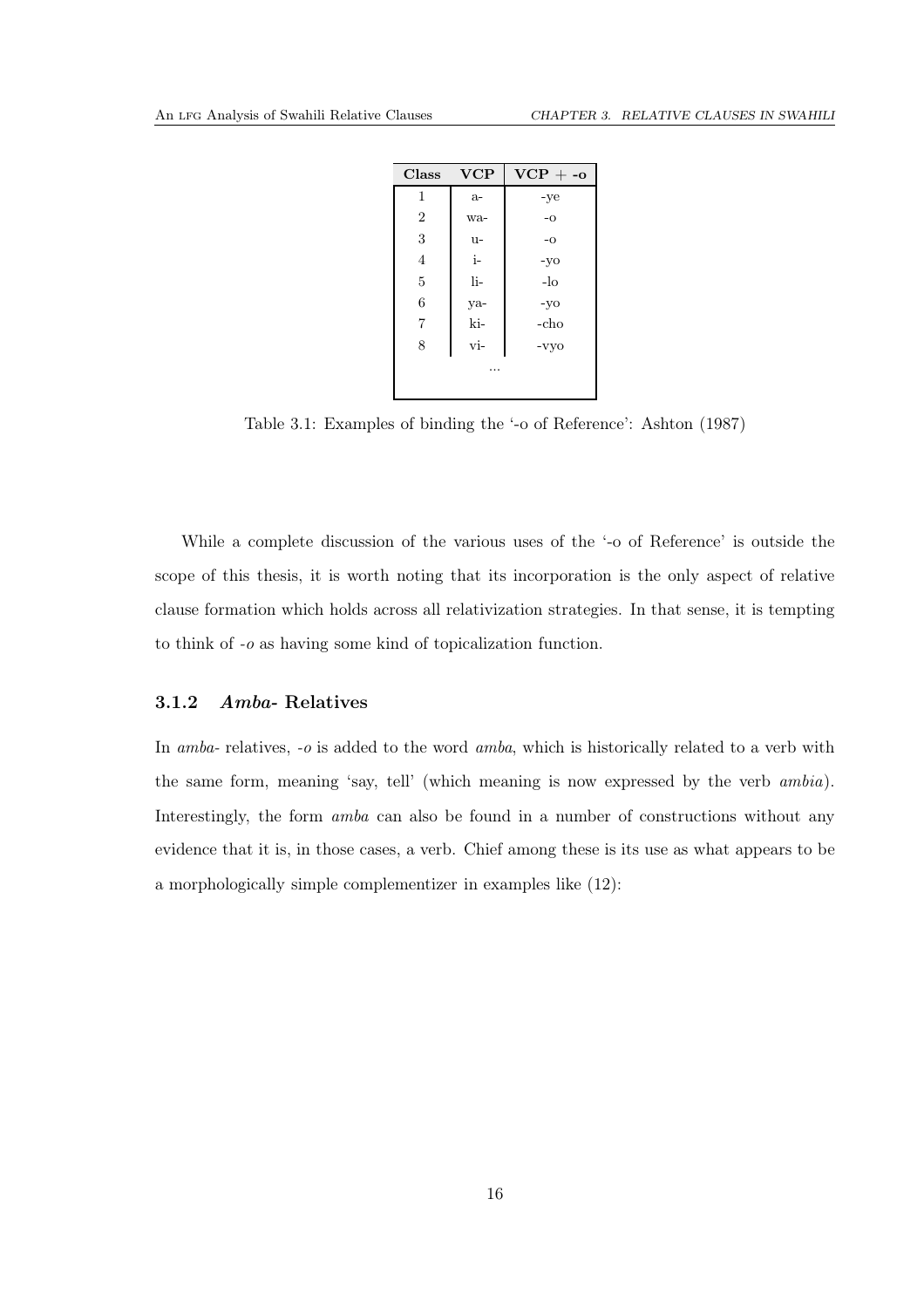<span id="page-21-0"></span>

| $(12)$ Ni-na-ku-ambi-a                                | $kwamba$ si-ku-zi-ib-a                 | $zi$ -le      |
|-------------------------------------------------------|----------------------------------------|---------------|
| AN.1SG-PRES-AN.2SG.OBJ-say-FV COMP                    | NEG.AN.1SG-PAST-10.OBJ-steal-FV 10-DEM |               |
| chapati!                                              |                                        |               |
| $10$ .chapati                                         |                                        |               |
| 'I'm telling you that I didn't steal those chapatis!' |                                        | (Constructed) |

*Amba-* can also be used in conjunction with *-o* in order to construct a relative clause, in which case *amba-* behaves *prima facie* like a relative pronoun, not a verb:

<span id="page-21-1"></span>(13) *mtu* 1.person amba-AN.3SG AN.3SG-PRES-SE-eat-FV *amba-ye a-na-ku-l-a* '(a) person who is eating' [\(Mohammed 2001](#page-112-2):181)

*Amba-* must agree in all features with the head noun. In the case of [\(13\)](#page-21-1), *mtu* is explicitly marked for class, number, and animacy. *ambaye* is marked for animacy, number, and person. The two features which are not shared (class and person) can be merged without conflict, and therefore agreement succeeds. In [\(14\)](#page-21-2), however, we have a feature clash, which renders the phrase ungrammatical:

<span id="page-21-2"></span>(14) *\*mtu* 1.person amba-8 *amba-vyo a-li-kwend-a* AN.3SG-PAST-go-FV '(a) person who went' (Constructed)

The head noun for an *amba-* based relative clause need not bind the subject of the relative clause, a possibility we see expressed in [\(15\)](#page-21-3), where *kitabu* '7.book' binds the object of *soma* 'read', and in [\(16\)](#page-21-4), where *mwuzaji* '1.seller' is the possessor of the object of the clause (*pombe* '9.beer').

<span id="page-21-3"></span>

|  |                              | $(15)$ kitabu amba-cho wa-li-ki-som-a   |                 |
|--|------------------------------|-----------------------------------------|-----------------|
|  |                              | 7.book amba-7 AN.3PL-PAST-7.0BJ-read-FV |                 |
|  | $'(a)$ book which they read' |                                         | (Keach 1980:28) |

<span id="page-21-4"></span>(16) *mwuzaji amba-ye* 1.seller amba-AN.3SG 2.boy *wavulana wa-ta-nunu-a* AN.3PL-FUT-buy-FV 9.beer *pombe y-ake* 9-POSS.3SG 'the seller whose beer the boys will buy' [\(Edelsten et al. 2010](#page-111-2))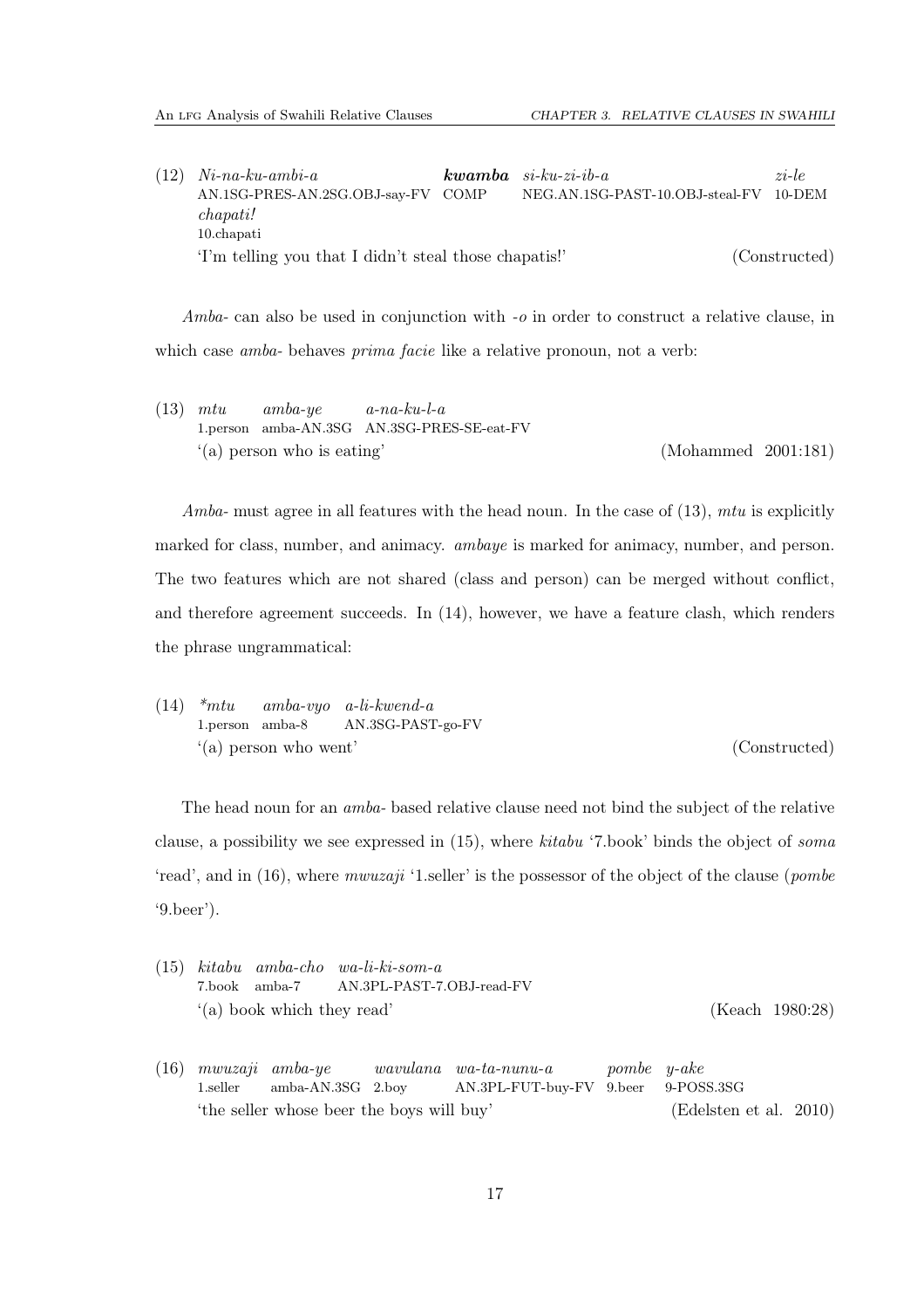Finally, the head noun may play any appropriate grammatical role in the matrix clause, as would be expected. In [\(17\)](#page-22-1), *kitabu* 'book' is the object of the matrix clause, and also binds the object of the relative clause:

<span id="page-22-1"></span>(17) *Ni-na-pend-a* AN.1SG-PRES-like-FV 7.book amba-7 *kitabu amba-cho ni-na-ki-som-a* AN.1SG-PRES-7.OBJ-read-FV 'I like the book which I am reading' (Constructed)

At this stage, there is no reason to think of *amba-* as anything other than a relative pronoun with some agreement features, which behaves in many ways exactly how we would expect a relative pronoun to behave.

### <span id="page-22-0"></span>3.1.3 Verbal Affix Relatives I: Tensed

Perhaps a more interesting relative clause construction from a cross-linguistic point of view utilizes Slot 4b in the verbal morphology to hold the relative marker. This slot, immediately following the tense marker, is filled with a class-bound *-o*, and no additional complementizer or relative pronoun is required. For many Swahili sentences, there is no difference in grammaticality between this strategy and the *amba-* strategy (in section [3.2,](#page-24-1) I will begin to explore the differences which do arise). [\(18\)](#page-22-2) is an *amba-* relative of the kind we have already seen, and [\(19\)](#page-22-3) is its verbal affix analogue:

- <span id="page-22-2"></span>(18) *mtu* 1.person amba-AN.3SG AN.3SG-PAST-go-FV *amba-ye a-li-kwend-a* 'person who went' (Constructed)
- <span id="page-22-3"></span>(19) *mtu* 1.person AN.3SG-PAST-AN.3SG.REL-go-FV *a-li-ye-kwend-a* 'person who went' [\(Keach 1980](#page-111-3):35)

Example [\(19\)](#page-22-3) presents exactly the same information as [\(18\)](#page-22-2). As we shall see, however, when we look at the data, e.g., from [Keach \(1980\)](#page-111-3), there are some important differences between the *amba-* strategy and this verbal affix strategy, which I will sometimes follow the literature in calling the 'tensed relative' strategy.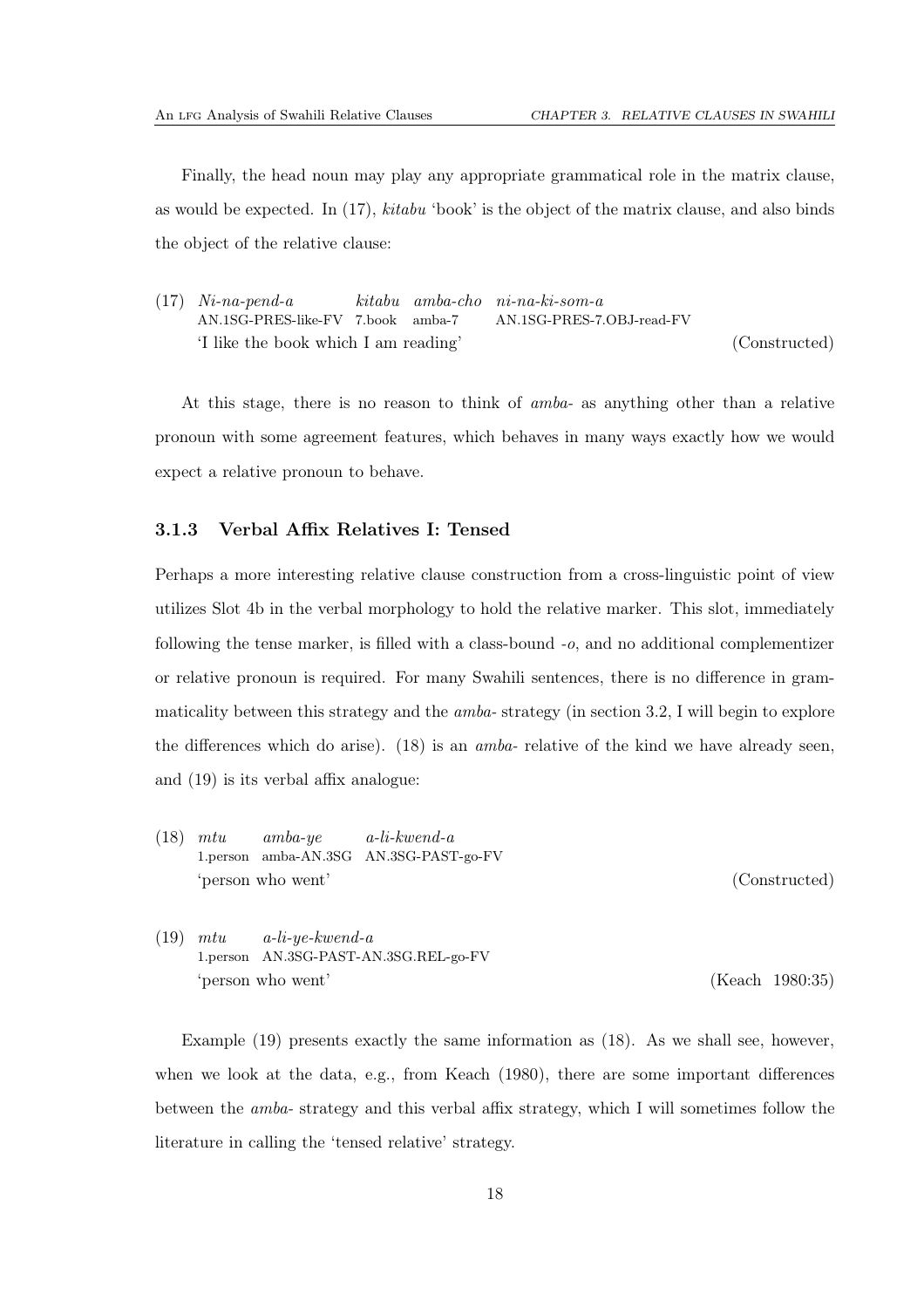#### <span id="page-23-0"></span>3.1.4 Verbal Affix Relatives II: Untensed

Another set of verbal affix relatives exist in Swahili for constructing relative clauses in which the speaker does not wish to convey a specific tense, or wants to talk about an action which is recurring, or somehow generally the case. In this strategy (often called the 'general relative' strategy), the same class-bound *-o* is used as a verbal affix, but it is instead placed in the final morpheme slot on the verb. In addition, there is a constraint that no tense marker may be used in this construction. Here again is a pair of examples, this time with general relatives:

<span id="page-23-3"></span>

| (20) | mtu | $a-m-pend-a-ye$                                    | $_{Juma}$ |                 |
|------|-----|----------------------------------------------------|-----------|-----------------|
|      |     | 1.person AN.3SG-AN.3SG.OBJ-like-FV-AN.3SG.REL Juma |           |                 |
|      |     | 'person who likes Juma'                            |           | (Keach 1980:26) |
| (21) |     | $vitabu$ $ni-vi-som-a-vyo$                         |           |                 |
|      |     | 8.book AN.1SG-8.OBJ-read-FV-8.REL                  |           |                 |
|      |     | $'(the)$ books which I (generally/usually) read'   |           | (Keach 1980:27) |

Despite the difference in verb form and meaning between these untensed 'general' relatives and the 'tensed' relatives, there is obviously a substantial overlap in strategy between the two. The use of the same verbal affix (infixed in tensed relatives and suffixed in general relatives) in order to (a) mark the verb as a relative clause, and (b) ensure agreement with the head noun, does suggest that these strategies could be grouped opposite the *amba-* strategy.

### <span id="page-23-1"></span>3.1.5 Verbal Affix Relatives III: Copular

There is a special instance of the general relative which will not need a separate theoretical treatment, but which is worth describing briefly. In Swahili, the copular verb can be put into the general relative construction by treating the morpheme *-li-* as a copular verb stem:

<span id="page-23-2"></span>

|  | $(22)$ Kuta $zi$ -li-zo                 |  | kubwa ni chache |                     |  |
|--|-----------------------------------------|--|-----------------|---------------------|--|
|  | 12.wall 12-COP-12.REL 12.big COP 12.few |  |                 |                     |  |
|  | 'Walls which are big are few'           |  |                 |                     |  |
|  | 'There aren't many big walls'           |  |                 | (Mohammed 2001:197) |  |

The form of the relative clause verb in [\(22\)](#page-23-2) exactly matches that of example [\(20\)](#page-23-3), and we do not need to say any more about it. It is also open to a Swahili speaker, of course,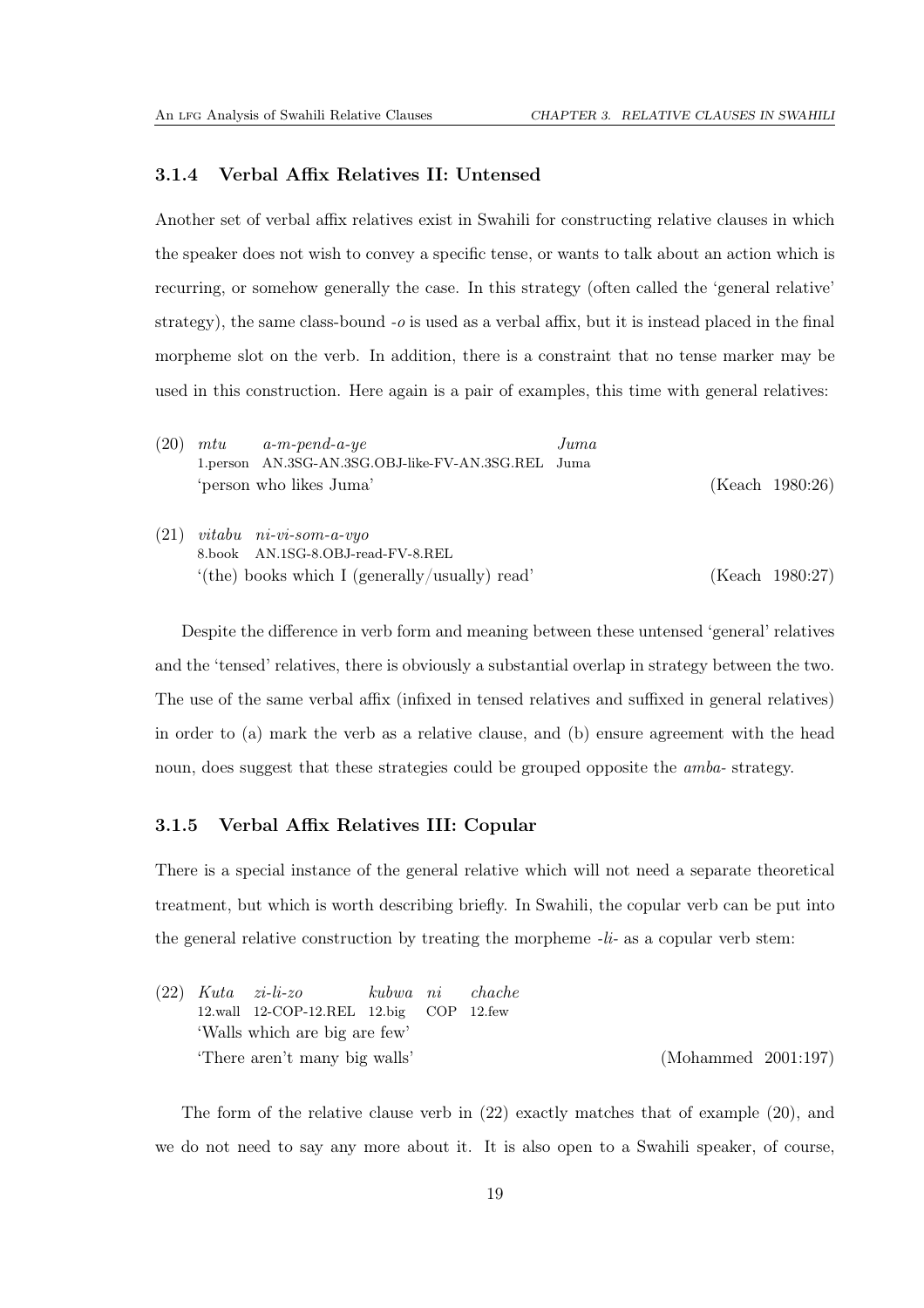<span id="page-24-0"></span>to relativize using the full verb *kuwa* 'to be' in situations where a specific tense is required [\(Mohammed 2001\)](#page-112-2).

### 3.1.6 Compound ('Formal') Relatives

We will examine one final relativization strategy which, according to [Keach \(1980\)](#page-111-3), is understood more easily by older speakers than by younger (suggesting, perhaps, that the strategy is passing out of the language). Essentially, it involves the use of both *amba-* and verbal affix strategies simultaneously:

(23) *Wageni amba-o* 2.guest amba-AN.3PL AN.3PL-PAST-AN.3PL.REL-arrive-FV-today AN.3PL-FUT-leave-FV *wa-li-o-fik-a leo wa-ta-ondok-a kesho* tomorrow 'The guests who arrived today will leave tomorrow' [\(Edelsten 2010](#page-111-4):19)

Keach hypothesizes that there may be an emphatic effect when using this construction, but does not provide any specific data about it. [Edelsten et al. \(2010\)](#page-111-2) simply label this category "double marking", and [Edelsten \(2010](#page-111-4):19) merely notes that "the two strategies may be used in combination," without discussing its stylistic features.

### <span id="page-24-1"></span>3.2 Constraints and Generalizations

So far we have looked only at canonical, basic examples of each of the relative strategies. In this section, I will draw out generalizations for relative clauses in general and for particular strategies by looking at their behavior in various linguistic situations. Ultimately, my goal will be to give an analysis of Swahili relative clauses that accounts for at least an important subset of this data.

### <span id="page-24-2"></span>3.2.1 Verb-Internal Object Marking

In all of the examples given so far where the head noun of a relative clause binds the object of that clause, the relative clause verb has included an object marker. In fact, Keach claims this object marker is obligatory in such cases. In non-relative verbs, object marking is not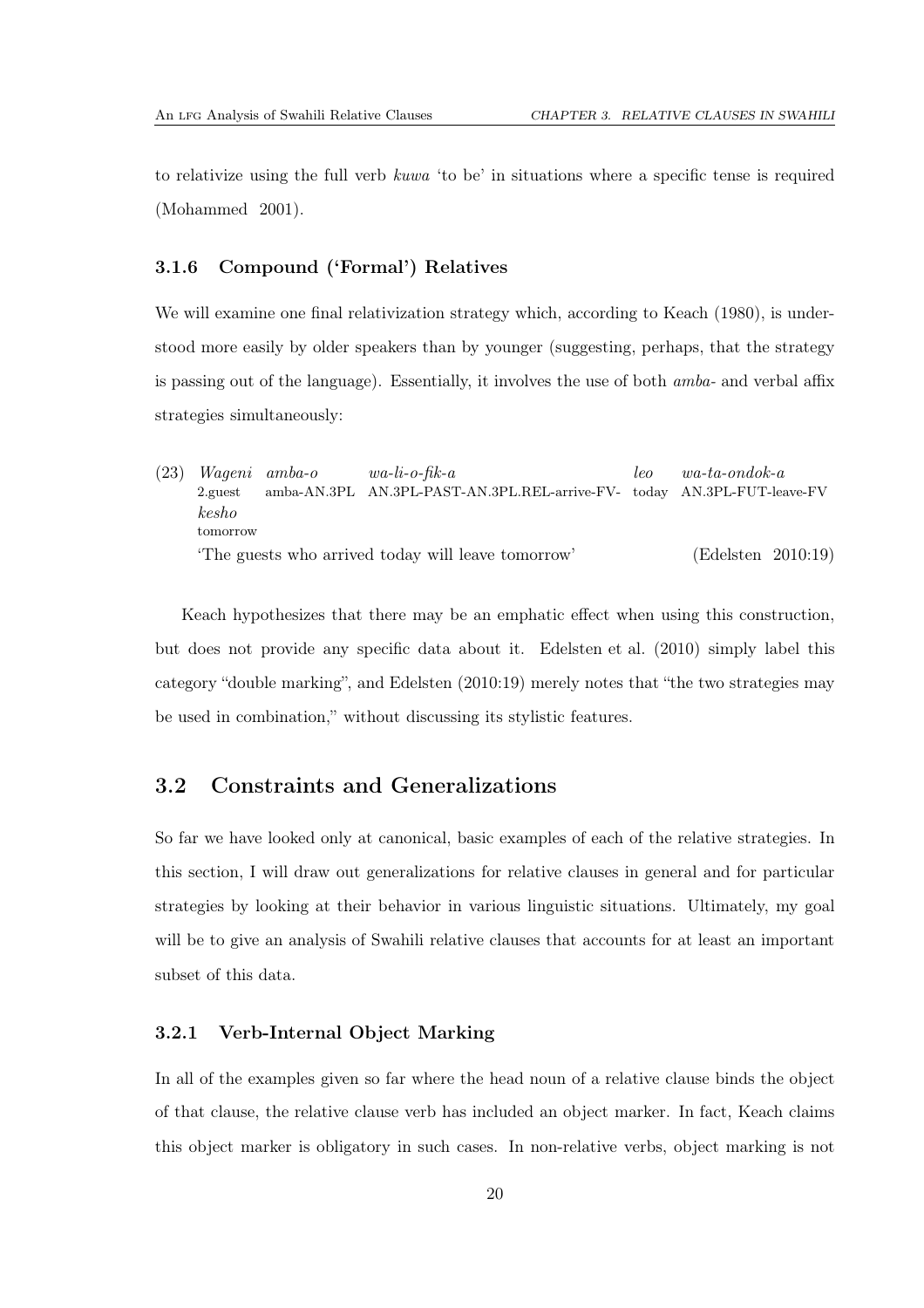always obligatory: the most succinct rule for object marking generally is that animate objects require the verbal morpheme, but non-animate objects do not. In both *amba-* and verbal affix relative strategies, object marking is obligatory even when the object is not animate.<sup>[8](#page-25-1)</sup> Thus [\(24\)](#page-25-2) is grammatical, but [\(25\)](#page-25-3) is apparently not:

<span id="page-25-2"></span>(24) *kitabu ni-na-cho-ki-som-a* 7.book AN.1SG-PRES-7.REL-7.OBJ-read-FV 'book which I am reading' [\(Keach 1980](#page-111-3):36)

<span id="page-25-3"></span>(25) *\*kitabu ni-na-cho-som-a* 7.book AN.1SG-PRES-7.REL-read-FV 'book which I am reading' (Constructed)

Thus object marking appears as a feature of object relative clauses in general (whether as an indication of relativization or as part of a requirement that there be some kind of pronominal marking for the relativized argument in the relative clause) and we will account for it in the same way for all strategies.[9](#page-25-4)

#### <span id="page-25-0"></span>3.2.2 Tense and Negation

In the two relativization strategies which make use of explicit tense (the *amba-* strategy and the tensed verbal infix strategy), there is rather more asymmetrical behavior. While the *amba-* strategy can be used with any tense marked on the relative clause verb, tensed relatives cannot. Tensed relatives must use one of *-li-* 'past', *-taka-* 'fut' (an allomorph of typical *-ta-* used when *-ta-* would otherwise receive primary or secondary stress), *-na-* 'pres', or *-si-* 'neg'. (See section [2.3.1](#page-11-1) for the full list of tense markers).

*Amba-* relative clause verbs, on the other hand, can use any valid tense-slot morpheme in Swahili, including e.g. *-me-* 'PERF' or *-ngali-* 'PAST.COND'. Thus, while there is some overlap

<span id="page-25-1"></span><sup>&</sup>lt;sup>8</sup>From [Keach \(1980\)](#page-111-3): "When the object is relativized in the *amba*- relative, there is obligatory object agreement (OA) on the verb" (36). Also, "Just as in the amba- relative, the object agreement affix appears obligatorily when the object is relativized in tensed relatives" (37). For the purpose of my analysis, I am taking these statements to be correct, but there appear to be counterexamples in Keach's own work, such as example (9b) on p. 38: 'kitabu ambacho nilisoma', where the object marking is not present in an ambarelative. See also example [\(33\)](#page-27-1) below (p. [23\)](#page-27-1) for more reasons to doubt Keach's claim.

<span id="page-25-4"></span><sup>9</sup>The status of object markers in Swahili is by no means settled, even in non-relative contexts. For a good discussion of their use in the context of information structure, see [Seidl and Dimitriadis \(1997](#page-112-6)).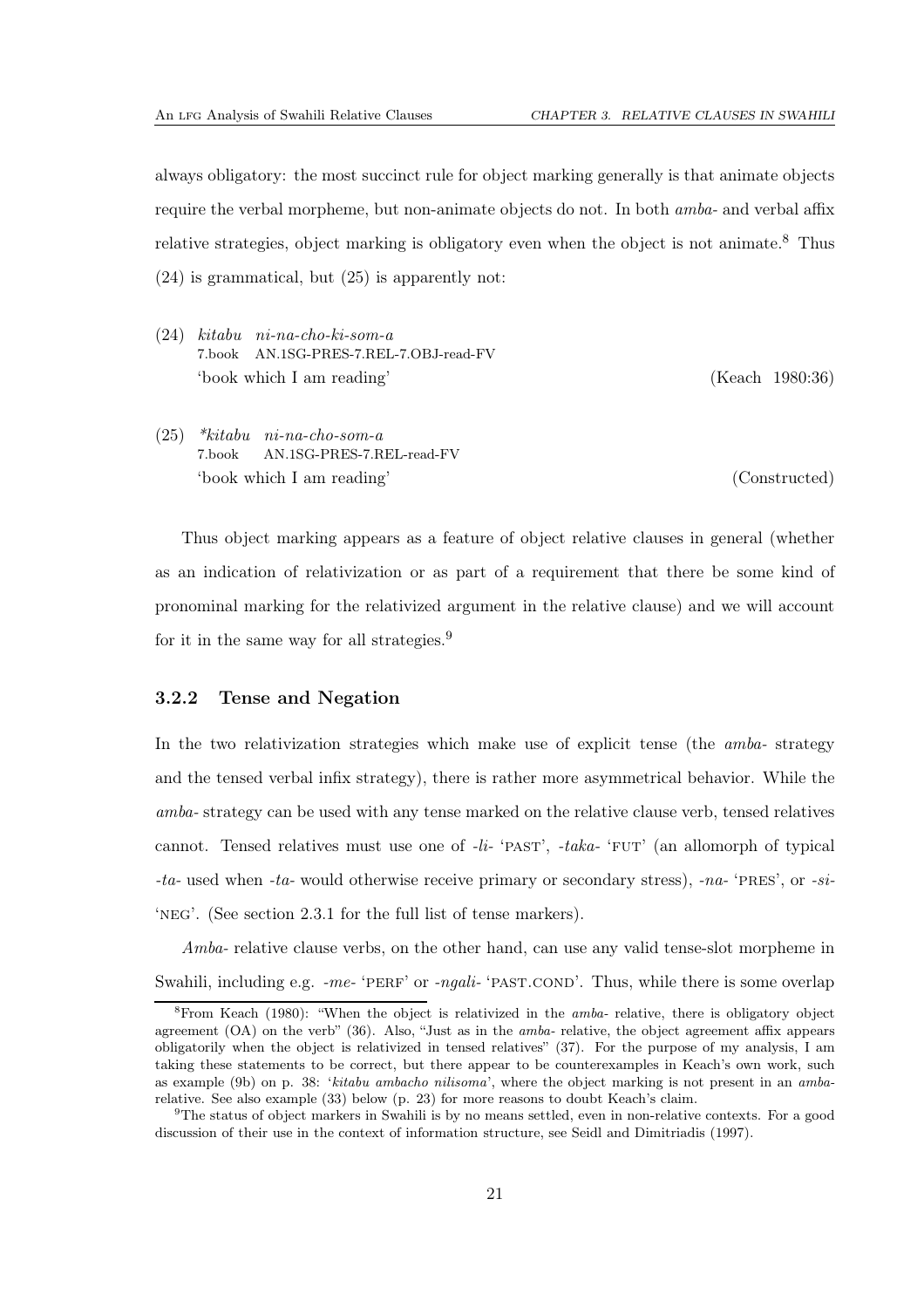in the kinds of tensed propositions which may be built using both strategies, *amba-* is the only strategy without a limited mode of expression. The basic contrast is given in [\(26\)](#page-26-0) and [\(27\)](#page-26-1):

<span id="page-26-1"></span><span id="page-26-0"></span>

| (26) | $*yai$ li-me-lo-anguk-a<br>5.egg 5-PERF-5.REL-fall-FV<br>'egg which has fallen' |  |                                                           |  |  | (Keach 1980:36) |
|------|---------------------------------------------------------------------------------|--|-----------------------------------------------------------|--|--|-----------------|
| (27) |                                                                                 |  | $yai$ amba-lo $li$ -me-anguka<br>5.egg amba-5 5-PERF-fall |  |  |                 |

'egg which has fallen' [\(Keach 1980](#page-111-3):35)

A similar set of facts holds with respect to negation. In general, adding negative polarity to a verb is achieved by prefixing *ha-* to the verbal class prefix, as in [\(28\)](#page-26-2):

<span id="page-26-2"></span>(28) *Ua* 5.flower NEG-5-FUT-fall-FV *ha-li-ta-anguk-a* '(The) flower will not fall.' (Constructed)

In the *amba-* relativization strategy, no special generalization is needed; relative clause verbs can bear the negative marker just as would be expected:

(29) *yai* 5.egg amba-5 *amba-lo ha-wa-ja-li-pik-a* NEG-AN.3SG-PERF-5.OBJ-cook-FV 'egg which they haven't yet cooked' [\(Keach 1980](#page-111-3):35)

However, the use of *ha-* as a negative prefix is not allowed in the tensed relative or general relative strategies. Only one method of negation is available to these strategies, and that is use of *-si-* as a negative marker in the tense morpheme slot in the relative clause verb. This marker does preclude the use of a tense marker, and so prevents the verb from expressing any explicit tense, as in [\(30\)](#page-26-3):

<span id="page-26-3"></span>

|        | $(30)$ msichana a-si-ye-pend-a            | $ku$ -som-a |                     |  |
|--------|-------------------------------------------|-------------|---------------------|--|
| 1.eirl | AN.3SG-NEG-AN.3SG.REL-like-FV INF-read-FV |             |                     |  |
|        | 'a girl who does not like to read'        |             |                     |  |
|        | 'a girl who didn't like to read'          |             |                     |  |
|        | 'a girl who will not like to read'        |             | (Mohammed 2001:187) |  |
|        |                                           |             |                     |  |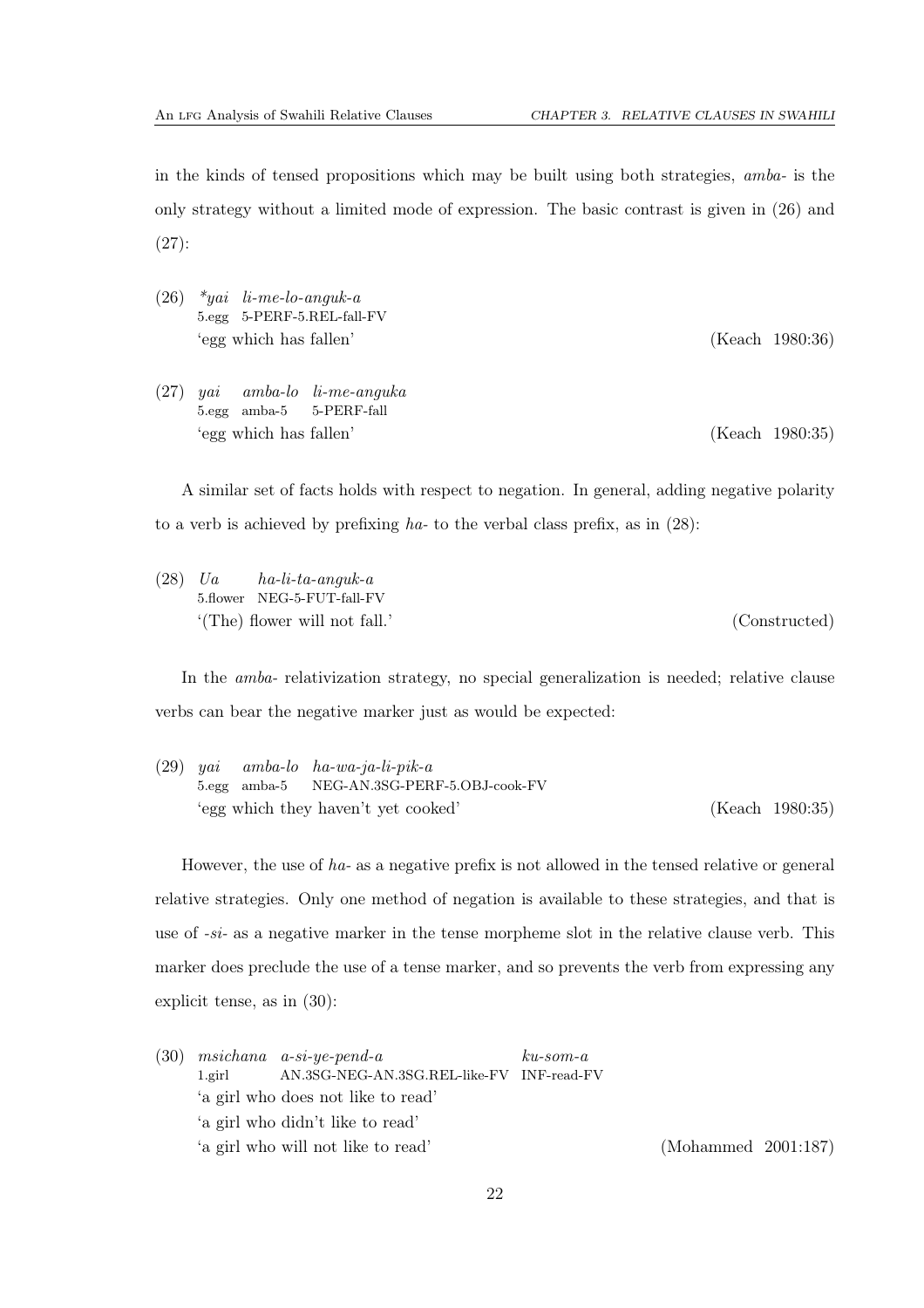<span id="page-27-0"></span>Thus, if a speaker wishes to be more explicit in using different combinations of tense and negation, she will need to use a relative clause with *amba-*.

### 3.2.3 Word Order: amba- Relatives

Given that *amba*- is a separate word from the relative clause verb, we might expect to see constraints on what sorts of constituents can intervene between *amba-* and the head noun, as well as between *amba-* and the relative clause verb. Likewise, we might expect there to be potential differences (in such allowed word orders) between the *amba-* strategy and the verbal affix strategies.

One basic generalization is that *amba-* may be separated from the head noun only by arguments and adjuncts of that noun, for example, a genitive (such as in *kitabu cha mtoto* 'child's book') or an adjective phrase (such as in *kitabu kizuri* 'good book'). Thus [\(31\)](#page-27-2) - [\(33\)](#page-27-1) are permissible:

- <span id="page-27-2"></span>(31) *kitabu amba-cho ni-li-ki-som-a* 7.book amba-7 AN.1SG-PAST-7.OBJ-read-FV 'book which I read' (Constructed)
- (32) *kitabu ch-a* 7.book 7.SG-of 1.child amba-7 *mtoto amba-cho ni-li-ki-som-a* AN.1SG-PAST-7.OBJ-read-FV 'child's book which I read' [\(Keach 1980](#page-111-3):112)
- <span id="page-27-1"></span>(33) *sauti* 10.voice 10.good 10-of 10.bird amba-10 *nzuri z-a ndege amba-zo watu* 2.person AN.3PL-PAST-be.accustomed-FV *wa-li-zoe-a ku-zi-siki-a* INF-10.OBJ-hear-FV 'the pleasant voices of (the) birds which the people grew accustomed to hearing'[10](#page-27-3) (Found in HCS)

However, *amba-* must appear in initial position within the relative clause. [\(34\)](#page-28-0) is therefore not permissible:

<span id="page-27-3"></span> $10(33)$  $10(33)$  is interesting because it is not ambiguous, even though both sauti and ndege belong to class-pair 9/10. Since ndege 'birds' refers to an animate group, it cannot agree with class-10 ambazo (instead, the animate plural ambao would be required).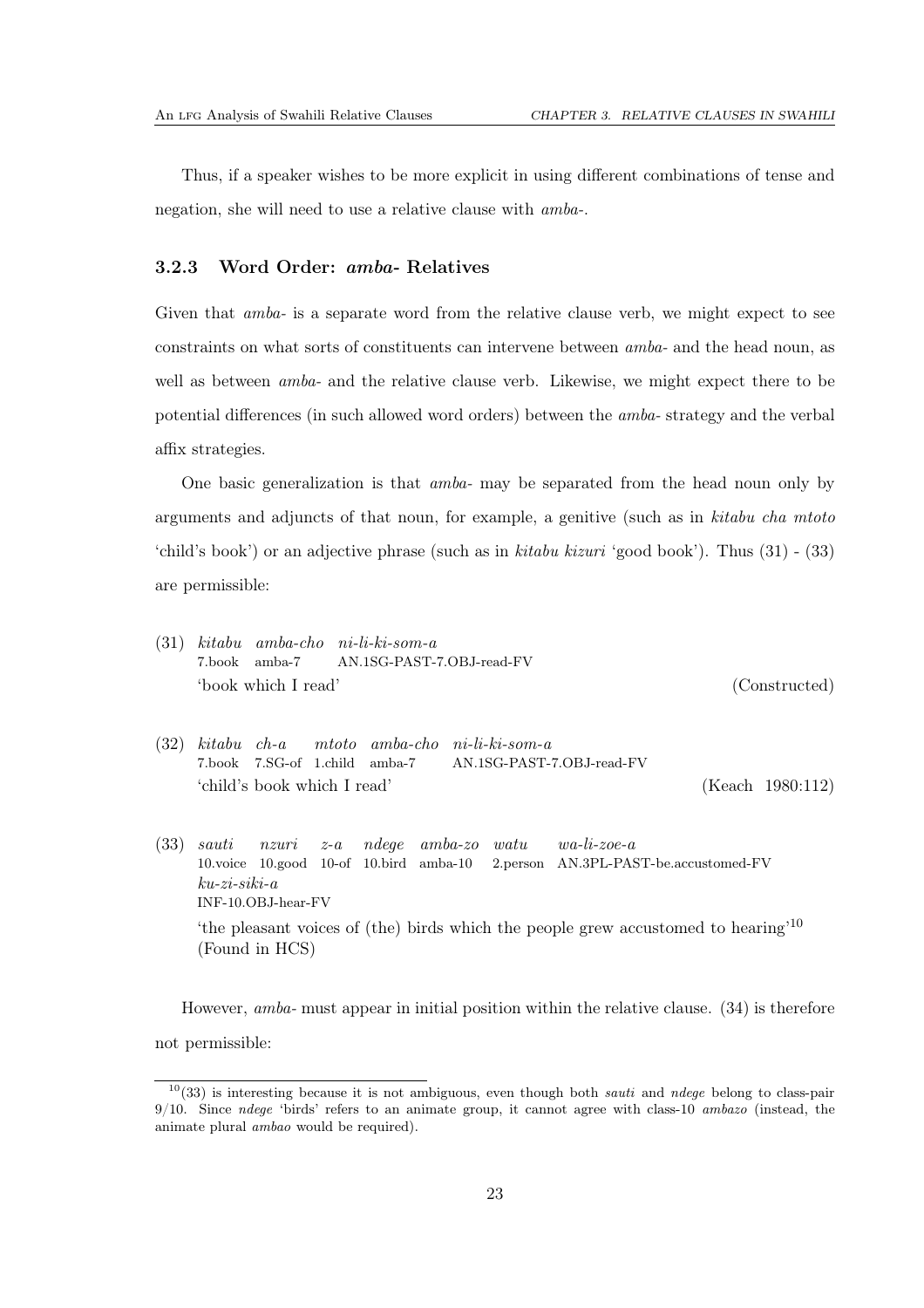<span id="page-28-0"></span>(34) *\*mtu* 1.person yesterday amba-AN.3SG AN.3SG-PAST-AN.3SG.REL-go-FV *jana amba-ye a-li-ye-kwend-a* 'person yesterday who went' [\(Keach 1980](#page-111-3):66)

[\(34\)](#page-28-0)'s ungrammaticality has nothing to do with the adverbial nature of the constituent, but rather its place in the syntactic structure. A phrase like [\(35\)](#page-28-1) is just fine, given that the adverb is inside the NP, modifying an adjective likewise inside the NP:

<span id="page-28-1"></span>(35) *shule* 10.school 10.few *chache tu* only amba-10 *amba-zo zi-me-fund-ish-a* 10-PERF-learn-CAUS-FV 9.art *sanaa* 'just a few schools which have taught art' (Found in HCS)

We might also examine what happens on the other side of *amba-*, within the relative clause itself. According to [Mohammed \(2001\)](#page-112-2), it is the case that adverbs may not intervene between *amba-* and the relative clause verb:

(36) *\*mtu* 1.person amba-AN.3SG yesterday AN.3SG-PAST-arrive-FV COP 1.teacher *amba-ye jana a-li-fik-a ni mwalimu* 'The person who yesterday arrived is a teacher' [\(Mohammed 2001](#page-112-2):186)

Example [\(37\)](#page-28-2) (with *jana* after the verb *alifika*) is the grammatical sentence which conveys the intended meaning.

<span id="page-28-2"></span>(37) *mtu* 1.person amba-AN.3SG AN.3SG-PAST-arrive-FV yesterday COP 1.teacher *amba-ye a-li-fik-a jana ni mwalimu* 'The person who arrived yesterday is a teacher' (Constructed)

Corpus data, however, call Mohammed's generalization into question. Take, for example, [\(38\)](#page-28-3):

<span id="page-28-3"></span>(38) *chama ki-kuu ch-a wafanyakazi amba-cho* 7.party 7-major 7-of 2.worker amba-7 *jana* yesterday 7-PAST-prepare-FV *ki-li-anda-a mgomo* 3.strike *m-kuu* 3.major 'the workers' union which yesterday prepared a major strike' (Found in HCS)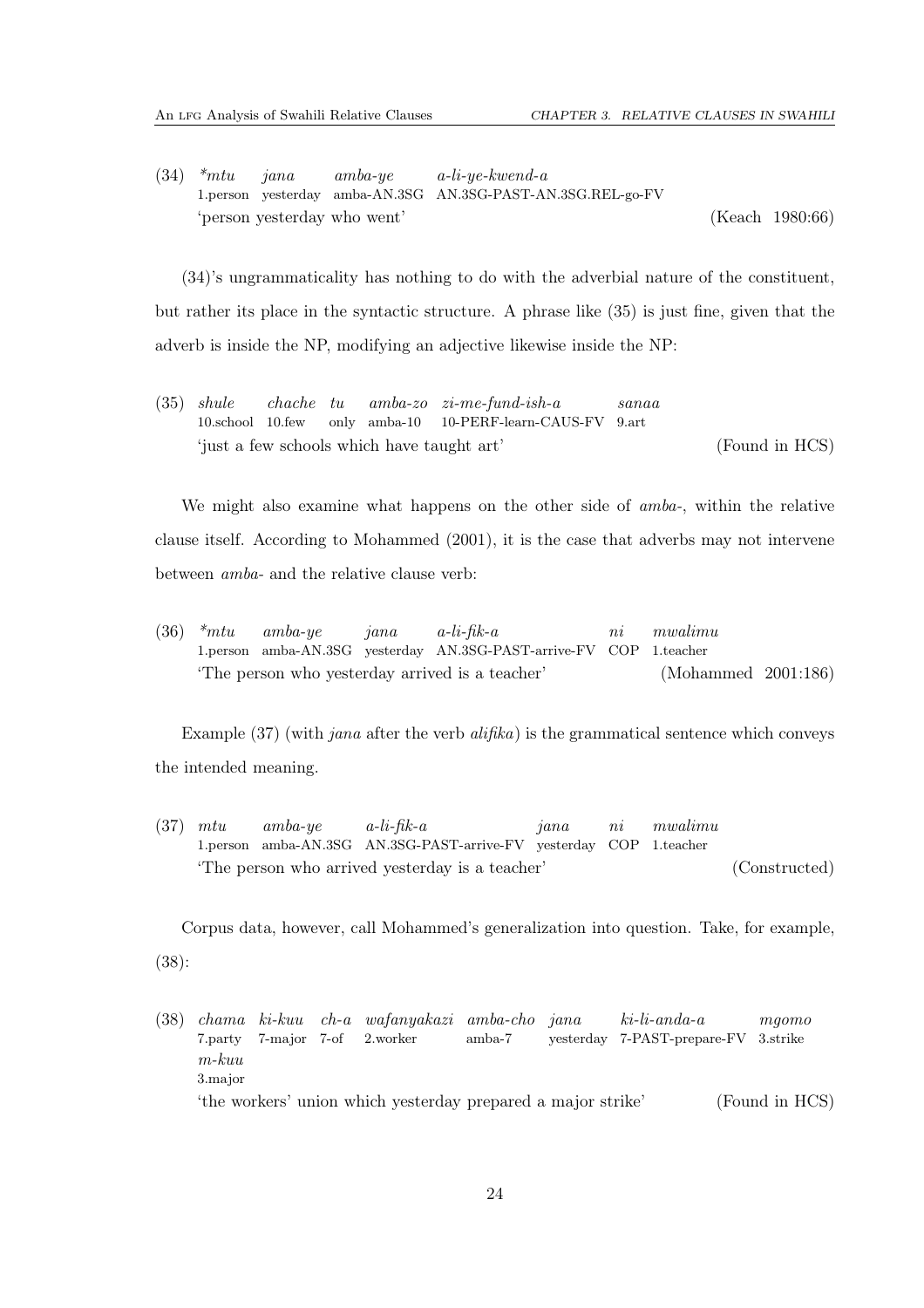According to my initial observations, '*amba-*+ *jana*' occurs at a frequency on roughly the same order as that of the 'grammatical' construction, and thus it does not appear to be ungrammatical for all speakers.

A noun phrase may intervene between *amba-* and the relative clause verb if is the subject of the relative clause verb.

(39) *mtu* 1.person amba-AN.3SG 1SG.PRO AN.1SG-PAST-AN.3SG.OBJ-see-FV *amba-ye mimi ni-li-mw-on-a* 'person whom I saw' (Constructed)

Interestingly, an overt subject in the relative clause is gramamtical even if that subject is identified with the head noun. In this case, it must be a resumptive pronoun, like *yeye* '3sg.pro':

<span id="page-29-1"></span>

| $(40)$ $mtu_i$ |                                               | $amba\text{-}ye \qquad yeye_i\not\!\!^* Juma_i \quad a\text{-}li\text{-}kwend\text{-}a$ |                   |                 |
|----------------|-----------------------------------------------|-----------------------------------------------------------------------------------------|-------------------|-----------------|
|                | 1.person amba-AN.3SG 3SG.PRO                  |                                                                                         | AN.3SG-PAST-go-FV |                 |
|                | 'person who $(\text{she}/\text{*Juma})$ went' |                                                                                         |                   | (Keach 1980:97) |

<span id="page-29-0"></span>In [\(40\)](#page-29-1), we see the first obvious instance of resumption, a feature which will appear in a number of relative constructions.

### 3.2.4 Word Order: Tensed Relatives

The situation with the tensed relative with respect to word order is largely similar to what we find with *amba-*. However, the relative clause verb (with the verbal infix relative marker) does not need to immediately follow the head noun, in the same way that *amba-* did need to immediately follow the head noun phrase.<sup>[11](#page-29-2)</sup> Several kinds of constituents can intervene, including adverbs of time or manner, as in [\(41\)](#page-29-3):

<span id="page-29-3"></span>(41) *mtu* 1.person yesterday AN.3SG-PAST-AN.3SG.REL-go-FV *jana a-li-ye-kwend-a* 'person who went yesterday' [\(Keach 1980](#page-111-3):66)

<span id="page-29-2"></span><sup>&</sup>lt;sup>11</sup>This will be explained in my analysis on the assumption that  $amba$ - resides to the immediate left of the relative clause, in Spec-CP.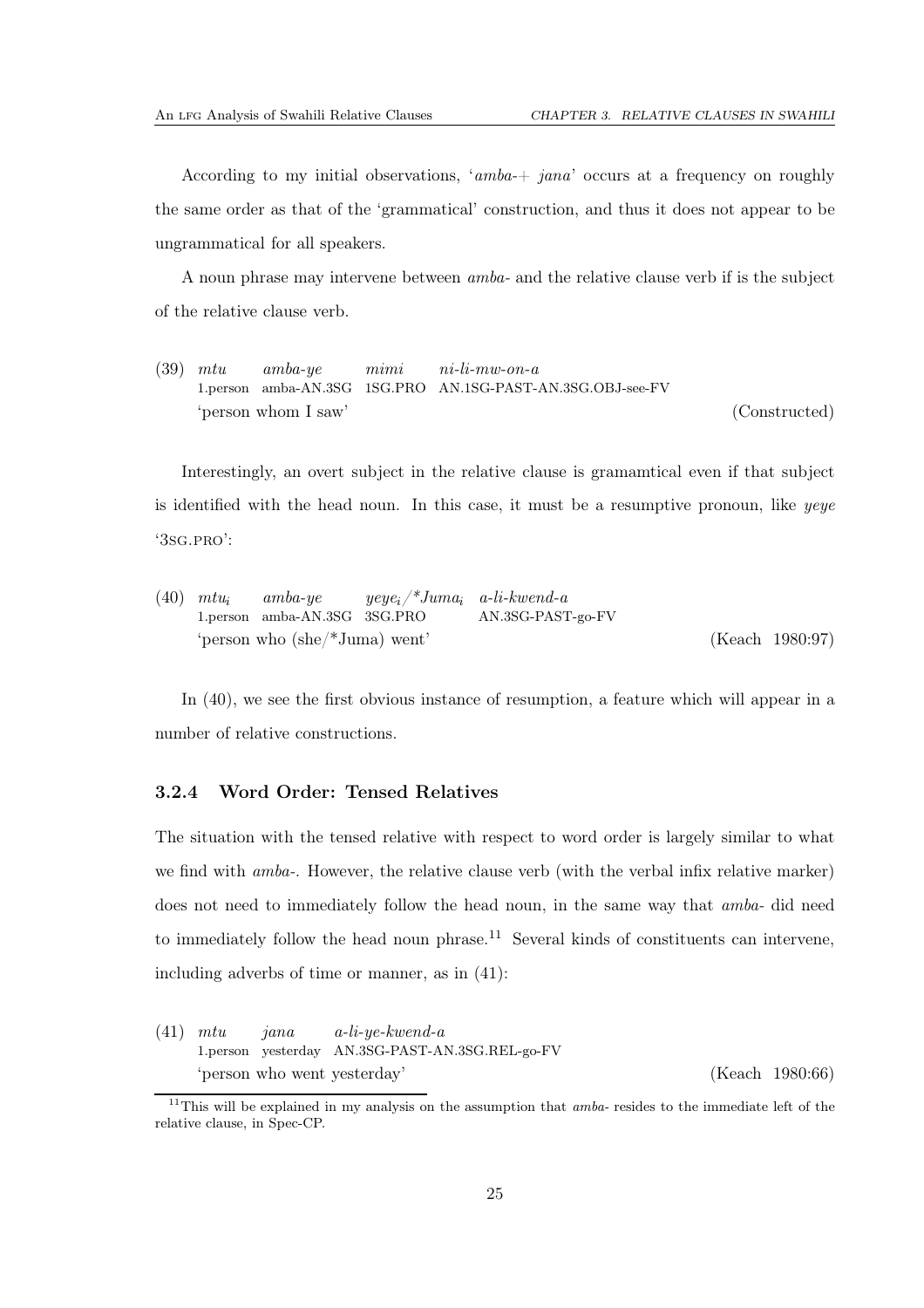In terms of nominal constituents, the subject of the relative clause verb can in some cases intervene between a head noun and tensed relative, in canonical subject position in the relative clause:

<span id="page-30-2"></span>(42) *mtu* 1.SG.person Asha AN.3SG-PAST-AN.3SG.REL-say-FV that *Asha a-li-ye-sem-a kwamba ...* ... 'person who Asha said that...' [\(Keach 1980](#page-111-3):135)

However, unlike the *amba-* example [\(40\)](#page-29-1), there cannot be an overt noun, pronoun or otherwise, as the subject of the relative clause verb if it is identified with the head noun. Thus [\(43\)](#page-30-1) is ungrammatical in the way that [\(40\)](#page-29-1) was not, since in this example *mtu* is coreferent with *yeye* (in fact, this reading is the only possible one, since *kwenda* is an intransitive verb).

<span id="page-30-1"></span>(43) *\*mtu*<sup>i</sup> 1.person 3SG.PRO AN.3SG-PAST-AN.3SG.REL-go-FV *yeye*<sup>i</sup> *a-li-ye-kwend-a* 'person who went' [\(Keach 1980](#page-111-3):97)

### <span id="page-30-0"></span>3.2.5 Word Order: Subject Postposing

In [\(42\)](#page-30-2) we saw that the matrix subject of the relative clause can appear in its expected, left-edge position in a tensed relative clause. However, this statement requires qualification. In the case where the head noun actually binds an object of the relative clause verb, as in [\(44\)](#page-30-3), Keach claims that an intervening subject is ruled out:

<span id="page-30-3"></span>(44) *\*kitabu Juma a-li-cho-ki-som-a* 7.book Juma AN.3SG-PAST-7.OBJ-7.REL-read-FV 'book Juma read' [\(Keach 1980](#page-111-3):211)

The only possible word order (according to Keach) with the meaning intended in [\(44\)](#page-30-3) is  $(45):$  $(45):$ 

<span id="page-30-4"></span>(45) *kitabu a-li-cho-ki-som-a* 7.book AN.3SG-PAST-7.OBJ-7.REL-read-FV Juma *Juma* 'book Juma read' [\(Keach 1980](#page-111-3):211)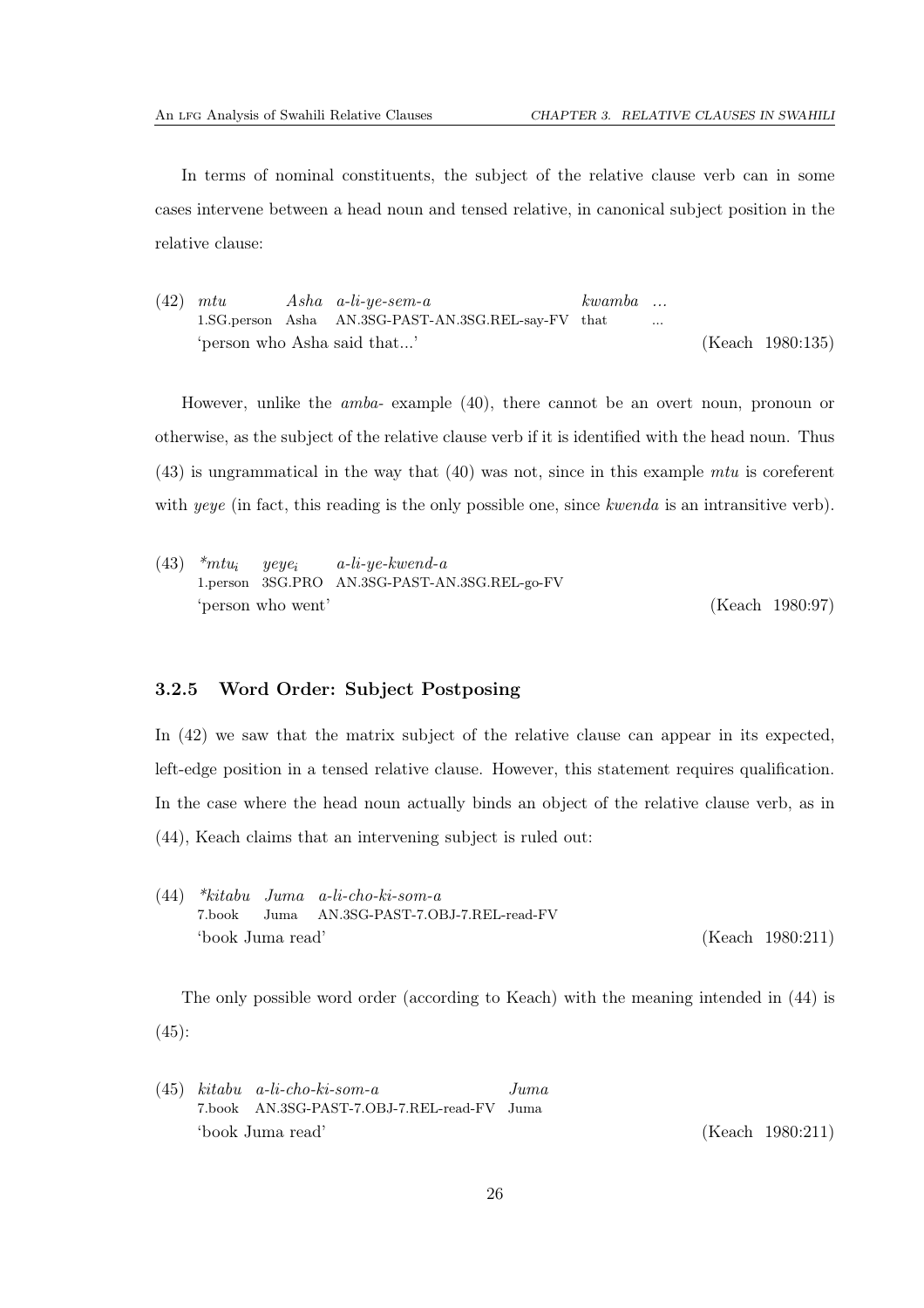This is a phenomenon called subject postposing [\(Keach 1980](#page-111-3):152). Subject postposing is also possible in *amba-* relatives, according to several authors [\(Keach \(1980\)](#page-111-3), [Edelsten \(2010](#page-111-4)), [Edelsten et al. \(2010\)](#page-111-2)). In [\(46\)](#page-31-0), *mama* 'mother' shows up in a post-verbal position:

<span id="page-31-0"></span>(46) *chakula amba-cho a-li-ki-pik-a* 7.food amba-7 AN.3SG-PAST-7.OBJ-cook-FV 1.mother *mama* 'food which mother cooked' [\(Edelsten et al. 2010:](#page-111-2)6)

On the surface, there is thus a discrepancy between the word orders available to *amba-* and verbal affix relatives: in *amba-* relatives, subject postposing is optional; in tensed relatives, it is obligatory. In contradiction to this claim of difference, researchers have argued that subject postposing is not in fact obligatory for tensed relatives, and that phrases like [\(45\)](#page-30-4) are in fact grammatical. [Edelsten et al. \(2010](#page-111-2):6) cites [\(47\)](#page-31-1) as an example:

<span id="page-31-1"></span>(47) *chakula mama* 7.food 1.mother AN.3SG-PAST-7.REL-7.OBJ-cook-FV *a-li-cho-ki-pik-a* 'food which mother cooked'

Edelsten agrees, saying that [\(47\)](#page-31-1) is not ungrammatical but "dispreferred" or "colloquial". Ultimately, I will follow the more recent work, which treats subject postposing as an optional feature in all cases, but within which there is a range of preference. In fact, subject postposing is possible in non-relative clauses as well (perhaps conditioned by discourse features):

(48) *Wa-na-wa-pend-a* AN.3PL-PRES-AN.3PL.OBJ-love-FV 2.child *watoto watu* 2.person 2-of 9.Kenya *w-a Kenya.* 'The people of Kenya love children.' [\(Deen 2006](#page-111-6):227)

When both subject and object share verb agreement features, an interesting ambiguity can arise as a result of subject postposing. A phrase like [\(49\)](#page-31-2) has two readings:

<span id="page-31-2"></span>

|  | $(49)$ mtu a-li-ye-m-pend-a                             | Juma |                  |
|--|---------------------------------------------------------|------|------------------|
|  | 1.person AN.3SG-PAST-AN.3SG.REL-AN.3SG.OBJ-like-FV Juma |      |                  |
|  | 'the person who liked Juma'                             |      |                  |
|  | 'the person who Juma liked'                             |      | (Keach 1980:211) |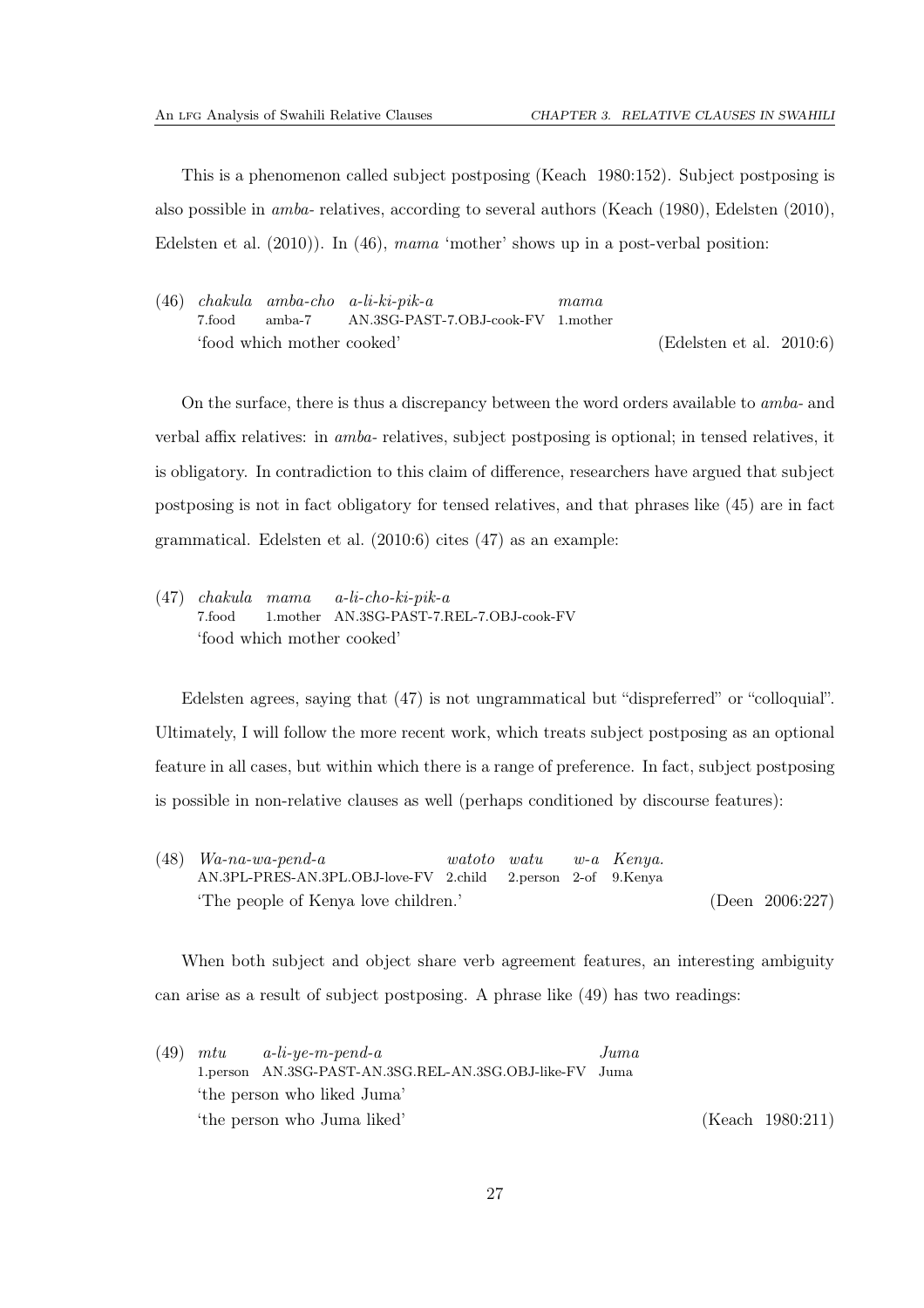In other words, we have two options: either (1) *mtu* binds the subject of the relative clause verb, and therefore *Juma* is the object of the relative clause verb and is already in its canonical position, or (2) *mtu* binds the object of the relative clause verb, and *Juma*, the subject of that verb, has obligatorily postposed.

Even though *amba-* relatives can optionally participate in subject postposing, it is claimed that they avoid this kind of ambiguity, as [\(50\)](#page-32-1) and [\(51\)](#page-32-2) illustrate:

<span id="page-32-2"></span><span id="page-32-1"></span>

| (50) | $mtu$ amba-ye $a$ -li-m-pend-a     | 1.person amba-AN.3SG AN.3SG-PAST-AN.3SG.OBJ-like-FV Juma | $_{Juma}$ |                      |
|------|------------------------------------|----------------------------------------------------------|-----------|----------------------|
|      | Only: 'the person who liked Juma'  |                                                          |           | $(Keach \ 1980:211)$ |
| (51) |                                    | $mtu$ amba-ye Juma a-li-m-pend-a                         |           |                      |
|      |                                    | 1.person amba-AN.3SG Juma AN.3SG-PAST-AN.3SG.OBJ-like-FV |           |                      |
|      | Only: 'the person whom Juma liked' |                                                          |           | (Keach 1980:212)     |

#### <span id="page-32-0"></span>3.2.6 Relatives with Passive Verbs

Further differences between the *amba-* and tensed relatives can be found in passive constructions. In a typical passive sentence, the object (often the semantic theme) is promoted to syntactic subject position, and the semantic agent is demoted to oblique status or left out entirely. In *amba-* relatives, the head noun can be either the subject or the semantic agent which has been relegated to an agentive oblique. Examples [\(52\)](#page-32-3) and [\(53\)](#page-32-4) show each of these possibilities:

- <span id="page-32-3"></span>(52) *chakula amba-cho ki-li-pik-w-a* 7.food amba-7 7-PAST-cook-PASS-FV by 1.boy *na mvulana* 'the food which was cooked by the boy' [\(Keach 1980](#page-111-3):105)
- <span id="page-32-4"></span>(53) *mvulana amba-ye* 1.boy amba-AN.3SG 7.food *chakula ki-li-pik-w-a* 7-PAST-cook-PASS-FV by-3SG.PRO *na-ye* 'the boy the food was cooked by' [\(Keach 1980](#page-111-3):105)

It is important to note that in the case where the head noun binds the demoted semantic agent, the preposition *na* cannot stand on its own, so a cliticized form of the personal pronoun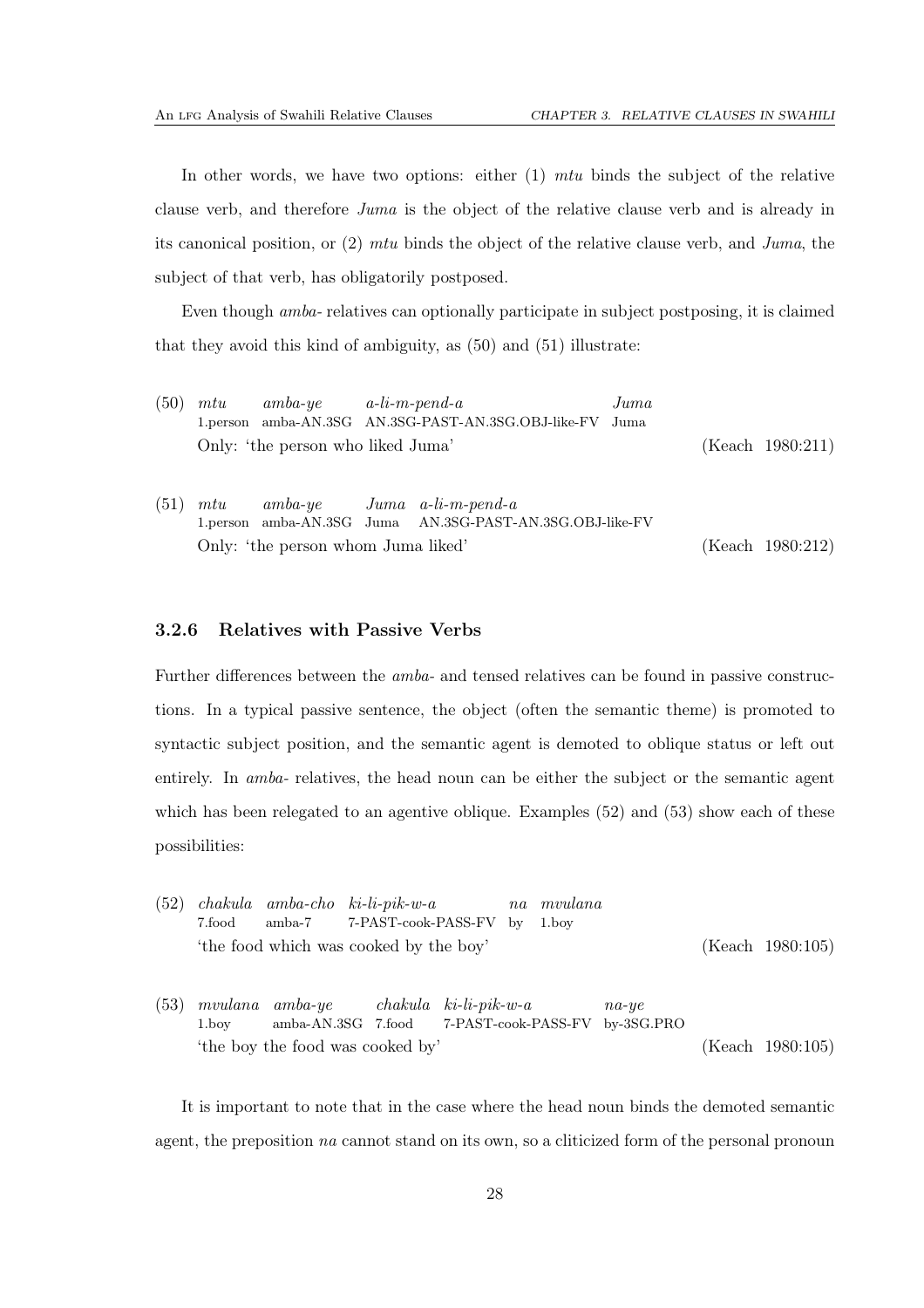is added with the appropriate agreement features.<sup>[12](#page-33-0)</sup> Furthermore, I assume that the cliticized pronoun in  $(53)$  is a resumptive pronoun, since it is also possible to use a lexical form:<sup>[13](#page-33-1)</sup>

(54) *mvulana amba-ye* 1.boy amba-AN.3SG 7.food *chakula ki-li-pik-w-a* 7-PAST-cook-PASS-FV by *na yeye* 3SG.PRO 'the boy the food was cooked by (him)' [\(Keach 1980](#page-111-3):105)

In the verbal affix relative strategy, the analogue of [\(52\)](#page-32-3) is grammatical:

(55) *chakula ki-li-cho-pik-w-a* 7.food 7-PAST-7.REL-cook-PASS-FV by *na mvulana* 1.boy 'the food which was cooked by the boy' [\(Keach 1980](#page-111-3):106)

Surprisingly, Keach claims that we cannot relativize on the oblique, in the way that we could in [\(53\)](#page-32-4)! [\(56\)](#page-33-2) is ungrammatical:

<span id="page-33-2"></span>(56) *\*mvulana chakula ki-li-ye-pik-w-a* 1.boy 7.food 7-PAST-AN.3SG.REL-cook-PASS-FV by-3SG.PRO *naye* 'the boy the food was cooked by' [\(Keach 1980](#page-111-3):106)

What accounts for this difference? Unfortunately, we cannot claim that the difference is one of resumption, since if we relativize on an oblique argument within a COMP, we can find resumptive pronouns easily enough:

(57) *mvulana ni-li-ye-da-i* 1.boy 1SG-PAST-AN.3SG.REL-claim-FV 7.food *chakula ki-li-pik-w-a* 7-PAST-cook-PASS-FV by-3SG.PRO *na-ye* 'the boy I claimed the food was cooked by' [\(Keach 1980](#page-111-3):107)

Nor does the pronoun which resumes an infixed relative morpheme necessarily have to belong to a subordinate clause; we can also find it in an adjunct of the relative clause verb:

|  | $(58)$ vitu a-li-vyo-ku-j-a                     | $na$ -v $uo$ |                  |
|--|-------------------------------------------------|--------------|------------------|
|  | 8.thing AN.3SG-PAST-8.REL-SE-come-FV with-8.PRO |              |                  |
|  | 'things which he came with'                     |              | (Keach 1980:147) |

<span id="page-33-0"></span> $12$ Preposition stranding is not allowed generally in Swahili.

<span id="page-33-1"></span> $13$ We might also see a connection between [\(53\)](#page-32-4), where the oblique is relativized on, and other sentences where the object is relativized on, in which sentences there is obligatory object marking on the relative clause verb. I will argue (in section [5.2\)](#page-61-0) that in both cases the marking which appears is actually a resumptive pronoun whose presence highlights relativization on its function within the clause.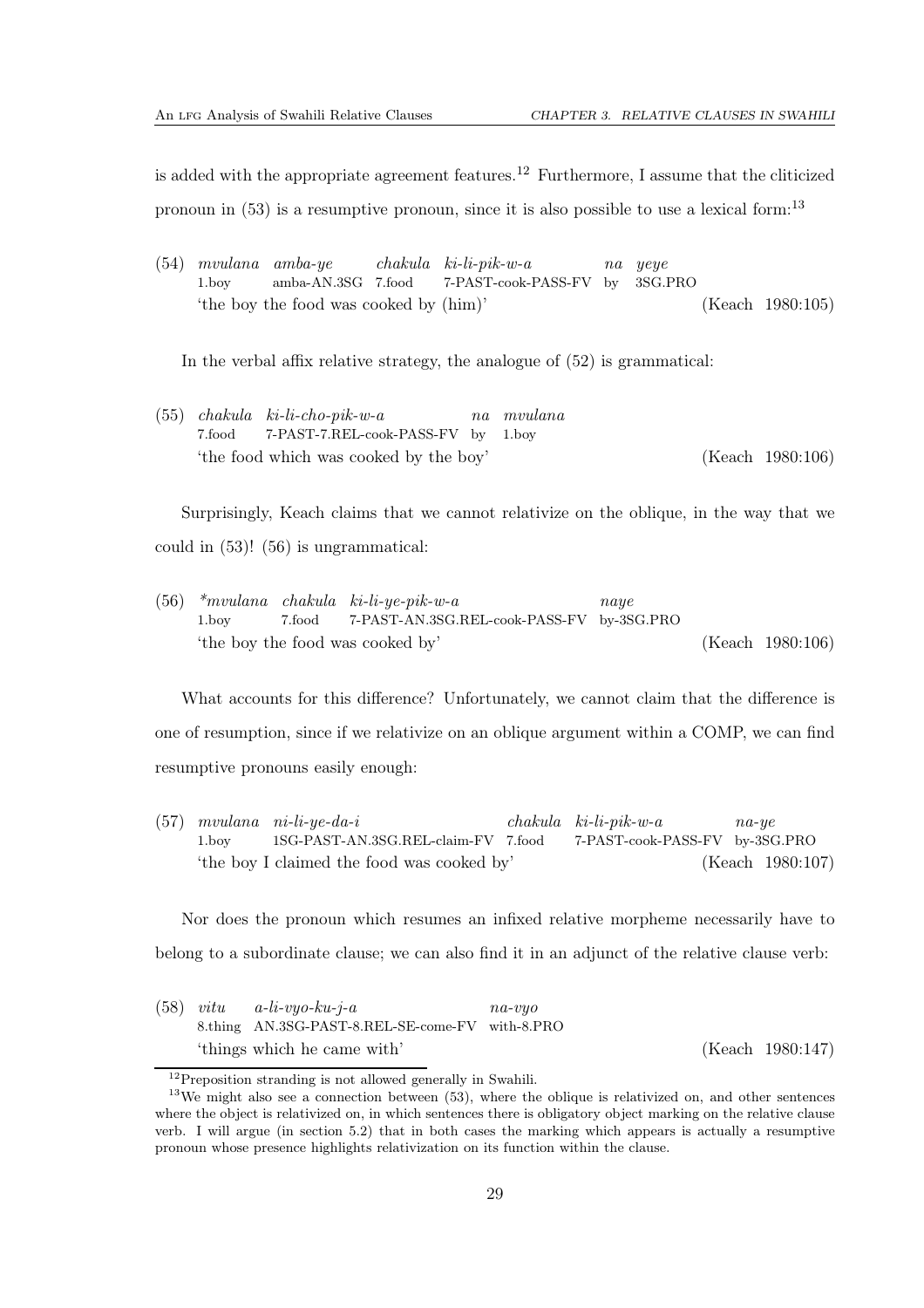Thus the ungrammaticality of [\(56\)](#page-33-2) does not appear to have anything to do with the grammatical functions of *mvulana* 'boy' or *chakula* 'food', but rather their position within the phrasal structure. One obvious structural explanation has to do with subject postposing; if postposing is indeed obligatory or strongly preferred in verbal affix relatives, [\(56\)](#page-33-2) would be ruled out on that basis alone. Within this understanding, the postposed version [\(59\)](#page-34-1) should be acceptable:

<span id="page-34-1"></span>(59) *?mvulana ki-li-ye-pik-w-a* 1.boy 7-PAST-AN.3SG.REL-cook-PASS-FV 7.food *chakula naye* by-3SG.PRO 'the boy the food was cooked by' (Constructed)

I did not find any instances of this kind of sentence, and so claims of grammaticality must remain tentative. However, the analysis I will present in this thesis does accept [\(59\)](#page-34-1); see section [5.8](#page-76-0) for further discussion.

### <span id="page-34-0"></span>3.2.7 Relatives with Applicative Verbs

Swahili verbs can bear certain morphemes which indicate that the verb will take an extra argument, often a semantic beneficiary of the action. These applicative morphemes typically show up as vowels epenthesized immediately after the verbal base. [\(60\)](#page-34-2) is an example of an applicative construction. Since the 'extra' semantic participant appears as an argument in an immediately post-verbal position, I consider it to play the grammatical role of OBJ.<sup>[14](#page-34-3)</sup> The semantic theme is then  $OBJ2$ :

<span id="page-34-2"></span>(60) *Ni-li-wa-som-e-a* 1SG-PAST-AN.3PL.OBJ-read-APPL-FV 2.child *watoto kitabu* 7.book 'I read a book for the children.' (Constructed)

A relative clause may be based on either argument (OBJ in  $(61)$  and OBJ2 in  $(62)$ ):

<span id="page-34-3"></span><sup>&</sup>lt;sup>14</sup>It is also the case that any object marking which appears on the verb agrees with this argument, which I take to be strong evidence that it should be classified as obj. This analysis is in line with the equivalent statement about indirect objects in English sentences like "John gave Bill the ball", where 'Bill' is the 'indirect object', with the grammatical function of obj.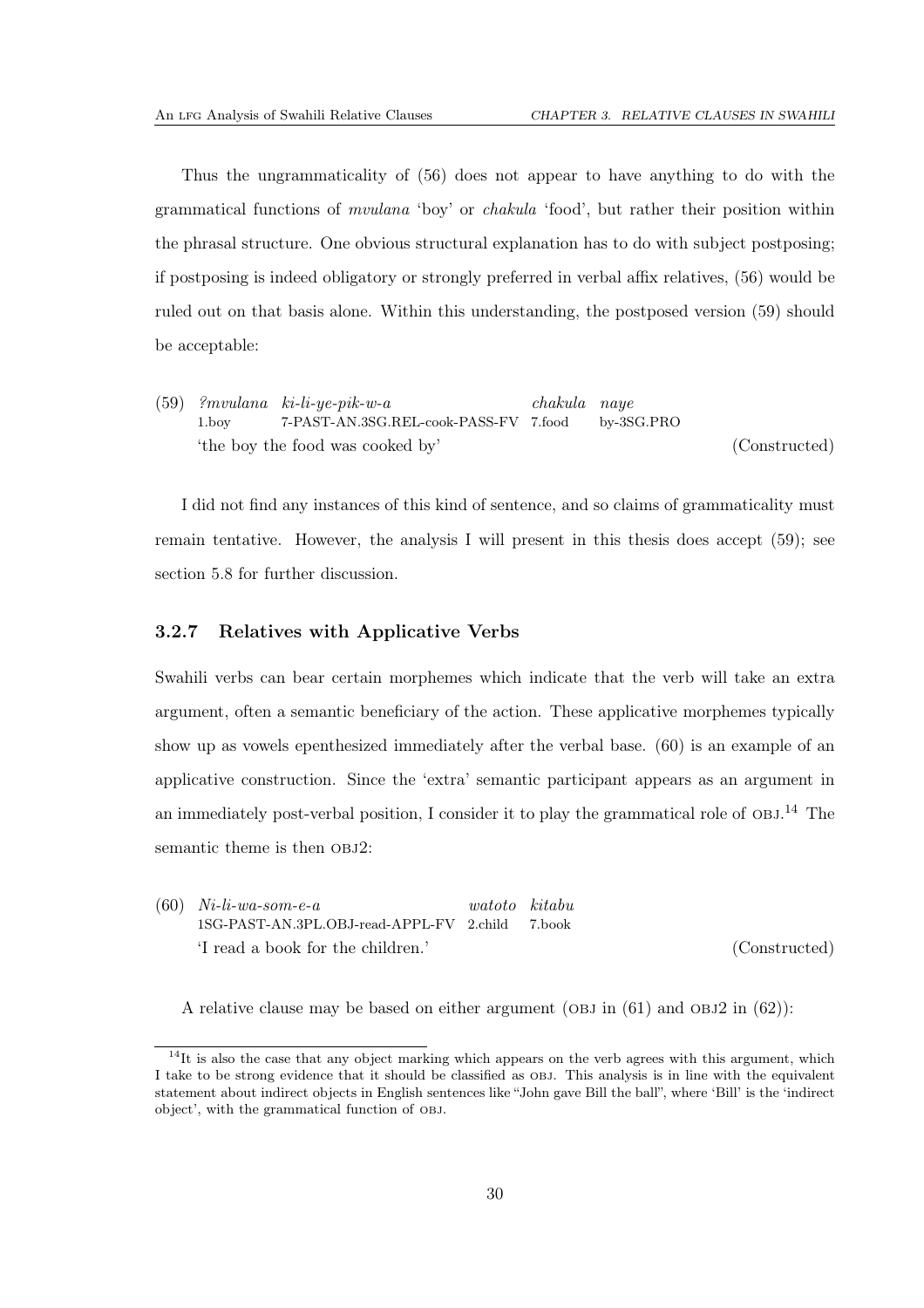- <span id="page-35-0"></span>(61) *rafiki* 9.friend *amba-ye* amba-AN.3SG 2.boy *wavulana wa-ta-m-nunu-li-a* AN.3PL-FUT-AN.3SG.OBJ-buy-APPL-FV 9.beer *pombe* 'a friend who the boys will buy beer for' [\(Edelsten et al. 2010:](#page-111-2)4)
- <span id="page-35-1"></span>(62) *pombe amba-yo wavulana wa-ta-m-nunu-li-a* 9.friend amba-9 2.boy AN.3PL-FUT-AN.3SG.OBJ-buy-APPL-FV 9.friend *rafiki* 'beer which the boys will buy for a friend' (Constructed)

None of my sources discussed the tensed relative versions of [\(61\)](#page-35-0) and [\(62\)](#page-35-1), and I take it that they are acceptable (despite whatever subject postposing issues may arise). There is a difference, however, in the treatment of these constructions in the passive. Passive applicatives can be formed in one of two ways: by promoting either the theme or the benefactive to subj. When it is the theme which is thus promoted, the grammaticality distribution mirrors precisely that which we saw in the previous section: relativization on the benefactive argument (i.e., obj) requires a resumptive pronoun in the *amba-* strategy, and is considered ungrammatical in the tensed relative strategy (unless embedded in e.g. comp). The following three examples illustrate the point:

<span id="page-35-2"></span>

| (63) | $\emph{watoto}$<br>2.child         | ambao<br>amba-AN.3PL 7.food                                           | chakula                                            | kilipikiwa<br>7-PAST-cook-APPL-PASS-FV |                   | wao<br>3PL.PRO                          | na<br>by | 1.boy | mvulana                     |
|------|------------------------------------|-----------------------------------------------------------------------|----------------------------------------------------|----------------------------------------|-------------------|-----------------------------------------|----------|-------|-----------------------------|
|      |                                    | 'children for whom the food was cooked by the boy'                    |                                                    |                                        |                   |                                         |          |       | (Keach 1980:109)            |
| (64) | <i>*watoto</i><br>2.child          | chakula<br>7.food<br>'children the food was cooked for by the boy'    | kiliopikiwa<br>7-PAST-AN.3PL.REL-cook-APPL-PASS-FV |                                        |                   | wao<br>3PL.PRO                          | na<br>bv | 1.boy | mvulana<br>(Keach 1980:110) |
| (65) | watoto<br>2.child<br>wa<br>3PL.PRO | niliodai<br>1SG-PAST-AN.3PL.REL-claim<br>mvulana<br>na<br>1.boy<br>bv |                                                    | kwamba<br>COMP                         | chakula<br>7.food | kili pikiwa<br>7-PAST-cook-APPL-PASS-FV |          |       |                             |

'children who I claimed the food was cooked for by the boy' [\(Keach 1980](#page-111-3):110)

The verbal affix relative in [\(64\)](#page-35-2) forms an ungrammatical construction with the resumptive pronoun, but not when the pronoun is shuttled through comp. Given that we see here the same pattern as in non-applicative passive verbs, my analysis will treat these cases in the same way (by reference to subject postposing).[15](#page-35-3)

<span id="page-35-3"></span><sup>&</sup>lt;sup>15</sup>Interestingly, in none of these cases is object marking found on the passive (and applicative) verb, despite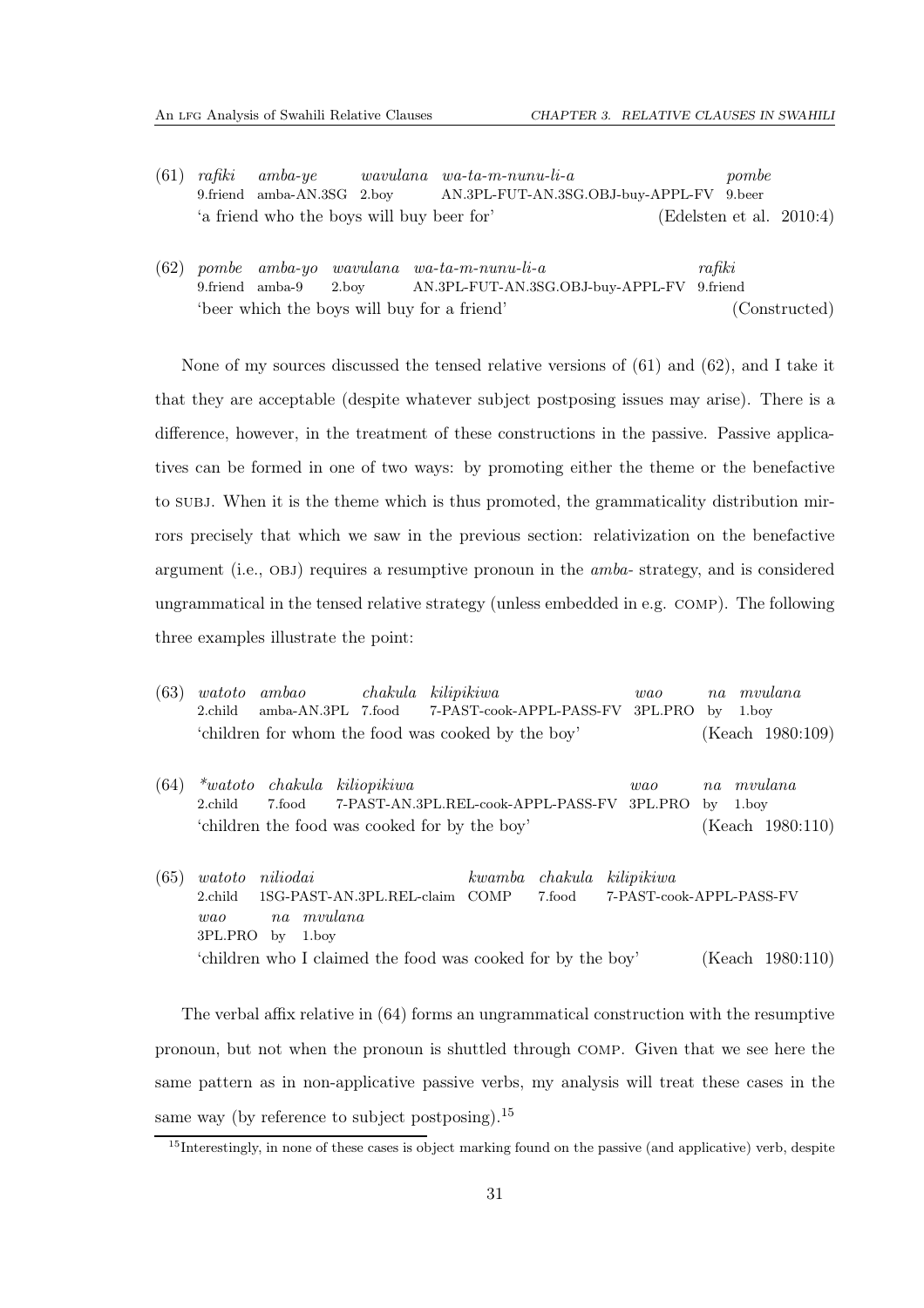#### 3.2.8 Embedded Relatives

One of the most interesting differences between *amba-* relatives and verbal affix relatives is whether they allow other relative clauses to appear within them (what Keach calls 'rels-inrels'). Keach that *amba-* relatives are less restrictive in this regard, and "have one more embedding than their tensed counterparts" [\(Keach 1980](#page-111-0):70). Example [\(66\)](#page-36-0) illustrates the kind of embedding permitted by *amba-*:

<span id="page-36-0"></span>(66) *mtu* 1.person amba-AN.3SG 1SG-PAST-AN.3PL.OBJ-see-FV 2.child *amba-ye ni-li-wa-on-a watoto amba-o* amba-AN.3PL *a-na-wa-pend-a* AN.3SG-PRES-AN.3PL.OBJ-like-FV 'person who I saw the children who he likes' [\(Keach 1980](#page-111-0):71)

In this case, the head noun *mtu* binds the subject of the most deeply-embedded verb *anawapenda*. Keach's statement about levels of available embedding in the *amba-* strategy implies that we could not have a third embedded relative clause, but she gives no examples of the ungrammaticality of such a construction. Regardless, even this single level of embedding is not possible with the verbal affix strategy, and thus [\(67\)](#page-36-1) is ungrammatical:

<span id="page-36-1"></span>

| (67) | $*mtu$ ni-li-ye-wa-on-a                                | watoto |                 |
|------|--------------------------------------------------------|--------|-----------------|
|      | 1.person 1SG-PAST-AN.3SG.REL-AN.3PL.OBJ-see-FV 2.child |        |                 |
|      | $a$ -na-o-wa-pend-a                                    |        |                 |
|      | AN.3SG-PRES-AN.3PL.REL-AN.3PL.OBJ-like-FV              |        |                 |
|      | 'person who I saw the children who he likes'           |        | (Keach 1980:71) |

Interestingly, we cannot have embedding with the verbal affix relatives even if the inner relative clause is of the *amba-* type, as seen in [\(68\)](#page-36-2):

<span id="page-36-2"></span>(68) *\*zawadi ni-li-zo-wa-on-a* 10.gift 1SG-PAST-10.REL-AN.3PL.OBJ-see-FV 2.child *watoto amba-o* amba-AN.3PL *u-li-wa-p-a* 2SG-PAST-AN.3PL.OBJ-give-FV 'gifts which I saw the children who you gave them to' [\(Keach 1980](#page-111-0):73)

the relativization on obj. About this fact Keach has only to say that "...an NP will occur post-verbally but will not govern an OA [object agreement marker] since object agreement is impossible in all passives" [\(Keach](#page-111-0) [1980](#page-111-0):108). While it is not within the scope of this work to provide a full explanation for this situation, it is important to note that, agreement or no agreement on the verb itself, the resumptive pronoun wao '3PL.PRO' is present, indicating the relativized grammatical function.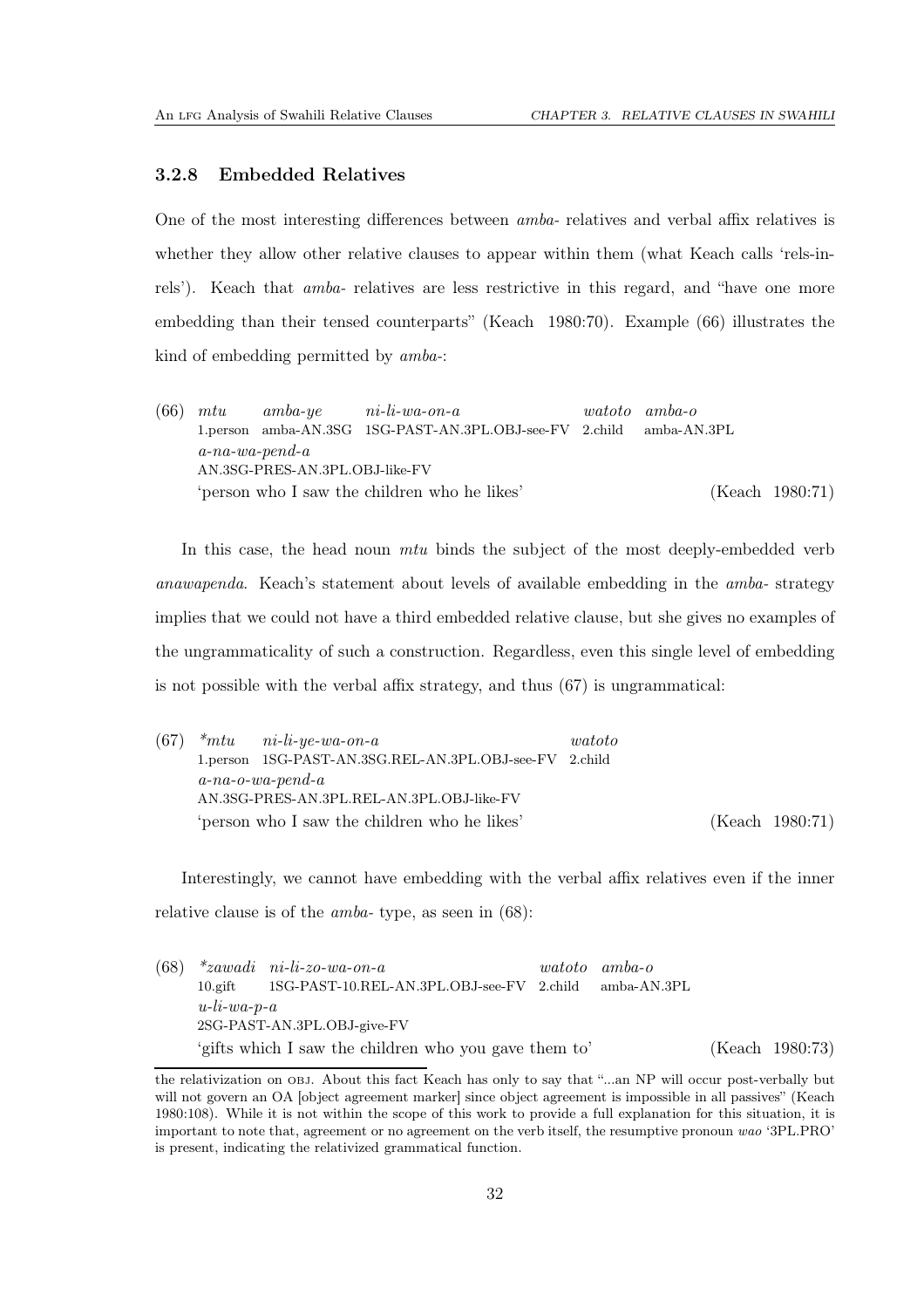The opposite is true for *amba-* relatives; a relative clause within an another relative clause of the *amba-* type may be either an *amba-* relative or a verbal affix relative. Example [\(66\)](#page-36-0) is an example of the former and [\(69\)](#page-37-0) of the latter:

<span id="page-37-0"></span>(69) *vitabu amba-vyo ni-li-mw-on-a* 8.book amba-8 1SG-PAST-AN.3SG-see-FV 1.child *mtoto a-li-ye-vi-som-a* AN.3SG-PAST-AN.3SG.REL-8.OBJ-read-FV 'books which I saw the child who read them' [\(Keach 1980](#page-111-0):73)

[Edelsten \(2010](#page-111-1):38) takes issue with Keach's claim, and suggests that verbal affix relatives can also take part in what he calls "nested" relative strategies. He presents [\(70\)](#page-37-1) as evidence:

<span id="page-37-1"></span>(70) *mtu* 1.person AN.3SG-PRES-AN.3SG.REL-AN.3PL.OBJ-like-FV 2.child *a-na-ye-wa-pend-a watoto ni-li-o-wa-on-a* 1SG-PAST-AN.3PL.REL-AN.3PL.OBJ-see-FV 'the person who likes the children whom I saw'

I do not believe [\(70\)](#page-37-1) is a strong counterexample to Keach's claim, at least in the sense that, in Keach's examples, the head noun binds an argument of the innermost clause. In [\(67\)](#page-36-1), *mtu* 'person' is the relativized subj of *anaowapenda* '(which) he likes (them)', but is not an argument of the higher verb *niliyewaona*. In Edelsten's example, the head noun plays no role whatsoever in the embedded relative clause. Thus, while he is right that relative clauses may be *chained*, I see no reason to discard Keach's observation about *embedding* (if I may make the distinction with this terminology), which may be an insight about functional constraints on the relative strategies.

#### 3.2.9 Relatives and comp

As made apparent in a few examples so far, the head nouns for relative clauses can bind arguments within sentential complements. There does not appear to be any difference between *amba-* and other relative strategies as regards this feature, and thus two simple examples will suffice. First, for *amba-*: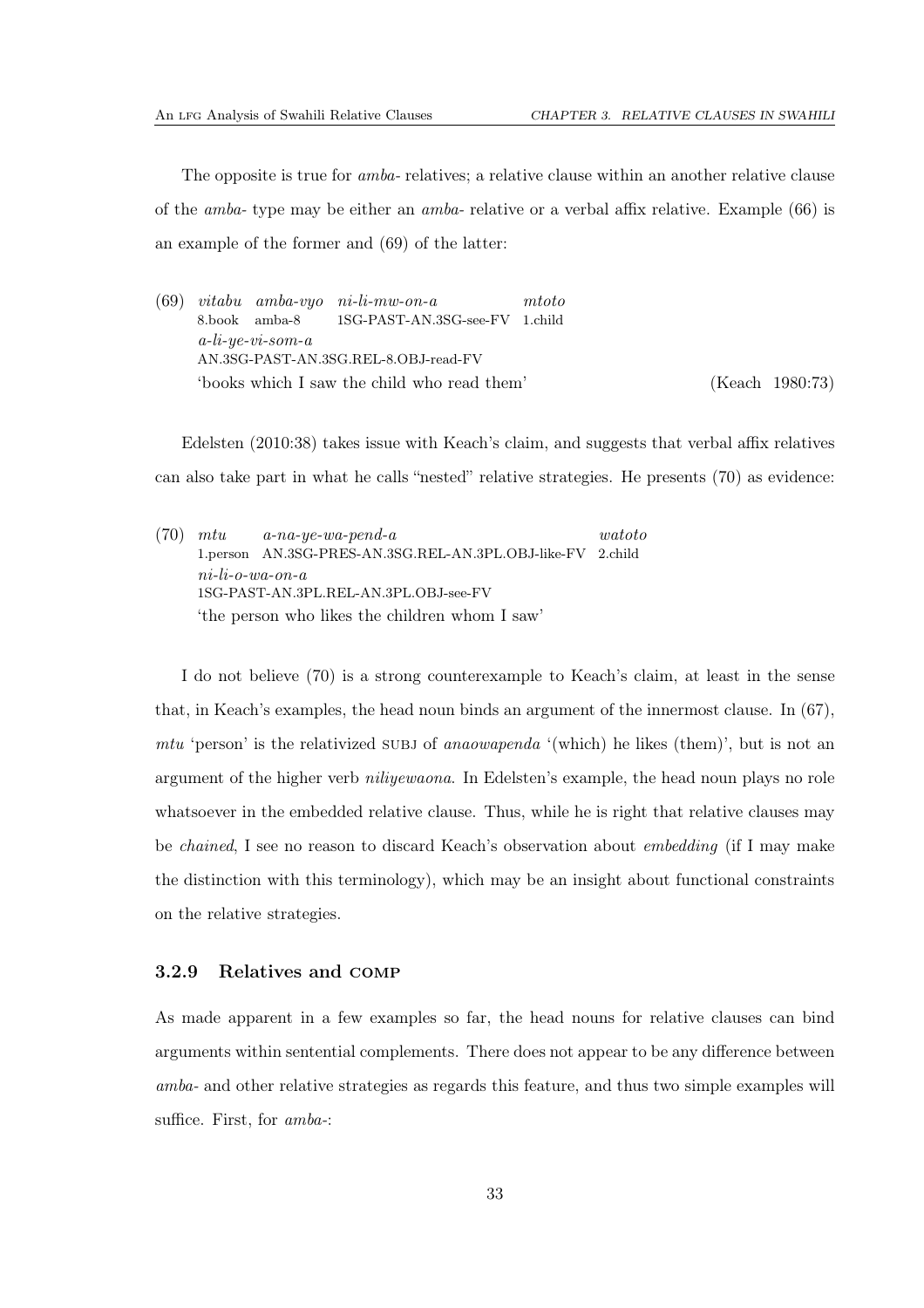(71) *watu* 2.person amba-AN.3PL.REL 1SG-PAST-claim-FV COMP *amba-o ni-li-da-i kwamba wa-li-kw-end-a* AN.3PL-PAST-SE-go-FV 'the people who I claimed they left' (Constructed)

The corresponding tensed relative example is as expected:

(72) *watu* 2.person 1SG-PAST-AN.3PL.REL-claim-FV COMP *ni-li-o-da-i kwamba wa-li-kw-end-a* AN.3PL-PAST-SE-go-FV 'the people who I claimed they left' [\(Keach 1980](#page-111-0):69)

While [Keach](#page-111-0) [\(1980](#page-111-0)) does not examine this type of construction, arguments can also be bound within verbal complements (often taken to be xcomp arguments of the main verb), as in [\(73\)](#page-38-0), where *ambaye* binds the object of the verbal complement *kumwondoa*:

<span id="page-38-0"></span>(73) *(mtu)* (1.person) amba-AN.3SG.REL 9.America *amba-ye Marekani i-na-tak-a* 9-PRES-want-FV INF-AN.3SG.OBJ-remove-FV *ku-mw-ondo-a madaraka=ni* 9.government=LOC '(the person) who America wants to remove from the government' (Found in HCS)

Again, in this case there do not appear to be significant differences between *amba-* and tensed relatives, since examples of the latter can also be found:[16](#page-38-1)

(74) *msichana a-na-ye-tak-a* 1.girl AN.3SG-PRES-AN.3SG.REL-want-FV INF-AN.3SG.OBJ-marry-FV *ku-mw-o-a* 'the girl who he wants to marry' [\(Edelsten et al. 2010:](#page-111-2)8)

#### 3.2.10 Headless Relatives

The so-called 'general' or 'tenseless' relative strategy, wherein the relative particle is a verbal suffix, has not received individual attention in the preceding sections. There is, however, one construction which uses only this type of relative, analogous to the types of headless relatives found in English proverbs like 'Those who can, do; those who can't, teach!' In

<span id="page-38-1"></span><sup>&</sup>lt;sup>16</sup>Note that the relative marker in these verbal affix relatives is found on the matrix verb of the relative clause, not on the verb whose argument is being relativized on.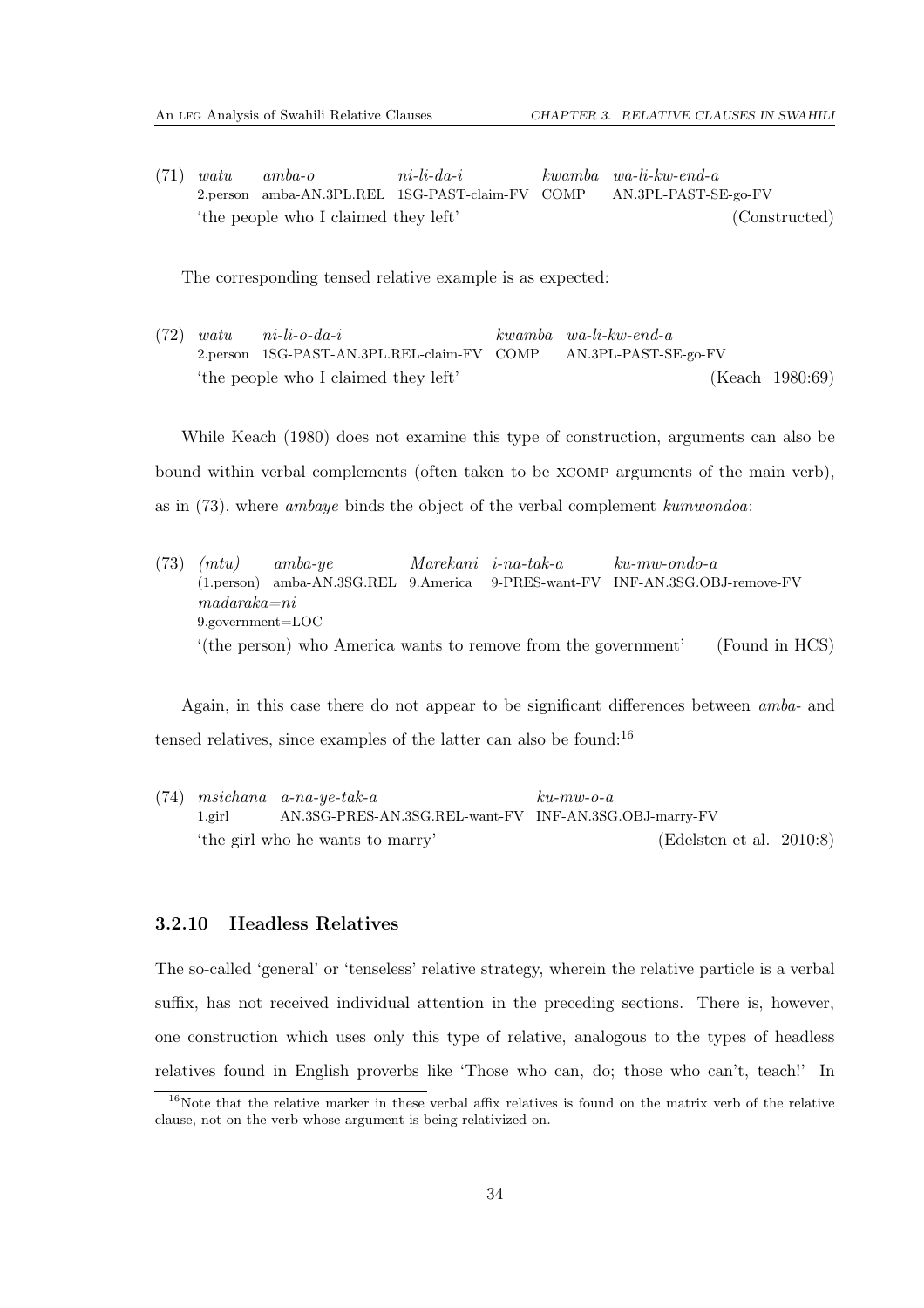Swahili, aphorisms or general statements of obligation are also one important function of this construction, as we see in [Ashton \(1987\)](#page-110-0):

<span id="page-39-0"></span>(75) *Li-andik-w-a-lo* 5-write-PASS-FV-5.REL NEG-5-wipe.off-STAT-FV *ha-li-fut-ik-i* 'That which is written cannot be blotted out.' [\(Ashton 1987](#page-110-0):114)

In [\(75\)](#page-39-0), the elliptical subject is class 5, presumably implying the intended referent is *neno*, a class 5 word meaning 'word'. Perhaps because of the timeless nature of the proverb's meaning, neither the *amba-* nor the verbal infix ('tensed') relatives appear in this stylistic frame.

As we will see in the next section, the tensed relatives do partake in certain restricted headless constructions. None of my sources, however, give examples of headless *amba-* rela-tives, and I take it that these are ruled out.<sup>[17](#page-39-1)</sup>

#### 3.2.11 Time, Place, and Manner Relatives

Another interesting feature of Swahili vis-à-vis relative clauses is how the language treats cases where the topic is related to time, manner, or place. In these cases, as with headless relatives, the head noun is elliptical and must be understood from context. A special relative particle with a temporal, locative, or adverbial value is used instead. Example [\(76\)](#page-39-2) shows how temporal *-po-* is used:

<span id="page-39-2"></span>(76) *Ni-li-ku-w-a* 1SG-PAST-SE-be-FV 1SG-PERF-sleep-FV AN.3SG-PAST-TEMP.REL-SE-come-FV *ni-me-lal-a a-li-po-ku-j-a nyumba-ni* 9.home-LOC 'I was asleep when he came home.' [\(Mohammed 2001](#page-112-0):192)

A similar strategy is used with relatives of place: in this case, each of the three locative classes (16, 17, and 18) forms a separate relative particle (as expected, by combining with

<span id="page-39-1"></span> $17$ From [\(Edelsten 2010](#page-111-1):32): "With the relative morpheme [verbal affix] strategy, a relativised subject or object may be substituted by an incorporated pronoun i.e. the so-called 'headless relative', but with the relative pronoun [amba-] strategy, this is not possible."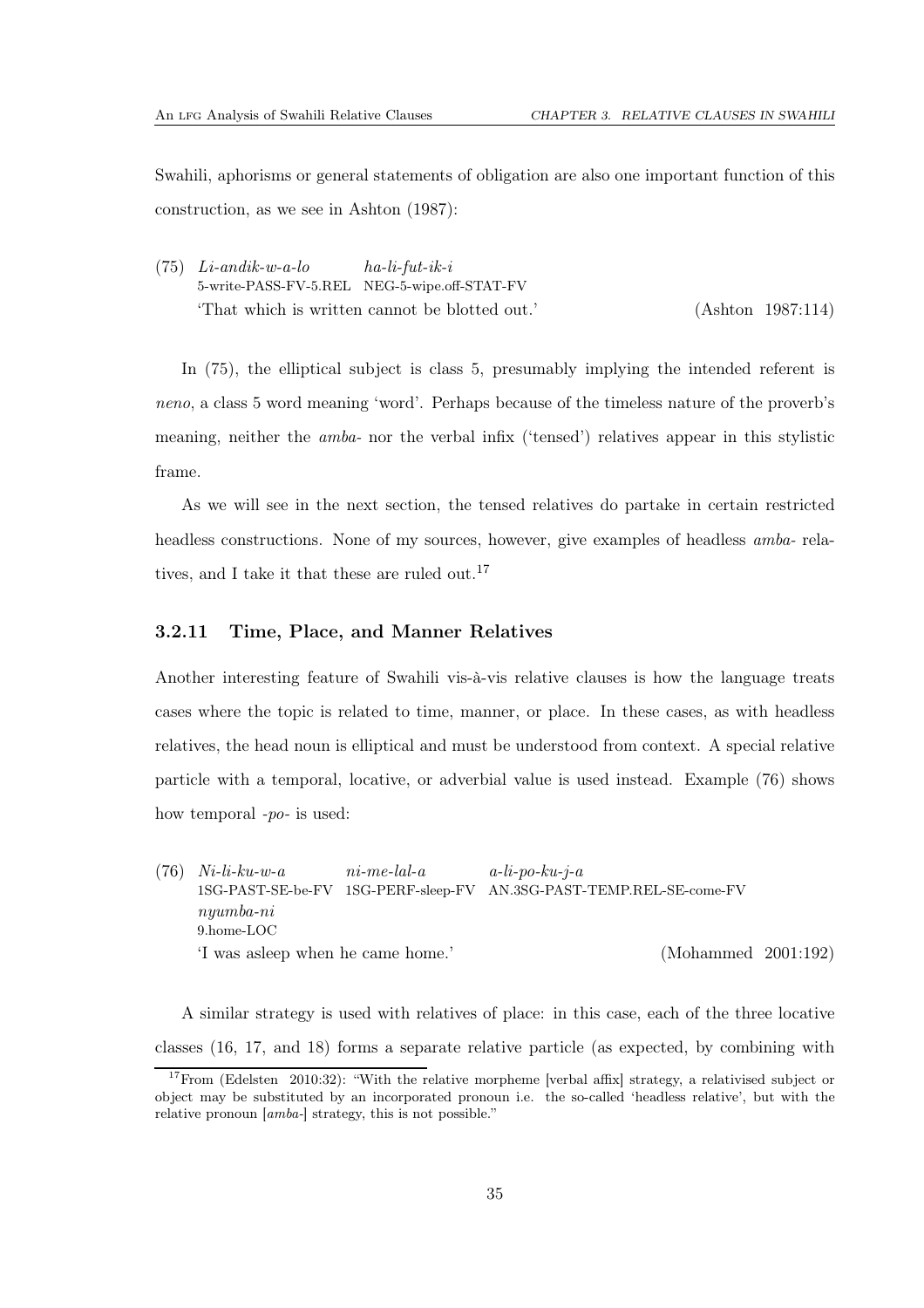*-o*) with the semantic value of that class (i.e., place-definite, place-indefinite/place-to-which, and place-inside). The next three examples show how each functions:

- (77) *ni-na-po-ka-a* 1SG-PRES-16.REL-stay-FV '(the [definite] place) where I am staying' [\(Mohammed 2001](#page-112-0):194)
- (78) *ni-na-ko-end-a* 1SG-PRES-17.REL-go-FV '(the place) where I am going' [\(Mohammed 2001](#page-112-0):194)
- (79) *ni-na-mo-ish-i* 1SG-PRES-18.REL-live-FV '(the place) where I live in' [\(Mohammed 2001](#page-112-0):194)

It appears in these cases that some noun referring to place could quite grammatically be used as an overt head, but the elliptical constructions are very common. The same seems to be true as regards relatives of manner: the noun- and verb-prefix for class 8, *vi-*, can be used to refer to the manner in which something is being done:[18](#page-40-0)

(80) *Si-elew-i* NEG.1SG-understand-FV AN.3SG-PRES-8.REL-do-FV *a-na-vyo-fany-a* 'I don't understand how she does (it).' [\(Mohammed 2001](#page-112-0):192)

As with the aphoristic relatives, *amba-* cannot be used to form this type of headless relative clause.

#### 3.2.12 Other Constructions

Unfortunately, there are more Swahili relative clause constructions than a paper with the scope of this one can hope to treat fully. In this section I will give brief examples of three such constructions which I believe can be accommodated by the analysis I will present in Chapter [5,](#page-58-0) but which I will not have the space to discuss there.

<span id="page-40-0"></span><sup>&</sup>lt;sup>18</sup>As noted by Swahili grammarians, class-pair  $7/8$  has a semantic connection to manner; the class 7 prefix  $ki$ - can be prefixed to nouns in order to adverbially denote the type of behavior usually associated with that noun, as in ki-toto '7-child', which can mean, inter alia, 'in a childish way'.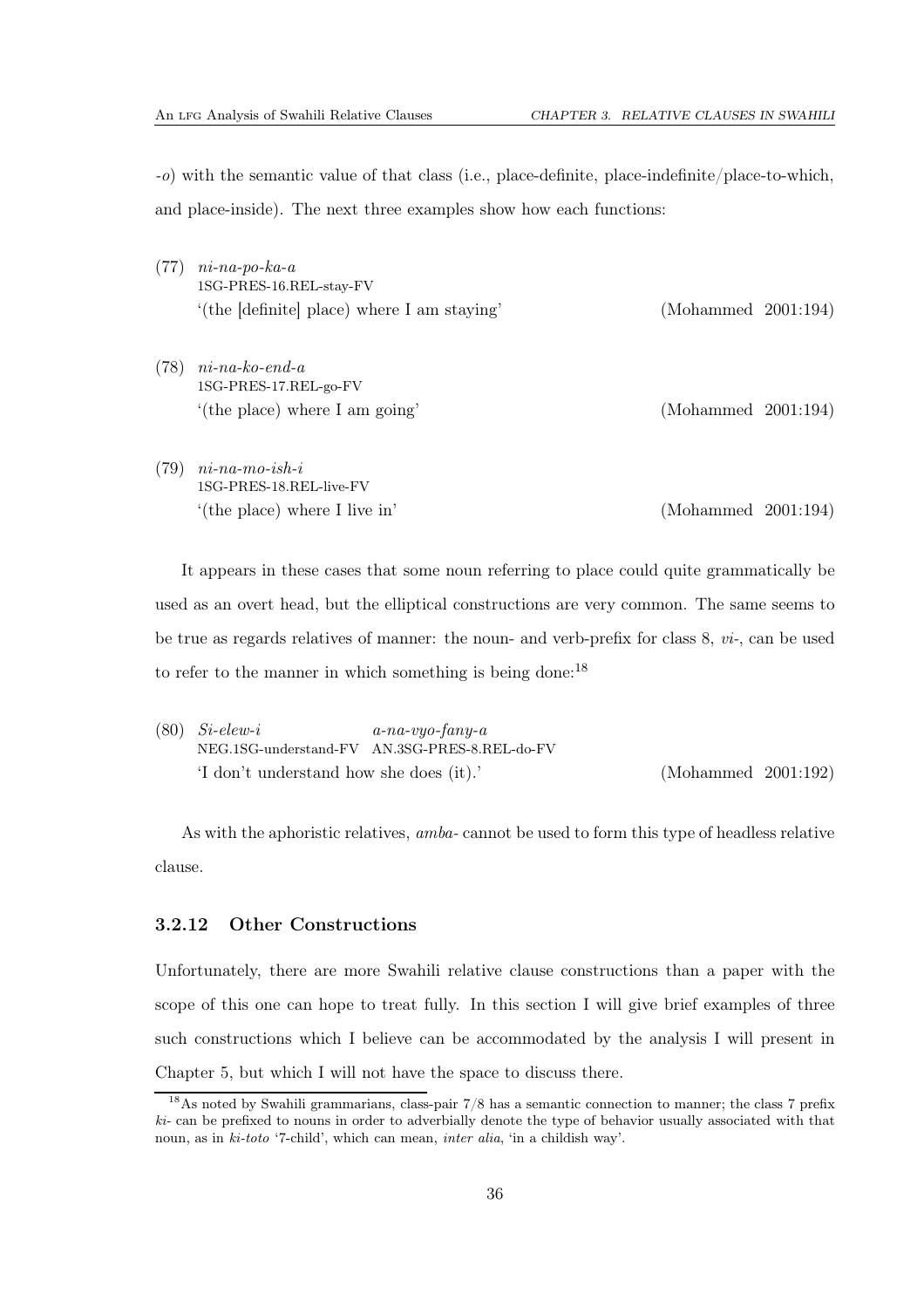- <span id="page-41-0"></span>Focus Firstly, there is a general construction in Swahili syntax which Keach calls "Focus", wherein the logical SUBJ and OBJ of a sentence not only switch position, but also effect a different agreement pattern on the verb itself. [\(81\)](#page-41-0) is an example of such a sentence:
	- (81) *Vyakula vi-li-ku-l-a* 8.food 8.OBJ-PAST-SE-eat-FV 2.child *watoto* 'Children ate the food.' [\(Keach 1980](#page-111-0):98)

[\(81\)](#page-41-0) shows the logical object's marker in the subject marker's position, and no morpheme in the object marker slot, despite the presence of an animate entity in a postverbal position. This is, in essence, an entirely unique construction, with different constraints. Interestingly, relative clauses can be formed with this construction as well. Relativization on the logical object (now in subject position) is straightforward in both *amba-* and tensed relative cases. Relativization on the logical subject, however, is possible only in the *amba-* strategy, through use of a resumptive pronoun:

(82) *watoto* 2.child *amba-o* amba-AN.3PL 8.food *vyakula vi-li-ku-l-a* 8.OBJ-PAST-SE-eat-FV 3PL.PRO *wao* 'the children who (they) ate the food'

Comparisons The head noun phrases of relative clauses can also bind the object of a comparison, as in [\(83\)](#page-41-1):

<span id="page-41-1"></span>(83) *mwanafunzi amba-ye* 1.student amba-AN.3SG Ndeule *Ndeule ni* COP 1-tall *m-refu kuliko* than *yeye* 3SG.PRO 'the student who Ndeule is taller than (him)' [\(Edelsten 2010](#page-111-1):21)

According to the pattern which should by now be familiar, this is not possible with the analogous copular relative:

(84) *\*mwanafunzi Ndeule a-li-ye* 1.student Ndeule AN.3SG-COP-AN.3SG.REL 1-tall *m-refu kuliko* than *yeye* 3SG.PRO 'the student who Ndeule is taller than (him)' [\(Edelsten 2010](#page-111-1):22)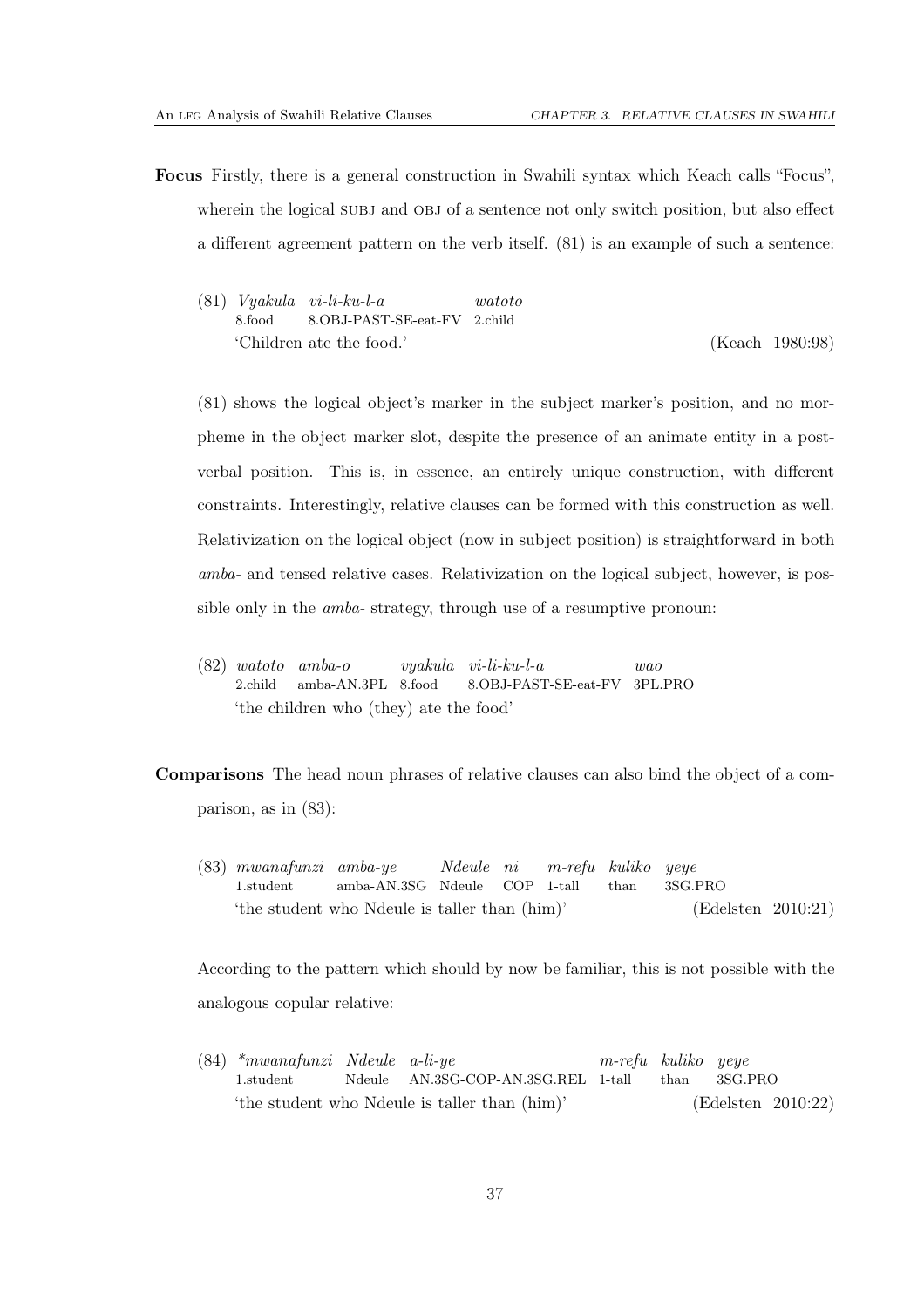- <span id="page-42-0"></span>Possessives Finally, relative clauses can interact with an idiosyncratic set of possessive constructions. In these constructions, the relation of the head noun to some possession of hers is of primary importance, and the relativized information about that possession takes a less prominent position. The following four examples constitute evidence, I think, that we are indeed dealing with something in addition to pure relativization:
	- (85) *shangazi amba-ye* 9.aunt amba-AN.3SG 5.farm *shamba l-ake* 5-POSS.3SG 1SG-PAST-5.OBJ-cultivate-FV *ni-li-li-lim-a* 'the aunt whose field I dug' [\(Edelsten 2010](#page-111-1):21)
	- (86) *shangazi shamba l-ake* 9.aunt 5.farm 5-POSS.3SG *amba-lo* amba-5 *ni-li-li-lim-a* 1SG-PAST-5.OBJ-cultivate-FV 'the aunt whose field I dug' [\(Edelsten et al. 2010:](#page-111-2)5)
	- (87) *shangazi shamba l-ake* 9.aunt 5.farm 5-POSS.3SG 1SG-PAST-5.REL-5.OBJ-cultivate-FV *ni-li-lo-li-lim-a* 'the aunt whose field I dug' [\(Edelsten 2010](#page-111-1):21)
	- (88) *shangazi amba-ye* 9.aunt amba-AN.3SG 5.farm *shamba l-ake* 5-POSS.3SG 1SG-PAST-5.REL-5.OBJ-cultivate-FV *ni-li-lo-li-lim-a* 'the aunt whose field which I dug' [\(Edelsten 2010](#page-111-1):21)

<span id="page-42-2"></span><span id="page-42-1"></span>A few features of these examples (listed by [Edelsten \(2010](#page-111-1)) and [Edelsten et al. \(2010](#page-111-2)) simply as examples of relative clauses) deserve attention:

- *amba-* does not always immediately follow the head noun phrase (e.g., as in [\(86\)](#page-42-0)).
- The relative morphology on the relative clause verb does not always agree with the head noun phrase (cf. [\(87\)](#page-42-1), where *-lo-* '5.REL' agrees with *shamba* '5.farm', not *shangazi* '9.aunt').
- When both *amba-* and the verbal affix relative are used, as in [\(88\)](#page-42-2), they do not agree.

While I will not be able to give a complete analysis of such constructions, I will assume that they are not all examples of relative clauses *per se*. Instead, some appear to be relative noun phrases which have within them a relative clause. On this view, in [\(88\)](#page-42-2),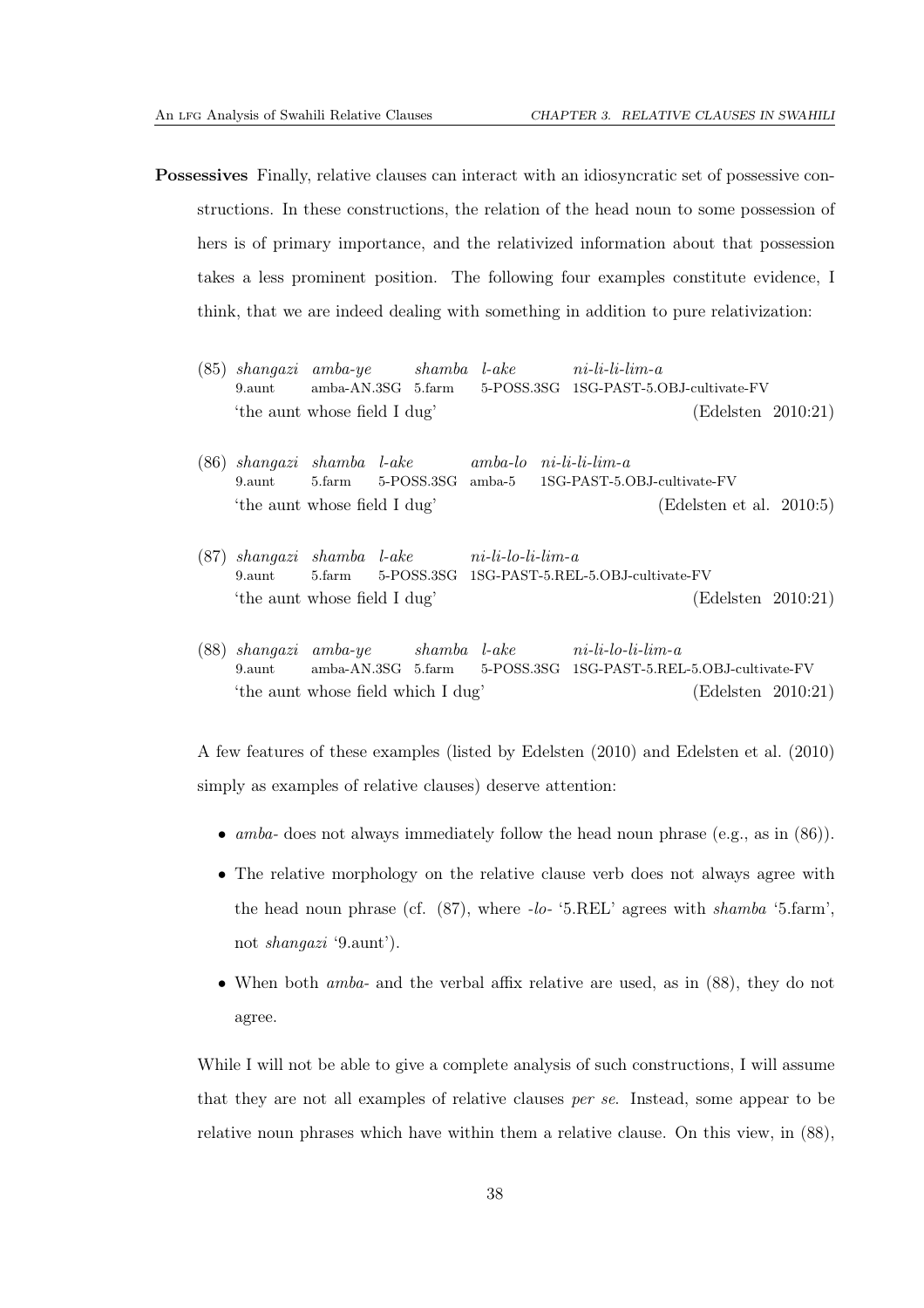the head noun *shangazi* '9.aunt' is related in some way to *shamba lake* '5.farm 5-POSS', which in turn is the head of a relative clause *nililolilima* 'which I dug (it)'.

Clearly, the "facts" as they concern Swahili relative clauses are not easy to reconcile, and this is therefore an area which deserves more attention, not least in the gathering of more "facts". In Chapter [5](#page-58-0) I will present an analysis which aims at explaining what I have discussed so far; first, let us turn to a brief description of the syntactic framework of Lexical Functional Grammar, within which the analysis will be formulated.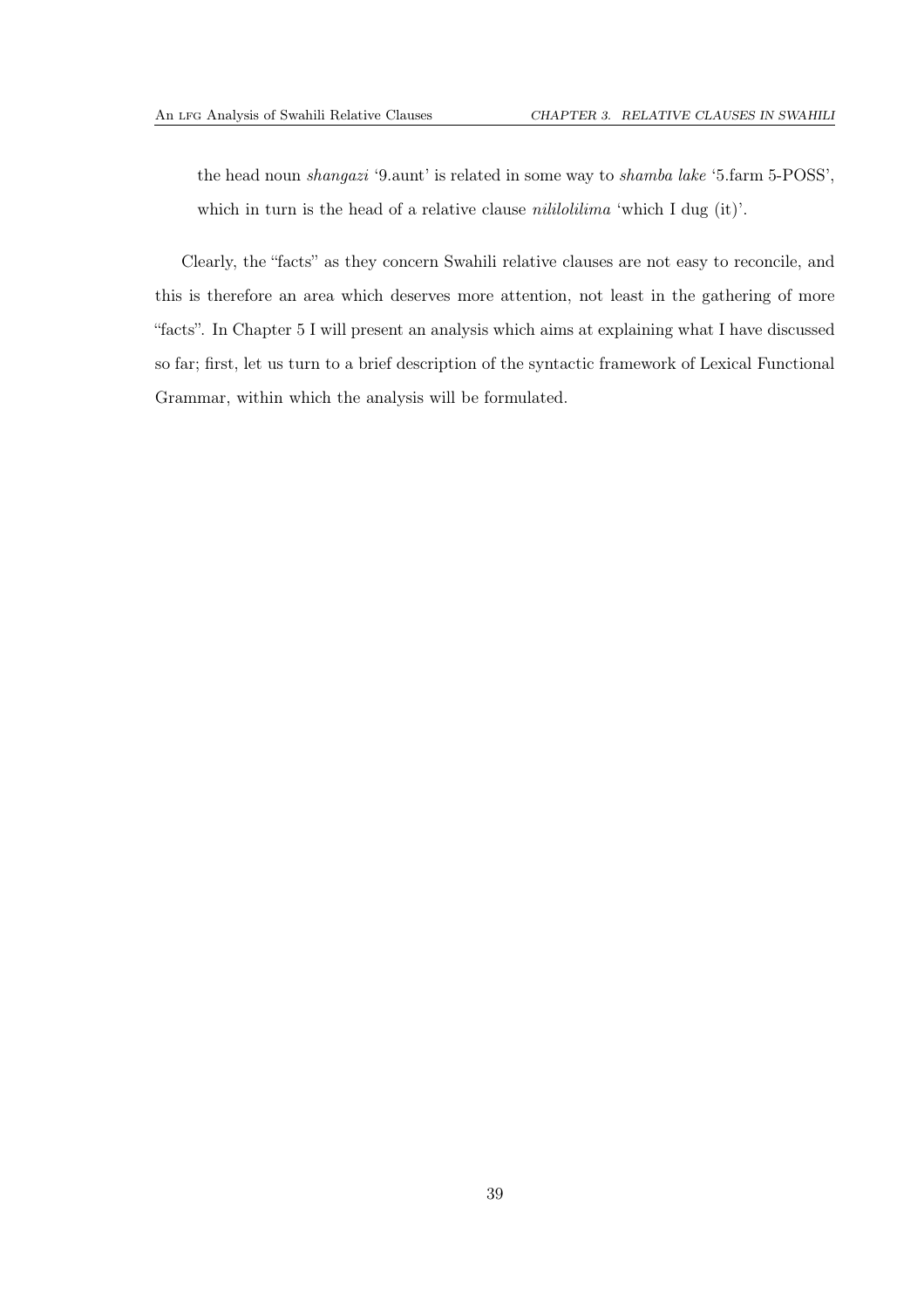# Chapter 4

# Lexical Functional Grammar

Lexical Functional Grammar (lfg) is a theory of syntax which began its development in the 1970s. It arose out of the collaboration of Joan Bresnan and Ron Kaplan, as a counterpoint to the prevailing Chomskyan views of grammar (which saw the variation in the syntactic phenomena of the world's languages as the result of transformations of more basic, underlying structures presumed to be more or less the same cross-linguistically). One such Chomskyan view (that of [Chomsky and Lasnik \(1977\)](#page-110-1)) is in fact the framework for Camillia Barrett Keach's work on Swahili relative clauses [\(Keach 1980\)](#page-111-0), whose data I used frequently in the last chapter.

This chapter presents a basic introduction to lfg, in preparation for the development of my own lfg-based analysis of Swahili relative clauses. For a fuller description of the theory, see (for example) [Dalrymple \(2001\)](#page-111-3).

# 4.1 Theoretical Motivation

While LFG need not be understood solely as a reaction to earlier views, it is helpful to say something about the assumptions LFG was designed to reject.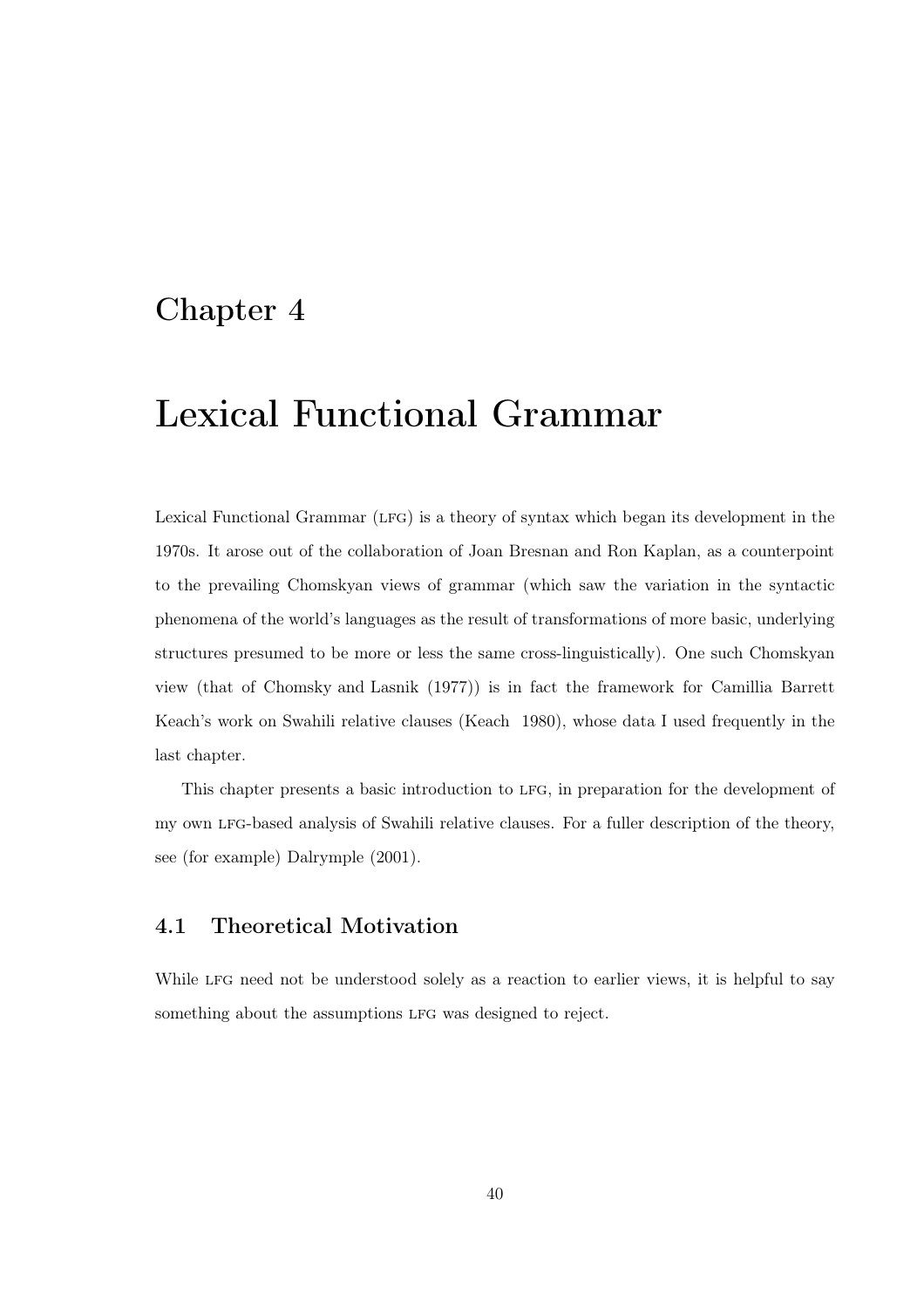#### 4.1.1 Background: Transformational Grammar

Within the whole paradigm of generative grammar [\(Chomsky 1965\)](#page-110-2), of which both LFG and transformational theories are a part, a central role is given to phrase structure rules. These rules can recursively generate an infinite number of 'sentences', organized according to the constituent structures created as a result of the generation process. The resulting structures are usually visualized as tree diagrams.

From a strictly theoretical perspective, the success of a particular analysis (e.g., a set of phrase structure rules) for a given language is judged by how close it comes to generating all and only the valid sentences of that language. It is obvious, in this case, that the analyses for different languages will be wildly divergent (and not just in the case of 'lexical entry' rules—those defining the words which appear as leaves of the tree)! Irish, for example, is a verb-initial language, which means that even at the highest levels of phrase structure, its analysis must differ from that of English.

Of course, linguists in the broadly Chomskyan tradition would like to see more than random variation in the syntax of the world's languages. Transformational approaches achieve this uniformity by positing a deeper level of syntactic structure which *is* more or less the same for different languages. Where languages differ, this is the result of 'movement' operations, which take 'deep' structures and transform them into the surface structures which actually match the order of words found in a sentence.

#### 4.1.2 The Lexical-Functional Approach

From the perspective of lfg, the transformation of one tree into another is an unintuitive way of pursuing the project of analyzing aspects of grammar cross-linguistically. Rather than assuming a deep constituent structure and a surface constituent structure constructed from that deep structure by variously-defined 'movement' rules, lfg proposes a *parallel* system. This architecture does countenance multiple related structures, but these are assumed to exist simultaneously, describing different aspects of the syntax of a sentence, rather than different steps in some derivational sequence.

One of the immediate benefits of this perspective is that it frees the theory from the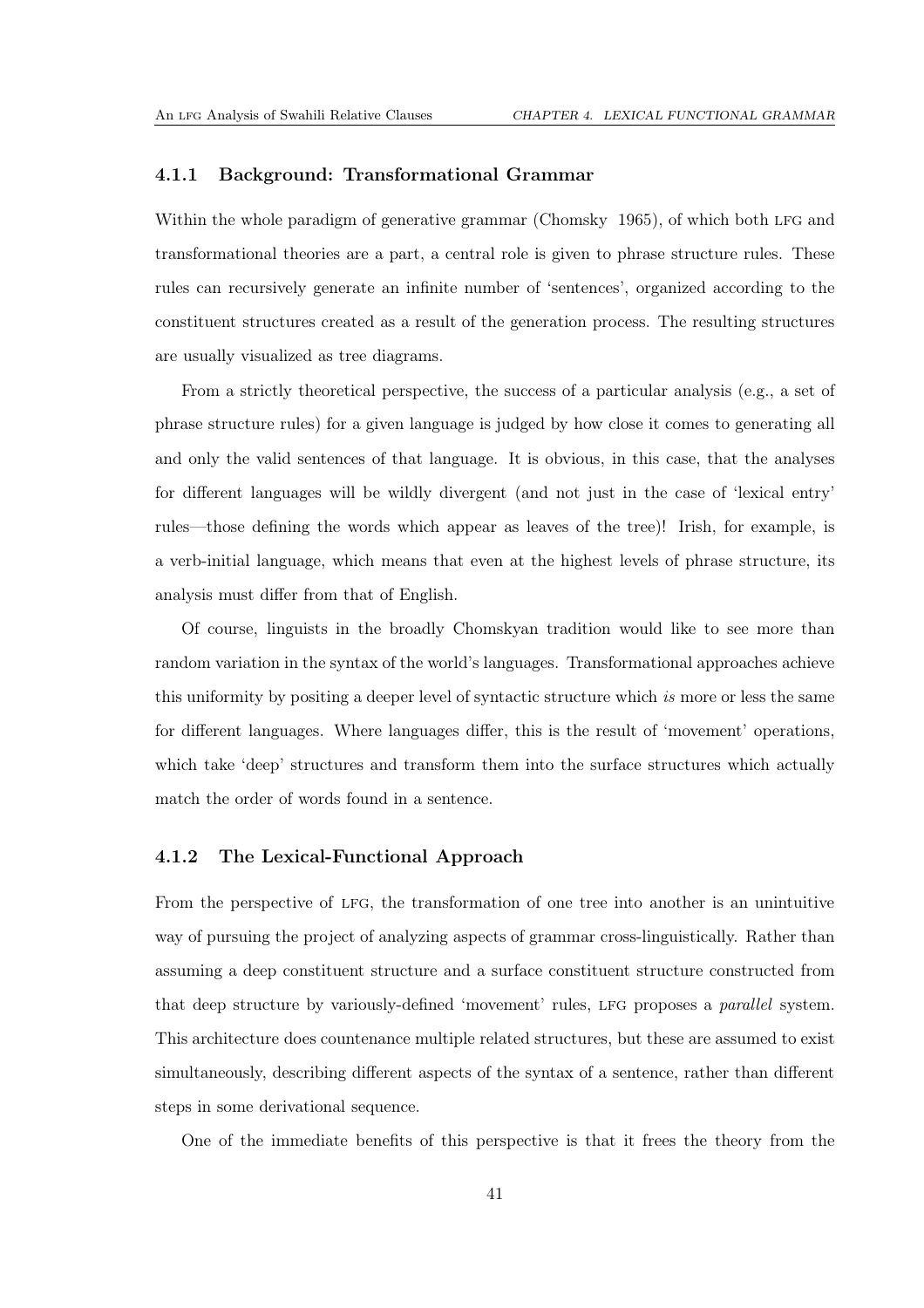awkward burden of specifying one set of constituent structures as privileged by virtue of their 'underlying' nature. lfg does posit constituent structures, visualized as the familiar tree diagrams, but the phrase structure rules which account for these trees are free to vary from one language to another, in order to transparently show the organizing principles for a particular language. The constituent structures thus described are called 'c-structures'.

The other main structure of LFG is not a tree at all, but a feature-value matrix which represents the functional information conveyed by the syntax of a sentence. From the perspective of lfg, it is in such 'f-structures' where more cross-linguistic generalizations are found; the main purpose of the c-structures is to describe the constituent structure of a language, not the interactions of the functional aspects of a sentence.

Of course, the c- and f-structures are not simply abstract representations floating unconnected in space: LFG provides, as a core part of the theory, a function  $\phi$  which allows f-structures to be automatically generated from functional annotations on c-structure nodes, together with the functional contribution of lexical items. In this regard, LFG is unapologetically *lexical*: the lexicon is assumed to be a highly structured system, such that each lexical item partaking in a syntactic construction brings with it a wealth of functional information.

LFG takes seriously the long history of functional descriptions in syntactic analysis, which Dalrymple  $(2001:8)$  points out is thousands of years old.<sup>[19](#page-46-0)</sup> Abstract grammatical functions like subject and object are given first-class status as canonical elements of f-structures, where the relationships between predicates and arguments are explicitly listed.

It should come as no surprise that the static nature of LFG's c-structures, along with the simple dictionary-like nature of its f-structures, results in a straightforward description of the mathematical and computational properties of the theory. Early work by Kaplan and Bresnan [\(Kaplan and Bresnan](#page-111-4) [\(1982b](#page-111-4)), for example) led to the eventual implementation of LFG as a computational syntax framework in the form of  $XLE$  [\(Crouch et al. 2007\)](#page-111-5), which underlies my analysis of Swahili relative clauses.

In the remainder of this chapter, I will outline the core features of LFG, in order to flesh out the framework I will be assuming when I present my analysis in the next chapter.

<span id="page-46-0"></span> $19$ Dalrymple gives the example of Apollonius Dyscolus, who in the second century A.D. analyzed the relation of nouns and verbs in a way which prefigured a later understanding of subject and object.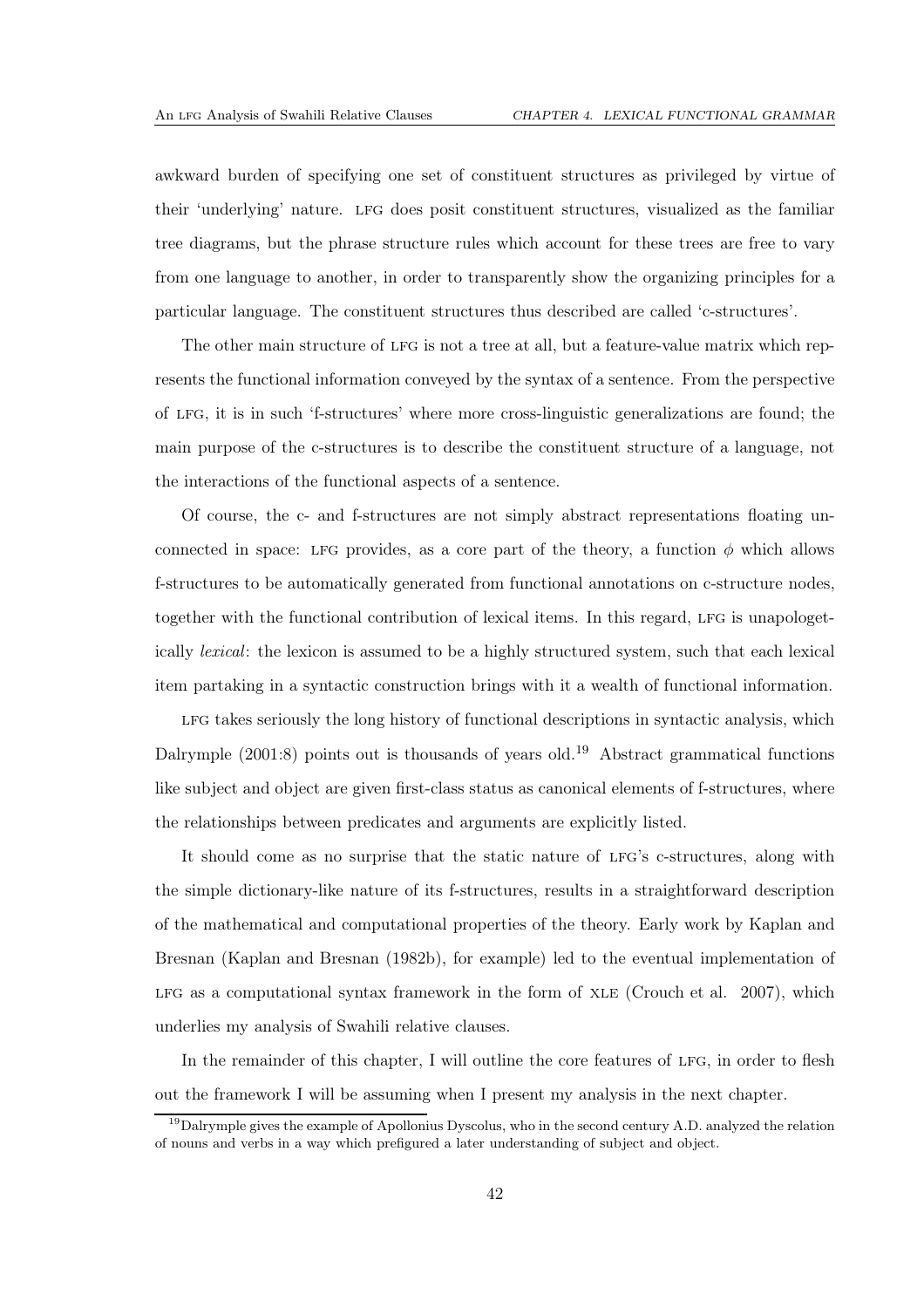## 4.2 Functional Structure

The f-structures of LFG are mathematically defined as functions from attributes to values, and can be instantiated in a number of simple data structures (for example, a hash table). They are most commonly depicted as in [\(89\)](#page-47-0) (adapted from [Dalrymple \(2001](#page-111-3):30)):

<span id="page-47-0"></span>
$$
\begin{bmatrix} \text{ATTR}_1 & \text{VALUE}_1\\ \text{ATTR}_2 & \text{VALUE}_2 \end{bmatrix}
$$

Feature values can themselves be smaller f-structures, which allows the creation of more complex representations, as in [\(90\)](#page-47-1):

> 1  $\mathbf{I}$  $\overline{1}$  $\mathbf{I}$  $\mathbf{I}$  $\mathbf{I}$  $\overline{1}$  $\mathbf{I}$  $\mathbf{I}$  $\mathbf{I}$  $\mathbf{I}$  $\mathbf{I}$  $\mathbf{I}$  $\mathbf{I}$  $\mathbf{I}$

<span id="page-47-1"></span>
$$
(90) \begin{bmatrix} \text{ATTR}_1 & \text{VALUE}_1 \\ \text{ATTR}_2 & \begin{bmatrix} \text{ATTR}_3 & \text{VALUE}_3 \\ \text{ATTR}_4 & \text{VALUE}_4 \end{bmatrix} \\ & \\ \text{ATTR}_5 & \begin{bmatrix} \begin{bmatrix} \text{ATTR}_6 & \text{VALUE}_6 \\ \text{ATTR}_7 & \text{VALUE}_7 \end{bmatrix} \\ & \\ \begin{bmatrix} \text{ATTR}_7 & \text{VALUE}_7 \end{bmatrix} \\ & \\ \begin{bmatrix} \text{ATTR}_8 & \text{VALUE}_8 \end{bmatrix} \end{bmatrix}
$$

[\(90\)](#page-47-1) also illustrates the possibility of collecting f-structures into sets. In this example, the value of the feature ATTR\_5 is not one f-structure but rather the collection of two (this set is still a singular object, maintaining the mathematical requirement that f-structures be functions). Importantly, f-structure values can be shared; when two features have the same f-structure as their value, the convention I will follow to denote this is that of drawing a line which depicts the link, as in [\(91\)](#page-47-2):

<span id="page-47-2"></span>
$$
\begin{array}{c}\n\text{(91)} \quad\n \left[\begin{array}{cc}\n \text{ATTR}_1 & \text{VALUE}_1 \\
 \text{ATTR}_2 & \left[\begin{array}{cc}\n \text{ATTR}_3 & \text{VALUE}_3 \\
 \text{ATTR}_4 & \text{VALUE}_4\n \end{array}\right]\n \end{array}\right] \\
 \text{ATTR}_5 \quad\n \end{array}\n\end{array}
$$

F-structures are built around the idea of grammatical functions, abstract syntactic categories used to characterize relationships between different elements of a sentence. These grammatical functions, familiar from traditional grammarians' notions of, e.g., subject and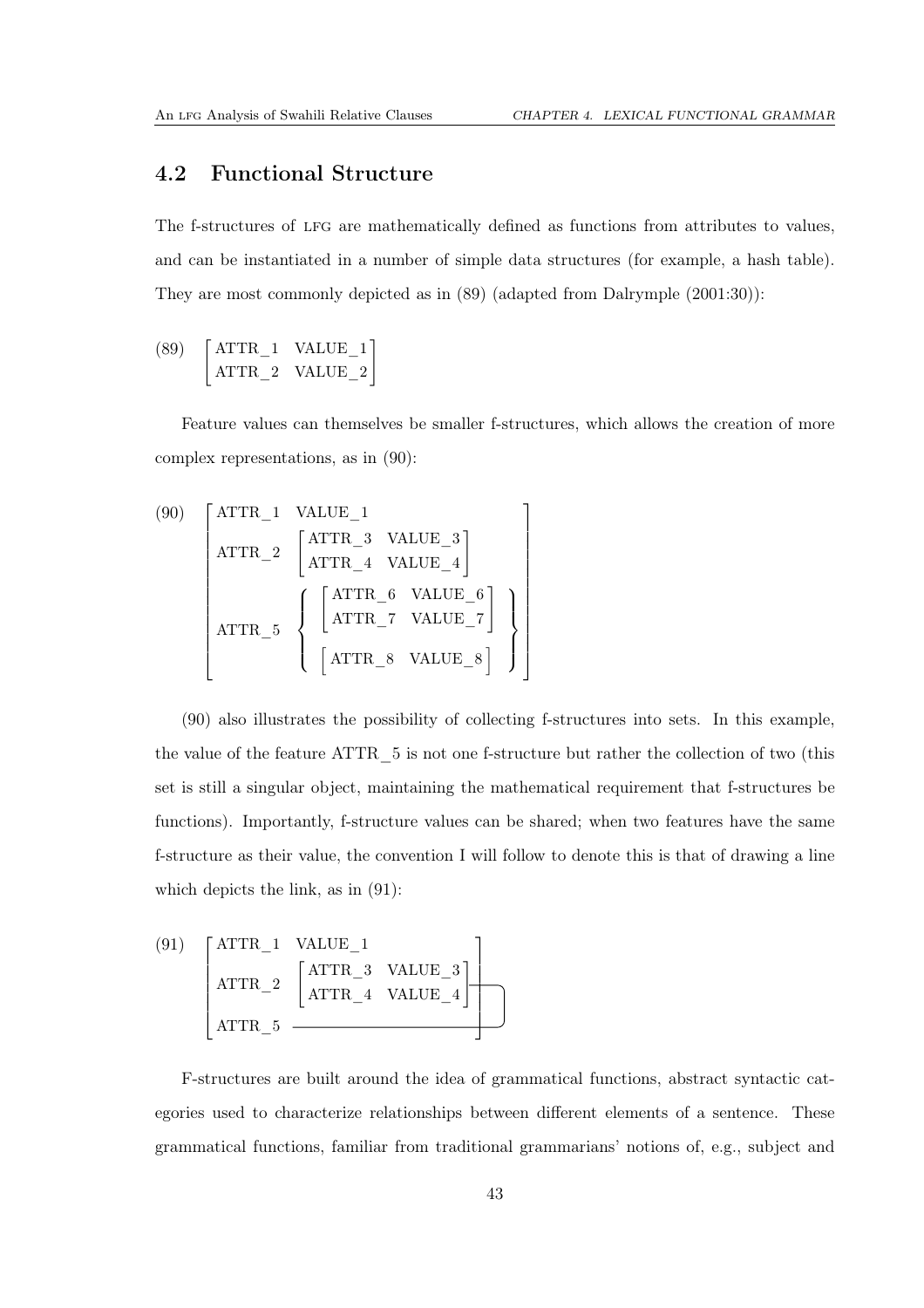|  |  | object, are assumed to constitute a universal set, and do not vary from language to language. |  |  |  |  |  |  |  |
|--|--|-----------------------------------------------------------------------------------------------|--|--|--|--|--|--|--|
|  |  | Dalrymple $(2001.8)$ lists them as I have displayed in Table 4.1.                             |  |  |  |  |  |  |  |

| LFG Abbreviation | <b>Grammatical Function</b>         |
|------------------|-------------------------------------|
| <b>SUBJ</b>      | Subject                             |
| OBJ              | Object                              |
| OBJA             | Object (indexed by thematic role)   |
| COMP             | Closed sentential complement        |
| <b>XCOMP</b>     | Open sentential complement          |
| $OBL\theta$      | Oblique (indexed by the matic role) |
| ADJ              | Adjunct                             |
| XADJ             | External (open) adjunct             |

<span id="page-48-0"></span>Table 4.1: Grammatical functions in LFG

Central to the incorporation of grammatical functions as primitive elements of LFG theory is the concept of predication. Grammatical functions are ultimately meaningless outside of a context of predication, i.e., a speaker using words to say something. In LFG, the PRED feature is used to flag the semantic content associated with a particular f-structure. The values of pred are therefore called 'semantic forms' and put inside single quotes. The f-structure associated with the lexical entry for the verb *sleep*, for example, might be [\(92\)](#page-48-1):

<span id="page-48-1"></span> $(92)$ PRED 'SLEEP<SUBJ>']

preds play an extremely important role, in that they define the grammatical functions which are required to appear in an f-structure in order for it to be considered valid. The existence of such subcategorization requirements, generally speaking, is a familiar cross-linguistic phenomenon. The English sentence in [\(93\)](#page-48-2), for example, is ungrammatical because it has too few arguments (it is missing an  $OBL_{goal}$ ); [\(94\)](#page-48-3), on the other hand, has too many.

<span id="page-48-3"></span><span id="page-48-2"></span>(93) \**John put the ball.*

#### (94) \**Mary yawned the book.*

Requirements like these are enforced in LFG by the wellformedness conditions on fstructures: *Completeness*, *Coherence*, and *Consistency*. Completeness declares any structure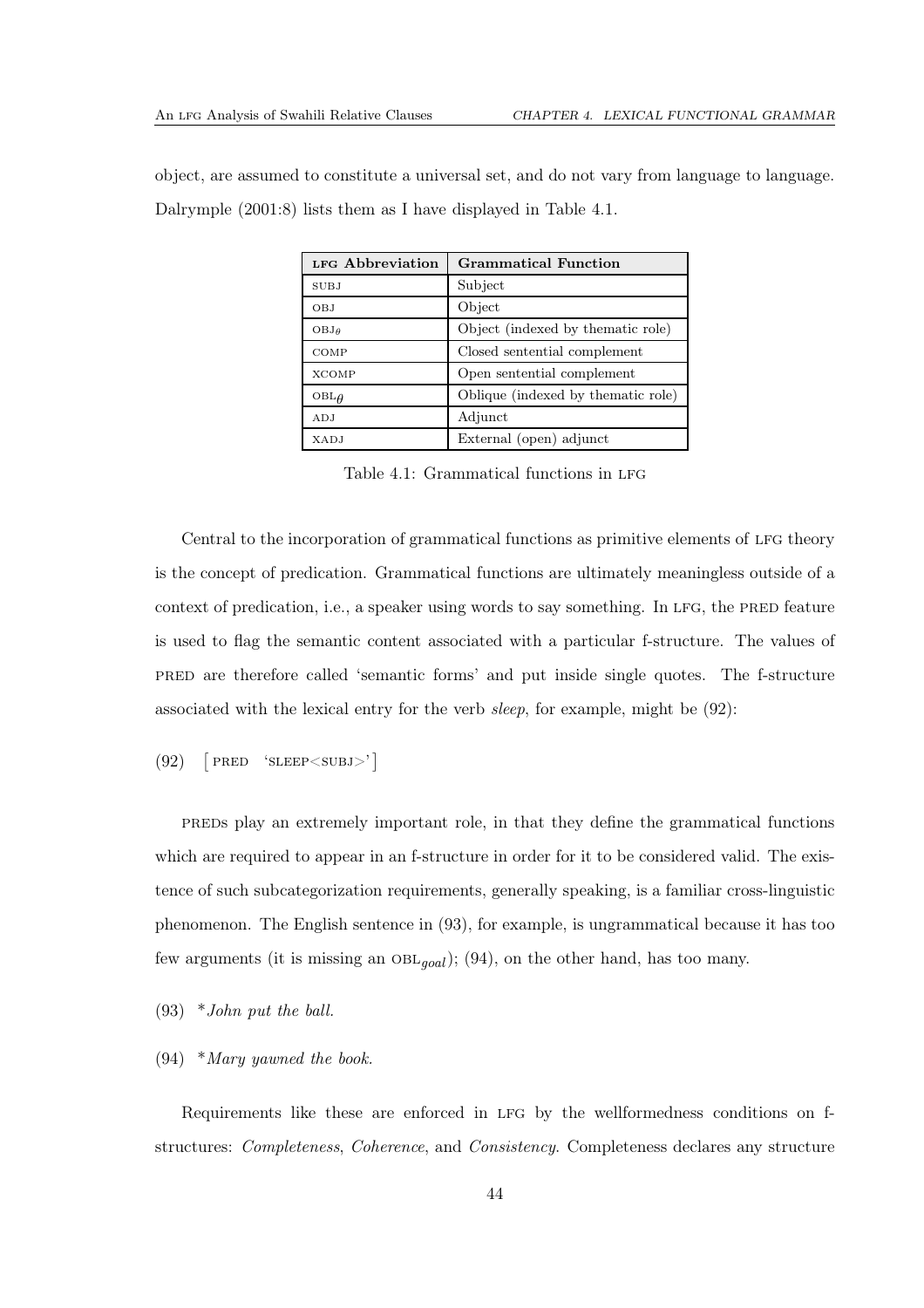ill-formed if it fails to contain a grammatical function which is mentioned ('governed') in the value of the PRED feature of the f-structure. Governed relations are made explicit in the semantic form of the PRED feature, as we saw in 'SLEEP<SUBJ>', where the grammatical function within the angled brackets represents the subcategorization frame of the verb *sleep*. A transitive verb like *hit* would also have to mention OBJ: 'HIT<SUBJ,OBJ>'. The ditransitive verb put in  $(93)$  needs three arguments, SUBJ, OBJ, and OBL<sub>qoal</sub>. The f-structure for the ungrammatical  $(93)$  would then look something like  $(93\text{-}fstruct)$ :<sup>[20](#page-49-0)</sup>

$$
(93\text{-fstruct})\left[\begin{array}{cc}\text{PRED} & \text{'PUT'\\\text{SUBJ} & \text{PRED} & \text{'JOHN'}\\\text{OBJ} & \text{PRED} & \text{'BAL'}\\\text{TENSE past}\end{array}\right]
$$

Completeness declares [\(93-](#page-48-2)fstruct) to be an invalid f-structure, since  $OBL_{goal}$  is mentioned in the pred feature, but no such feature is found elsewhere in the f-structure.

While Completeness takes care of ungrammatical examples like [\(93\)](#page-48-2), Coherence handles cases where the problem is precisely the inverse (as in [\(94\)](#page-48-3)). Essentially, Coherence rules out any f-structure which specifies values for grammatical functions which are not governed by the PRED. Such an f-structure is what would be generated for  $(94)$ :

$$
(94\text{-fstruct})\left[\begin{array}{cc}\text{PRED} & \text{'YAWN'}\\ \text{SUBJ} & \text{[PRED} & \text{'MAX'}\\ \text{OBJ} & \text{[PRED} & \text{'BOOK'}]\\\text{TENSE past}\end{array}\right]
$$

In this case, the OBJ feature is present without being mentioned in the value of PRED; thus, Coherence will declare this f-structure ill-formed.<sup>[21](#page-49-1)</sup>

The last condition, Consistency, is also (and perhaps more straightforwardly) known as the Uniqueness Condition, and simply stipulates that every feature of a given f-structure

<span id="page-49-0"></span> $20$ The f-structures presented in this section are intentionally simplified in terms of the features used to express syntactic information. For example, no mention is made of the fact that ball is definite.

<span id="page-49-1"></span> $^{21}$ Technically, the wellformedness conditions need to be stated more carefully. In particular, it is very important to make a distinction between governable and non-governable grammatical functions. Some grammatical functions (like ADJ) are not governable, and may not be listed as such in any PRED. For this reason, they are not subject to the constraints under discussion. Thus the f-structure below for the sentence Mary yawned quietly is not invalid, since quietly is taken to be a member of the non-governed ADJunct set: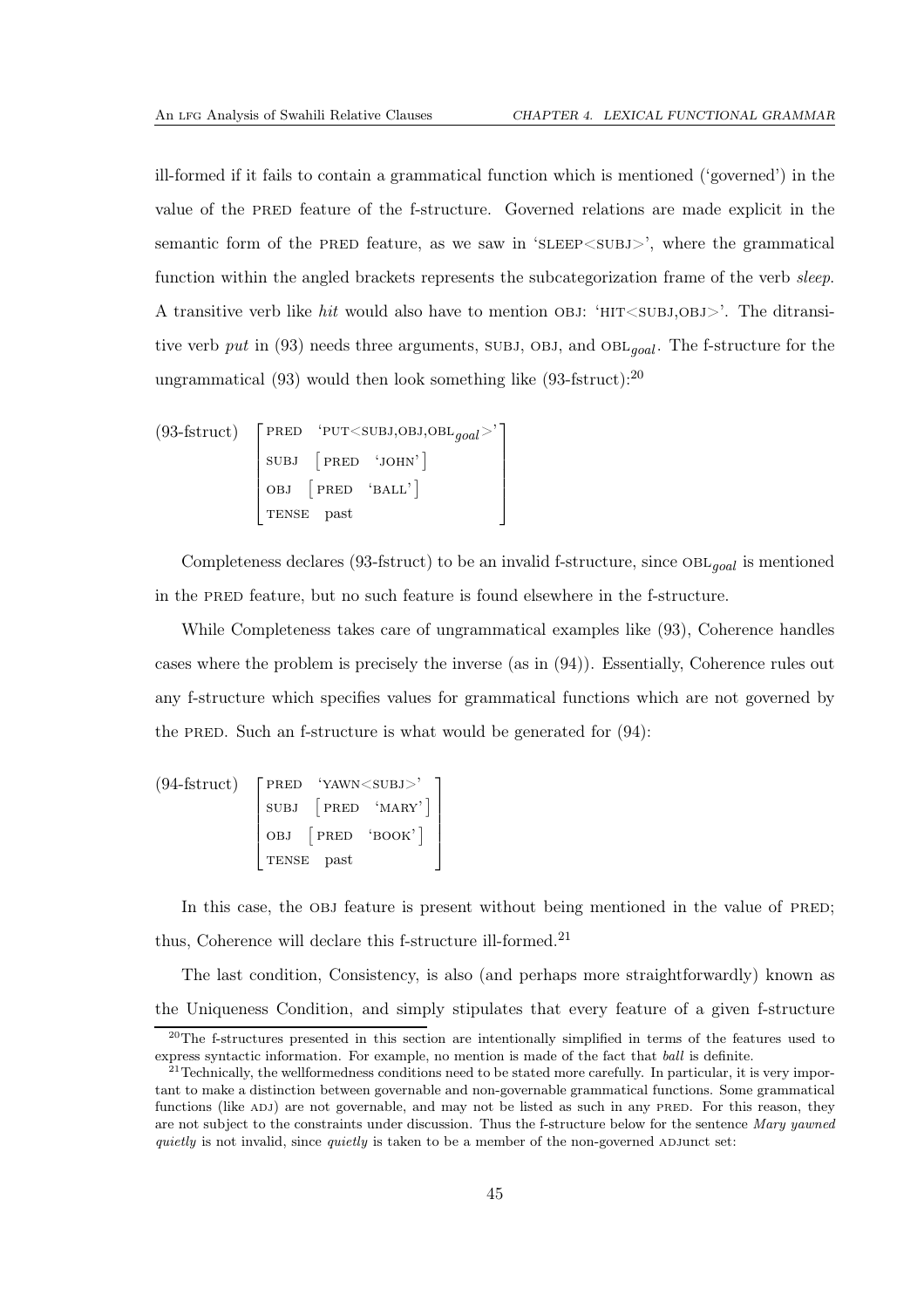must have one and only one value. The point of this requirement is to rule out grammatical contradictions. An example adapted from [Dalrymple \(2001](#page-111-3):39) is the f-structure for the ungrammatical sentence in [\(95\)](#page-50-0):

<span id="page-50-0"></span>(95) *\*The boys yawns*

$$
(95\text{-fstruct})\left[\begin{array}{cc}\text{PRED} & \text{'YAWN'}\\ \text{SUBJ} & \text{PRED} & \text{'BOYS'}\\ \text{SUBJ} & \text{NUM} & \text{sg/pl}\\ \text{TENSE} & \text{pres}\end{array}\right]
$$

In this example, we assume that the plural *-s* of *boys* contributes plural number to the subj f-structure, whereas the 3rd-person singular *-s* of *yawns* declares that its subj must have singular number. Thus the NUM feature of SUBJ ends up having two values, 'sg' and 'pl'; it is this situation which the Uniqueness Condition declares invalid. In the end, all three wellformedness conditions together provide a powerful (and mathematically elegant) explanation of the grammaticality judgments we see in many linguistic phenomena.<sup>[22](#page-50-1)</sup>

# 4.3 Constituent Structure and  $\phi$

The primary motivation for the hierarchical, tree-based representation of syntactic structures is the evidence of the linguistic reality of constituency. Given that both lfg and transformational theories agree broadly about the reality of syntactic constituents, I will not offer a defense of them here.[23](#page-50-2) Instead, I will simply define a constituent as a contiguous set of words in a sentence which in some sense acts as a unit.

| $(94-new)$ $\big[$ PRED 'YAWN $\lt$ SUBJ >' |  |
|---------------------------------------------|--|
| SUBJ [PRED 'MARY']                          |  |
| ADJ $\{$ PRED 'QUIETLY' $\}$                |  |
| TENSE past                                  |  |

<span id="page-50-1"></span> $^{22}$ In this section, I have intentionally kept my explication of the conditions informal; for a fuller and more precise discussion, see [Kaplan and Bresnan \(1982a](#page-111-6)).

<span id="page-50-2"></span> $^{23}$ [Dalrymple \(2001](#page-111-3):45ff) devotes a section to this task, and notes sets of criteria which have been proposed for determining constituency.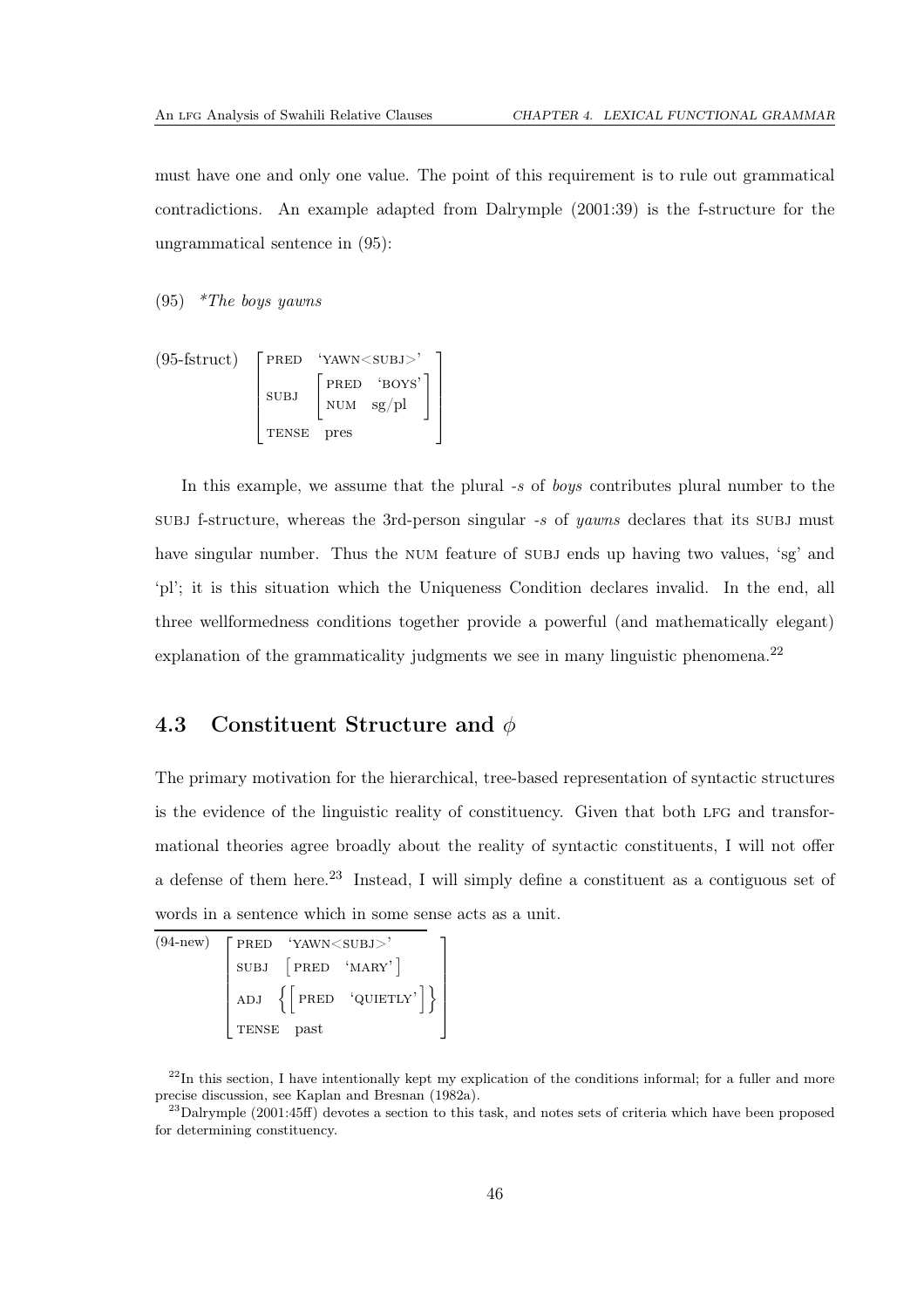Individual words themselves, along with the sentence as a whole, trivially satisfy this definition, and so it is more interesting to examine phrase-level constituents. Imagine, for example, the sentence in [\(96\)](#page-51-0):

<span id="page-51-0"></span>(96) *John likes the red book.*

According to well-known constituency tests (some of which are listed in [Dalrymple](#page-111-3) [\(2001](#page-111-3):48)), *the red book* is a constituent. It can, for example, be replaced by the pronoun *it*, as in *John likes it*, or moved as a unit to a focus position, e.g. as in *The red book, that's the one John likes!* The group *the red*, on the other hand, is not a constituent: although contiguous, it cannot be easily disentangled from the noun *book*, and this is borne out in various tests.

Tree diagrams provide an intuitive way of visualizing the decomposition of a sentence into its constituent parts, especially since there can be groups of constituents which themselves act as a constituent (*likes the red book* is a constituent in [\(96\)](#page-51-0), as we can see in the sentence *John likes the red book, and Mary does too*—here the whole verb phrase is replaced by *does* in the second clause).

lfg's c-structures, and linguists' syntax trees in general, provide more than information about constituency: they also categorize constituents. Words themselves belong to lexical categories (the familiar 'parts of speech' from traditional grammars, i.e., noun  $(N)$ , verb  $(V)$ , adjective (A), etc...) which project phrases found at intermediate levels of structure. Here 'projection' simply means that, if we find an item in a certain lexical category (say N), we expect it to be part of a phrase of the same category (so NP). The item which projects is called the head. *John* in [\(97\)](#page-52-0) is therefore not just a noun, but often the head of a noun phrase as well.[24](#page-51-1)

C-structures are organized basically according to the principles of X-bar theory [\(Jackendoff](#page-111-7) [1977](#page-111-7)), which defines the ways in which phrases may be projected from lexical or functional heads. Within-phrase structure is created by use of the bar-level categories (like N'); these

<span id="page-51-1"></span> $^{24}$ Lexical categories do not figure alone in the construction of trees. So-called 'functional categories' (unrelated to LFG's notion of 'functional') also exist; these are categories whose members may have idiosyncratic properties in different languages, but whose primary function remains the same. The 'IP' in [\(97\)](#page-52-0) (I is short for Inflection) is a phrase built from such a category; in English, I is instantiated by auxiliary verbs, whose part of speech is not I, but whose structural behavior requires an analysis where they project as Is, not Vs.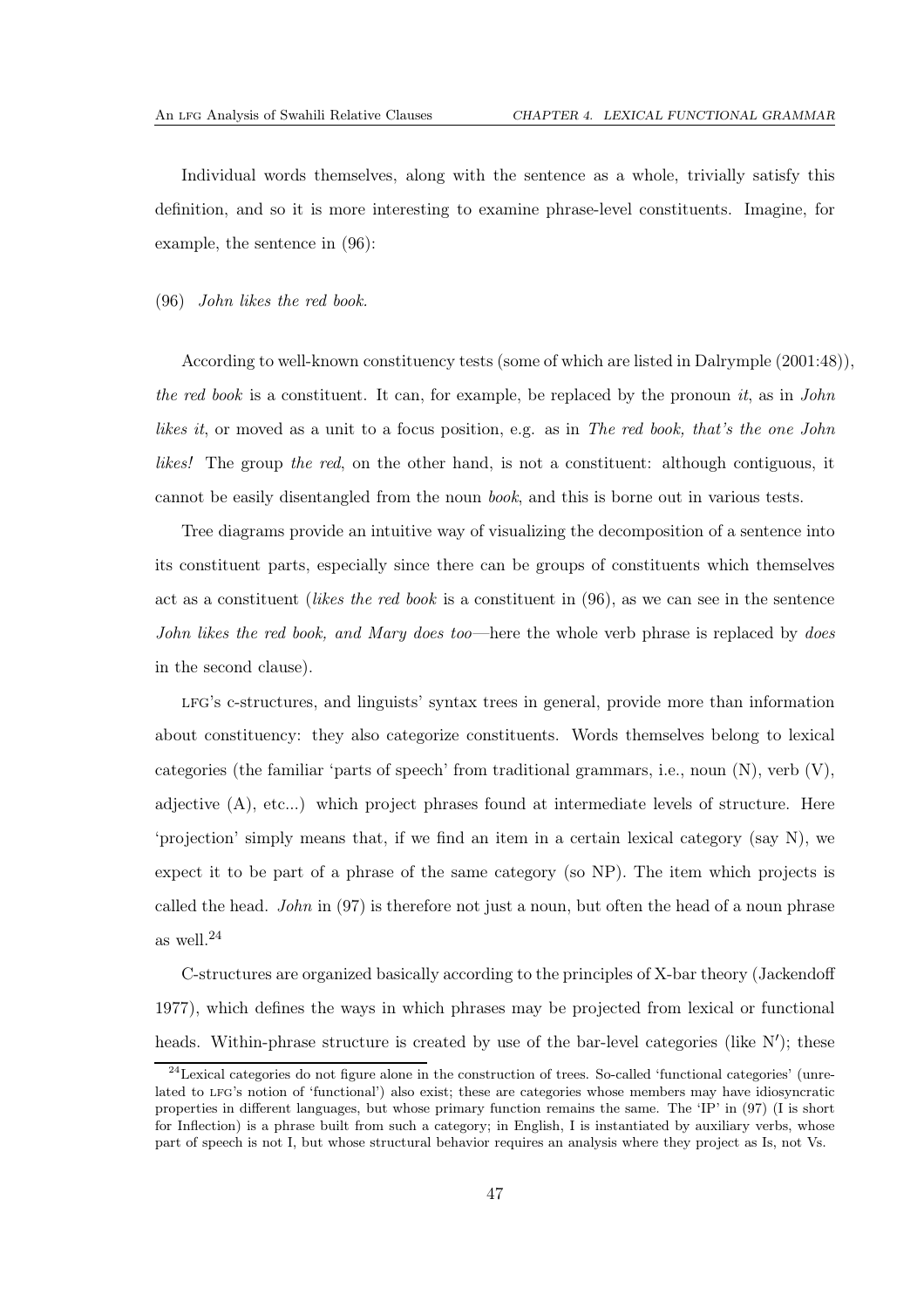may be recursively chained to allow a huge variety of possible configurations within the rigid confines of X-bar theory. In this paper, X-bar theory is assumed as a convention, but not much hangs on it in terms of my analyses; thus, I will forego a more detailed discussion of its properties.

<span id="page-52-0"></span>

So much for constituent structure. In LFG, c-structures are important, not least as a foundation for the proper construction of f-structures. It is therefore crucial to understand how a mapping is instantiated between the two. The correspondence is effected by a function  $\phi$  [\(Dalrymple 2001](#page-111-3):70) which relates c-structure nodes to f-structures.  $\phi$ 's functional nature ensures each node is related to one and only one f-structure, though many nodes might be related to the same f-structure, and indeed there might be f-structures to which no c-structure node is related. In [\(98\)](#page-52-1), for example, all the nodes in the simple noun phrase correspond to the same f-structure.

<span id="page-52-1"></span>

The next example shows  $\phi$  relating the same elements of the *John*-NP to an embedded f-structure (the value of subj) in the simple sentence *John sleeps*: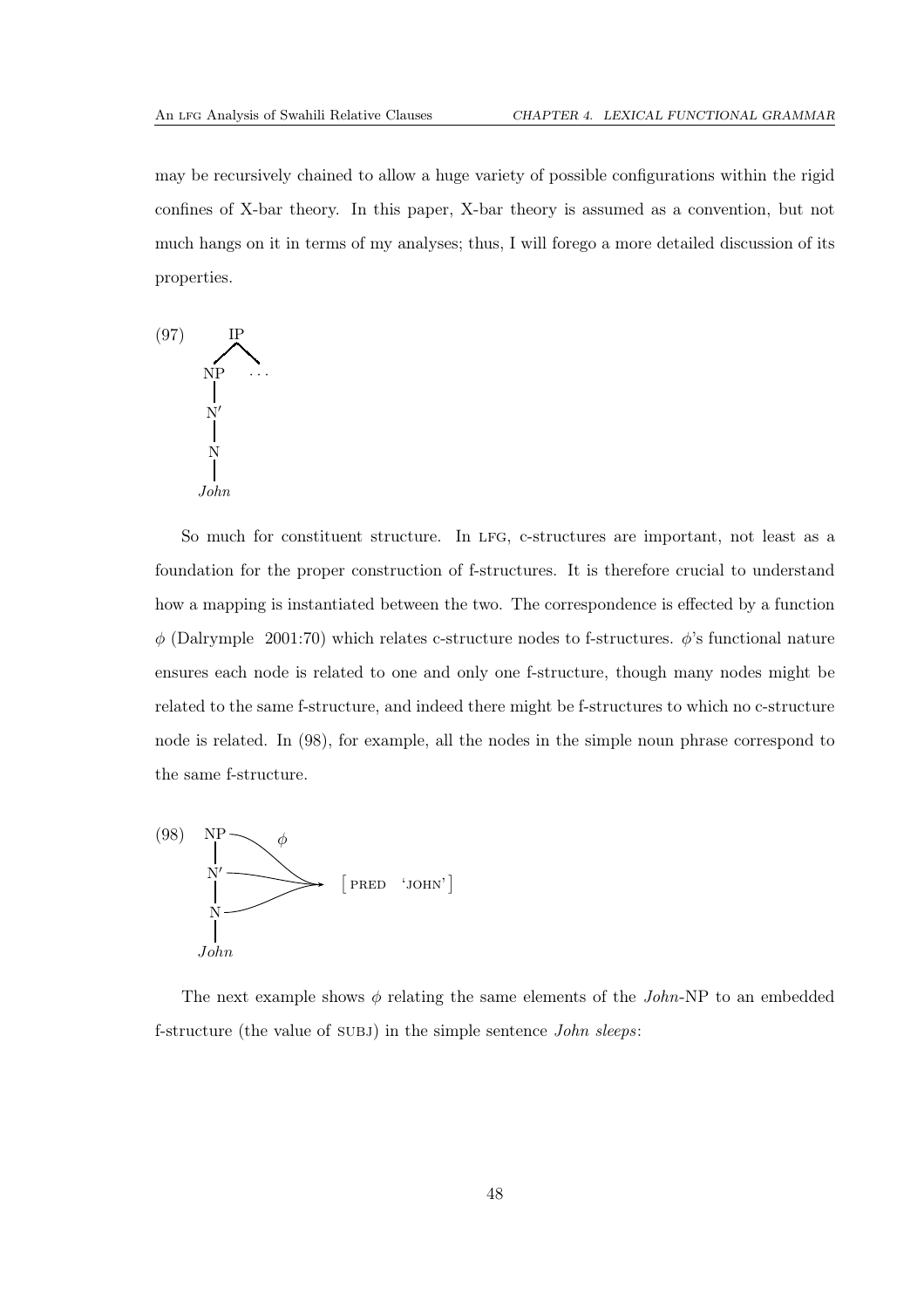<span id="page-53-1"></span>

It remains to explore exactly how  $\phi$  knows to relate each node to the appropriate fstructure. In the next section, I will discuss how the words themselves contribute functional structure; for now, let us assume that *John* automatically contributes the f-structure [pred 'john']. What we need to explain is (a) how all of the nodes in the NP are related to that structure, and (b) how it comes about that that structure is correctly assigned to the the value of SUBJ.

This is achieved by annotating each node of the tree with functional information. lfg makes available two helpful abbreviations for reference to the values of  $\phi$  from within the tree. The DOWN symbol  $\downarrow$  is shorthand for the value of  $\phi$  when it is applied to the current node in the tree. Thus, in the context of (for example) the IP node in the previous example,  $\downarrow$  means 'the f-structure related to the IP node by  $\phi'$ . The UP symbol  $\uparrow$  is similar: it refers to the value of  $\phi$  for the *mother* node of the current node. In the above example,  $\uparrow$  in the context of the N node would refer to the f-structure related to the  $N'$  node.

↑ and ↓ alone do not constitute functional annotations on nodes. In order to be useful, something must actually be said of them. One extremely simple annotation is in [\(100\)](#page-53-0):

<span id="page-53-0"></span> $(100)$   $\uparrow$  =  $\downarrow$ 

When applied to a given node, it simply states that the f-structure corresponding to that node is the same as the f-structure corresponding to the node's mother. This is the only annotation that would be needed to build the f-structure shown in [\(98\)](#page-52-1), reproduced with annotations below: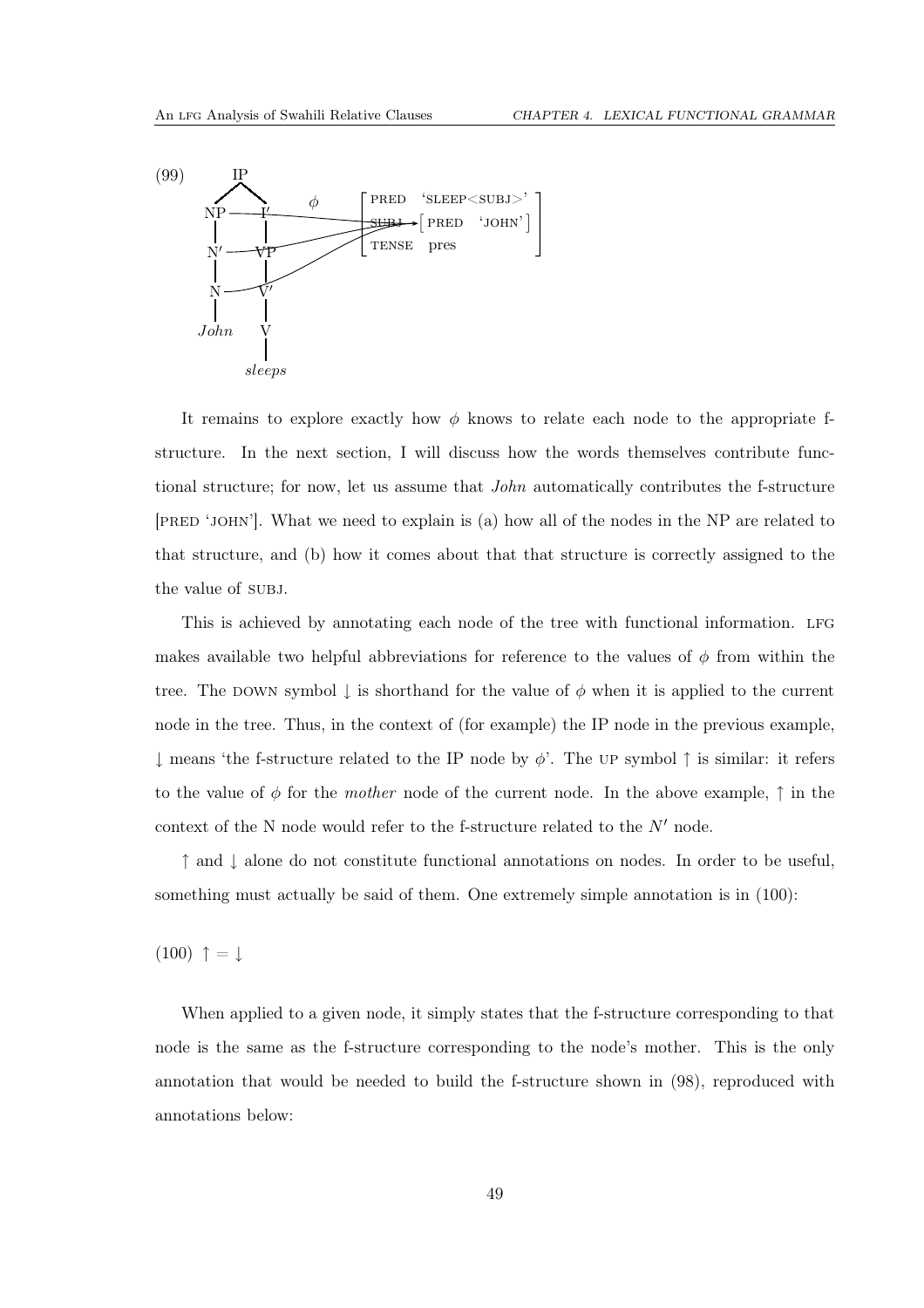

In this example, the annotations ensure that every node of the tree is related to the fstructure originally contributed by *John*. With the concept of annotation in hand, it is easy to see how functional information can be passed up from words (highlighting again lfg's focus on the contributions of the lexicon) to the highest levels of the tree.

In many cases, the configurational structure of a sentence itself provides functional information. In English, for example, it is the fact that *John* appears before the verb which makes it clear that *John* fulfills the grammatical function of subj. This is accounted for by functional annotations on c-structure nodes. In the following reproduction of [\(99\)](#page-53-1), the annotation ( $\uparrow$  subjection subsetsubstanding requisite claim, namely that the NP should be related to the f-structure which is defined by  $(†$  SUBJ):



(↑ subj) is a 'functional path description', a string which specifies some f-structure. In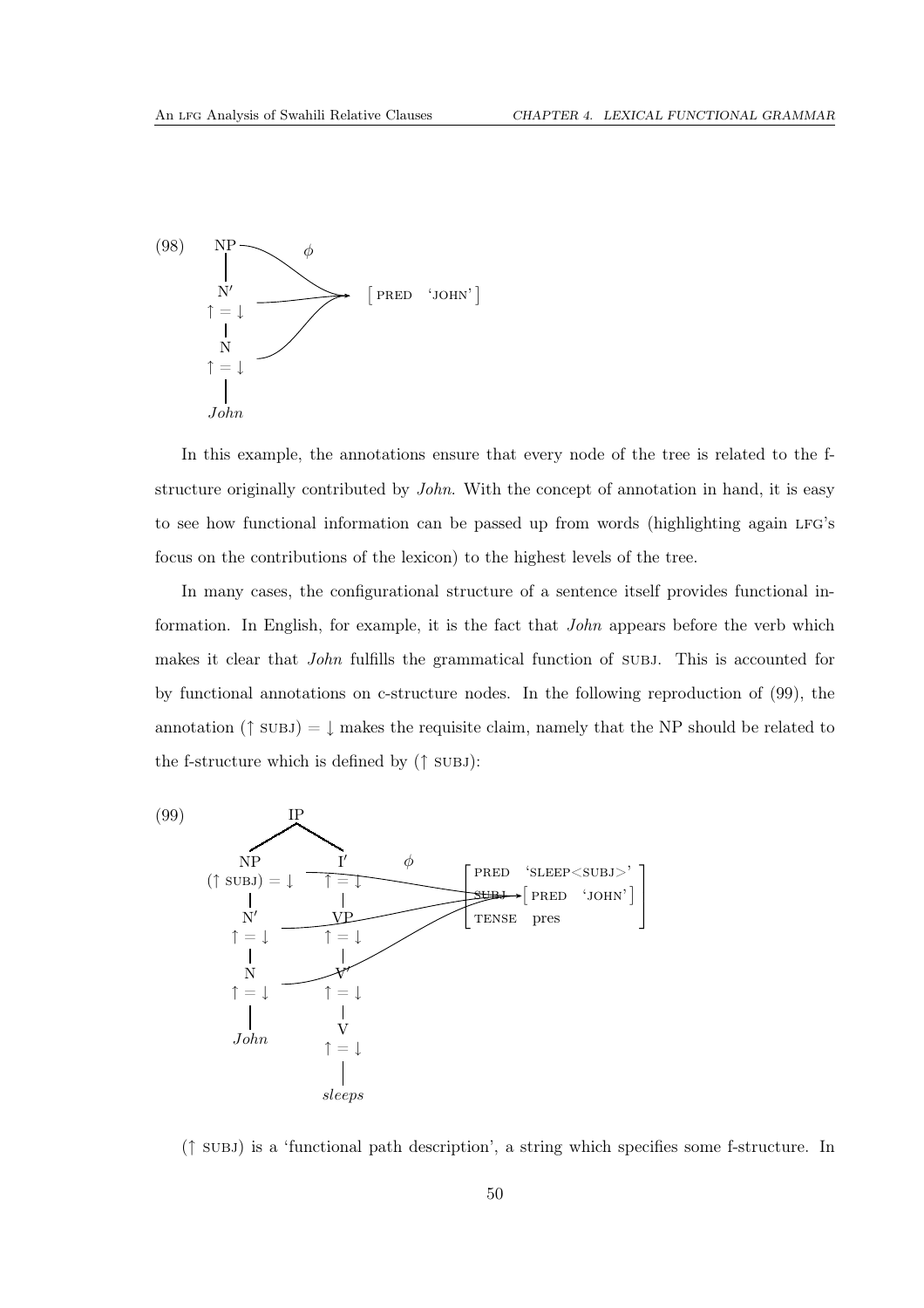this case, it is the f-structure which is the value of the subjecture of  $\uparrow$ , i.e., the subjecture attribute of the f-structure associated with the IP.

Using these functional annotations on c-structure nodes, it is possible to give a rich account of the interaction of functional information and configurational information, and how each plays a role in taking the initial functional contribution of lexical items and producing a linguistically insightful syntactic representation of a sentence. As I have laid them out, however, the annotations are tied too specifically to individual trees; our understanding of English subjects requires an analysis which can be formulated for sentences other than *John sleeps*. For this reason, the annotations are usually included in an analysis as part of the phrase structure rules proposed for a language, in order to make the generalization clear.

[Dalrymple \(2001:](#page-111-3)92ff) gives a thorough introduction to the motivations behind using phrase structure rules to describe the patterns of constituent structure in a language; it is a tradition which goes back to the earliest days of generative linguistics. I will not enter into a detailed discussion of the logic of rule expansions here, but simply point out how their form is altered in lfg in order to allow for functional annotations. The rule which describes the behavior of English subjects, for example, is as follows:

<span id="page-55-0"></span>(101) IP 
$$
\longrightarrow
$$
 NP  $I'$   
( $\uparrow$  SUBJ) =  $\downarrow \uparrow$  =  $\downarrow$ 

[\(101\)](#page-55-0) says that an IP has as its first child an NP, followed by I′ . The functional annotations are included immediately below the element representing the nodes in the trees which will be generated using this rule. Together with other constituent structure rules, and the functional contributions of the words which act as leaves of the c-structure trees, well-formed sentences like *John sleeps* can be generated, and f-structures produced which clearly represent the functional organization of the sentences. In order to put all these pieces together formally, it remains to give an overview of the lfg lexicon, since it plays such an important part in building the f-structures of LFG.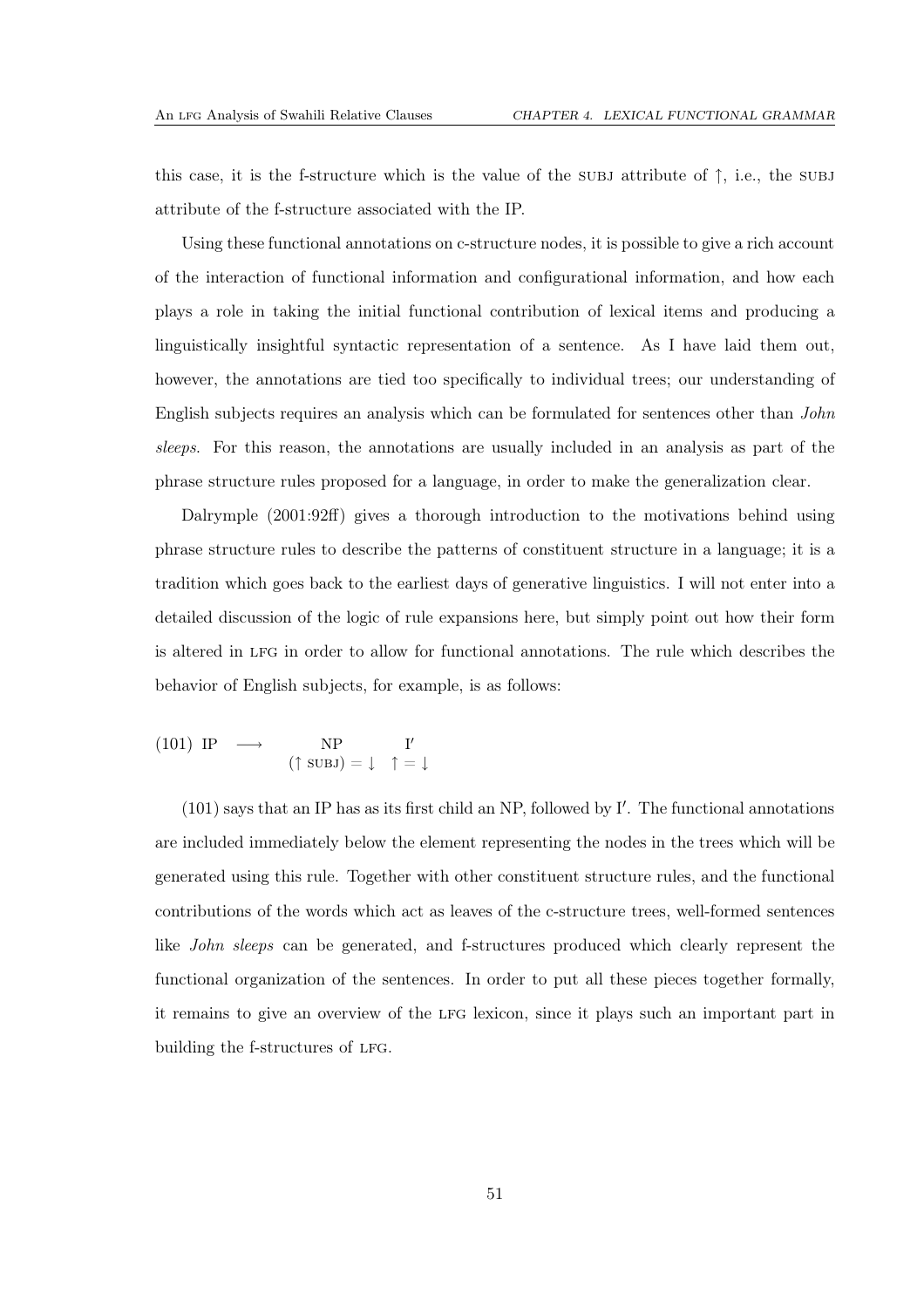## 4.4 Lexical Entries

The LFG lexicon for a language consists, on a formal level, of a set of 3-tuples, each with the following information:

- 1. Word form: this is the form of a word as it actually appears in a c-structure tree, *not* the 'dictionary form' of the word, or its stem, or some other underspecified representation of it. It is common within LFG to assume the Lexical Integrity Principle (see [Bresnan and Mchombo \(1995](#page-110-3)) for a discussion of evidence for the principle), which basically states that morphological operations are invisible to syntax. Thus, a language with highly agglutinated forms (like Swahili), will have in its abstract lexicon a list of fully-specified forms, with all morphemes attached; the morphemes themselves will not figure in the lexicon. Of course, it is important to note that this does not limit the organization of the lexicon, or state that morphological operations cannot be used to generate the lexicon. It simply means that lfg as a syntactic theory says nothing about the way that the morphology of a particular language must function; in particular, it does not claim that morphological operations are basically syntactic operations.
- 2. Lexical category: this is the 'part of speech' of the word form  $(e.g., N, A, V, etc...),$ which restricts the set of c-structure nodes where the lexical item can be inserted.
- 3. Functional annotations: these constitute the functional contribution of a given lexical entry, and generally utilize  $\uparrow$  and  $\downarrow$  in order to construct or refer to f-structures.<sup>[25](#page-56-0)</sup>

The lexical entry for the word *John*, for example, is given in [\(102\)](#page-56-1):

<span id="page-56-1"></span> $(102)$   $John \ N$  (↑ PRED) = 'JOHN'

[\(102\)](#page-56-1) says that the PRED of *John*'s mother node's f-structure (in this case, the lexical category N) should be 'john'. Adding relevant functional information to lexical entries is straightforward. [\(103\)](#page-57-0) shows a few such additions, as well as the lexical entry for *sleeps*,

<span id="page-56-0"></span><sup>&</sup>lt;sup>25</sup>In fact, lexical entries are formally equivalent to annoted phrase structure rules, where the words are terminal expansions from their lexical category.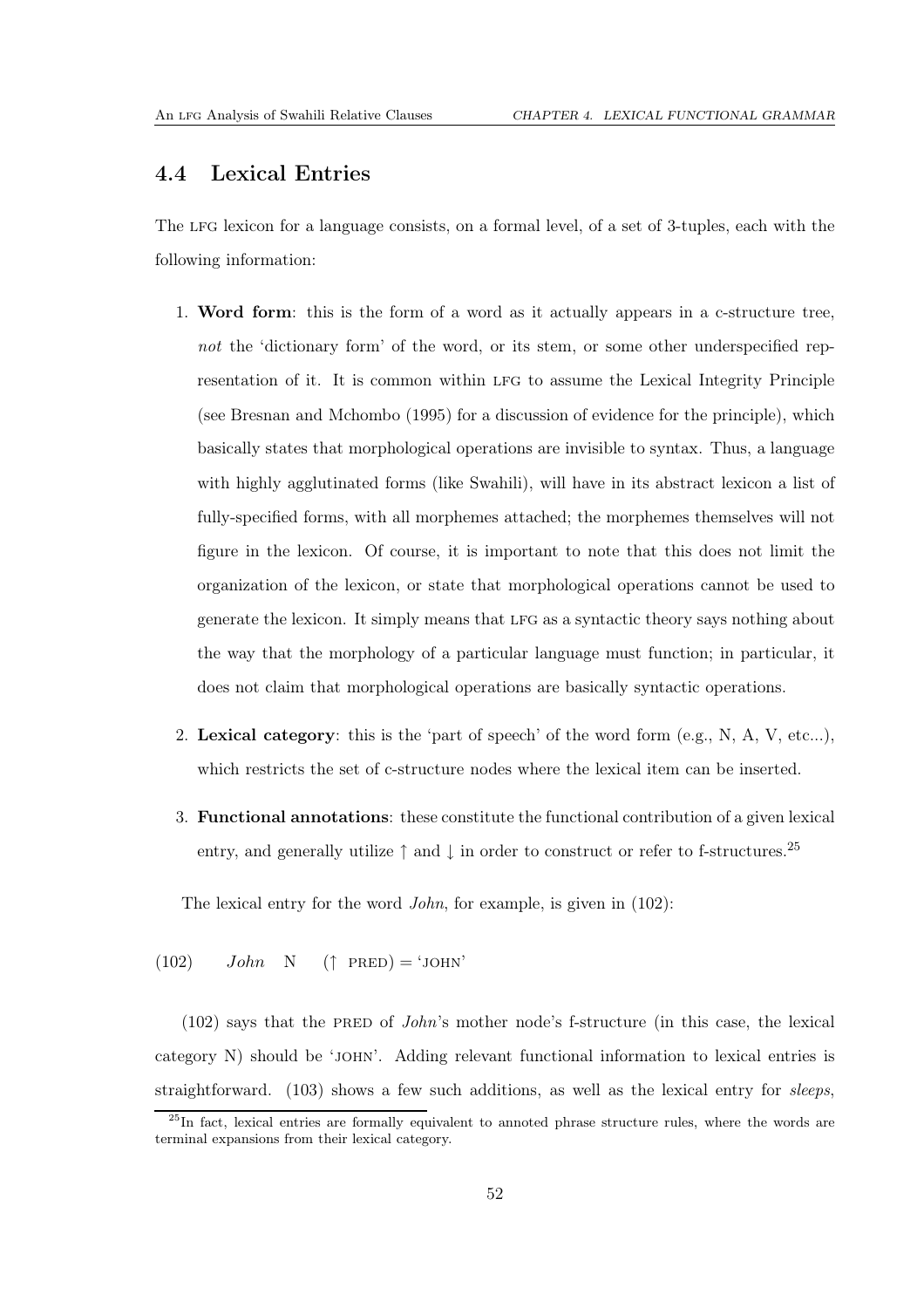which now refers to the features NUM and PERS, since the *-s* at the end of the verb introduces a requirement on those attributes of its subj.

<span id="page-57-0"></span>(103) *John* N († 
$$
PRED
$$
) = 'JOHN'  
\n(†  $PERS$ ) = 3  
\n(†  $NUM$ ) = sg  
\n*sleeps* V (†  $PRED$ ) = 'SLEEP $<$ SUBJ $>$ '  
\n(†  $TENSE$ ) = pres  
\n(†  $SUBJ PERS$ ) = 3  
\n(†  $SUBJ NUM$ ) = sg

These entries, together with the c-structure in [\(99\)](#page-53-1), will produce the following f-structure:

$$
(104) \begin{bmatrix} \text{PRED} & \text{'SLEEP } \\[.5em] \text{SUBJ} & \begin{bmatrix} \text{PRED} & \text{'JOHN'} \\ \text{PERS} & 3 \\[.5em] \text{NUM} & \text{sg} \end{bmatrix} \end{bmatrix}
$$
 \n
$$
\begin{bmatrix} \text{PRED} & \text{'JOHN'} \\ \text{PERS} & 3 \\[.5em] \text{NUM} & \text{sg} \end{bmatrix}
$$

Importantly, if *John* had been specified with a different person or number (e.g., as the lexical entry for *people* would be), the Uniqueness Condition would have prevented any fstructure from being produced, since there would be a conflict in the num feature for the main f-structure's subj.

Lexical entries like those in [\(103\)](#page-57-0), together with annotated phrase structure rules, constitute a syntactic analysis of a language from the perspective of lfg. C-structures and f-structures are produced when a string of words is generated (or parsed) from the rules, and the annotations are used to create a map from the constituent structure to the functional structure. The goal of an analysis in the spirit of lfg, then, is to be able to parse all and only valid sentences with the phrase structure rules, with the additional requirement that, for each parse, the f-structure or f-structures produced are indeed those which faithfully represent the functional information in the sentence. In the following chapter, I will define a fragment of just this kind of analysis for Swahili, focusing on those rules and annotations which bear on the topic of relative clauses.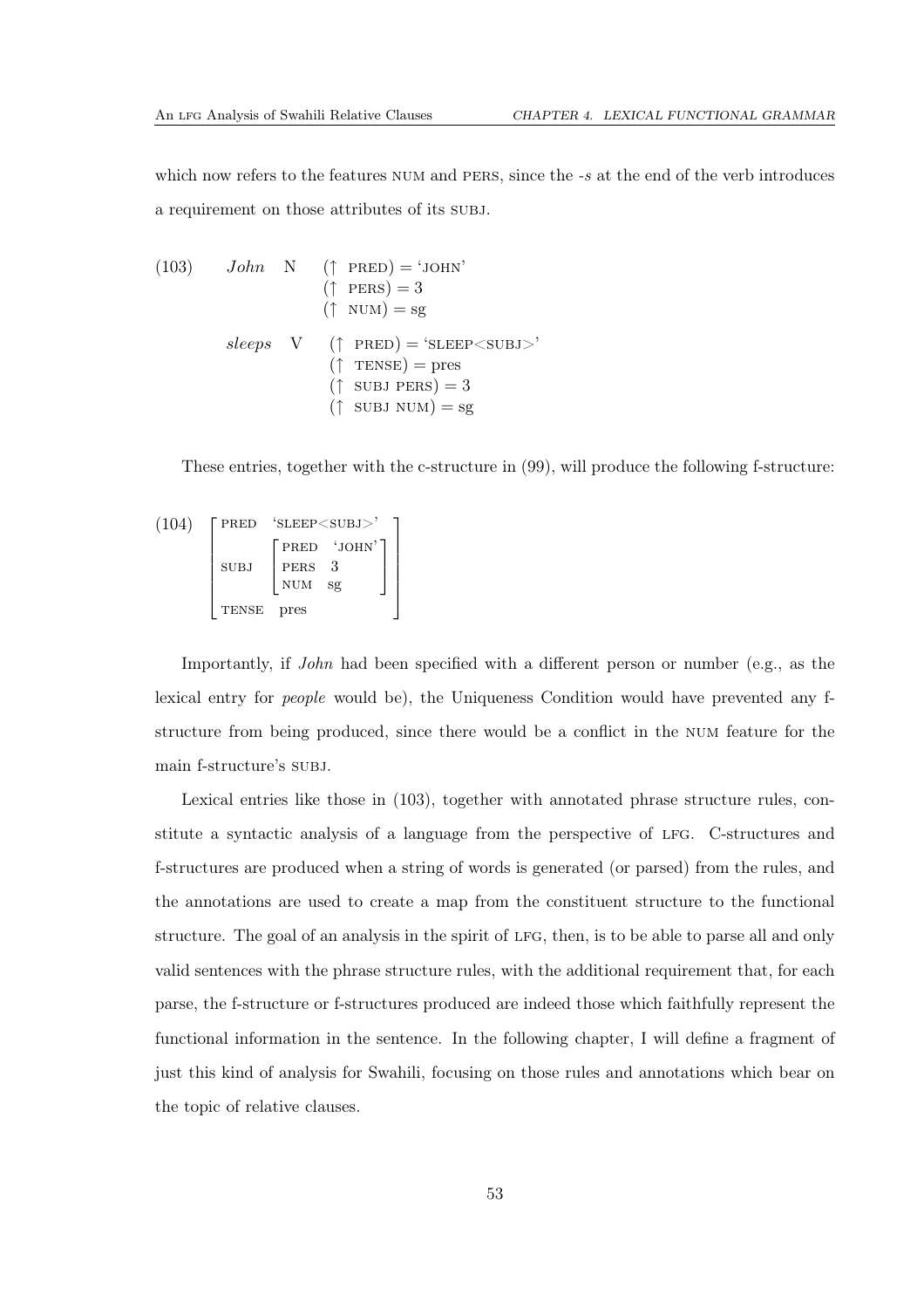# <span id="page-58-0"></span>Chapter 5

# Analyzing Swahili Relatives in LFG

In this chapter I will outline an LFG analysis of Swahili relative clauses. While complete coverage of all the facts which impinge in any way upon Swahili relative clauses is of course beyond the scope of this discussion, I will claim at least to have said something about the phe-nomena presented in Chapter [3.](#page-18-0) It is also worth noting that the various LFG rules, templates, and structures I present were actually constructed and generated within the Xerox Linguistic Environment (xle) [\(Crouch et al. 2007\)](#page-111-5), a framework for developing and computationally experimenting with LFG grammars.

Before examining Swahili relative clauses specifically, I chose to build a basic model of the language in XLE, in order to provide an environment in which to test my later analyses. All of the rules and lexical entries included are taken from those that actually power my implementation, and the structures given are those that resulted from parsing the corresponding sentences in  $XLE.<sup>26</sup>$  $XLE.<sup>26</sup>$  $XLE.<sup>26</sup>$ 

In what follows I will give a basic introduction to my LFG grammar of Swahili, and then discuss each of the types of relative clause. Finally, I will examine how the multiple projection architecture of lfg encourages different levels of analysis for different linguistic claims about Swahili relative clauses. In cases where both *amba-* and verbal affix strategies are possible, my argument will be that the f-structures for such examples will be the same. In other words,

<span id="page-58-1"></span><sup>&</sup>lt;sup>26</sup>I will not always show all of the details present in my actual implementation, since some may be irrelevant to the point under examination, and it will be valuable to isolate only the pertinent features of a rule or lexical entry.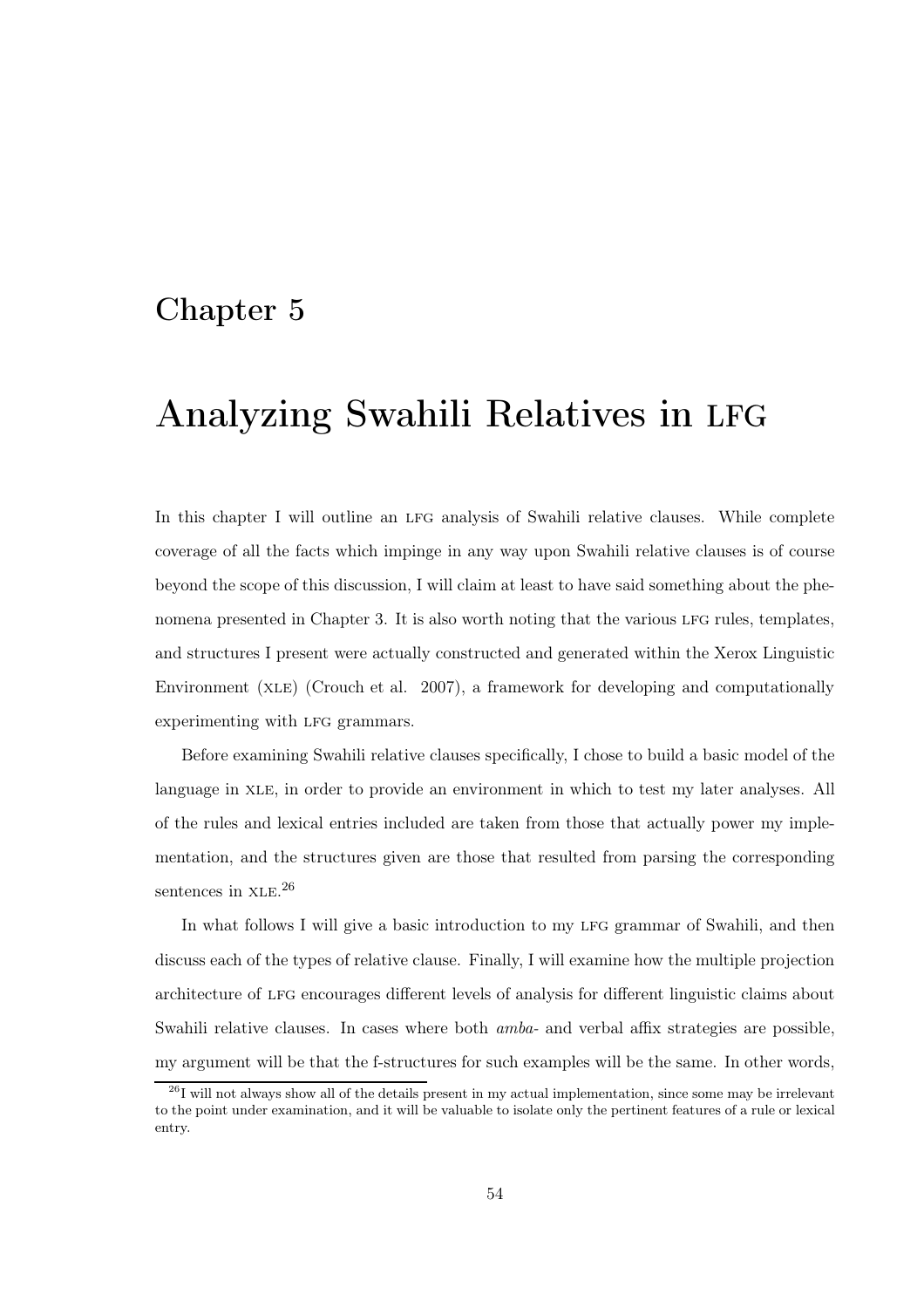at the functional level, the level most appropriate for semantic analysis and translation, there is no important difference between the two strategies. Of course, we also observed in Chapter [3](#page-18-0) that there are important syntactic differences, and we will explore the ramifications of those differences as well.

## 5.1 Basic Phrase Structure Rules

The basic set of c-structure rules which will be used in the examples I will give is as follows (with descriptions following each rule):

<span id="page-59-0"></span>(105) IP 
$$
\longrightarrow
$$
  $\begin{pmatrix} NP \\ (\uparrow \text{SUBJ}) = \downarrow \end{pmatrix}$   $\uparrow P$  =  $\downarrow$ 

*An IP begins with a possible noun phrase subject, followed by the verb phrase.*

 $(106) NP \rightarrow N'$ ↑ = ↓ *NP goes to N*′

$$
\begin{array}{cccc}\n(107) & \text{N'} & \longrightarrow & \left\{ \begin{array}{ccc} \text{N'} & \text{NAdj} & \text{N} \\ \uparrow = \downarrow & & \end{array} \right. & \left. \begin{array}{ccc} \text{N} & \text{N} \\ \uparrow = \downarrow \end{array} \right\}\n\end{array}
$$

*A noun phrase consists of a noun and an optional series of adjuncts attached via recursion at the bar level (see the next definition for the list).*

(108) NAdj 
$$
\equiv
$$
  
\n
$$
\begin{cases}\n\downarrow \in (\uparrow \text{ ADJ}) \\
(\downarrow \text{ CLASS}) = (\uparrow \text{ CLASS}) \\
(\downarrow \text{ ANIM}) = (\downarrow \text{ ANIM})\n\end{cases}\n\begin{cases}\nPP \\
\downarrow \in (\uparrow \text{ ADJ}) \\
\text{@pref-nGR} \\
\text{@pref-nGR}\n\end{cases}\n\begin{cases}\nCP \\
\downarrow \in (\uparrow \text{ ADJ}) \\
\text{@cpf-FeAT}\n\end{cases}
$$

*Nouns can have adjective, preposition, and CP adjuncts (CP is the category used for relative clauses). These all appear in the ADJ set of the NP, and have various functional restrictions, primarily for agreement purposes. The templates* @prep-agr *and* @cp-feat *are used to encapsulate these restrictions; only* @cp-feat *is relevant for this analysis, and its definition is shown below.*

(109) 
$$
\begin{array}{ll}\n\text{(109)} & \text{QCP-FEAT} \equiv & \text{(} \downarrow \text{CAUSE-TYPE)} =_c \text{ rel} \\
& \text{(109)} & \text{(109)} & \text{(109)} & \text{(109)} \\
& \text{(109)} & \text{(109)} & \text{(109)} \\
& \text{(109)} & \text{(109)} & \text{(109)} \\
& \text{(109)} & \text{(109)} & \text{(109)} \\
& \text{(109)} & \text{(109)} & \text{(109)} \\
& \text{(109)} & \text{(109)} & \text{(109)} \\
& \text{(109)} & \text{(109)} & \text{(109)} \\
& \text{(109)} & \text{(109)} & \text{(109)} \\
& \text{(109)} & \text{(109)} & \text{(109)} \\
& \text{(109)} & \text{(109)} & \text{(109)} \\
& \text{(109)} & \text{(109)} & \text{(109)} \\
& \text{(109)} & \text{(109)} & \text{(109)} \\
& \text{(109)} & \text{(109)} & \text{(109)} \\
& \text{(109)} & \text{(109)} & \text{(109)} \\
& \text{(109)} & \text{(109)} & \text{(109)} \\
& \text{(109)} & \text{(109)} & \text{(109)} \\
& \text{(109)} & \text{(109)} & \text{(109)} \\
& \text{(109)} & \text{(109)} & \text{(109)} \\
& \text{(109)} & \text{(109)} & \text{(109)} \\
& \text{(109)} & \text{(109)} & \text{(109)} \\
& \text{(109)} & \text{(109)} & \text{(109)} \\
& \text{(109)} & \text{(109)} & \text{(109)} \\
& \text{(109)} & \text{(109)} & \text{(109
$$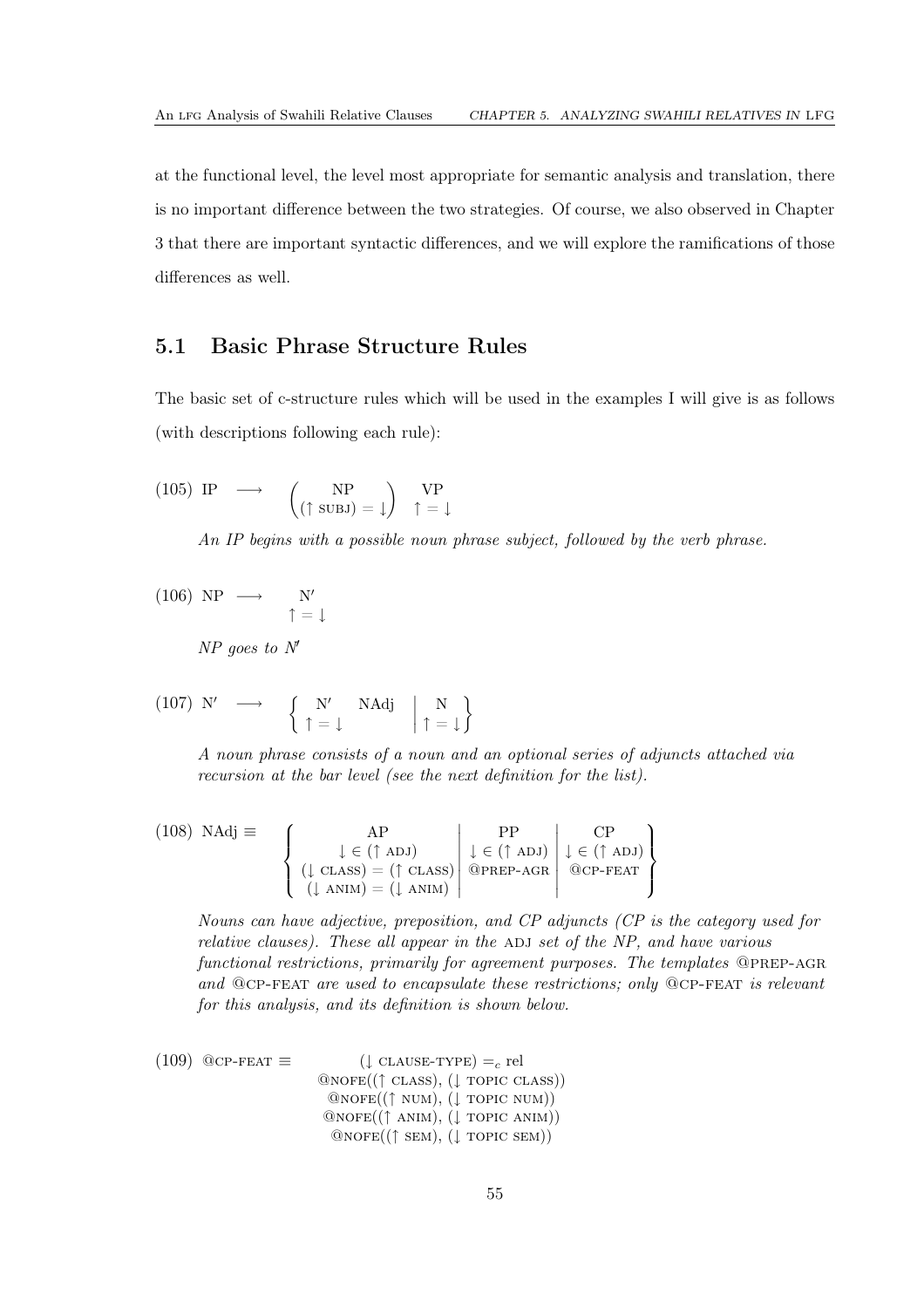*These annotations on CP adjuncts of nouns make explicit that such CPs need to be relative clauses, and enforce agreement between the head noun and the relative pronoun (which is taken to be the TOPIC of the relative clause).*<sup>[27](#page-60-0)</sup>

 $(110) \text{ VP } \longrightarrow \text{ V}'$  $\uparrow$  =  $\uparrow$ 

*VP goes just to V*′ *.*

$$
\begin{array}{cccc}\n(111) & V' & \longrightarrow & \left\{ \begin{array}{c} V' & \text{VAdj} \\ \uparrow = \downarrow & \end{array} \right. & \left. \begin{array}{c} V & \text{VArg} * \\ \uparrow = \downarrow & \end{array} \right\}\n\end{array}
$$

*Verbs can be followed by an adjunct at the bar level, or an optional series of arguments defined in VArg below.*

$$
(112) \text{ VAdj} \equiv \left\{ \left. \begin{array}{c} \text{AdvP} \\ \downarrow \in (\uparrow \text{ ADJ}) \end{array} \right| \downarrow \in (\uparrow \text{ ADJ}) \left. \begin{array}{c} \text{NP} \\ \downarrow \in (\uparrow \text{ ADJ}) \end{array} \right\}
$$

*Verbs can have adverbs and prepositional phrases as adjuncts. Certain nouns which bear a special semantic value (locative nouns, for example), can also be used adverbially and thus count as verbal adjuncts.*

$$
(113) \text{ VArg} \equiv \left\{ (\uparrow \{\text{obj} \mid \text{subJ}\}) = \downarrow \middle| (\uparrow \text{comp}) = \downarrow \middle| (\uparrow \text{xcomp}) = \downarrow \middle| (\uparrow \text{obj}) = \downarrow \middle| (\uparrow \text{obj}) = \downarrow \downarrow \downarrow \downarrow \text{min} \right\}
$$

*Verbs can take a variety of arguments, including (for some verbs) items from the*  $OBL<sub>\theta</sub>$ *family of grammatical functions, and sentential and verbal complements. Initial provision is also made for subject postposing by allowing a post-verbal NP to be* SUBJ.

Leaving out for now the rules for AP, AdvP, and PP, we simply need to examine the simple CP rules, as they are particularly important for relative clauses:

(114) CP 
$$
\longrightarrow
$$
  $\begin{pmatrix} NP \\ \uparrow = \downarrow \end{pmatrix}$   $\begin{pmatrix} C' \\ \uparrow = \downarrow \end{pmatrix}$ 

*CPs begin with an optional NP in the specifier (containing a relative pronoun* amba-*), then C*′ *.*

<span id="page-60-0"></span> $27I$  assume @NOFE is an LFG template (short for "none or force equal") which checks the first argument and, if it exists, checks to make sure whether it matches the second argument. If the second argument does not exist, it creates it with the value of the first argument. Otherwise, if the first argument does not exist, nothing happens.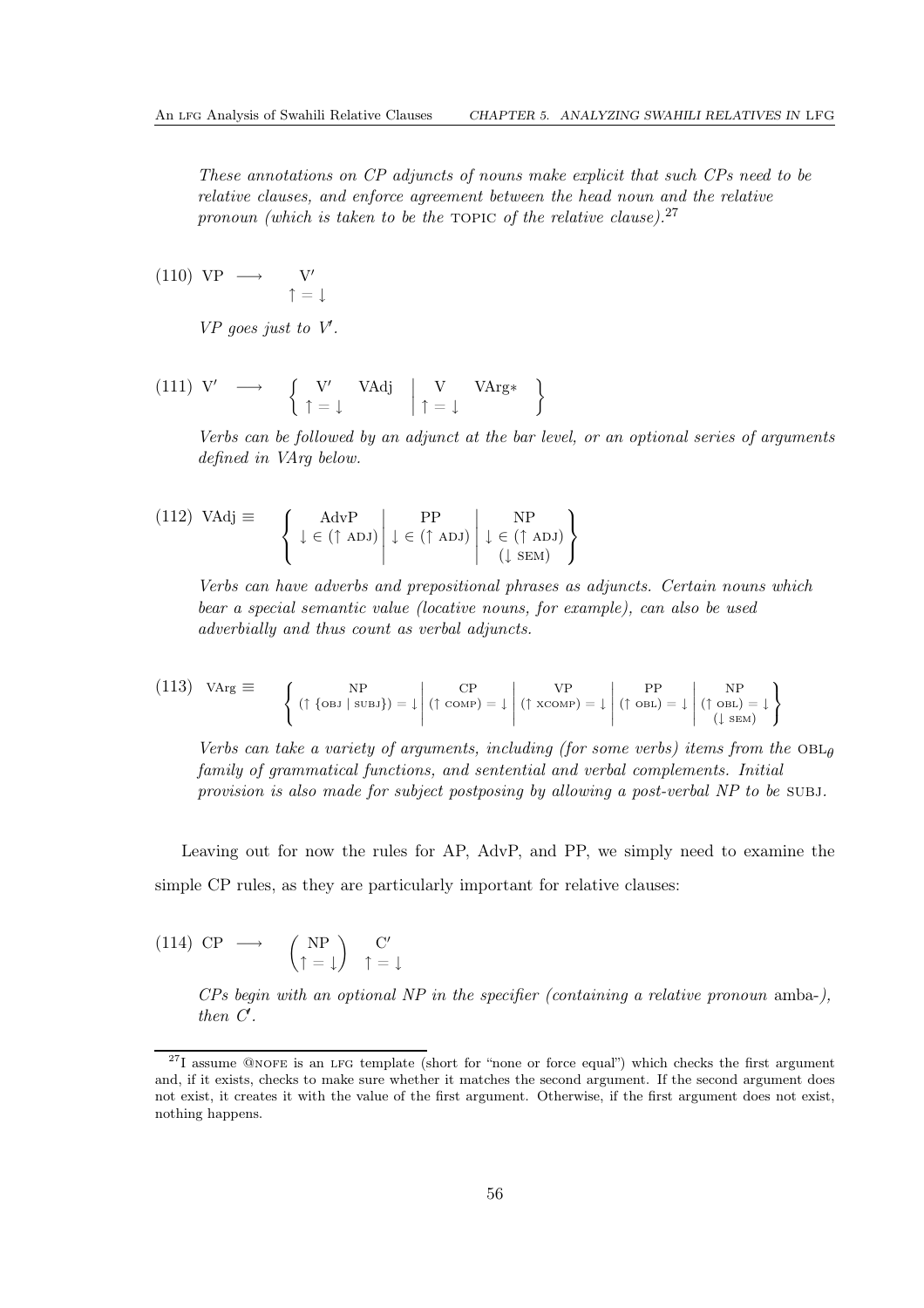<span id="page-61-1"></span>(115) C' 
$$
\longrightarrow
$$
  $\begin{pmatrix} C \\ \uparrow = \downarrow \end{pmatrix}$   $\begin{pmatrix} P \\ \uparrow = \downarrow \end{pmatrix}$ 

*Clauses can also contain an optional complementizer, and always have an embedded IP.*

Of course, the rules as I have laid them out are intended to be a first draft, and we will see how they need to be modified in order to account for the various relative clause phenomena. I hope that this minimal grammar can be taken as a relatively uncontroversial explication of a bare set of syntactic constraints.

# <span id="page-61-2"></span>5.2 A Resumptive Introduction

Given the proliferation of what appear to be resumptive pronouns in many of the examples in Chapter [3,](#page-18-0) it is important to be explicit about their role in this analysis. In some cases it is not clear whether verbal morphemes in relative clauses should count as resumptive pronouns or agreement morphology, e.g. as they would in a gap strategy. Object markers, for example, can be analyzed in general as either incorporated pronouns (which in the framework of LFG would contribute a PRED 'PRO' to their f-structure) or as agreement morphemes (in which case their pred-less f-structures can simply be unified with that of an overt object, or optionally contribute a PRED just in case there is no overt object). $^{28}$  $^{28}$  $^{28}$ 

In other relative clause examples there are, however, entirely clear cases of resumption, wherein a stand-alone relative pronoun is used. Recall, for example,  $(54)$ :

[\(54\)](#page-33-0) *mvulana amba-ye* 1.boy amba-AN.3SG 7.food *chakula ki-li-pik-w-a* 7-PAST-cook-PASS-FV by *na \*(yeye)* 3SG.PRO 'the boy the food was cooked by (him)' [\(Keach 1980](#page-111-0):105)

<span id="page-61-0"></span><sup>&</sup>lt;sup>28</sup>[Bresnan and Mchombo \(1987\)](#page-110-4) provides a thoughtful discussion of grammatical vs. anaphoric agreement in Bantu, which may bear on the facts presented here. They provide evidence that, in Chichewa, subject agreement is grammatical, whereas object agreement is anaphoric; object markers would then be incorporated pronouns used as anaphors to an overt object (or to a relative clause topic). However, the situation in Swahili is not necessarily the same (cf. [\(Augustin and Augustin 2007](#page-110-5):7), who claims object markers are well on their way to becoming purely agreement morphemes). Still, I take it as an important point that relativized objects are always marked (if possible) on the relative clause verb, which is entirely reminiscent of the other pronominal elements that show up obligatorily where one might expect a gap in the relative clause. Thus, in this analysis, I have chosen to treat object markers as incorporated pronouns, making them resumptive in relative clauses.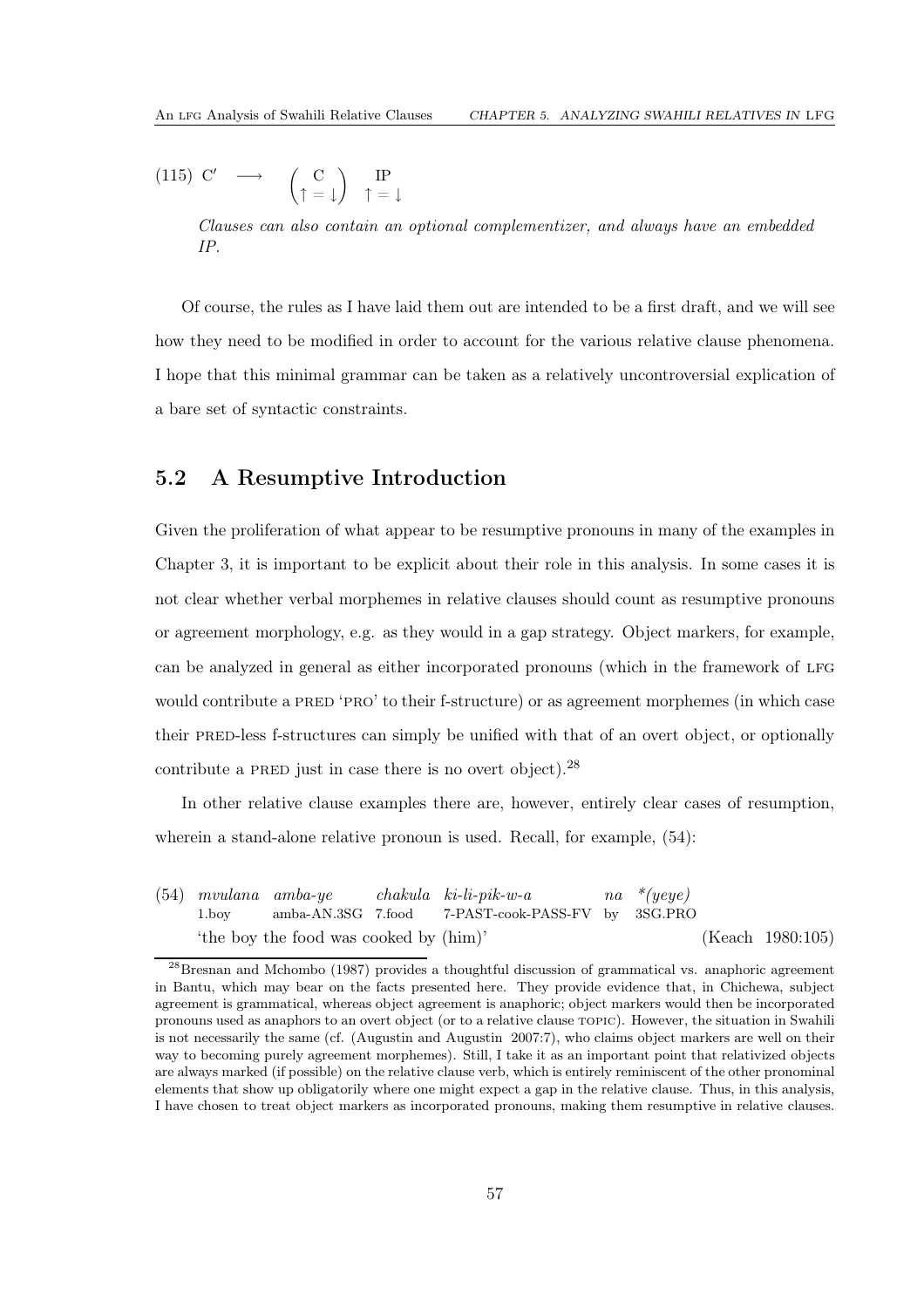In this and other such examples, *yeye* 'pro' must be anaphorically (and not grammatically) related to *ambaye*, if, as I also claim, *amba-* is pronominal itself. On the other hand, there are clear cases of gapping in Swahili as well, for example when relativizing on obj2 or locative adjuncts:

<span id="page-62-0"></span>(116) *kitabu a-li-cho-wa-som-e-a* 7.book AN.3SG-PAST-7.REL-AN.3PL.OBJ-read-APPL-FV 1.teacher *mwalimu wanafunzi* 2.student 'the book which the teacher read to the students' [\(Edelsten et al. 2010:](#page-111-2)3)

In [\(116\)](#page-62-0), *kitabu* binds the OBJ2 of the relative clause, but (apart from the relative morpheme itself) there is nothing in the clause to indicate that obj2 even exists! According to [Asudeh \(2004](#page-110-6):104), it is common for resumptive pronoun strategies to be in this kind of complementary distribution with gap strategies. In fact, the cliticized pronominal elements and pronominal morphemes in Swahili relative clauses exhibit, *prima facie*, the key characteristics Asudeh claims belong to resumptive pronouns. In fact, apart from the subject marker, I argue that all pronominal elements are *actually* pronominal, and exist in anaphoric relationships with the nouns they resume.

So much for the linguistic defense; how are resumptive pronouns to be handled theoretically? In LFG, it is important both that  $(a)$  no two PREDs are contributed for one f-structure and that (b) no f-structure with a PRED is floating around unattached. Thus some mechanism is needed for modeling the process of resumption. In my analysis I follow [Falk \(2002](#page-111-8)), who proposes that we countenance a 'referential structure' ('r-structure'), linked to f-structure by a projection  $\rho$ . The r-structure of a phrase or sentence is essentially a set of nominal fstructures which have been declared (lexically, perhaps) to be referential. This set is available for reference, via appropriate annotations, from any f-structure. The relation between c-, f-, and r-structures can be depicted as follows: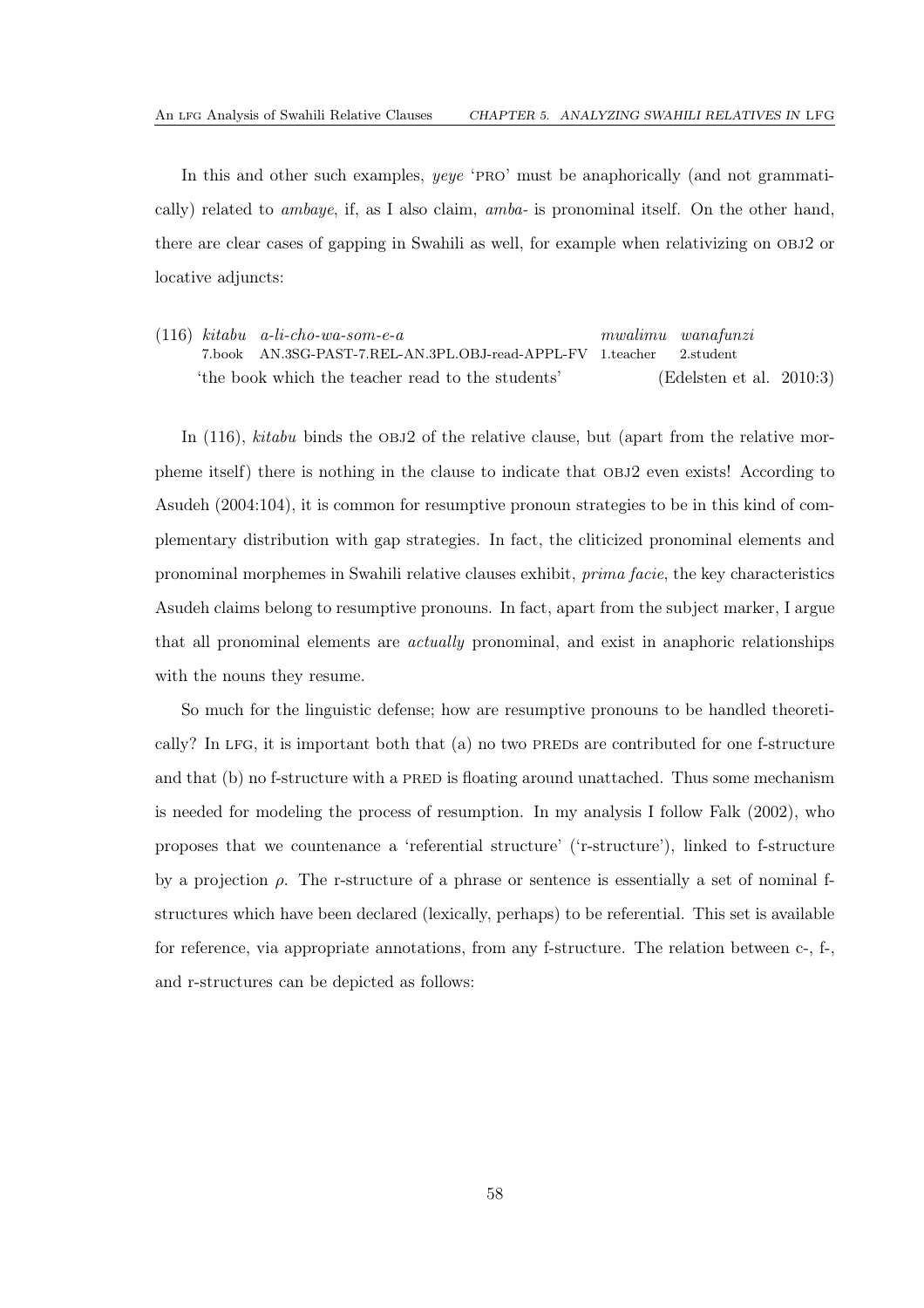

In this diagram, it is made explicit that the f-structure for *John* has been contributed to the set of f-structures which constitute the r-structure, via the projection  $\rho$ . What has not been explicitly mentioned is that this entire set is available to *any* f-structure for reference. For this situation to obtain, it is necessary to make a change to any c-structure annotation which is not simply  $\uparrow = \downarrow$ . In other words, assume that the annotation on the NP node in the above example was originally ( $\uparrow$  subjection  $\downarrow$ . To properly build up the r-structure for a sentence, the new annotation needs to be:

<span id="page-63-0"></span> $(118)$  (†  $\text{SUBJ}$ ) =  $\downarrow$  $\uparrow$   $\uparrow$  =  $\downarrow$   $\downarrow$ 

[\(118\)](#page-63-0) says that, even though  $\downarrow$  is the subj of  $\uparrow$ , their r-structure is the same. This ensures that the same r-structure set will be accessible via  $\uparrow_{\rho}$  from any f-structure. In the rest of this paper, I will assume that such annotations are present in all the appropriate places.

Of course, something needs to be said about how the r-structure is built up to begin with. Essentially, the lexical entry for any referring entity needs to contribute itself to the r-structure set. This is done via the addition of the annotation  $\uparrow \in \uparrow_{\rho}$ , i.e., the declaration that the f-structure representing the referring entity is a member of the r-structure set.

The mechanism for handling resumptive pronouns, then, is to give such pronouns a disjunctive definition in the lexicon: either (a) they contribute a PRED 'PRO', or (b) they are equal to some member of the r-structure which plays an appropriate discourse function (DF). (B) essentially encodes the fact that resumptive pronouns must resume something which has already been contributed to the list of referential items in a discourse, and which is the kind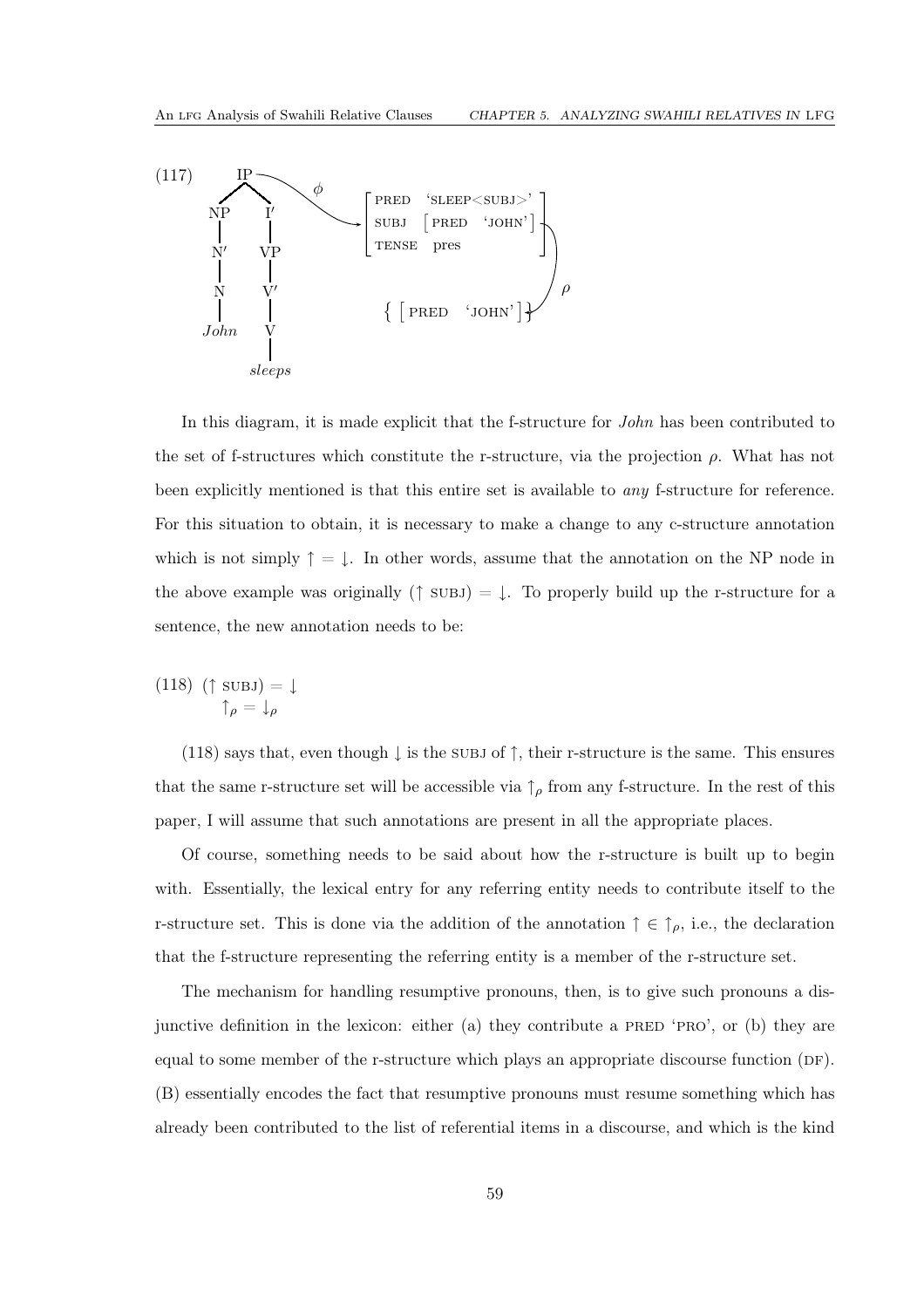of thing which can grammatically be resumed.[29](#page-64-0) This statement can be defined formally as an lfg template, @res-pro:

(119) 
$$
\text{QRES-PRO} \equiv \left\{ (\uparrow \text{PRED}) = \text{`PRO'} \middle| \uparrow = (\uparrow_{\rho} \in)
$$
  
 $(\{\text{TOPIC} \mid \text{OBJ}\} \uparrow)$ 

In other words, if a pronoun with f-structure  $f$  is not able to contribute its own PRED because of some constraint, then it will be considered resumptive if the following conditions are met:

- 1. There is some f-structure q in the r-structure set which f may be identified with (i.e., which may unify with f according to the basic conditions of LFG). Note that  $\uparrow = (\uparrow_{\rho} \in)$ imposes a requirement only; it does not actually contribute  $\uparrow$  to the set  $\uparrow$ <sub>o</sub>. This mirrors the requirement on resumptive pronouns that their anaphor must already be present in discourse.
- 2.  $g$  is either the TOPIC or OBJ of its mother f-structure. This reflects the intuition that resumption only happens in certain linguistic environments, for example in relative clauses which introduce the topic feature.

With these formal tools in hand, we are ready to engage in a rigorous discussion of the examples presented so far, and examine the details of a resumptive pronoun-based analysis.

# 5.3 Analyzing the Basic Cases

Since in lfg much of the syntactic information used in parsing a sentence comes from the lexical entries for the words in that sentence, I will move directly to the analysis of a basic *amba-* phrase:

[\(13\)](#page-21-0) *mtu* 1.person amba-AN.3SG AN.3SG-PRES-SE-eat-FV *amba-ye a-na-ku-l-a* '(a) person who is eating' [\(Mohammed 2001](#page-112-0):181)

<span id="page-64-0"></span> $^{29}$ In this thesis, DF is the disjunction {TOPIC | OBJ}, since I am claiming that resumptive pronouns must resume either a relative pronoun or, in the case of an object marker, an overt object.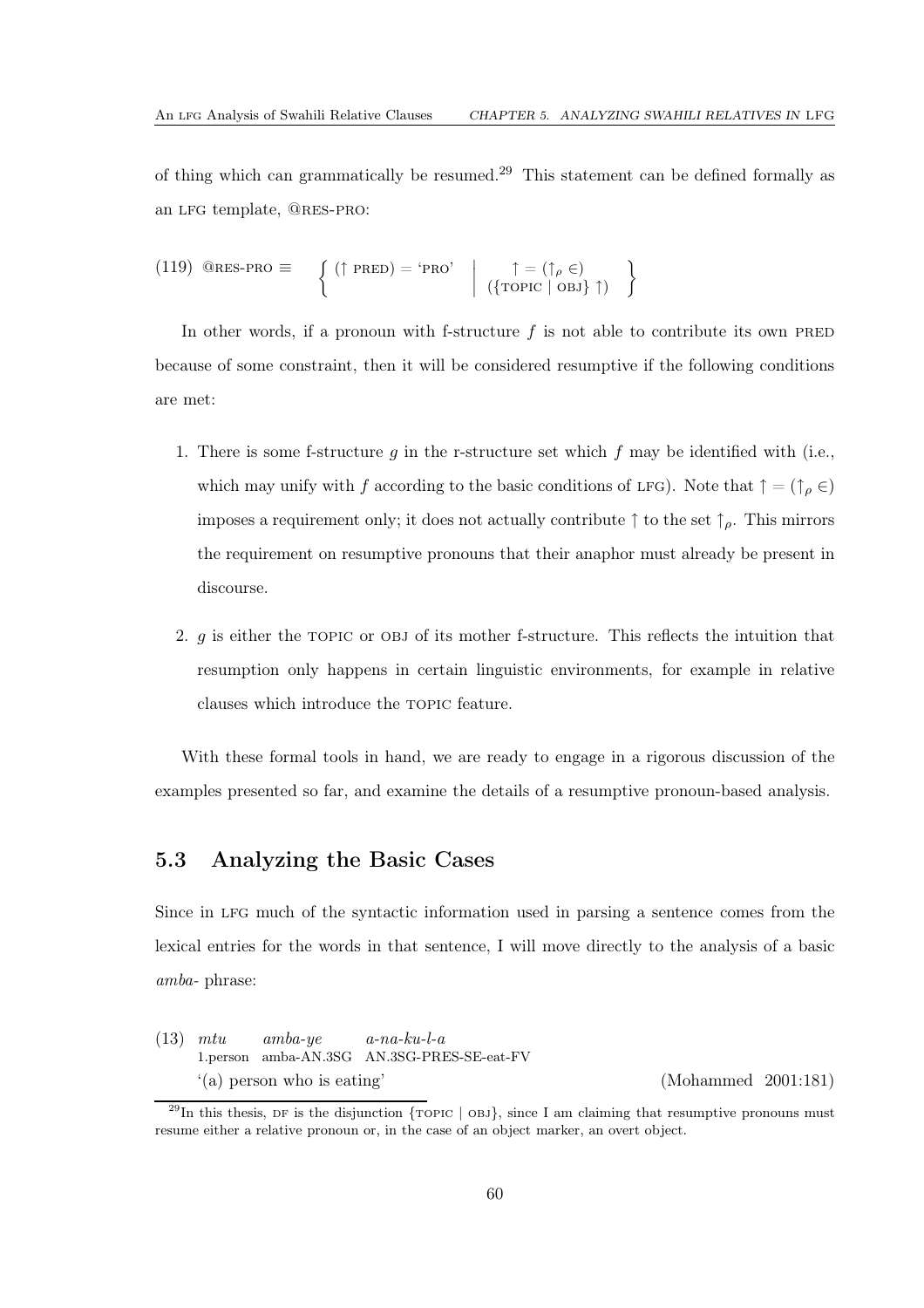In LFG, we can give c- and f-structures for phrases as well as sentences; in this case the entire example is simply one noun phrase. Here are the lexical entries for each of the words in the example:

(13-lex) *mtu* N († 
$$
PRED
$$
) = 'MTU'  
\t( $\uparrow$  CLASS) = 1  
\t( $\uparrow$  NUM) = sg  
\t( $\uparrow$  ANIM) = +  
\t $\uparrow \in \uparrow_{\rho}$   
\tambaye N († TOPIC PRED) = 'PRO'  
\t( $\uparrow$  TOPIC) = ( $\uparrow$  SUBJ)  
\t( $\uparrow$  TOPIC ANIM) = +  
\t( $\uparrow$  TOPIC NUM) = sg  
\t( $\uparrow$  CLAUSE-TYPE) = rel  
\tanalual V († PRED) = 'LA'  
\t( $\uparrow$  SUBJ PRED) = 'PRO')  
\t( $\uparrow$  SUBJ ANIM) = +  
\t( $\uparrow$  SUBJ NUM) = sg  
\t( $\uparrow$  SUBJ NUM) = sg  
\t( $\uparrow$  SUBJ PERS) = 3  
\t( $\uparrow$  TENSE) = pres

These entries should be mostly self-explanatory, but I will highlight a few features. Of most interest are the lines regarding TOPIC in the entry for  $ambaye$ . (↑ TOPIC) = (↑ SUBJ) means that the topic of *ambaye*'s mother's f-structure must be the same as the subj of that f-structure. This is, in essence, a way for the topic introduced by the relative clause to find a grammatical role to play (i.e., a way to allow the gap strategy for subj by defining a functional specification).[30](#page-65-0) Additionally, *ambaye* contributes a pronominal predicate for topic, whatever its grammatical function.

The remaining lines enforce number and animacy agreement (the *-ye* suffix of *ambaye* imposes a requirement for both its head noun and the relative clause topic to be animate and singular). Finally, we make a note in the functional structure of the fact that we are building a relative clause, as opposed to any other type of clause (not every CP can be an adjunct of a NP, and so *ambaye* must contribute this information in order to satisfy the constraint in @cp-feat).

<span id="page-65-0"></span><sup>&</sup>lt;sup>30</sup>We will have reason to generalize this line later to handle both resumption and gapped grammatical functions like obj2.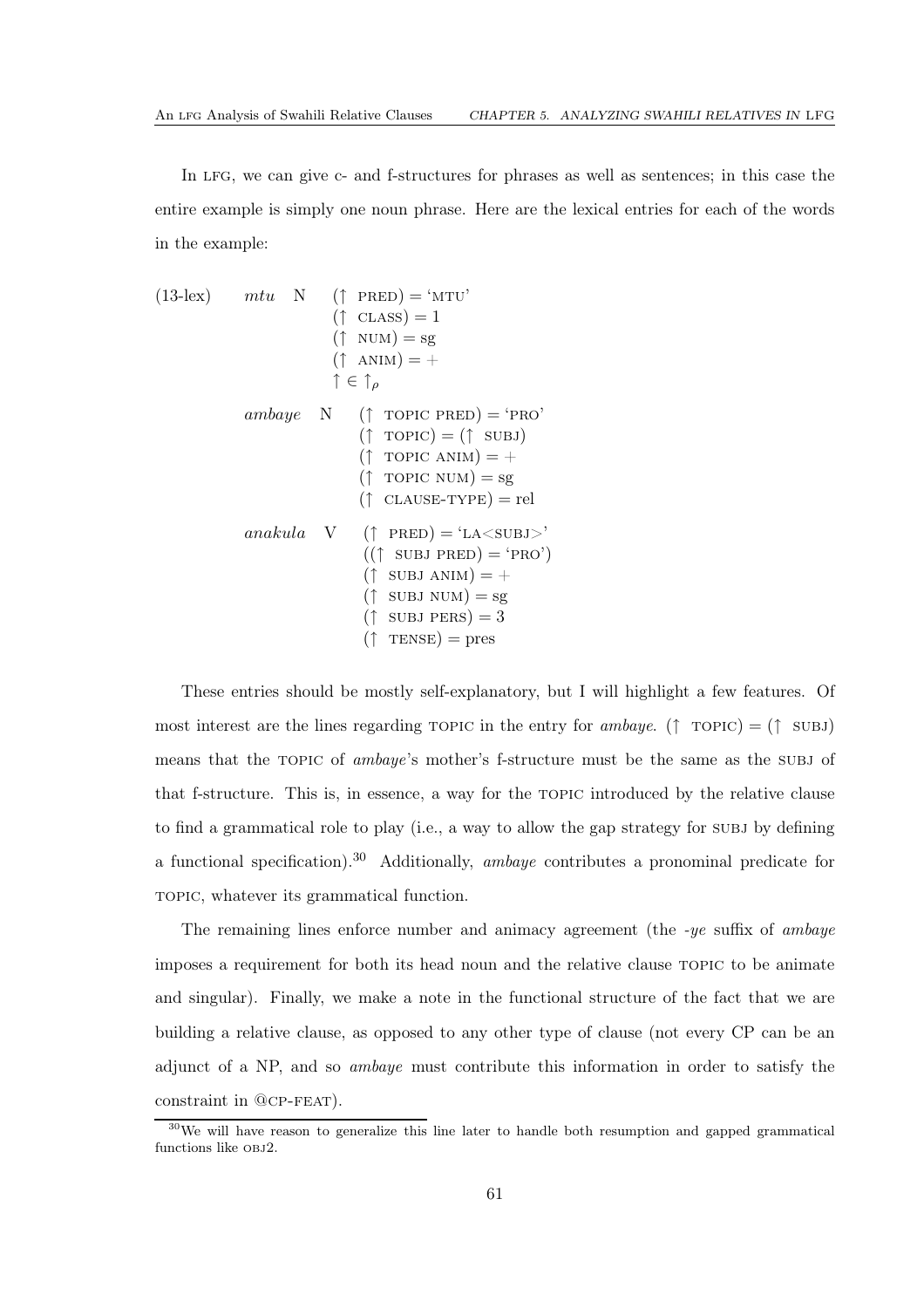The phrase structure rules we listed allow for just one tree to be parsed from this phrase.<sup>[31](#page-66-0)</sup>



Combining the c-structure annotations in [\(105\)](#page-59-0) - [\(115\)](#page-61-1), the lexical entries in [\(13-](#page-21-0)lex), and the tree in [\(13-](#page-21-0)tree), we produce the following f-structure:



This structure is, I take it, exactly the right analysis. In particular, the annotations on the CP rule listed in @cp-feat ensure that *mtu* agrees with *ambaye*, and unifies all class, number, person, and animacy information. Thus if any of *mtu*, *ambaye*, or *anakula* had not

<span id="page-66-0"></span> $31$ In this tree, I have included a chain of single expansions from C' to V. For the sake of space in future trees, I will often omit chains of non-branching nodes, in which case the omission will be signified by three vertical dots.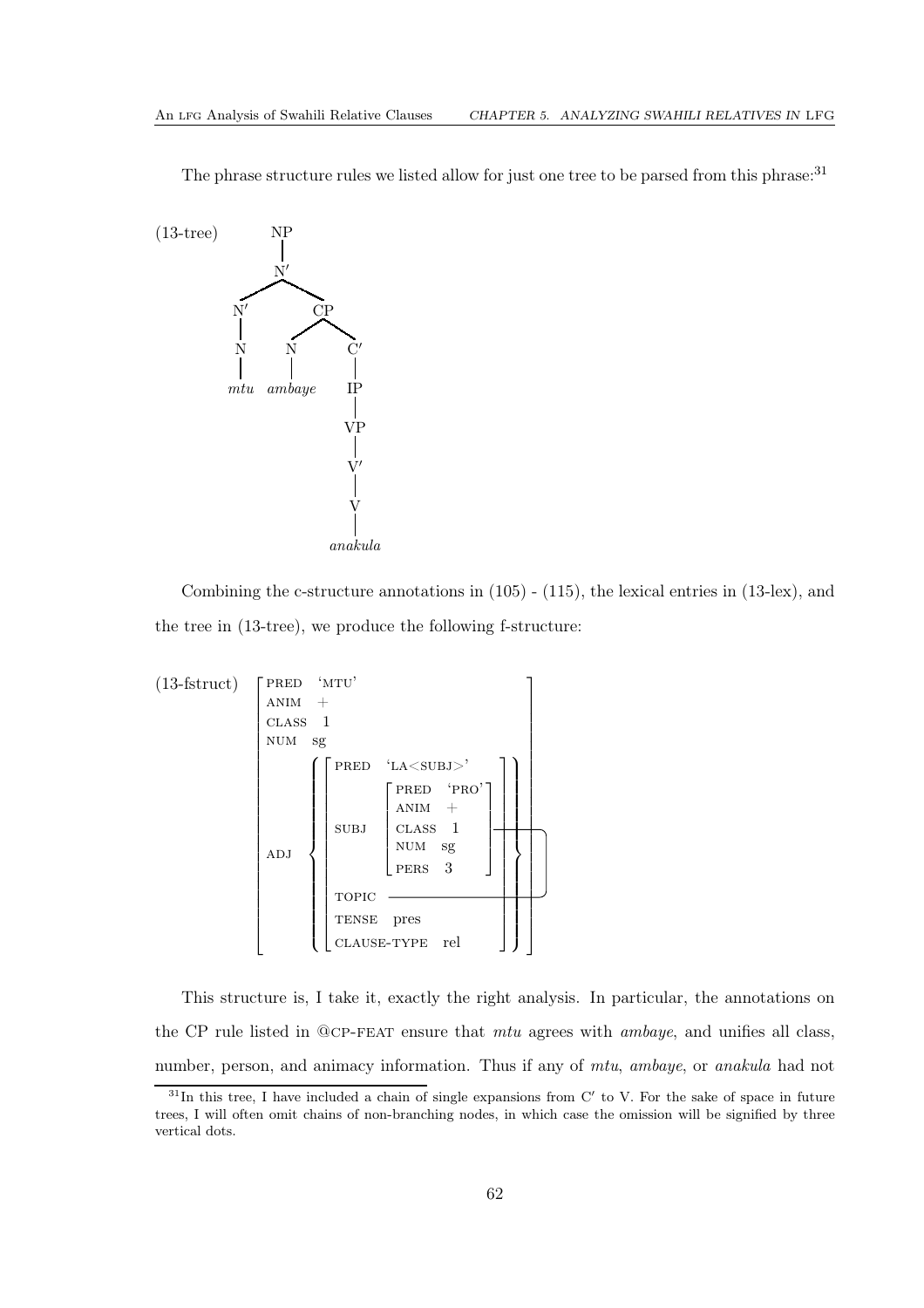agreed, no valid f-structure would have been generated, and the phrase would be deemed ungrammatical.

Keeping the c-structure rules as they are, we can give an analysis of the same phrase in the tensed relative strategy:

<span id="page-67-0"></span>(120) *mtu* 1.person AN.3SG-PRES-AN.3SG.REL-SE-eat-FV *a-na-ye-ku-l-a* '(a) person who is eating' (Constructed)

The lexical entries for this phrase are largely similar, except the information provided by *ambaye* and *anakula* in the last example is now found in the entry for just the verb *anayekula*:

(120-lex) *mtu* N († *PRED*) = 'MTU'  
\n(† *CLASS*) = 1  
\n(† *NUM*) = sg  
\n(† *ANIM*) = +  
\n
$$
\uparrow \in \uparrow_{\rho}
$$
  
\n*anayekula* V († *PRED*) = 'LA *SUBJ*>  
\n((† *SUBJ PRED*) = 'PRO')  
\n(† *SUBJ NUM*) = +  
\n(† *SUBJ NUM*) = sg  
\n(† *SUBJ PERS*) = 3  
\n(† *TENSE*) = pres  
\n(† *TOPIC PRED*) = 'PRO'  
\n(† *TOPIC ANIM*) = +  
\n(† *TOPIC ANIM*) = sg  
\n(† *CLAUSE-TYPE*) = rel

The c-structure is even more simple:

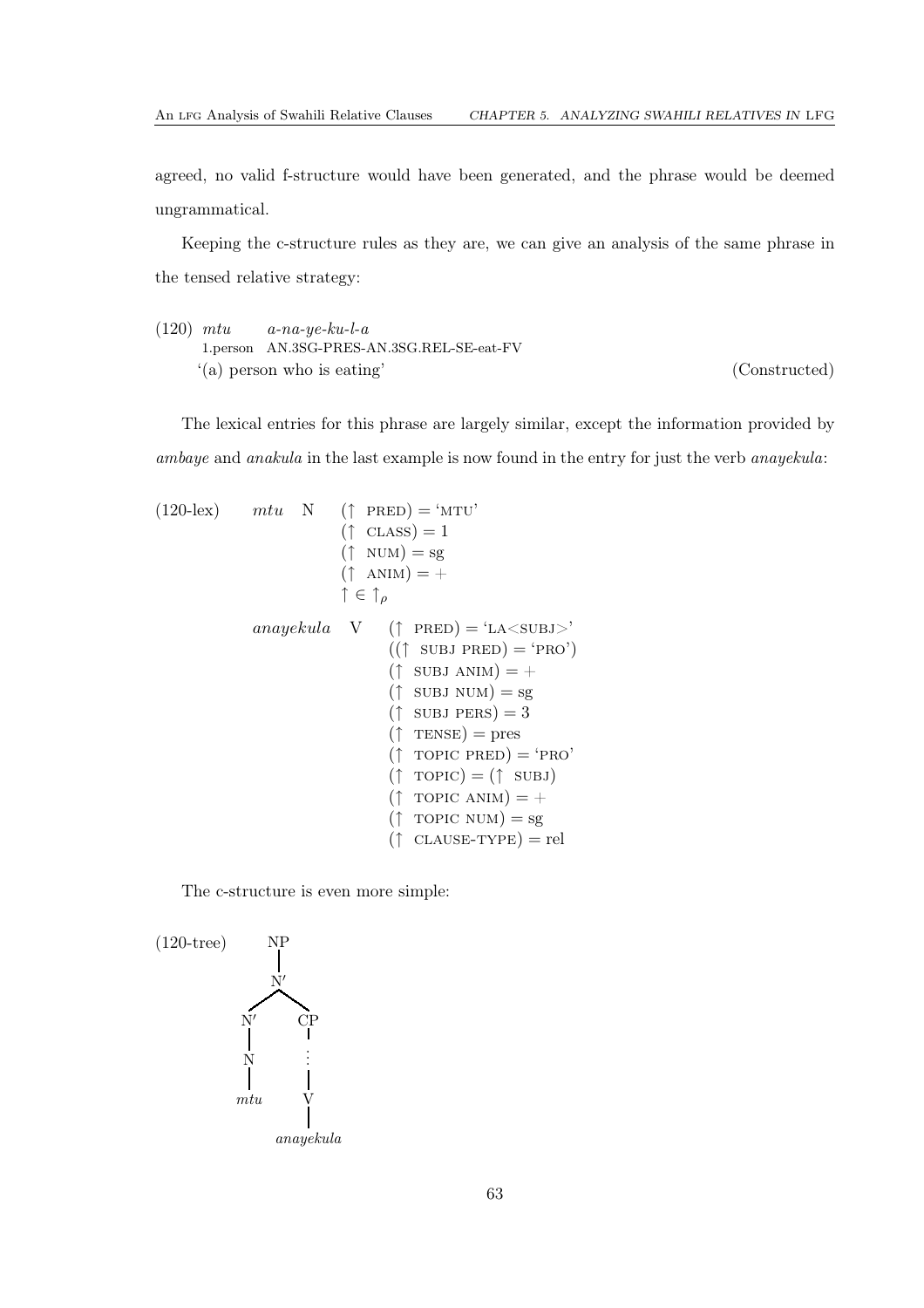And the f-structure is, for this example, exactly the same as [\(13-](#page-21-0)fstruct):



Although [\(120\)](#page-67-0) is an example of a tensed verbal affix relative, we could have used virtually identical structures to construct an analysis for an 'untensed' version of the phrase, say [\(121\)](#page-68-0):

<span id="page-68-0"></span>(121) *mtu* 1.person AN.3SG-PRES-AN.3SG.REL-SE-eat-FV *a-ku-l-a-ye* '(a) person who eats' (Constructed)

The lexical entries, c- and f-structures for [\(121\)](#page-68-0) would be the same as for [\(120\)](#page-67-0), except the lexical entry for *akulaye* would have no TENSE feature. In general, the untensed relative strategy in [\(121\)](#page-68-0) will not receive separate treatment in this chapter, and instead I will focus on the differences between *amba-* relatives and tensed relatives.

#### 5.3.1 Aside: Lexical Templates

Since it can become unnecessarily tedious both to list and to read certain features (like CLASS, pers, or num) in the lexical entries, I will introduce a set of parameterized templates which will enable that information to be collapsed. The basic template for the agreement features will be @ancp:

<span id="page-68-1"></span>(122) 
$$
\text{QANCP}(D, A, N, C, P) \equiv \text{QSET-IF-VAL}(A, D, ANIM)
$$
  
\n
$$
\text{QSET-IF-VAL}(N, D, NUM)
$$
  
\n
$$
\text{QSET-IF-VAL}(C, D, CLASS)
$$
  
\n
$$
\text{QSET-IF-VAL}(C, D, CLASS)
$$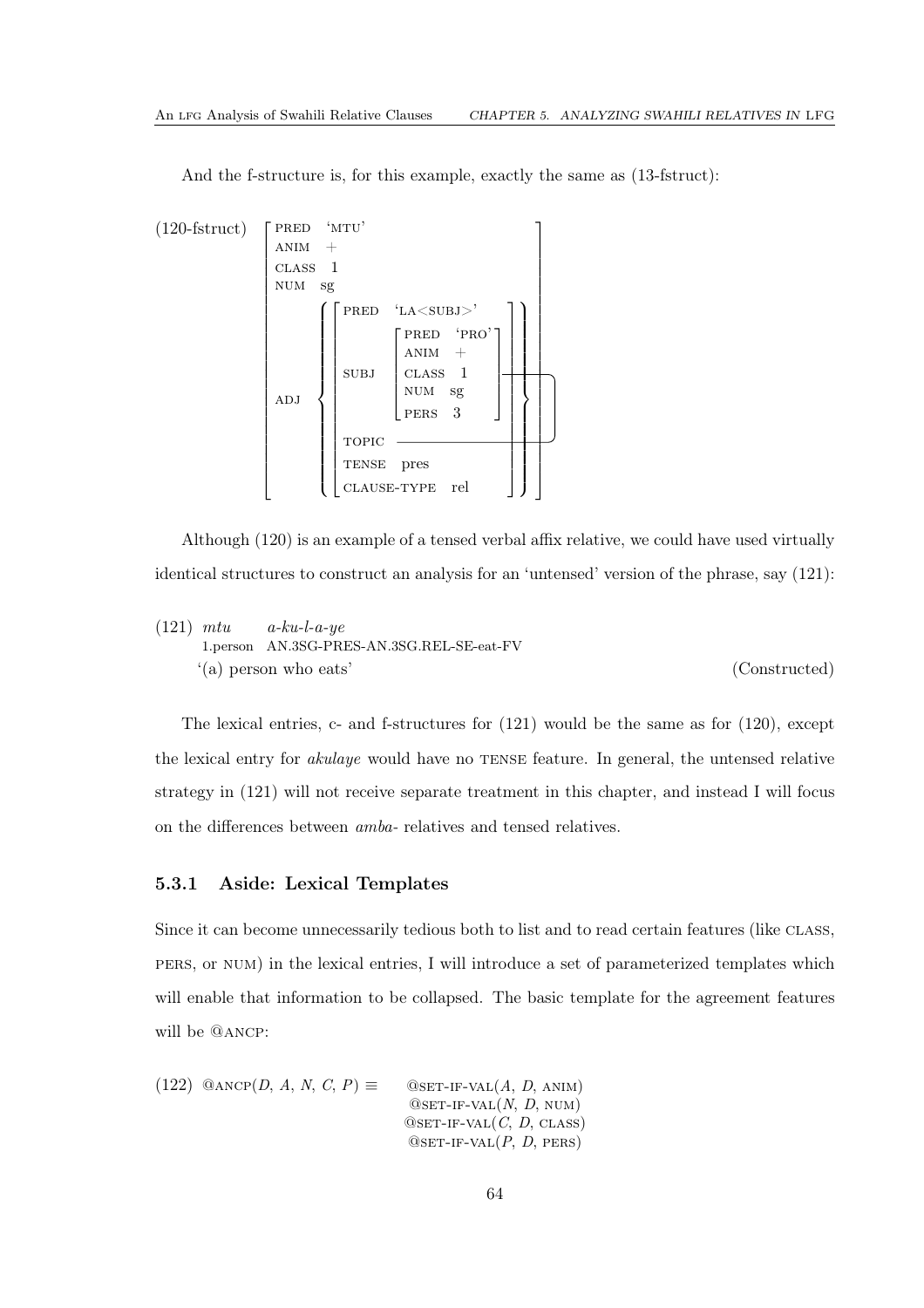<span id="page-69-0"></span>(123) 
$$
\text{QSET-IF-VAL}(V, D, F) \equiv \left\{ V = - \mid \begin{matrix} V \neq \\ (D \ F) = V \end{matrix} \right\}
$$

Together, [\(122\)](#page-68-1) and [\(123\)](#page-69-0) allow us to specify animacy, number, class, and person information for arbitrary designations (such as  $\uparrow$ , or ( $\uparrow$  SUBJ)). The @SET-IF-VAL template provides a way to avoid specifying one or more features in the template call, as often it will be desirable to make no claims at all about the value of one of the features.<sup>[32](#page-69-1)</sup>

Although it is not necessary for the examples seen so far, I will assume that we have also redefined @res-pro as follows, in order to allow one-line definitions for resumptive pronouns:

(124) @RES-PRO(*D*, *A*, *N*, *C*, *P*) 
$$
\equiv
$$
 
$$
\left\{ \begin{array}{c} (D \text{ PRED}) = \text{ 'PRO'} \\ \text{ (ToPC } | \text{ OBJ} \} \ D) \end{array} \right\}
$$

$$
\text{QANCE}(D, A, N, C, P)
$$

Finally, it is helpful to introduce a template to encapsulate the annotations introduced by relative clause lexical items (i.e., by *amba-* and verbs with relative markers):

<span id="page-69-2"></span>(125) 
$$
\text{QREL-FEAT}(A, N, C, P) \equiv \begin{align*}\n(\uparrow \text{TOPIC PRED}) &= \text{`PRO'} \\
\text{QANCP}((\uparrow \text{TOPIC}), A, N, C, P) \\
(\uparrow \text{TOPIC}) &= (\uparrow \text{SUBJ}) \\
(\uparrow \text{CLASS-TYPE}) &= \text{rel}\n\end{align*}
$$

In order to demonstrate the use of these templates, [\(120-](#page-67-0)lex) is reproduced below with the template notation:

(120-lex) 
$$
mtu \quad N \quad (\uparrow \text{ PRED}) = 'MTU'
$$
  
\n@ANCP( $\uparrow$ , +, sg, 1, \_ )  
\n $\uparrow \in \uparrow \rho$   
\n*anayekula* V ( $\uparrow$  PRED) = 'LA'  
\n(( $\uparrow$  SUBJ PRED) = 'PRO')  
\n@ANCP(( $\uparrow$  SUBJ), +, sg, \_ , 3)  
\n( $\uparrow$  TENSE) = pres  
\n@REL-FEAT(+, sg, \_ , \_ )

<span id="page-69-1"></span> $32$ Passing in the value '' for one of the parameters of @ANCP will therefore have the effect of not setting the corresponding feature to anything.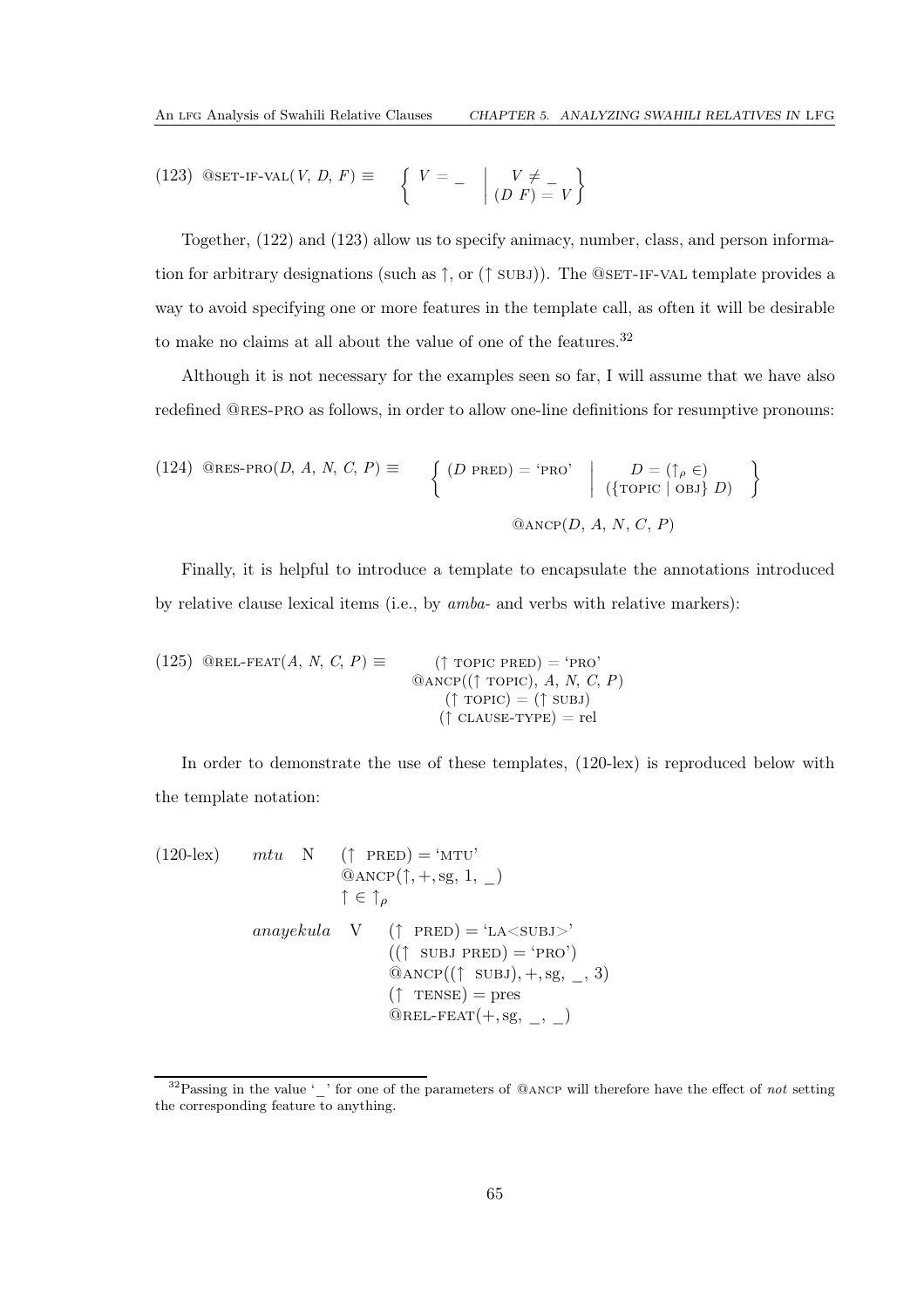# 5.4 Obligatory Object Marking

In section [3.2.1,](#page-24-0) I discussed a putative constraint on cases where the head noun of a relative clause binds the object of that clause. In such cases, object marking was obligatory, regardless of the animacy of the head noun. In this section I will show how I treat this generalization via resumption: the relative clause TOPIC must play a grammatical role in the relative clause, and this identification is made through the resumption of the pronominal object marker. Recall, for example, [\(24\)](#page-25-0) and [\(25\)](#page-25-1), repeated here for convenience:

| (24) | $kitabu$ ni-na-cho-ki-som-a<br>7.book AN.1SG-PRES-7.REL-7.OBJ-read-FV |                 |
|------|-----------------------------------------------------------------------|-----------------|
|      | 'book which I am reading'                                             | (Keach 1980:36) |
| (25) | $*kitabu$ ni-na-cho-som-a                                             |                 |
|      | 7.book AN.1SG-PRES-7.REL-read-FV                                      |                 |
|      | 'book which I am reading'                                             | (Constructed)   |

In my implementation of Swahili grammar, the lexical entry for *ninachokisoma* in [\(24\)](#page-25-0) is as follows:

```
(24-lex) ninachokisoma V (↑ PRED) = 'SOMA < SUBJ,OBJ>'
                                           ((\uparrow \text{SUBJ PRED}) = 'PRO')@ANCP((\uparrow \text{SUBJ}), +, \text{sg}, \_, 1)@RES-PRO((\uparrow \text{OBJ}), -, sg, 7, )(\uparrow \text{TENSE}) = \text{pres}@REL-FEAT(-,sg, 7, )
```
The various morphemes sitting in the appropriate verb slots contribute a wealth of information, but most relevant are *-cho-* and *-ki-*:

- *-cho-* (the relative marker) gives information about the topic of whichever clause the verb is in, and moreover declares that we are in a relative clause, with the appropriate annotations pulled in through the @rel-feat template.
- *-ki-* (the object marker) contributes an object pronoun which may (and in this case does) end up being resumptive, according to the disjunctive definition for resumptive pronouns given in [5.2.](#page-61-2)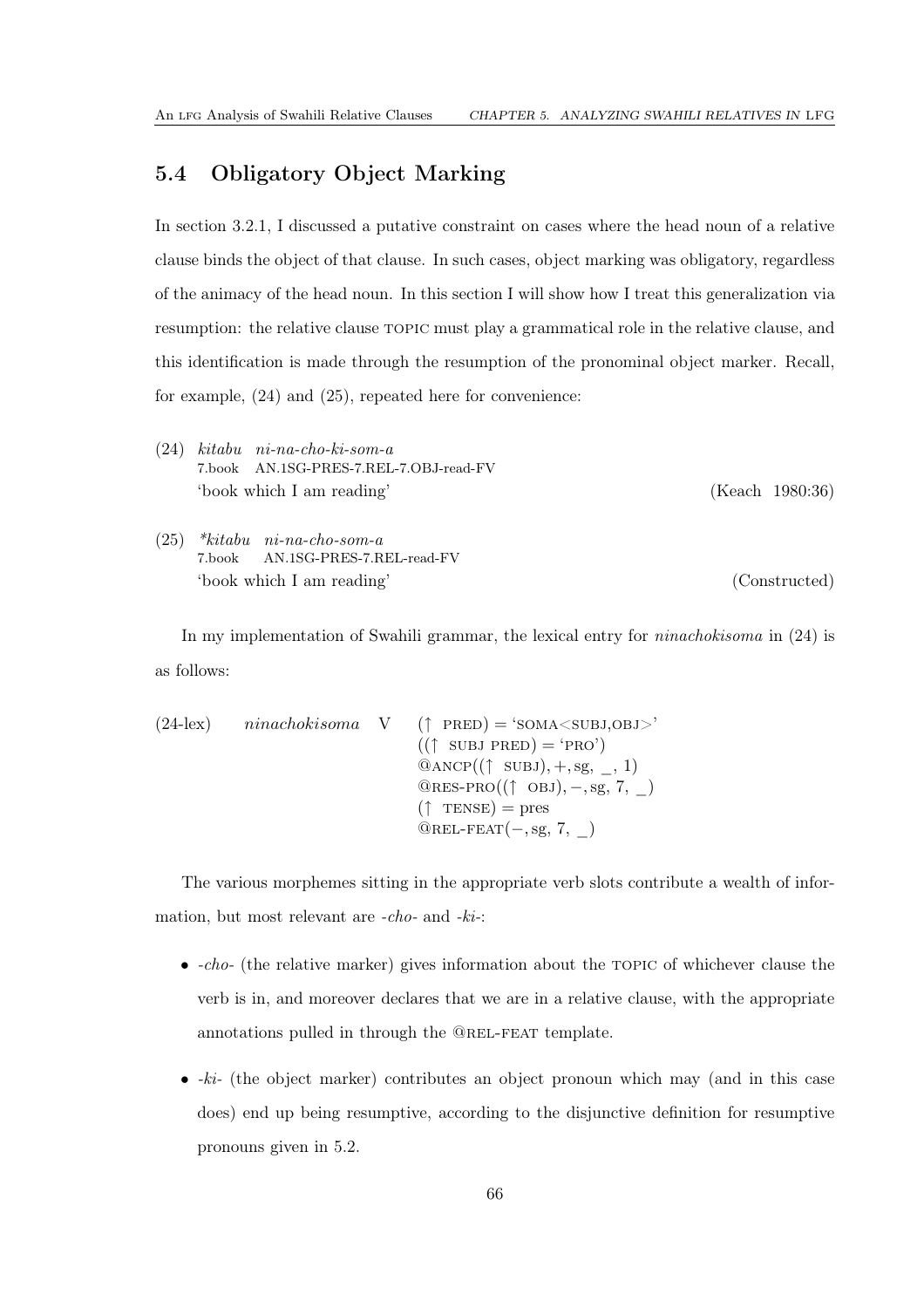How then do we add to our analysis the constraint that verbs relativizing on objects must show the object-marking morpheme, in other words that *-ki-* in this example is obligatory? The answer lies in modifying the @rel-feat template to support resumption:

 $(125-new)$  $(125-new)$  @REL-FEAT $(A, N, C, P) \equiv$ 

. .  $(GF († TOPIC))$  $(\uparrow \text{ropic}) \in \uparrow_{\rho}$  $((\uparrow \text{TOPIC}) = (\uparrow \text{SUBJ}))$ 

First, the line (GF  $(\uparrow \text{TOPIC})$ ) is added. This is an existential constraint which requires  $(\uparrow$  TOPIC) to be a grammatical function GF (defined, perhaps, as  $\{SUBJ | OBJ\}$ ), and it amounts to saying that a relative clause must relativize on *something*; we are just not committed in this template to what exactly it is. Next, topic's f-structure is added as a member of the r-structure, to enable its resumption. Finally, we make the identification with  $(† \text{SUBJ})$ optional—topic can now play other roles via resumption, but this optional path specification must be retained in order for the gap strategy to work.

With these modifications in place, we can observe that the incorporated pronouns in *ninachokisoma* do all the work: @REL-FEAT does not tell TOPIC that it should be OBJ, but relies for the identification on the link in the r-structure. Thus *-cho-* (the relative morpheme) and *-ki-* (the incorporated object pronoun) mutually constrain each other. If *-ki-* is anything other than a resumptive pronoun, or if *-cho-* does not contribute to r-structure, the phrase will fail to be grammatical. This in fact is what accounts for the ungrammaticality of [\(25\)](#page-25-1) above, since the lexical entry for the verb *ninachosoma* in that example would lack the @res-pro declaration that comes with the absent morpheme *-ki-*.

### 5.5 Tense and Negation Constraints

As we saw in section [3.2.2,](#page-25-2) one difference between the *amba-* and verbal affix strategies is the number of tenses available for the relative clause verb. While there is no restriction for *amba*relatives, tensed relatives can use only *-na-* 'pres', *-li-* 'past', *-taka-* 'fut', and *-si-* 'neg'.

Interestingly, from a synchronic perspective this constraint seems to be driven by phonology, rather than syntax. In Swahili verbs, the morphemes up to and including the relative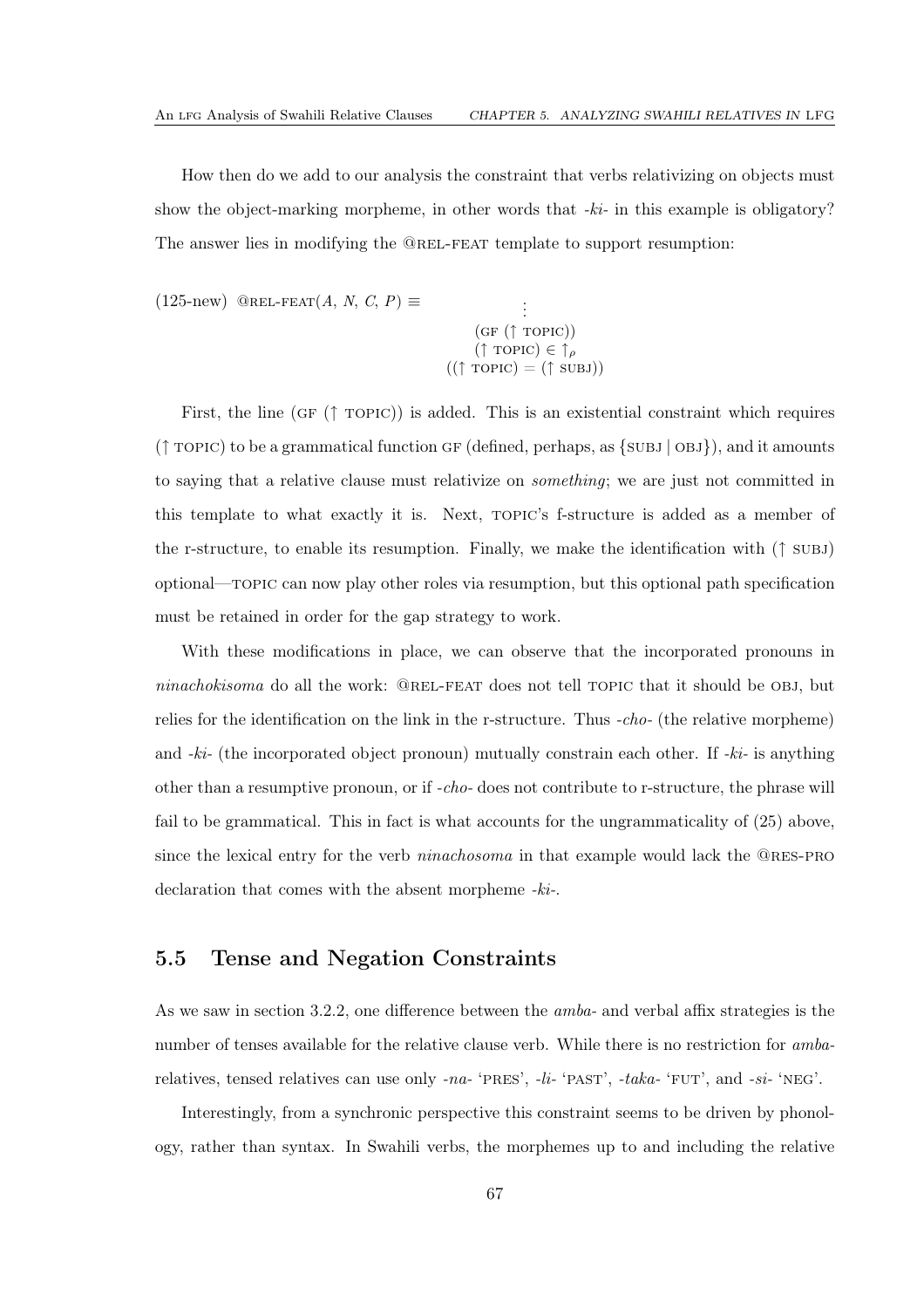marker form a phonological word which receives secondary stress. This phonological word receives its stress, according to the standard rules of Swahili accentuation (i.e., penult receives stress). [\(126\)](#page-72-0) and [\(127\)](#page-72-1) show examples of this stress pattern:

- <span id="page-72-0"></span>(126) *a-li-*"*kw-end-a* AN.3SG-PAST-SE-go-FV '(s)he went'
- <span id="page-72-1"></span>(127) *a-ta-*"*kw-end-a* AN.3SG-FUT-SE-go-FV '(s)he is going'

When the relative marker is added after the tense marker, it shifts the tense marker into the penult of the phonological word, thus causing it to receive secondary stress. In Swahili, some morphemes are not allowed to receive stress, whether primary or secondary, and this in fact is why not every tense marker is available for use in the verbal affix relatives. Evidence of this is shown in *-taka-* 'fut', a version of *-ta-* which *can* receive stress. Thus, while [\(128\)](#page-72-2) is not permitted, [\(129\)](#page-72-3) is.

- <span id="page-72-2"></span>(128) *\*a-ta-ye-*"*kw-end-a* AN.3SG-FUT-AN.3SG.REL-SE-go-FV '(s)he who will go'
- <span id="page-72-3"></span>(129) *a-taka-ye-*"*kw-end-a* AN.3SG-FUT-AN.3SG.REL-SE-go-FV '(s)he who will go'

In the spirit of this analysis, I deal with the ungrammaticality of cases like [\(128\)](#page-72-2) in my morphological analyzer, rather than in the lfg grammar. In this case, facts about stress are encoded directly in the morphology (via the alternation between *-ta-* and *-taka-*), and so, following the Lexical Integrity Principle, we can assume the logic which governs this alternation has already taken place by the time the verb is added to the lexicon. I assume, in other words, that the morphological rules which build up valid Swahili verbs simply do not generate phonologically undesirable forms, and thus the syntax is relieved of the burden of having to do something about them.<sup>[33](#page-72-4)</sup>

<span id="page-72-4"></span><sup>&</sup>lt;sup>33</sup>Of course, I have not offered an explanation for the phenomenon in general, and it may best be formulated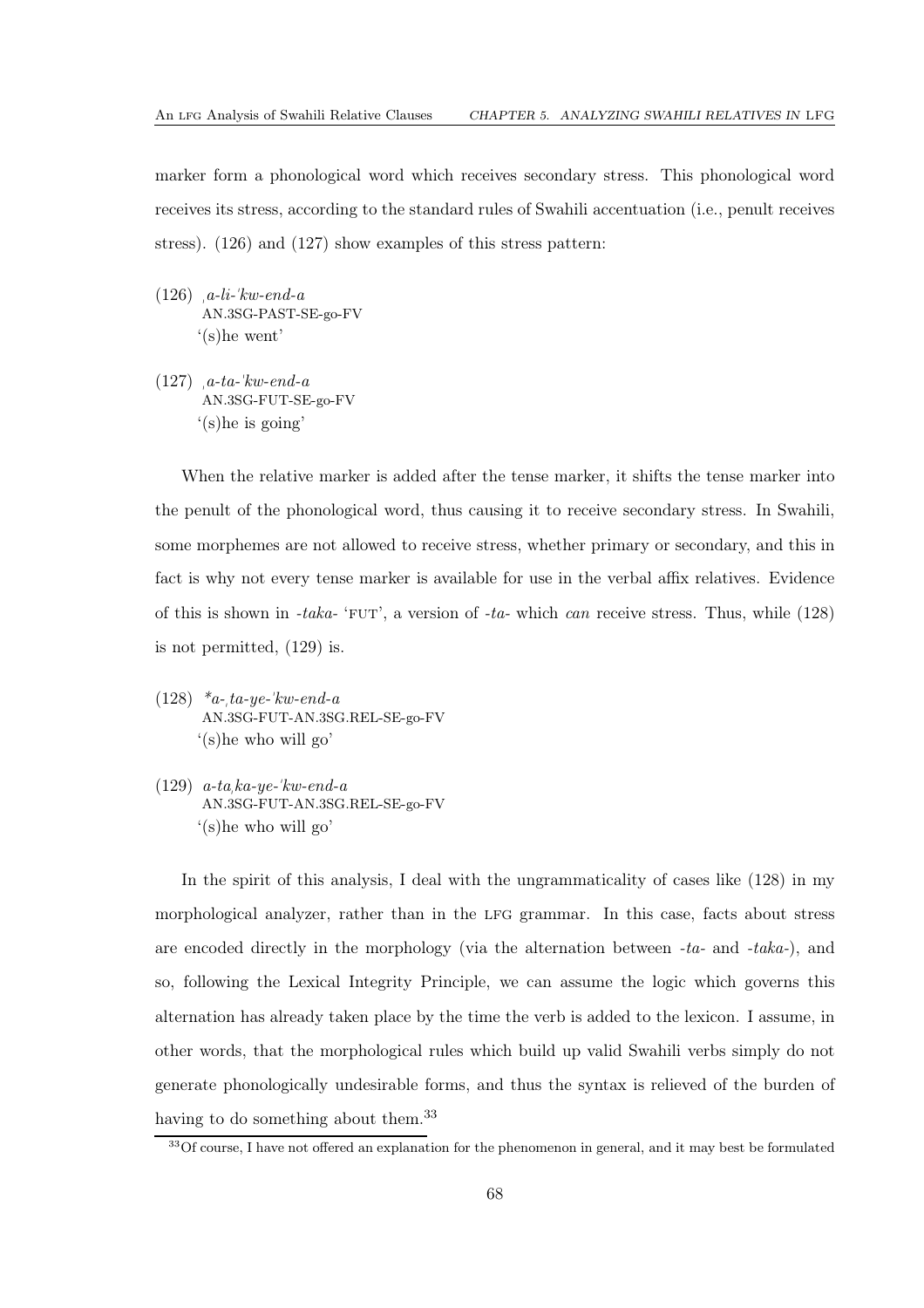## 5.6 Word Order: Basic Analysis

Many of the basic facts about word order in relative clauses fall out automatically from the c-structure rules for non-relative clauses as I have given them. Take, for example, the restriction that *amba-* must immediately follow its head noun phrase. This, in my analysis, is a consequence merely of the ordering of noun adjuncts and arguments: AP and PP are nominal adjuncts which precede CP. Given that *amba-*, if it appears, must be the leftmost element of CP, it will always be the case that *amba-* immediately follows the head noun along with any of its other adjuncts. Any other kind of intervening material will result in a failure to find a valid parse tree.

Likewise, the slightly more relaxed situation with the tensed relatives  $(e.g., as in (42))$  $(e.g., as in (42))$  $(e.g., as in (42))$  is automatically explained by the fact that, in tensed relative constructions, nothing is in the specifier of CP, and we can therefore find all sorts of material intervening between the head noun phrase and the relative clause verb—essentially, whatever is allowed to appear before the relative clause verb in its IP.

In sections [3.2.3](#page-27-0) and [3.2.4,](#page-29-0) I engaged in an extended discussion about where adverbs like *jana* 'yesterday' can appear in *amba-* and verbal affix relatives. I argued that, despite suggestions in [Mohammed \(2001\)](#page-112-0) to the contrary, adverbs could be found between *amba*and a relative clause verb, as well as after the verb. If this is indeed the case, it makes the analysis of these facts quite simple: adverbs can appear sententially (at the beginning of IP, for example), or anywhere else allowed by the phrase structure rules. Thus no modification of my analysis is required to accommodate any of the adverb-focused examples given in Chapter [3.](#page-18-0)

## 5.7 Word Order: Subject Postposing

One word order issue demands more detailed attention, and that is subject postposing, wherein we do find an arguably clear difference between *amba-* and tensed relatives. First, we need to note (as I detailed in section [3.2.5\)](#page-30-1) that, in tensed relatives, an overt subject

diachronically in any case. All I claim is that syntax is not the right linguistic stratum for an analysis of these facts.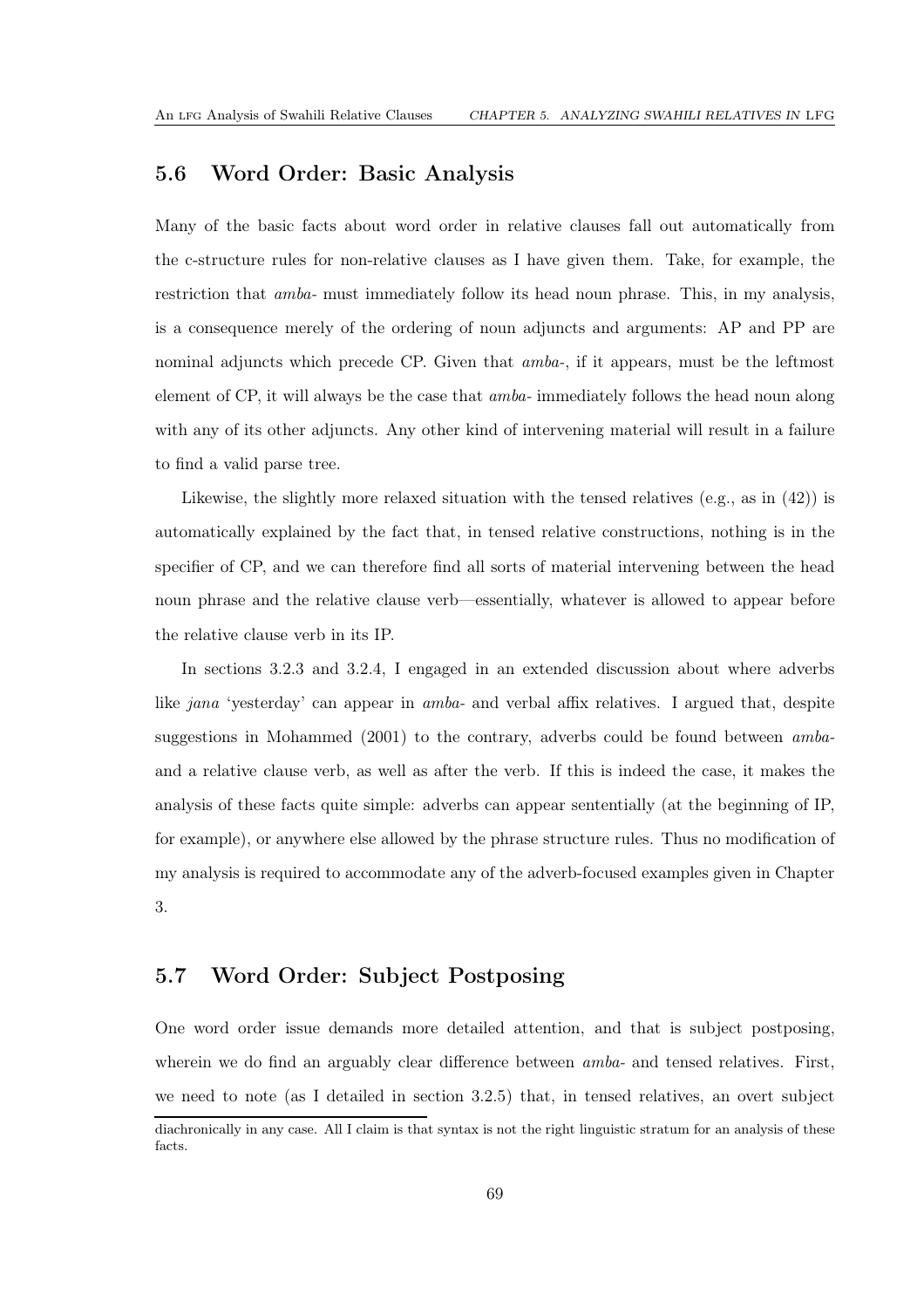within the relative clause is ungrammatical if the subject is the grammatical function being relativized on, as in [\(43\)](#page-30-2) (in contrast to the grammaticality of the *amba-* version in [\(40\)](#page-29-1)):

- [\(43\)](#page-30-2) *\*mtu* 1.person 3SG.PRO AN.3SG-PAST-AN.3SG.REL-SE-go-FV *yeye a-li-ye-kw-end-a* 'person who went' [\(Keach 1980](#page-111-0):97)
- [\(40\)](#page-29-1) *mtu* 1.person amba-AN.3SG 3SG.PRO AN.3SG-SE-PAST-go-FV *amba-ye yeye a-li-kw-end-a* 'person who went' [\(Keach 1980](#page-111-0):97)

[\(40\)](#page-29-1) is already predicted by my analysis, on the assumption that *yeye* 'pro' uses the @res-pro template in its lexical definition; it is then an example of a resumptive pronoun. [\(43\)](#page-30-2) is not thus explained, however. Its ungrammaticality, I believe, is due to the presence of a non-postposed subject (whose coreference with the adjacent head noun *mtu* may or may not be independently dispreferred). This difference between *amba-* and tensed relatives arises in cases of relativization on the object. In the *amba-* strategy, an overt subject is allowed in general:

|  |                  | $(130)$ kitabu amba-cho Juma a-li-ki-som-a |               |
|--|------------------|--------------------------------------------|---------------|
|  | 7.book amba-7    | Juma AN.3SG-PAST-7.0BJ-read-FV             |               |
|  | 'book Juma read' |                                            | (Constructed) |

In the verbal affix strategy, an overt subject obligatory (or preferentially) postposes to a position immediately following the verb, as in [\(45\)](#page-30-3):

|  | $(45)$ kitabu a-li-cho-ki-som-a             | Juma |                  |
|--|---------------------------------------------|------|------------------|
|  | 7.book AN.3SG-PAST-7.OBJ-7.REL-read-FV Juma |      |                  |
|  | 'book Juma read'                            |      | (Keach 1980:211) |

How do we account for this difference? I take it that, since we are dealing with a configurational phenomenon (like subject/auxiliary inversion in English, for example), the best explanation will make reference to c-structural facts. Fortunately, these are precisely the facts which describe the primary difference between *amba-* and verbal affix relatives: the former make use of a relative pronoun in the specifier position of CP, whereas the latter do not.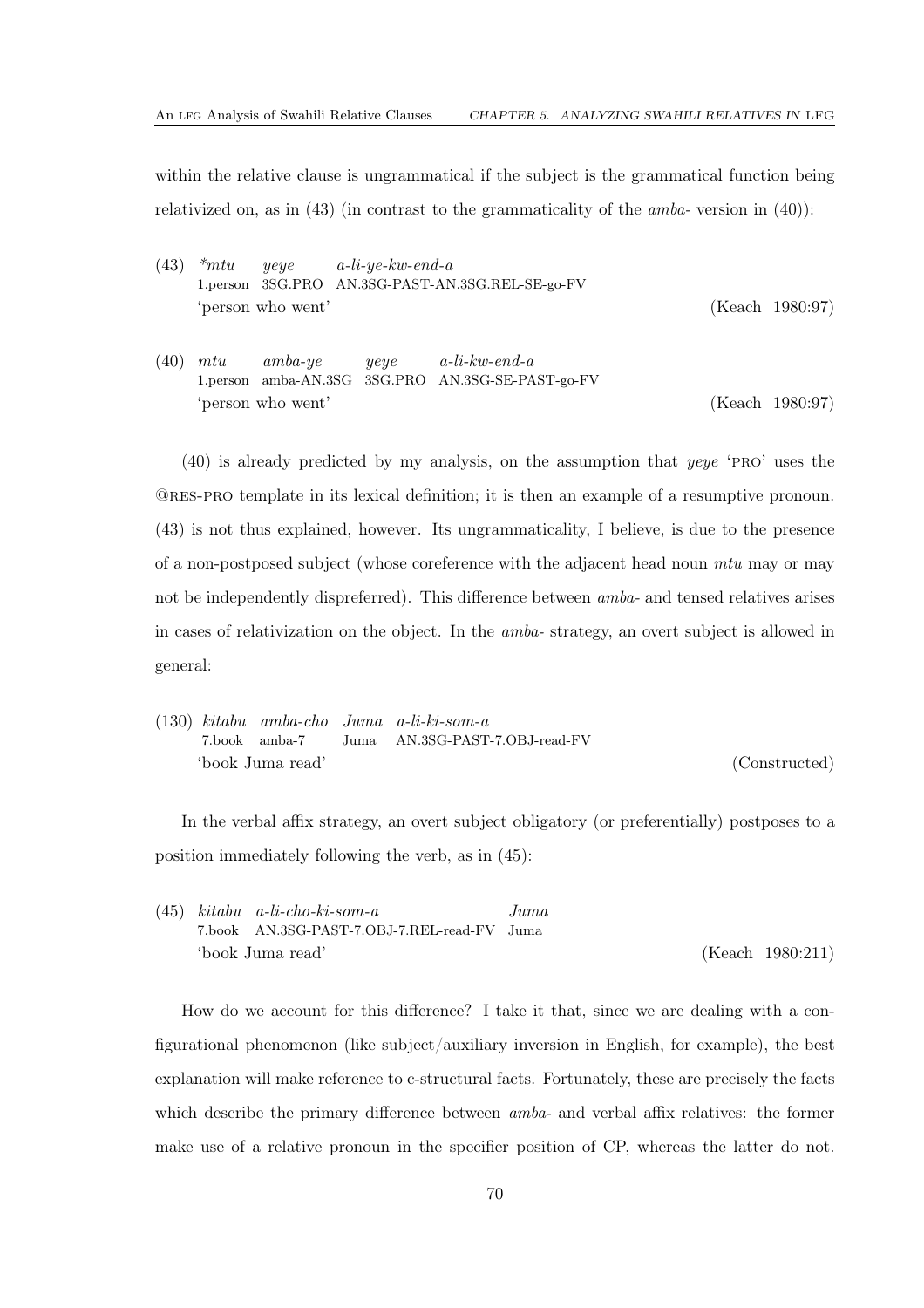In my analysis, I will claim that the presence or absence of a relative pronoun in Spec-CP triggers the setting of a feature which can be used to regulate the difference in word order. In order to capture this distinction, [\(114\)](#page-60-0) needs to be modified as follows in [\(131\)](#page-75-0):

<span id="page-75-0"></span>(131) CP 
$$
\longrightarrow
$$
  $\begin{cases} NP \\ \uparrow = \downarrow \\ (\uparrow \text{ SPEC-CP}) = + \end{cases}$   $(\uparrow \text{ SPEC-CP}) = - \begin{cases} C' \\ \uparrow = \downarrow \end{cases}$ 

[\(131\)](#page-75-0) encodes the purely structural difference between the two relative strategies in the f-structure for convenience (using a 'spec-cp' feature): if a specifier NP exists, the value '+' will be contributed; otherwise, the feature will have the value '−'. The IP rule, in which we define the default subject position to be the specifier of IP, now needs to be rewritten in order to make sure that any overt subject in this position does not belong to a clause which has an inappropriate spec-cp value:[34](#page-75-1)

(132) IP 
$$
\longrightarrow
$$
  $\begin{pmatrix} NP \\ (\uparrow \text{SUBJ}) = \downarrow \\ (\uparrow \text{SPEC-CP}) \neq - \end{pmatrix}$   $\uparrow = \downarrow$ 

Given that our list of verbal arguments already countenanced a post-verbal subject in [\(113\)](#page-60-1), we are now able to handle the difference in subject position. Unfortunately, while these changes handle the basic cases of subject postposing, the facts themselves are not so clear-cut. According to Keach, subject postposing does not *always* take place in tensed relatives, even when TOPIC is not SUBJ:

[\(42\)](#page-30-0) *mtu* 1.SG.person Asha AN.3SG-PAST-AN.3SG.REL-say-FV that *Asha a-li-ye-sem-a kwamba ...* 'person who Asha said that...' [\(Keach 1980](#page-111-0):135)

In this example, we do find an overt preverbal subject in a tensed relative construction. Asha is allowed here because the TOPIC of the relative clause is not an argument of the verb *aliyesema*, even though it bears the relative marker—in fact, it must be an argument of the sentential complement set off by the complementizer *kwamba*. I will discuss the behavior of

<span id="page-75-1"></span><sup>&</sup>lt;sup>34</sup>Specifying that spec-cp must not equal '-', rather than that it does equal '+', is a matter of preference, designed to avoid the situation of having a spec-cp feature contributed in constructions (like normal delcarative sentences) wherein the feature is irrelevant.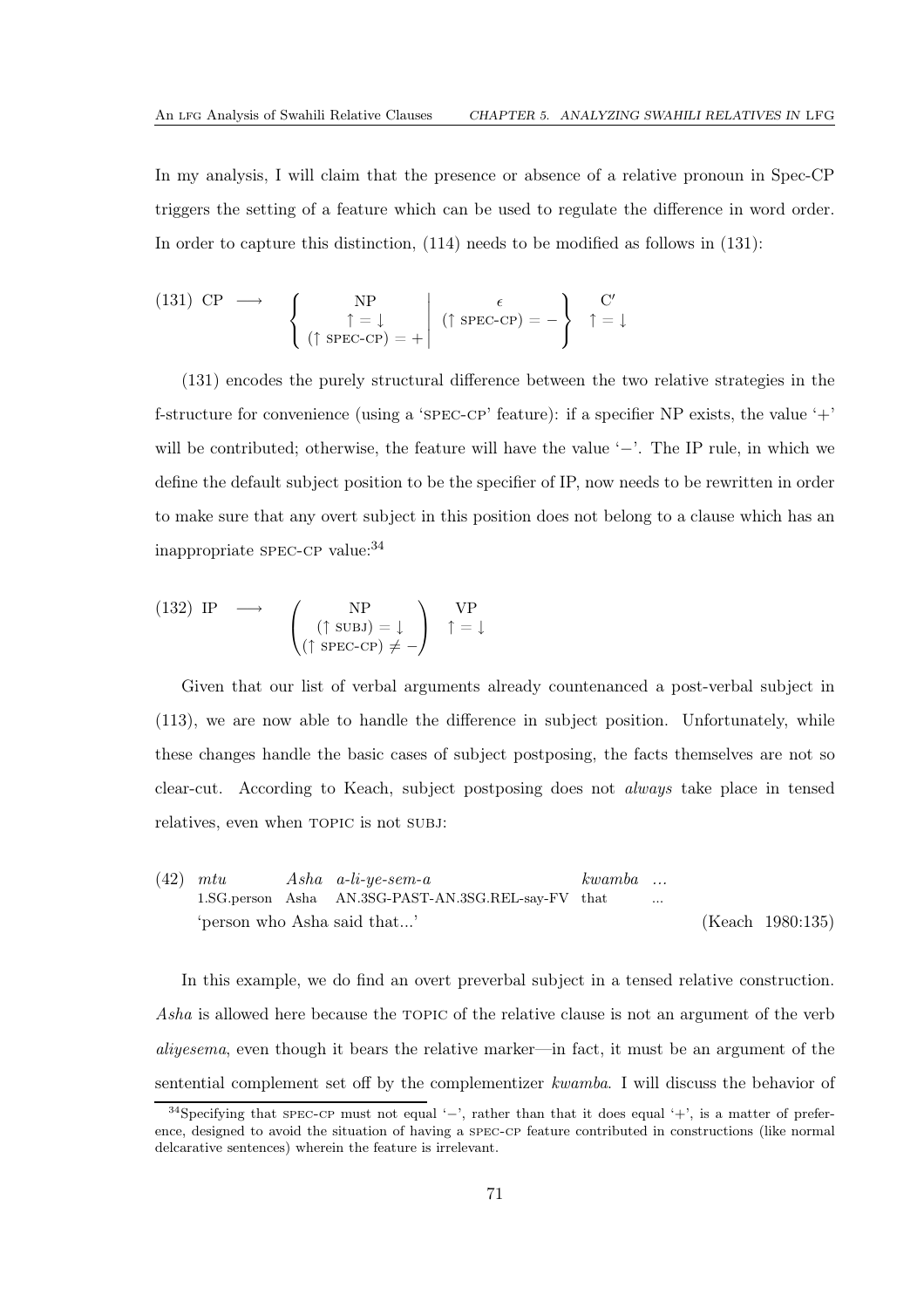relatives and comp in section [5.10,](#page-87-0) but the main observation here is that subject postposing is not triggered when topic is not one of the arguments of the relative clause verb.

Assuming my statement of the generalization is correct, how can it be expressed within the current analysis? A simple solution would be to modify the IP rule once again, allowing Spec-IP subjects even when spec-cp is '−', but only under the condition that TOPIC is not targeting any argument of the relative clause verb itself. Of course, such a solution is not a linguistic explanation. I see the real source of the alternation as having to do with the weight of the different arguments; on any account, a sentential complement is a 'heavier' argument than a bare noun. Placing *Asha* in [\(42\)](#page-30-0) after a heavy CP could make the resulting construction awkward and therefore dispreferred, despite a more general preference for postposing.[35](#page-76-0)

### 5.8 Passive Relatives

To account for the various data regarding passivization in relative clauses, we will have occasion to modify the analysis in some ways. The basic cases, however, do not require such modification. First, consider the two passive sentences [\(133\)](#page-76-1) and [\(134\)](#page-76-2):

- <span id="page-76-1"></span>(133) *chakula ki-li-pik-w-a* 7.food 7-PAST-cook-PASS-FV 'the food was cooked' (Constructed)
- <span id="page-76-2"></span>(134) *chakula ki-li-pik-w-a* 7.food 7-PAST-cook-PASS-FV by *na mvulana* 1.boy 'the food was cooked by the boy' (Constructed)

Passive verbs like *-pikwa* are morphologically quite interesting, in that there are a number of rules regarding the use of the passive morpheme *-w-*. From the point of view of my syntactic analysis, I am assuming that full verbs like *kilipikwa* come 'ready-made' with all morpho-syntactic contributions, and thus *-pikwa* is a verb which has already undergone a valency-reducing passivization operation. I leave to one side a discussion of how best to

<span id="page-76-0"></span> $35\,\text{In}$  my computational implementation of the analysis, and in accord with data from e.g. [Edelsten \(2010](#page-111-1)), I have chosen to handle subject postposion, and the facts regarding constituent weight, in an optimalitytheoretic fashion. Unfortunately, detailing precisely how I incorporated such considerations is beyond the scope of this thesis.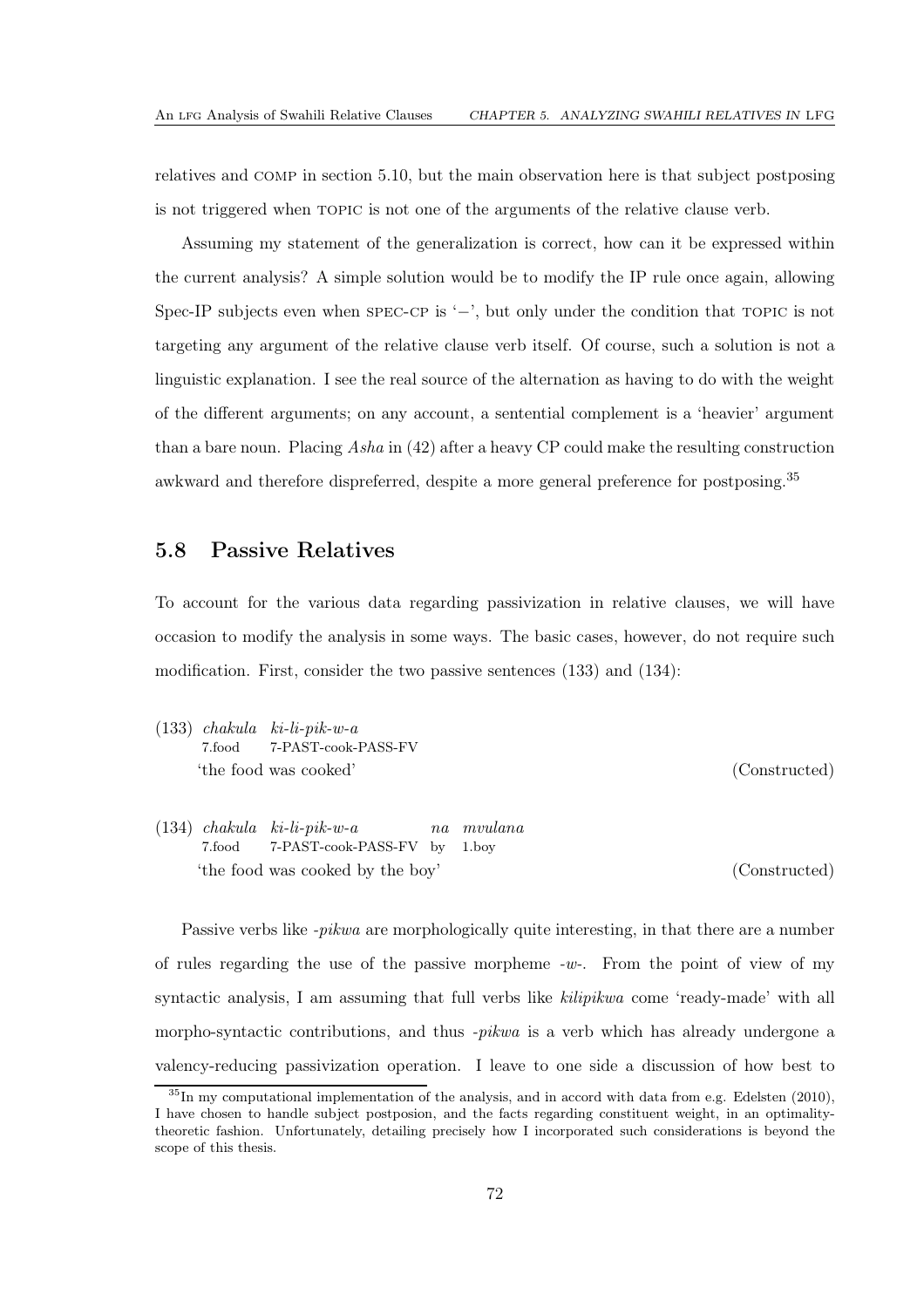represent this operation in general (e.g., whether as part of the ontology of LFG syntax, or as a process which simply generates additional lexical entries for passive verbs). The lexical entry for *kilipikwa* in [\(133\)](#page-76-1), therefore, looks like:

(133-lex) 
$$
kilipikwa
$$
 V (†  $PRED$ ) = 'PIKA $\langle$ SUBJ> $\rangle$   
\n( $\uparrow$  PASSIVE) = +  
\n(( $\uparrow$  SUBJ PRED) = 'PRO')  
\n@ANCP(( $\uparrow$  SUBJ), -, sg, 7, \_)  
\n( $\uparrow$  TENSE) = past

Despite the fact that *kilipikwa* looks like an intransitive verb, the presence of the passive feature enables us to address constraints unique to passive constructions.

In my analysis, I am treating the demoted agent of a passive verb, if it is present in a prepositional phrase following the verb, as an  $OBL_{agent}$  (hereafter  $OBL_{aq}$ ) argument of the verb; this means that *-pikwa*, in its passive form, will have two different subcategorizations: one when an  $OBL_{aa}$  is absent, and one when it is present.<sup>[36](#page-77-0)</sup> Thus the lexical entry for *kilipikwa* in [\(134\)](#page-76-2) is the same except for the first line:

(134-lex) 
$$
kilipikwa
$$
 V († PRED) = 'PIKA<sup>></sup>SUBJ,OBL<sub>ag</sub>>)'

Turning to relative clauses, it is easy to account for those which include relativization on the subj (the promoted theme) of a passive verb. [\(55\)](#page-33-0) contains such a clause, and the full analysis for it is given below:

. . .

|        | $(55)$ chakula ki-li-cho-pik-w-a       | na mvulana |                      |
|--------|----------------------------------------|------------|----------------------|
| 7.food | 7-PAST-7.REL-cook-PASS-FV by 1.boy     |            |                      |
|        | 'the food which was cooked by the boy' |            | $(Keach \ 1980:106)$ |

The lexical entries for [\(55\)](#page-33-0) can be written as follows:

<span id="page-77-0"></span> $36$ See [Bresnan \(1982](#page-110-0)) for a general discussion of the passive in LFG.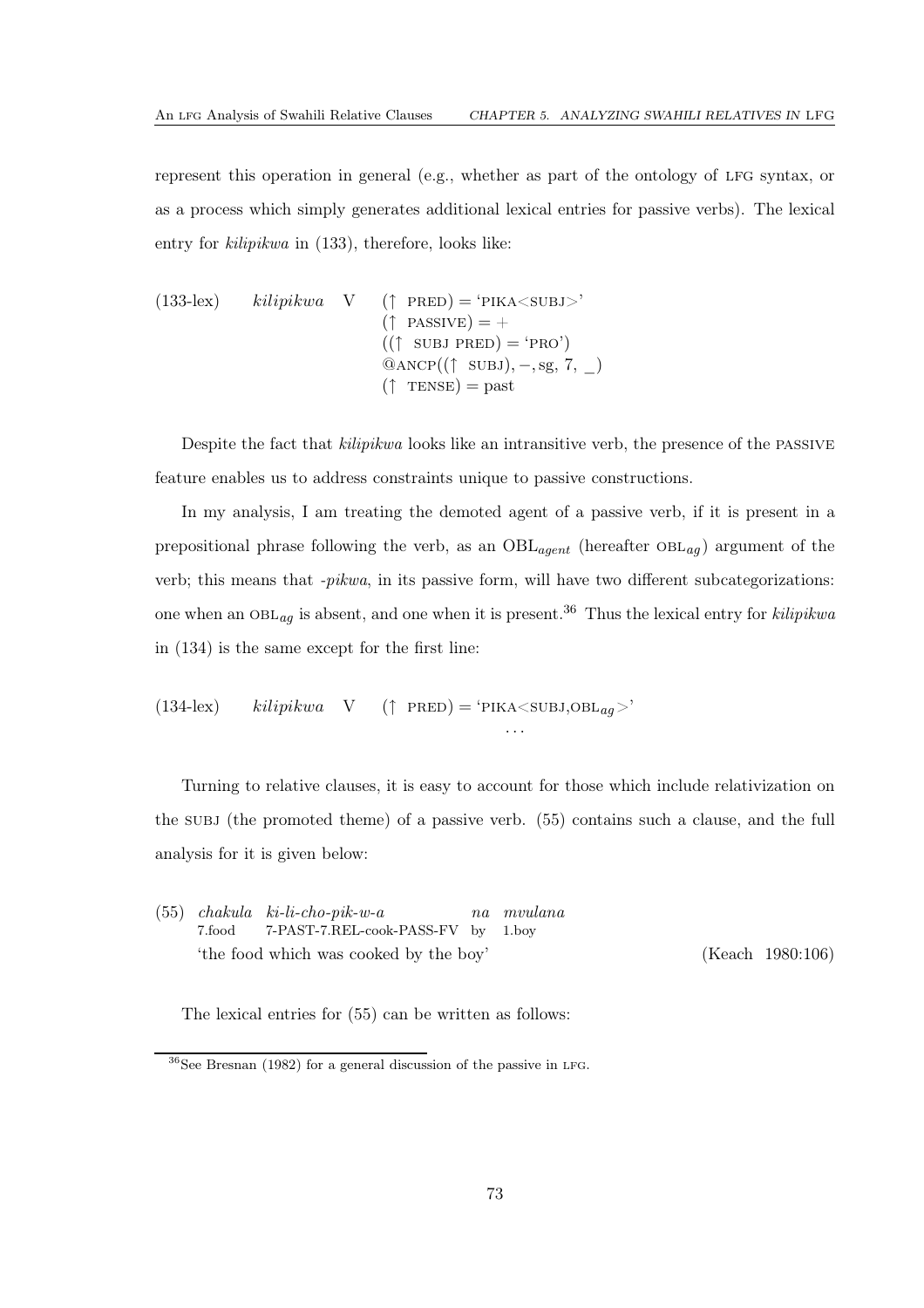```
(55-lex) chakula N († PRED) = 'CHAKULA'
                              @ANCP(\uparrow, -, sg, 7, \Box)
                              \uparrow \in \uparrow_{\rho}kilichopikwa \ V \ (\uparrow \text{PRED}) = \text{YIKA} \langle \text{SUBJ,OBL}_{ag} \rangle(\uparrow PASSIVE) = +
                                      ((\uparrow \text{SUBJ PRED}) = 'PRO')@ANCP((\uparrow \text{SUBJ}), -, \text{sg}, 7, )@REL-FEAT(-, sg, 7, _)(\uparrow \text{TENSE}) = \text{past}na \quad P \quad (\uparrow \text{ PRED}) = \text{'NA} < \text{OBJ>}mvulana \quad N \quad (\uparrow \text{ PRED}) = \text{`MVULANA'}@ANDP(\uparrow, +, sg, 1, _)\uparrow \in \uparrow_{\rho}
```
One of the annotations for PP arguments of verbs was  $(\uparrow$  OBL) =  $\downarrow$ . If we assume here that obl is really a disjunction, referring to the whole family of obl functions (including the relevant  $OBL_{ag}$ ), then the c-structure rules already allow us to build an analysis for the phrase:

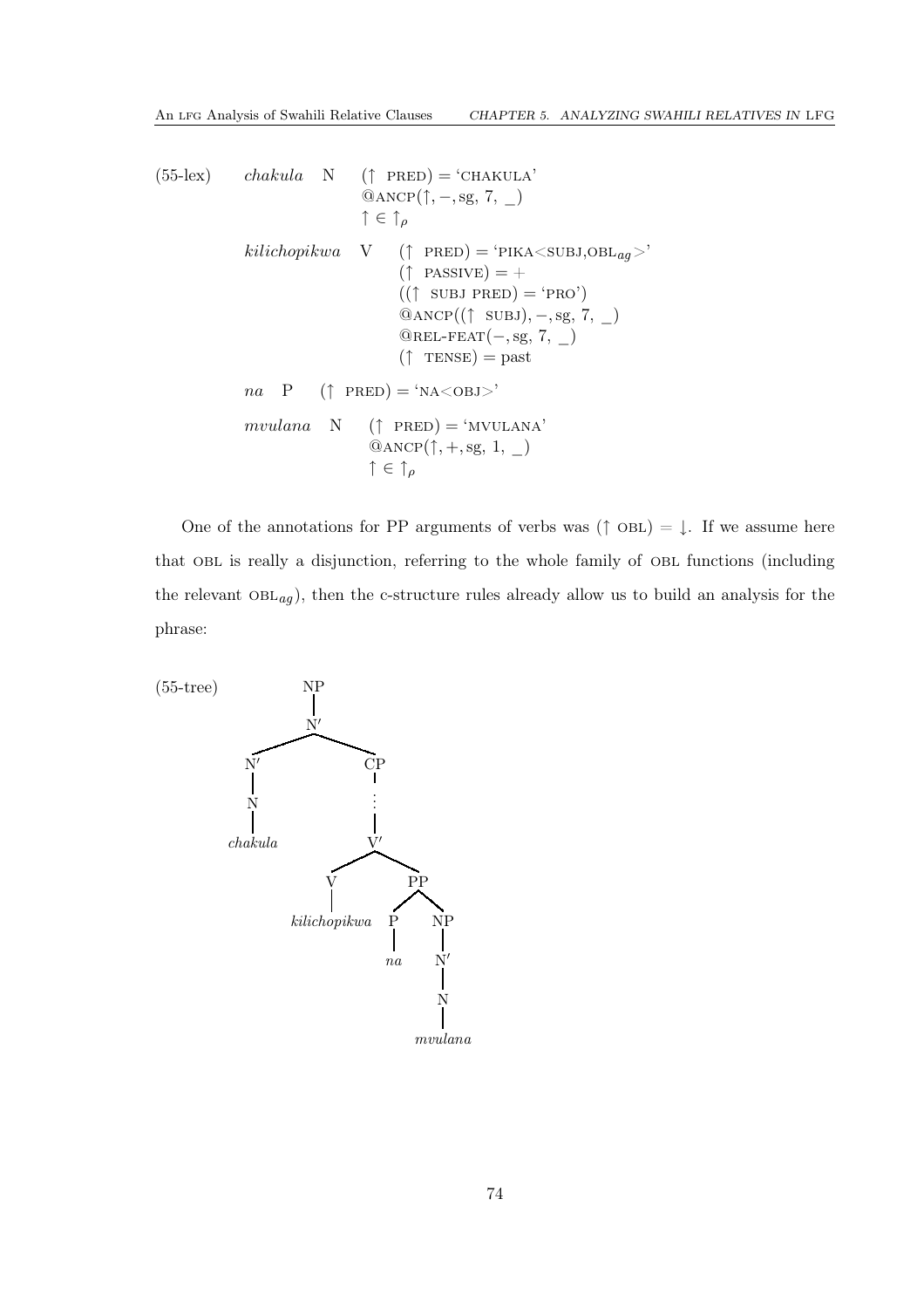

According to the data laid out in section [3.2.6,](#page-32-0) the example above could be rephrased using *amba-* in exactly the way we would expect, and so I omit a complete analysis of it here.

Given that we have introduced verbs which take  $OBL_{aq}$  arguments, we can ask whether it is open to either *amba-* or tensed relatives to relativize on the demoted agent, located in the f-structure as the OBJ of the PP  $OBL_{aa}$ . Example [\(53\)](#page-32-1) proves it is possible to do so with *amba-*:

[\(53\)](#page-32-1) *mvulana* 1.boy *amba-ye* amba-AN.3SG 7.food *chakula ki-li-pik-w-a* 7-PAST-cook-PASS-FV by-3SG.PRO *na-ye* 'the boy the food was cooked by' [\(Keach 1980](#page-111-0):105)

*Naye* is a word which consists of the Swahili preposition *na* 'by, with' as well as a cliticized pronoun (of the same form as the relative marker with which we are familiar). I take it that this incorporated pronoun is resumptive (since in this example we could also have the nonincorporated pronoun, e.g., *na yeye* 'by pro').

The possibility of relativization on the object of  $OBL_{ag}$  is already countenanced by the way resumption is handled: *ambaye* (which has contributed itself to the r-structure) needs to play some grammatical role, and *-ye* in *naye* is an obj which needs (as a resumptive pronoun)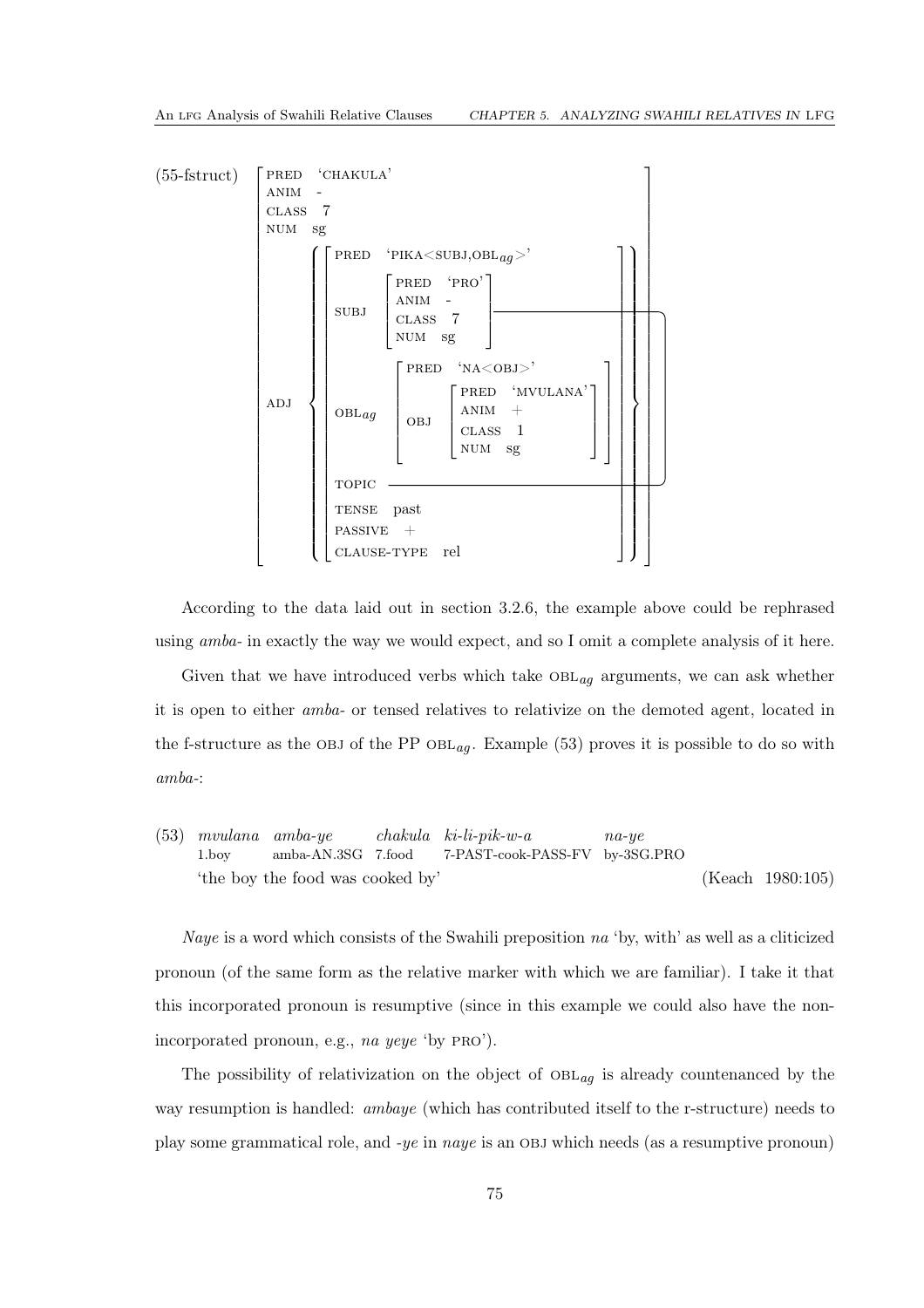to find its reference in r-structure. Thus, *amba-* is resumptively (and correctly) equated with the object of  $\mathrm{OBL}_{ag}.$  The full analysis is below:  $^{37}$  $^{37}$  $^{37}$ 

(53-lex) *mvulana* N (
$$
\uparrow
$$
 PRED) = 'MVULANA'  
\n@ANCP( $\uparrow$ , +, sg, 1, \_)  
\n $\uparrow \in \uparrow_{\rho}$   
\n*ambaye* N @REL-FEAT(+, sg, \_, 3)  
\n*chakula* N ( $\uparrow$  PRED) = 'CHAKULA'  
\n@ANCP( $\uparrow$ , -, sg, 7, \_)  
\n $\uparrow \in \uparrow_{\rho}$   
\n*kilipikwa* V ( $\uparrow$  PRED) = 'PIKA <sup>2</sup><sub>IV</sub> <sup>2</sup><sub>0.08L<sub>ag</sub> <sup>></sup>  
\n( $\uparrow$  PASSIVE) = +  
\n(( $\uparrow$  SUBJ PRED) = 'PRO')  
\n@ANCP(( $\uparrow$  SUBJ), -, sg, 7, \_)  
\n( $\uparrow$  TENSE) = past  
\n*naye* P ( $\uparrow$  PRED) = 'NA<0BJ>'  
\n@RES-PRO(( $\uparrow$  OBJ), +, sg, \_, 3)</sub>

The c-structure rules allow us to generate this tree:



<span id="page-80-0"></span> $37$ It is important to note that the mechanism by which we are handling resumption (i.e., r-structure) delivers an analysis of [\(53\)](#page-32-1) essentially for free. Indeed, nothing more complicated will need to be said about any other examples where topic is identified with a resumptive pronoun.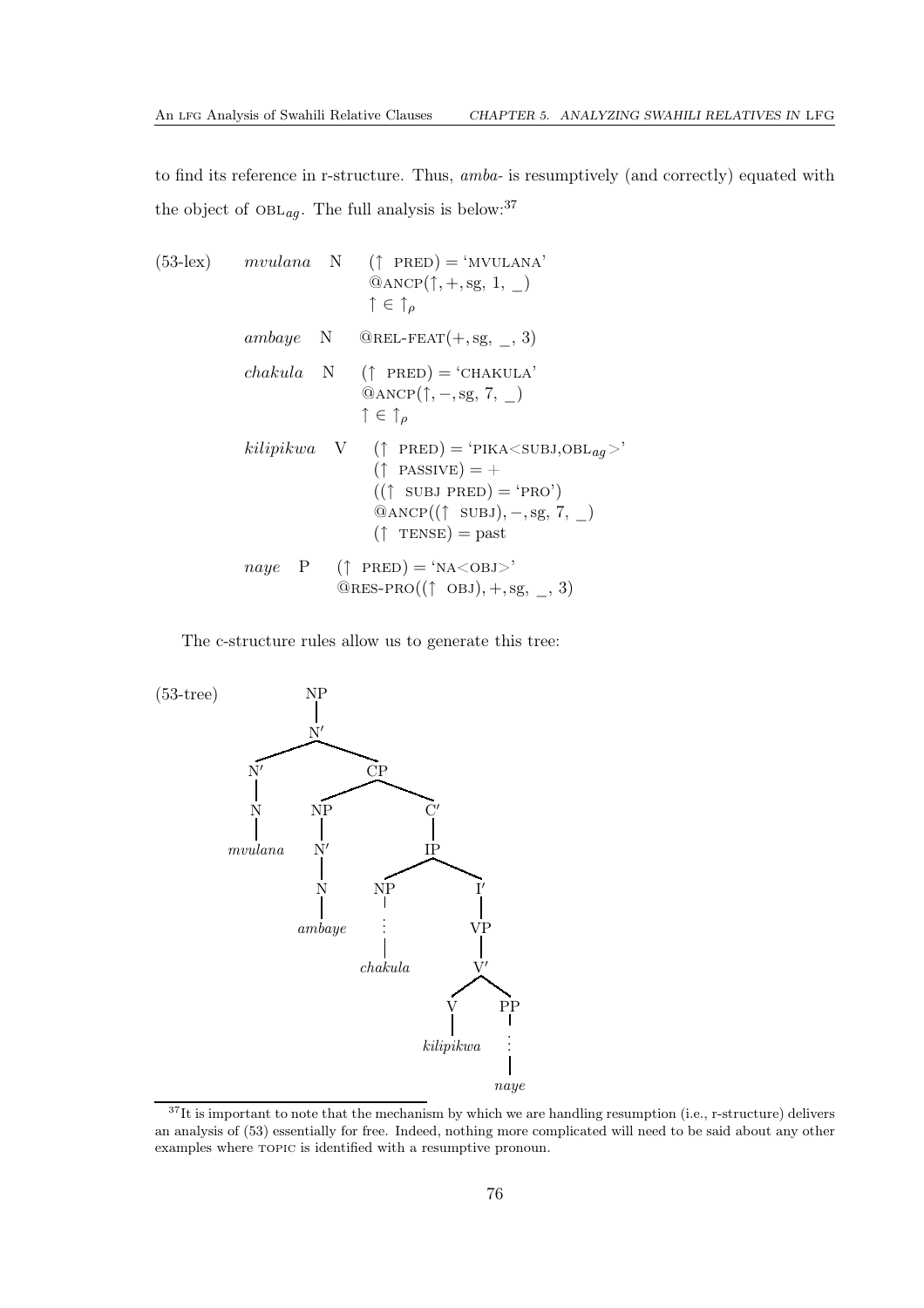And the  $OBL_{aq}$ -relativized f-structure:



The same phrase cannot be constructed using the tensed relative strategy, as [\(56\)](#page-33-1) attempts to do:

[\(56\)](#page-33-1) *\*mvulana chakula ki-li-ye-pik-w-a* 1.boy 7.food 7-PAST-AN.3SG.REL-cook-PASS-FV by-3SG.PRO *naye* 'the boy the food was cooked by' [\(Keach 1980](#page-111-0):106)

That it is possible to relativize on  $OBL_{aq}$  OBJ in the *amba*- strategy but not, apparently, in the tensed relative strategy can be explained by the current analysis of subject postposing. I was not able to verify (in [3.2.6\)](#page-32-0) whether a postposed version is grammatical, but that is the outcome predicted on this analysis. I will therefore assume the grammaticality of [\(59\)](#page-34-0) until more data is gathered:<sup>[38](#page-81-0)</sup>

<span id="page-81-0"></span> $38$ If it turns out that [\(59\)](#page-34-0) is ungrammatical, one explanation could be that in passive constructions, relativization on the oblique agent together with subject postposing creates a situation where the (typically) animate head noun is followed immediately by the subject marker of a (typically) inanimate promoted theme. It is possible that this juxtaposition would bring about the illusion of a class/animacy disagreement, and encourage speakers to find different strategies for communicating the idea.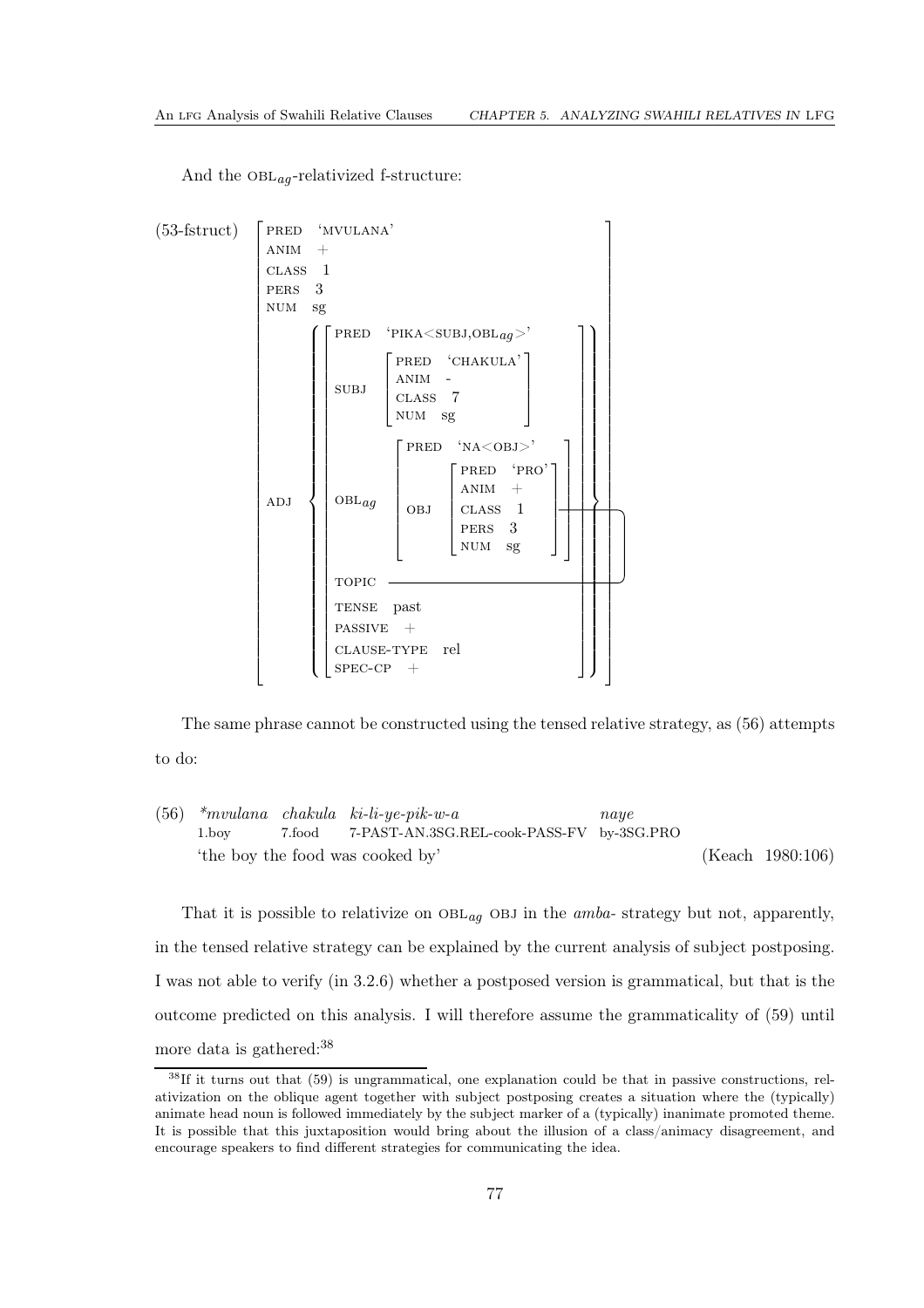[\(59\)](#page-34-0) *mvulana ki-li-ye-pik-w-a* 1.boy 7-PAST-AN.3SG.REL-cook-PASS-FV 7.food *chakula naye* by-3SG.PRO 'the boy the food was cooked by' (Constructed)

The possibility of relativization on  $OBL_{aq}$  OBJ is not at all in question if it is in a COMP of the relative verb:

[\(57\)](#page-33-2) *mvulana ni-li-ye-dai* 1.boy 1SG-PAST-AN.3SG.REL-claim (COMP) *(kwamba) chakula ki-li-pik-w-a* 7.food 7-PAST-cook-PASS-FV *na-ye* by-3SG.PRO 'the boy I claimed the food was cooked by' [\(Keach 1980](#page-111-0):107)

[\(57\)](#page-33-2) is already explained via resumption; assuming the relative verb and the comp verb share the same r-structure, the relative topic will have no trouble finding the resumptive obj in the deeper f-structure.

Ultimately, what drives the difference between *amba-* and tensed relatives in these passivized examples is again subject postposition, itself a result of the difference in spec-cp. It cannot be an explanation of the foregoing data that one of the distinctive features of the verbal affix relative strategy is that it simply does not employ resumption. Resumption can be found at the end of a functional path within the relative clause itself, as in [\(58\)](#page-33-3):

[\(58\)](#page-33-3) *vitu* 8.thing AN.3SG-PAST-8.REL-SE-come-FV with-8.PRO *a-li-vyo-ku-j-a na-vyo* 'things which she came with' [\(Keach 1980](#page-111-0):147)

In this example, *navyo* is not an argument of the verb, since *kuja* 'come' is an intransitive verb; instead, it is a PP adjunct. This is no challenge for the resumption analysis, which produces the following f-structure: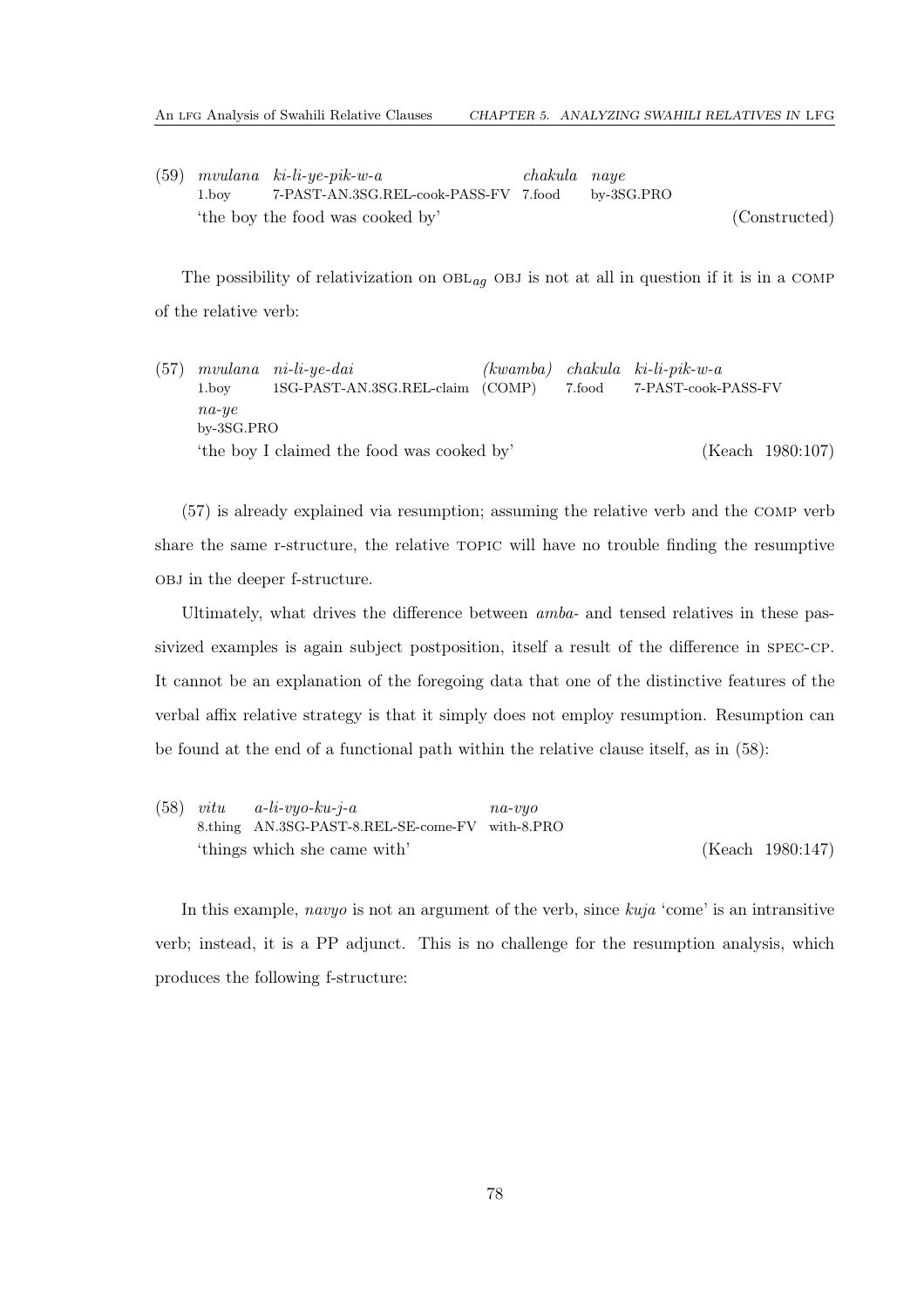

## 5.9 Embedded Relatives

An interesting difference between *amba-* and verbal affix relatives which I cannot currently account for is in their ability to construct embedded relative clauses like [\(66\)](#page-36-0):

[\(66\)](#page-36-0) *mtu* 1.person amba-AN.3SG 1SG-PAST-AN.3PL.OBJ-see-FV 2.child *amba-ye ni-li-wa-on-a watoto amba-o* amba-AN.3PL *a-na-wa-pend-a* AN.3SG-PRES-AN.3PL.OBJ-like-FV 'person who I saw the children who he likes' [\(Keach 1980](#page-111-0):71)

My analysis needs to be modified in order for [\(66\)](#page-36-0) to work in the first place, since I am making the basic claim that relativization on subj (as happens in [\(66\)](#page-36-0), where *mtu* binds the subject of the innermost clause) utilizes a gap strategy, and the functional path of the gap does not currently extend to embedded clauses. That path can no longer simply be (↑ subj). I will replace it with a more complicated path description RELPATH:

(135) ReLPATH 
$$
\equiv
$$
  $\begin{bmatrix} GF & ADJ \in \\ \leftarrow \text{CLASS-TYPE} \end{bmatrix} * \text{SUBJ}$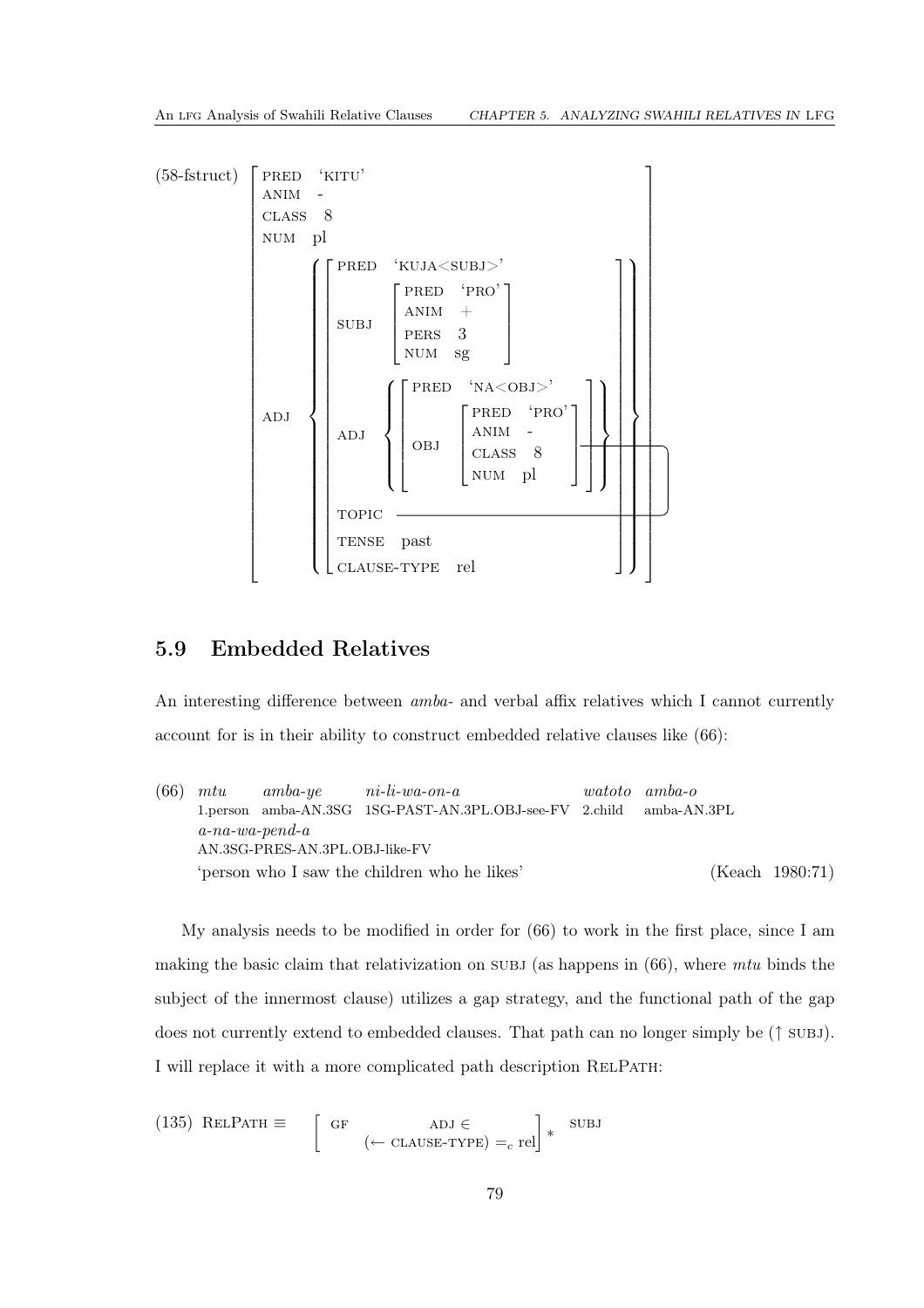RELPATH designates a path to some SUBJ through the member of the ADJ set of a GF, with the off-path constraint that that member must be a relative clause. In addition, this first segment of the path is annotated with the Kleene star, indicating that any number of such adjunct sets may be traversed. With this formal encapsulation of the concept 'embedded relative clause(s)', the gap path for subject relativization included in  $@REL-FEAT$  is simply  $(†$  RELPATH), with which we can give a full analysis of [\(66\)](#page-36-0):

(66-lex) *mtu* N (
$$
\uparrow
$$
 PRED) = 'MTU'  
\n@ANCP( $\uparrow$ , +, sg, 1, \_)  
\n $\uparrow \in \uparrow_{\rho}$   
\n*ambaye* N @REL-FEAT(+, sg, \_, 3)  
\n*niliwaona* V ( $\uparrow$  PRED) = 'ONA<sup>'</sup>SUBJ,OBJ>'  
\n(( $\uparrow$  SUBJ PRED) = 'PRO')  
\n@ANCP(( $\uparrow$  SUBJ), +, sg, \_, 1)  
\n@RES-PRO(( $\uparrow$  OBJ), +, pl, \_, 3)  
\n( $\uparrow$  TENSE) = past  
\n*watoto* N ( $\uparrow$  PRED) = 'MTOTO'  
\n@ANCP( $\uparrow$ , +, pl, 1, \_)  
\n $\uparrow \in \uparrow_{\rho}$   
\n*ambao* N @REL-FEAT(+, pl, \_, 3)  
\n*anawapenda* V ( $\uparrow$  PRED) = 'PENDA<sup>'</sup>SUBJ,OBJ>'  
\n(( $\uparrow$  SUBJ PRED) = 'PRO')  
\n@ANCP(( $\uparrow$  SUBJ), +, sg, \_, 3)  
\n@RES-PRO(( $\uparrow$  OBJ), +, pl, \_, 3)  
\n( $\uparrow$  TENSE) = pres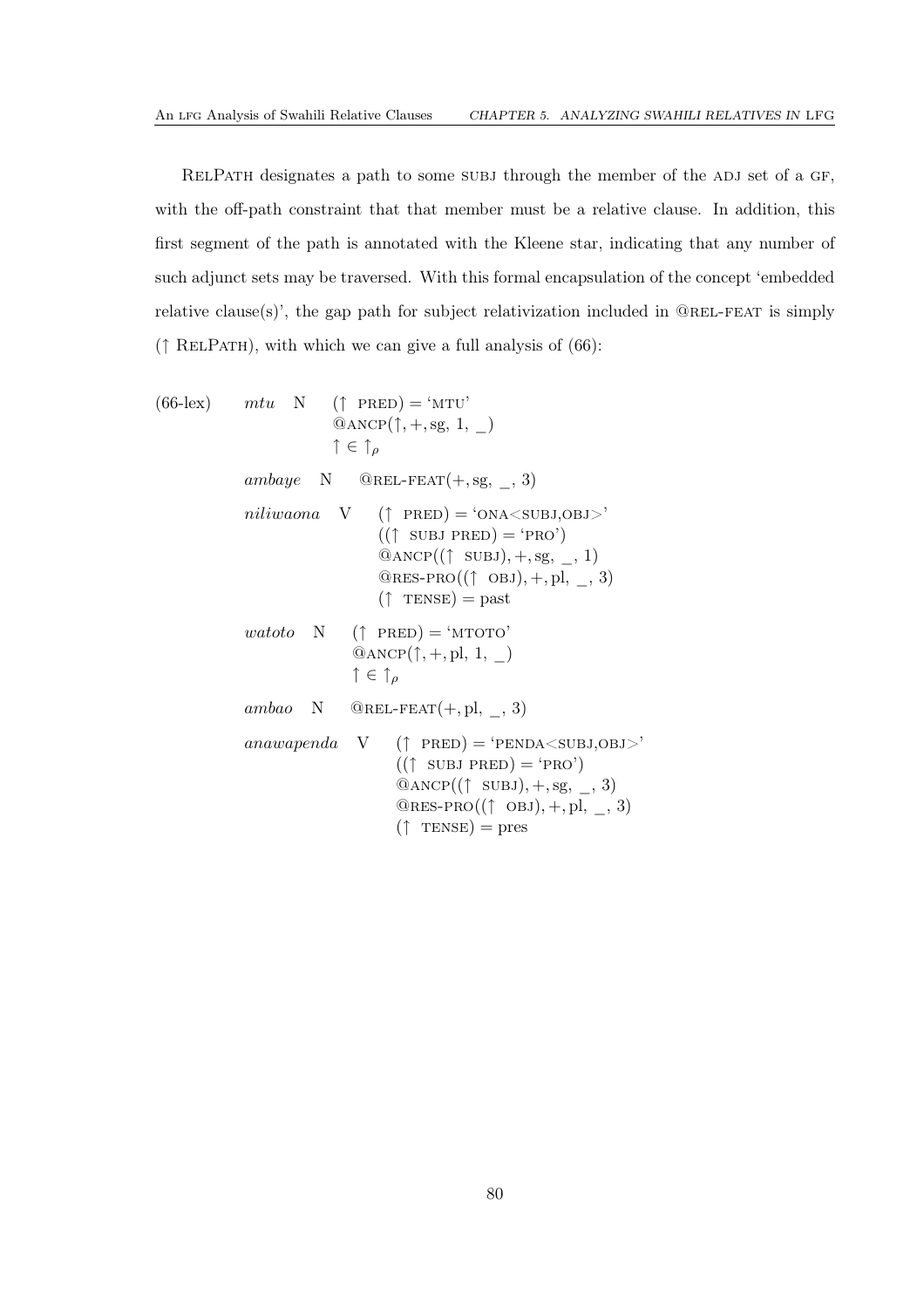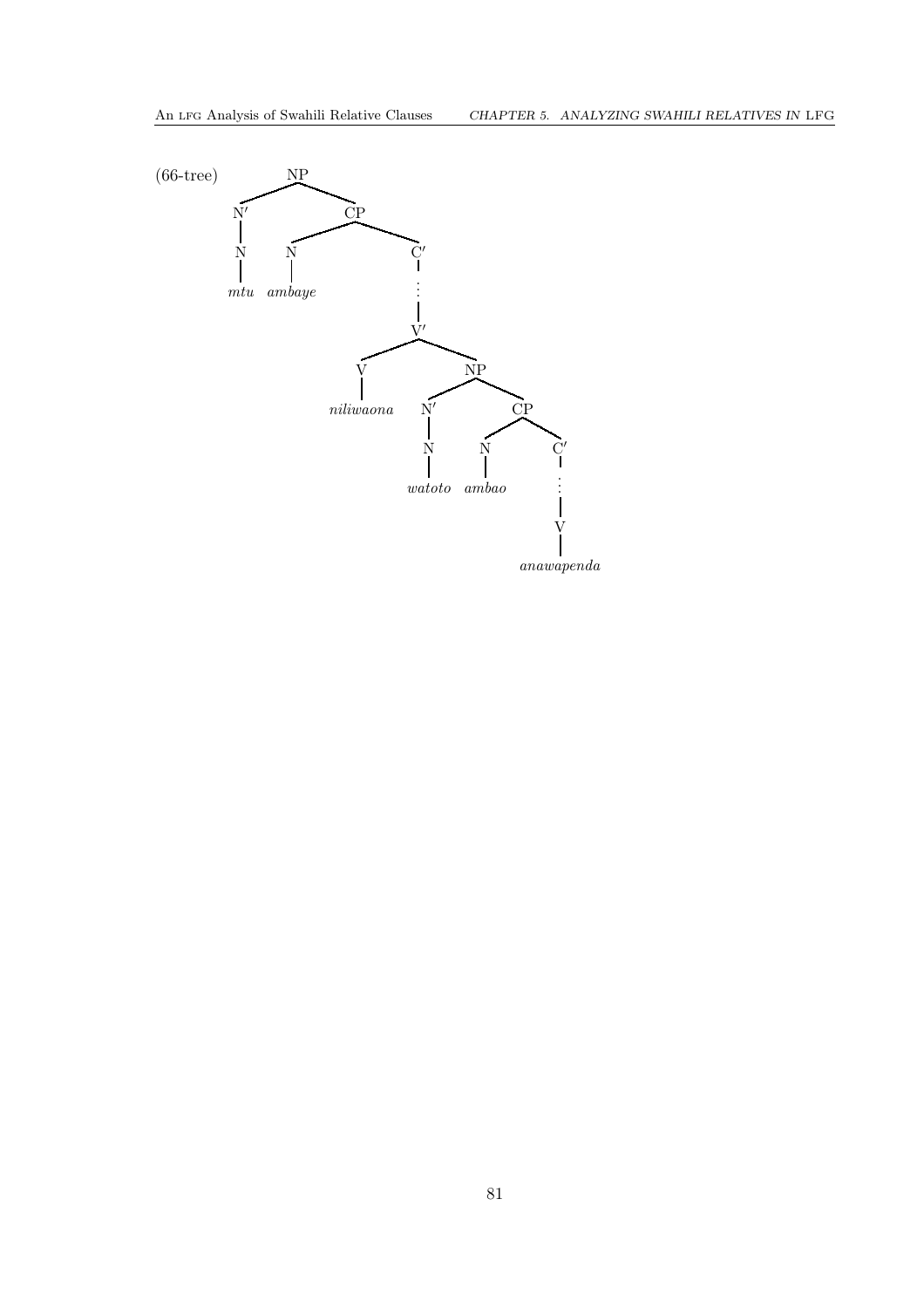

Keach claims that a tensed relative version of [\(66\)](#page-36-0) is ungrammatical (cf. [\(67\)](#page-36-1) on p. [32\)](#page-36-1). This is not accounted for on my analysis, which does not currently make a distinction in either (a) the kinds of resumptive pronouns which may occur in different relative strategies or (b) the functional paths of gap relatives of various strategies. If Keach's claims are eventually supported by a broader variety of examples (i.e., not just relativization on the subject of an embedded clause), it would be necessary to treat resumption differently in my analysis, some-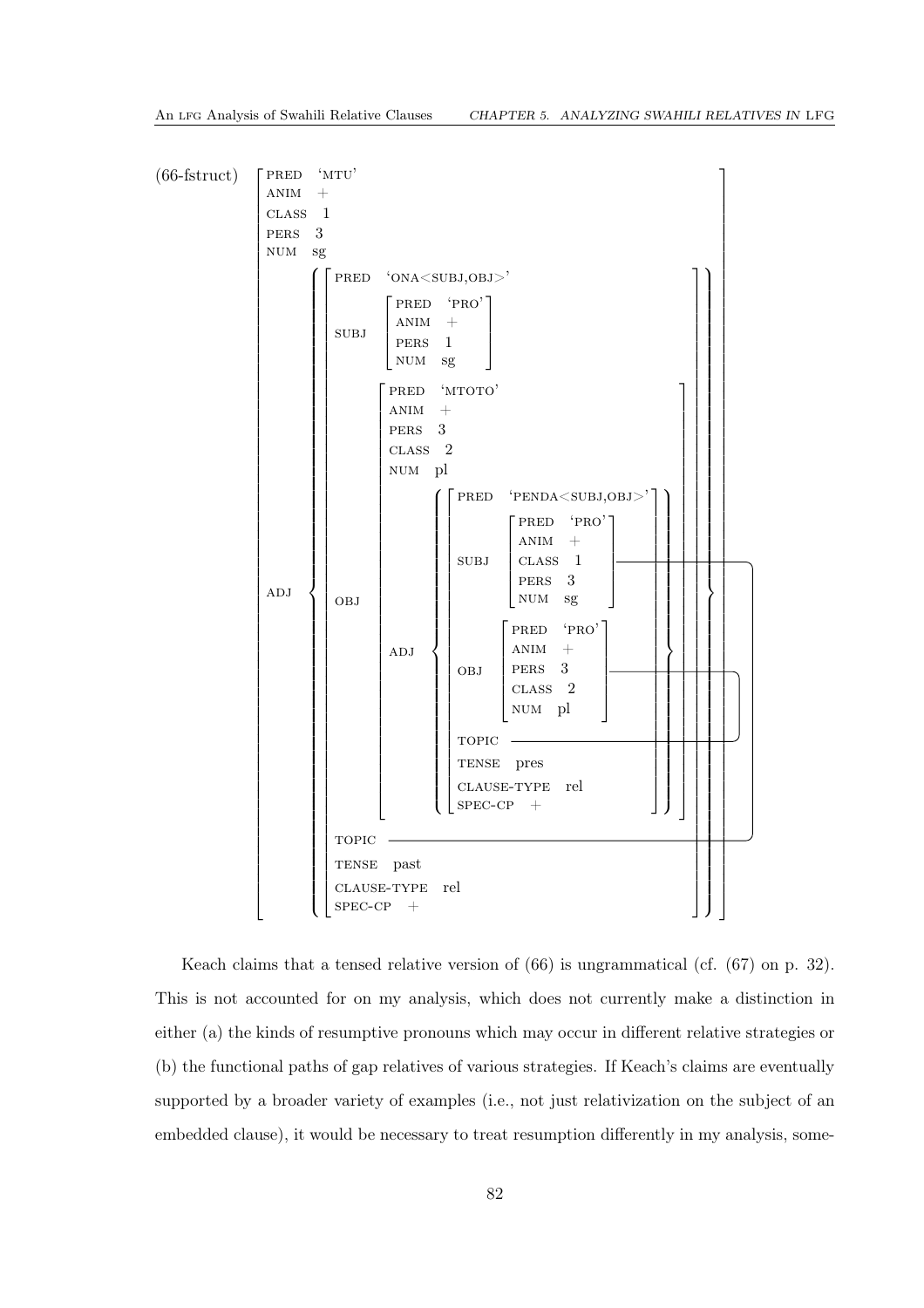how differentiating either the scope of the r-structure or the available resumption positions for *amba-* vs. tensed relatives. Since the data, as it stands, is not entirely unambiguous (and we have seen that [Edelsten \(2010](#page-111-1)), for example, outrightly denies Keach's claims of difference), I will treat examples like [\(67\)](#page-36-1) (the verbal affix analogue of [\(66\)](#page-36-0)) as provisionally acceptable.

## <span id="page-87-0"></span>5.10 Relatives and comp

We saw in section [3.2.9](#page-37-0) how both *amba-* and verbal affix relatives could be built by relativizing on a grammatical function in a sentential or verbal complement of the relative clause. Take, for example, [\(72\)](#page-38-0) and [\(136\)](#page-87-1) (the *amba-* cases are exactly parallel):

|  | $(72)$ watu ni-li-o-da-i                                        | $kwamba$ wa-li-kw-end-a |                    |
|--|-----------------------------------------------------------------|-------------------------|--------------------|
|  | 2.person 1SG-PAST-AN.3PL.REL-claim-FV COMP AN.3PL-PAST-SE-go-FV |                         |                    |
|  | 'the people who I claimed (they) left'                          |                         | (Keach $1980:69$ ) |

<span id="page-87-1"></span>(136) *msichana a-na-ye-tak-a* 1.girl AN.3SG-PRES-AN.3SG.REL-want-FV INF-AN.3SG.OBJ-marry-FV *ku-soma* 'the girl who wants to study' (Constructed)

What allows such examples is, as in the previous section, an adjustment to the functional path of topic. While comp and xcomp are not grammatical functions topic can be identified with, they need to be added to RELPATH in order to allow TOPIC to be identified with, e.g., a (gapped) subject of comp:

<span id="page-87-3"></span> $(137)$  RELPATH  $\equiv$  $\int$  GF ADJ  $\in$  $(-$  CLAUSE-TYPE) = c rel  $\begin{array}{c} \begin{array}{c} \begin{array}{c} \end{array} \\ \begin{array}{c} \end{array} \end{array} \end{array}$  $\begin{array}{c} \text{COMP} \\ \end{array}$ xcomp ∗ subj

Since RELPATH is defined with the Kleene star  $*$ , and since the relative morpheme is included in the matrix verb of the relative clause (enabling a straightforward path description), topic will find its target even through multiple embedded comps, e.g., as in [\(138\)](#page-87-2):

<span id="page-87-2"></span>

|                                                     | $(138)$ watu ni-li-o-da-i                                          |  |  | kwamba Juma a-li-sem-a |
|-----------------------------------------------------|--------------------------------------------------------------------|--|--|------------------------|
|                                                     | 2.person 1SG-PAST-AN.3PL.REL-claim-FV COMP Juma AN.3SG-PAST-say-FV |  |  |                        |
|                                                     | $kwamba$ $wa-li-kw-end-a$                                          |  |  |                        |
|                                                     | COMP AN.3PL-PAST-SE-go-FV                                          |  |  |                        |
| 'the people who I claimed that Juma said they left' |                                                                    |  |  | (Constructed)          |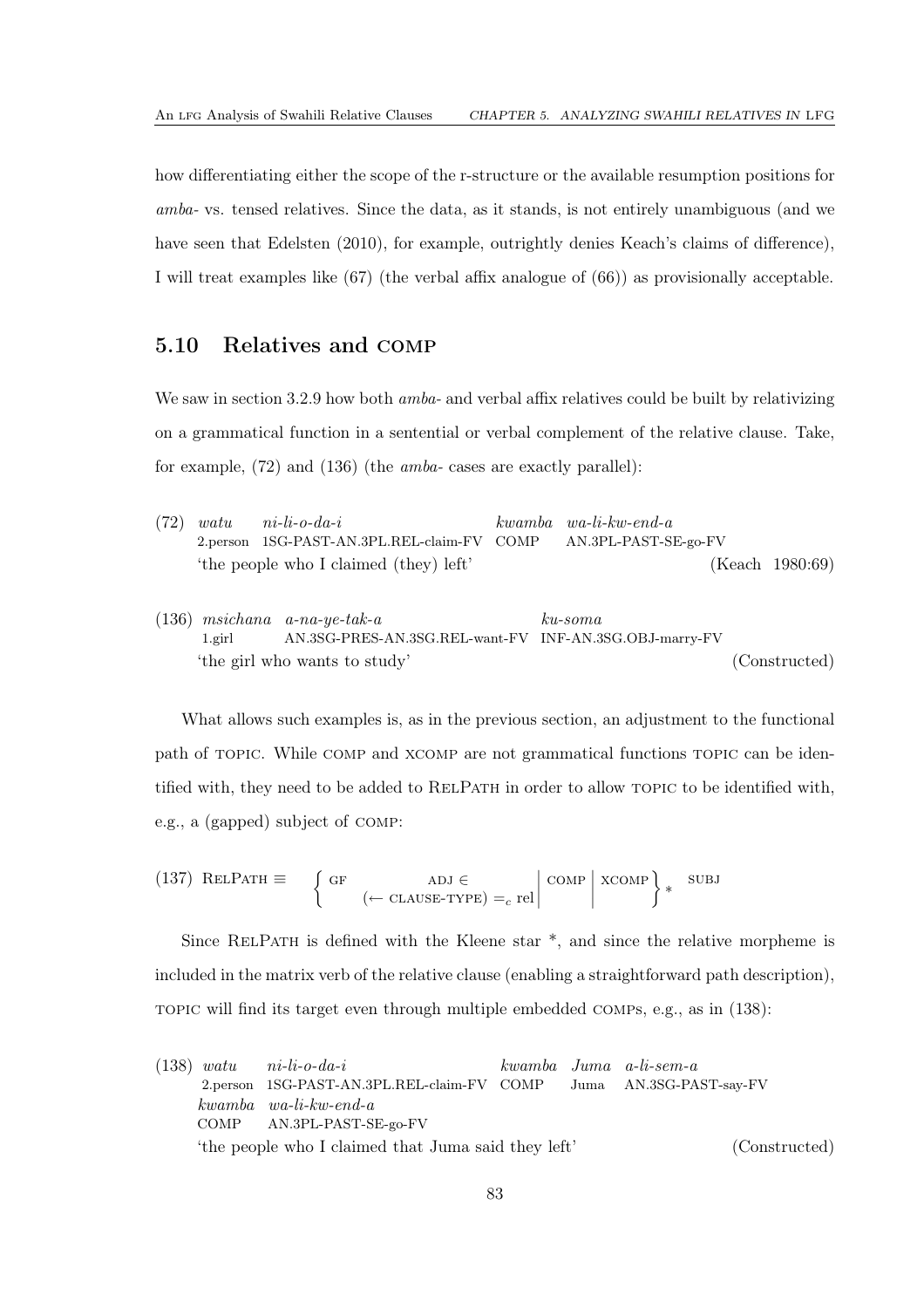For this section, I will simply present the f-structure produced by the updated analysis for [\(72\)](#page-38-0):



## 5.11 Applicative Relatives

Most of the examples of applicative relatives and passive applicative relatives discussed in section [3.2.7](#page-34-1) fall out precisely as predicted on the basis of the analysis as it stands. In cases where a resumptive pronoun is present, no special modifications are required for applicatives. In passive applicatives, relativization on OBJ is not permitted in the verbal affix strategy; I account for this situation in the same way as for normal passive relatives, i.e., by reference to subject postposing constraints.

One change is required to fully account for applicative relatives, in cases of relativization on obj2. An example of this kind of relative was given in [\(62\)](#page-35-0):

[\(62\)](#page-35-0) *pombe amba-yo wavulana wa-ta-m-nunu-li-a* 9.beer amba-9 2.boy AN.3PL-FUT-AN.3SG.OBJ-buy-APPL-FV 9.friend *rafiki* 'beer which the boys will buy for a friend' (Constructed)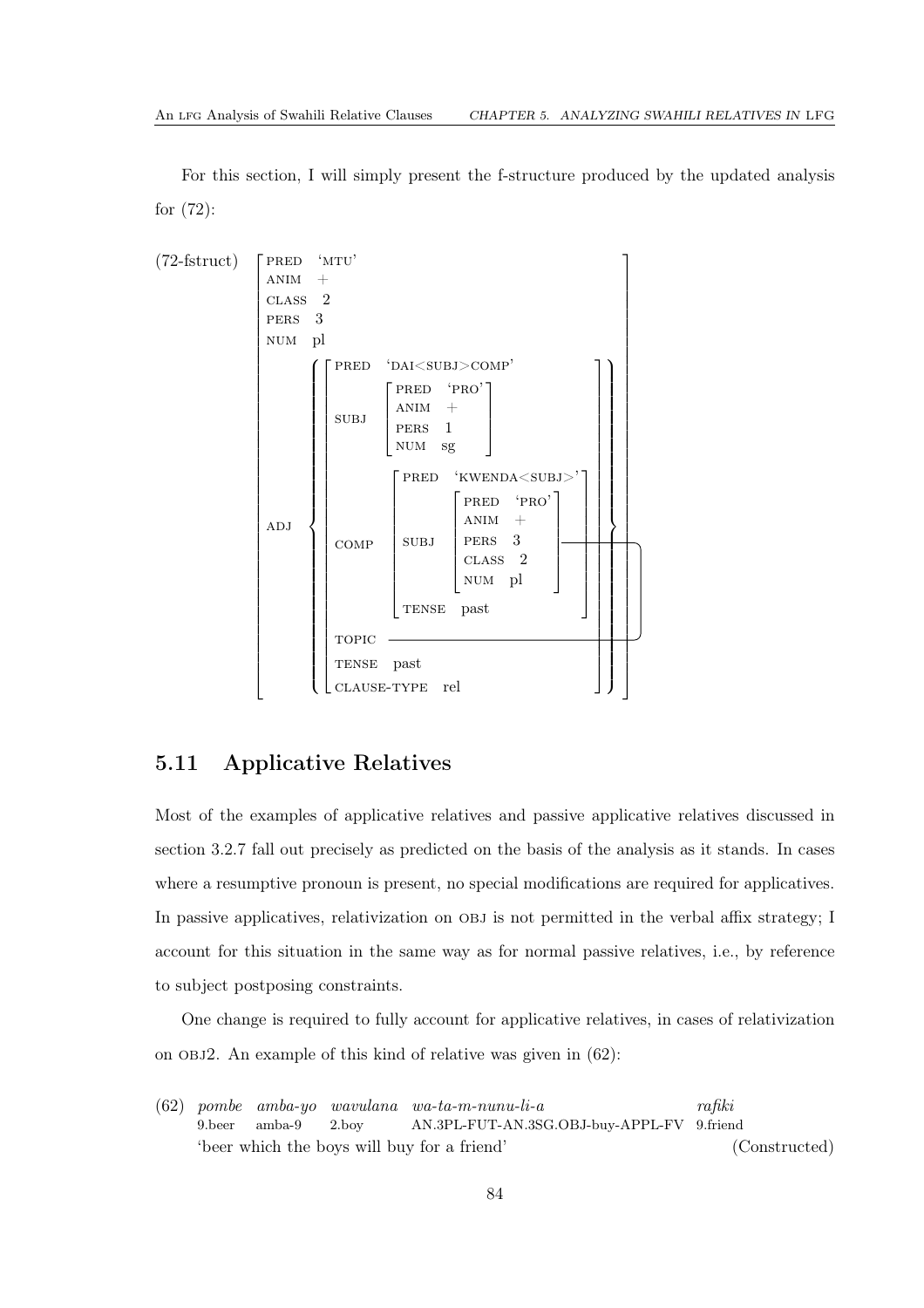Interestingly, no pronoun is found within the relative clause to mark the grammatical function of the extracted *pombe*, whether resumptive or not. Thus we have motivation for an addition to the grammatical functions handled by a gap strategy, and this needs to be reflected in RELPATH:

[\(137-](#page-87-3)new) RELPATH  $\equiv$  ... {SUBJ | OBJ2}

The new RELPATH enables the relative clause TOPIC to play the role of relativized OBJ2 without the presence of a resumptive pronoun. The f-structure which results for  $(62)$  is precisely as expected:



## 5.12 Headless Relatives

Headless relative constructions pose some interesting challenges, initially at least because the c-structure rules need to be modified to allow noun phrases without nouns in the c-structure. This modification takes place in the N' rule, where a new disjunct is added: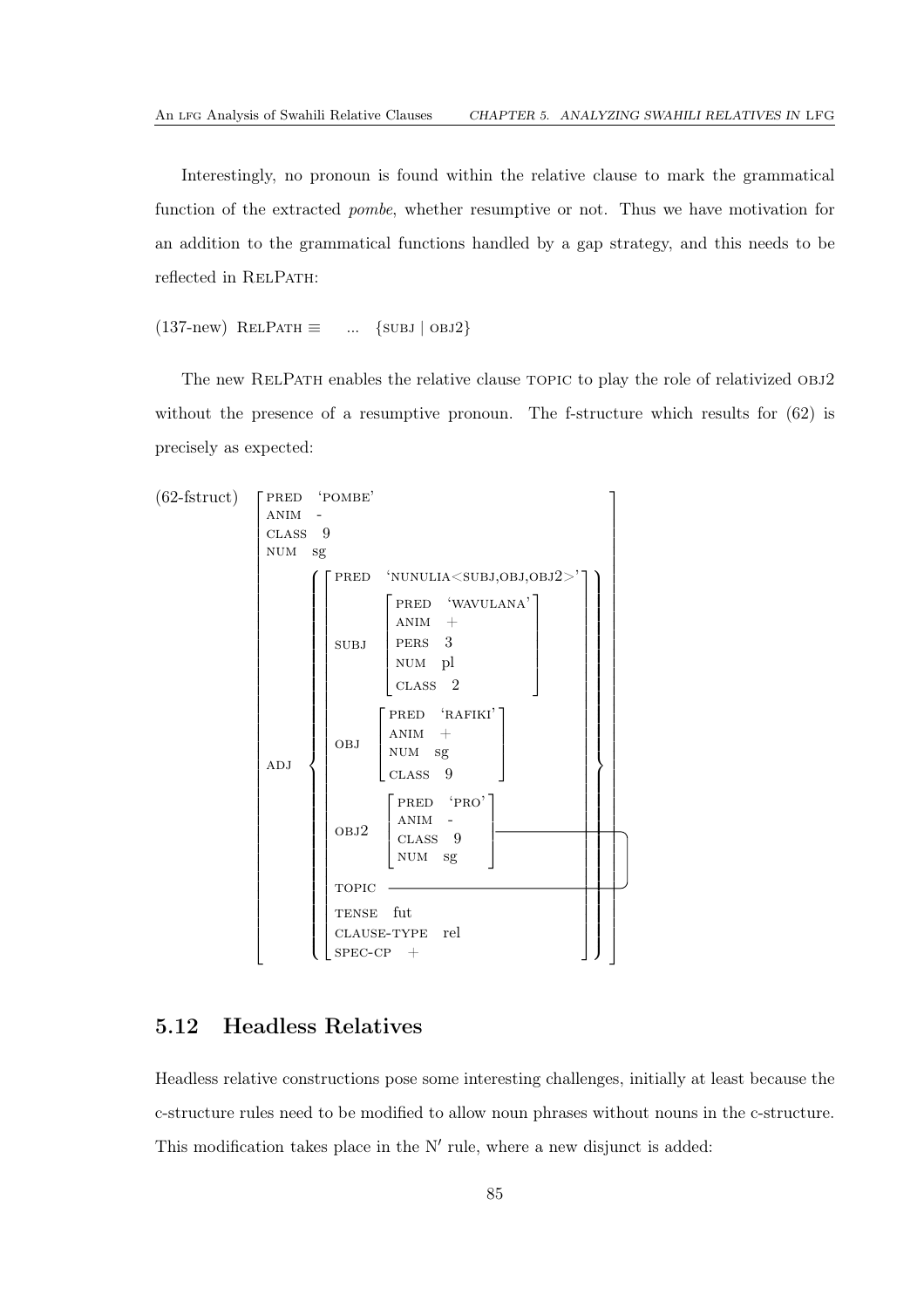(107-new) N' 
$$
\longrightarrow
$$
  $\left\{\begin{array}{ccc} N' & NAdj \\ \uparrow = \downarrow & \\ & \end{array}\right\}$   $\uparrow = \downarrow$   $\left\{\begin{array}{ccc} N' & NAdj \\ \uparrow = \downarrow & \\ & \end{array}\right\}$   $\left\{\begin{array}{ccc} VP \\ \downarrow \in (\uparrow ADJ) \\ & \text{(PRED)} = 'PRO' \\ & \text{(OCP-FEAT)} \end{array}\right\}$ 

 $(107$ -new) says that a noun phrase can consist of a relative-clause VP with a special PRED contribution. Note that here I am taking the relativization to happen within an internal verb phrase, not within a CP. This move is essential—if we were to hypothesize that the appropriate category is CP, then the noun would have a child IP with another noun possibly appearing in the Spec position of that IP: a 'headless' relative with an overt subject indistinguishable from a head! Claiming that headless relative clauses are built from VP also explains why there can be no headless *amba-* constructions. *amba-* always appears in Spec-CP, and in this analysis, there is no CP at all in headless constructions. Of course, the linguistic intuitions behind relative clauses (e.g., that the relative information should appear in the ADJ set) are still captured via the annotations on VP in the rule.

The only other step in forming headless clauses is to contribute this necessary PRED for the nominal object being implicitly referred to by the relative clause verb; this is done in the second annotation. [\(139\)](#page-90-0), based on [\(75\)](#page-39-0) in section [3.2.10,](#page-38-1) is a good example of a headless relative clause:

<span id="page-90-0"></span>(139) *li-andik-w-a-lo* 5-write-PASS-FV-5.REL 'that which is written' [\(Ashton 1987](#page-110-1):114)

Leaving aside the lexical entry, the c- and f-structures for example [\(75\)](#page-39-0) can now be laid out:

(139-tree)  
\n
$$
NP
$$
\n
$$
V
$$
\n
$$
V
$$
\n
$$
V'
$$
\n
$$
V'
$$
\n
$$
V'
$$
\n
$$
\\lian dikwalo
$$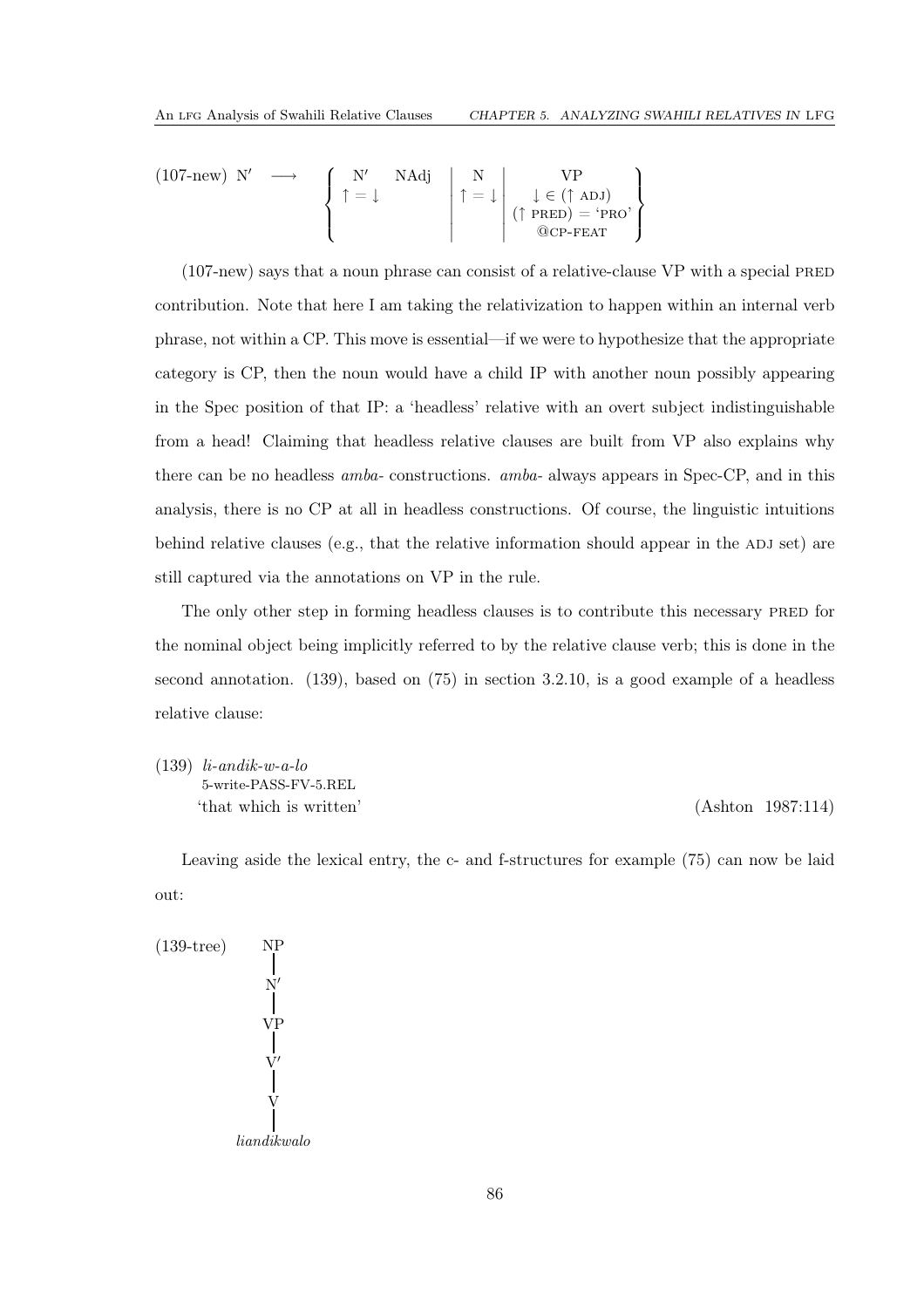

## 5.13 Time, Place, and Manner Relatives

There is another class of headless relative clauses, discussed above in section [3.2.11.](#page-39-1) This class consists of cases where some expression of time, place, or manner is the elliptical head of the relative clause, as in [\(77\)](#page-40-0):

| $(77)$ $ni$ -na-po-ka-a                       |                     |  |
|-----------------------------------------------|---------------------|--|
| 1SG-PRES-16.REL-stay-FV                       |                     |  |
| $'(the [definite] place) where I am staying'$ | (Mohammed 2001:194) |  |

In Swahili, class 16 marking is typically associated with a definite locative semantics, and we could rewrite [\(77\)](#page-40-0) with an overt class 16 head:

(140) *pa-le* 16.DIST 1SG-PRES-16.REL-stay-FV *ni-na-po-ka-a* 'over there where I am staying' (Constructed)

How are we to represent these types of examples, regardless of the presence of an overt head? It is clear, first of all, that we are dealing with a gap in the relative clause, not a resumptive pronoun, since the verb *ninapokaa* in both examples has no overt arguments or adjuncts. The solution will therefore involve modifying the annotation in @rel-feat which lists the grammatical functions which may be targeted by topic in a gap situation.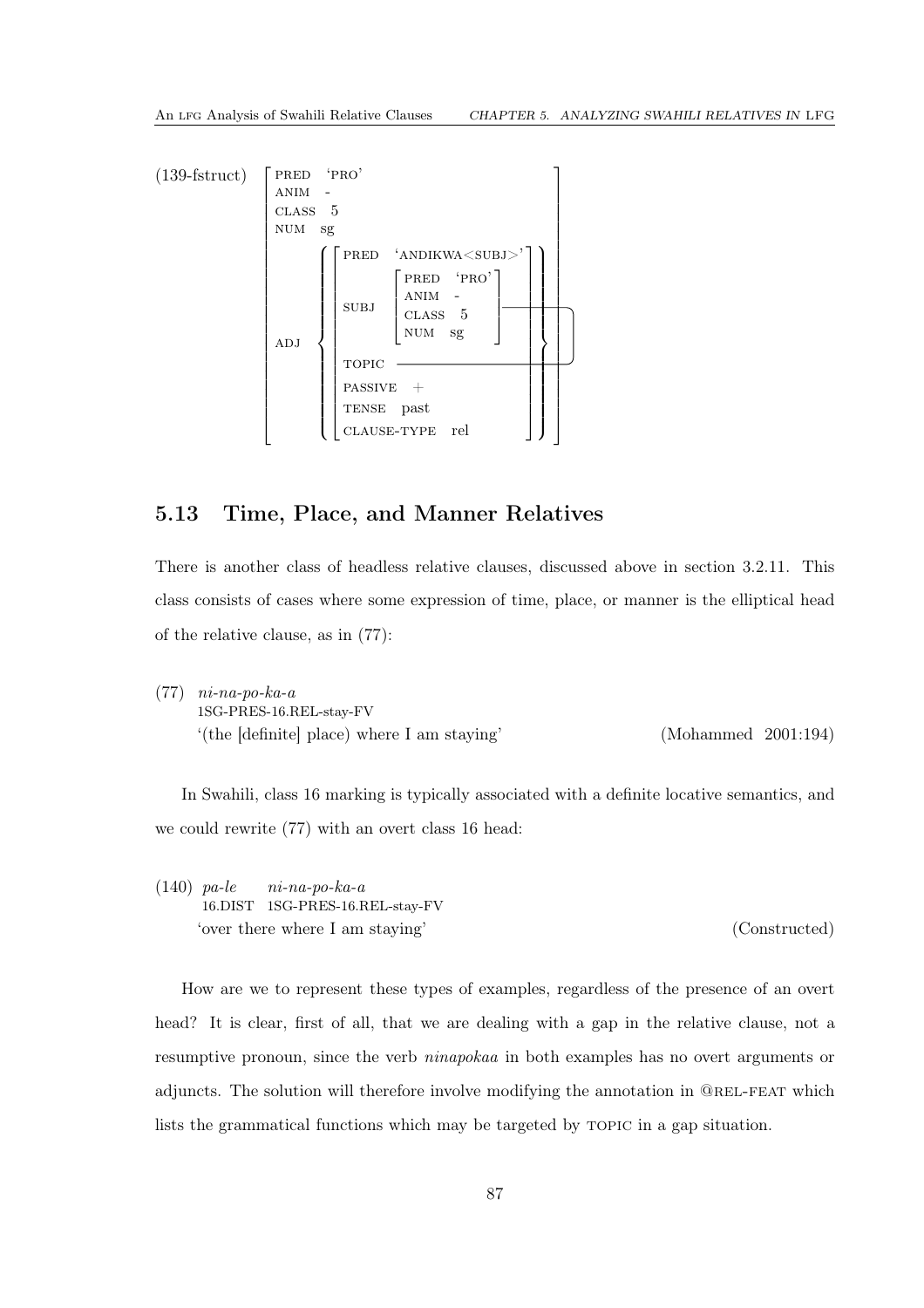A unique challenge is posed by these nominal adjuncts, however, since they are not subcategorized arguments. In my analysis, I have chosen to treat nominal elements which have special adverbial semantic contributions as existing in the ADJ set of a clause, with a required sem feature describing how that element modifies the clause (cf. the VAdj rule on p. [56\)](#page-60-2). The path specification for the relativized adjunct is then simply (ADJ  $\in$ ): 'some (non-deterministically chosen) member of ADJ.

Unfortunately, adding this expression to the list of grammatical functions will do no good, because the annotation ( $\uparrow$  TOPIC) = ( $\uparrow$  ADJ ∈) merely expresses a requirement on ( $\uparrow$  TOPIC); it does not actually construct any f-structure in  $(† ADJ)$ . We therefore have to create a new RELPATH terminating in ADJ, and update @REL-FEAT to express the possibility of TOPIC adding itself as one of its elements:

(141) ReLParHADJ 
$$
\equiv
$$
 {GF  
  $(\leftarrow$  CLAUSE-TYPE) =<sub>c</sub> rel  $|\text{COMP}|$  XCOMP }

 $(125-new)$  $(125-new)$  @REL-FEAT $(A, N, C, P) \equiv$ 

$$
(\{\uparrow \text{topic}) = (\uparrow \text{ReLUPartH}) \mid
$$
  

$$
(\uparrow \text{topic}) \in (\uparrow \text{ReLUPartHADJ}\})
$$

.

We are now in a position to give a full analysis of  $(77)$ , a headless relative where the grammatical function of TOPIC is a member of the ADJ set of the verb:

(77-lex) *ninapokaa* V 
$$
(\uparrow
$$
 PRED) = 'KAA < SUBJ >' $((\uparrow$  SUBJ PRED) = 'PRO')  $\textcircled{0} \text{ANCP}((\uparrow$  SUBJ), +, sg, 1, 1)  $\textcircled{0} \text{REL-FEAT}(-, \_, 16, \_)$  $(\uparrow$  TOPIC SEM) = loc  $(\uparrow$  TENSE) = pres

The line ( $\uparrow$  TOPIC SEM) = loc ensures that the locative contribution of *-po-* is sufficient to trigger the appropriate disjunct in @rel-feat, thus producing the following structures:

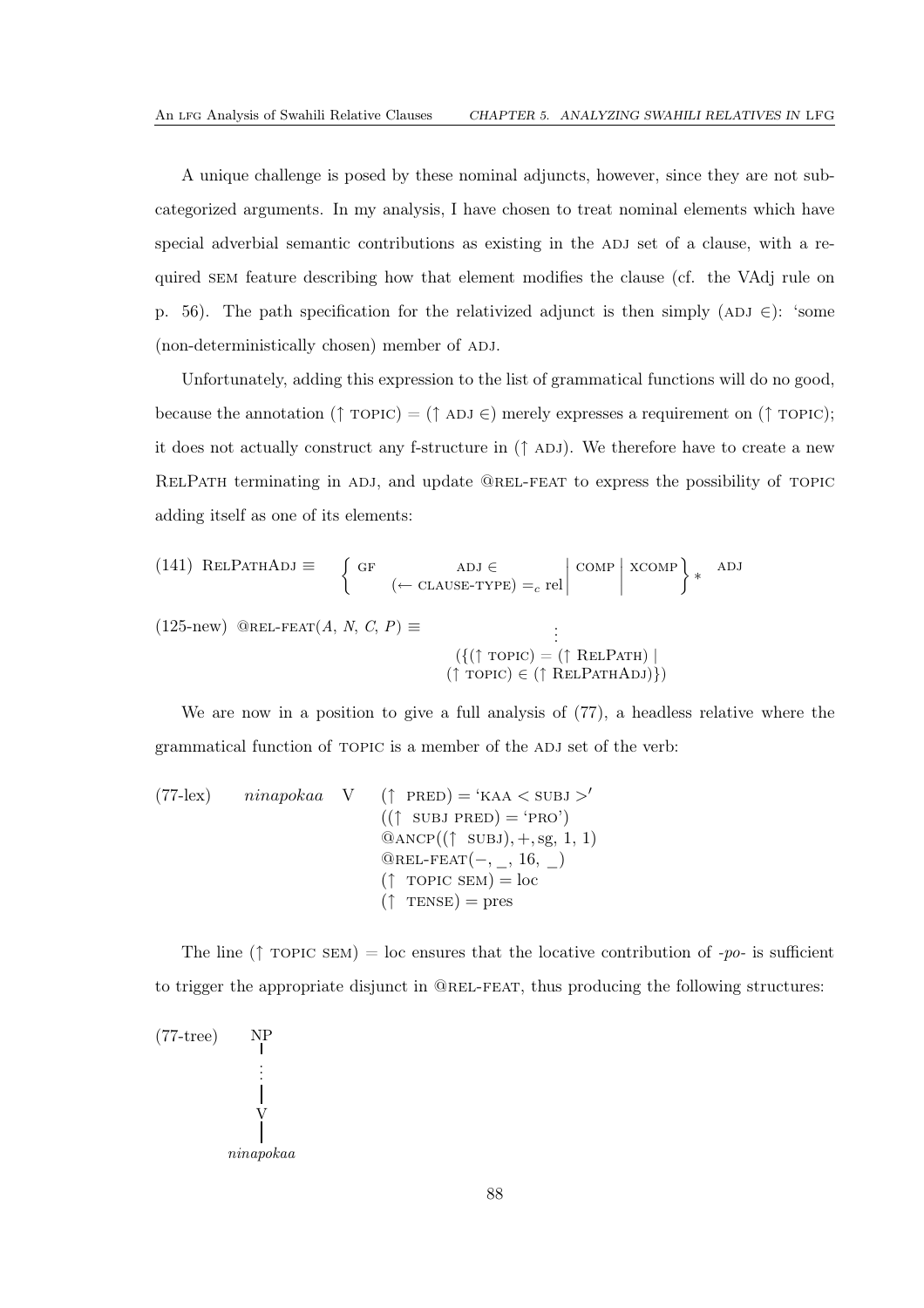

I take it that [\(77-](#page-40-0)fstruct) is precisely what we want: a PRED 'PRO' is contributed in the outer f-structure, and the features from the relative clause topic are unified (including, importantly, the sem feature, which enables us to say that the entire phrase is locative). Finally, the TOPIC of the relative clause is equated with a locative adjunct of that clause, which in precisely the desired behavior.

Several complications have been hidden from view, however. For example, the class 16 relative marker *-po-* need not have a definite locative semantic value; it can also denote a temporal value. There is thus certain amount of ambiguity or vagueness in the language itself—in these headless constructions it must be determined from context whether a temporal or locative interpretation is intended.

### 5.14 Other Constructions

As should be apparent, Swahili relative clauses constitute a complicated set of facts, difficult to model concisely and elegantly. In my view, the analysis I have constructed not only accounts for but gives an insightful linguistic explanation of a remarkable amount of the data presented in Chapter [3.](#page-18-0) At the end of that chapter, I called attention to a variety of constructions which I am not going to discuss specifically in this paper; however, I think it is clear that, in at least several cases (possessive or comparative relatives, for example), the mechanism of resumption provides a natural analysis of the judgments I collected during my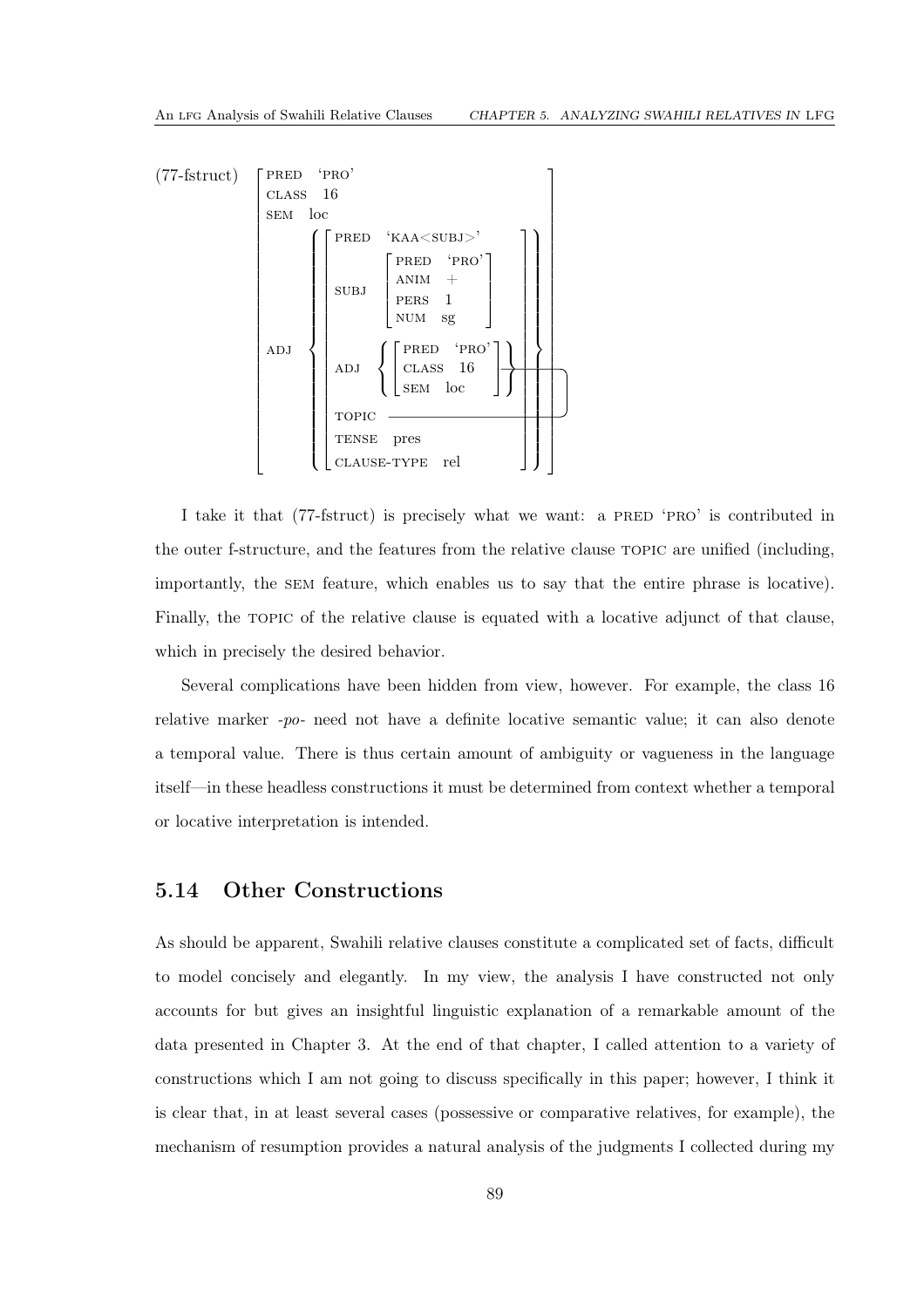research. In the next chapter, I will discuss the linguistic consequences of my analysis as I have presented it.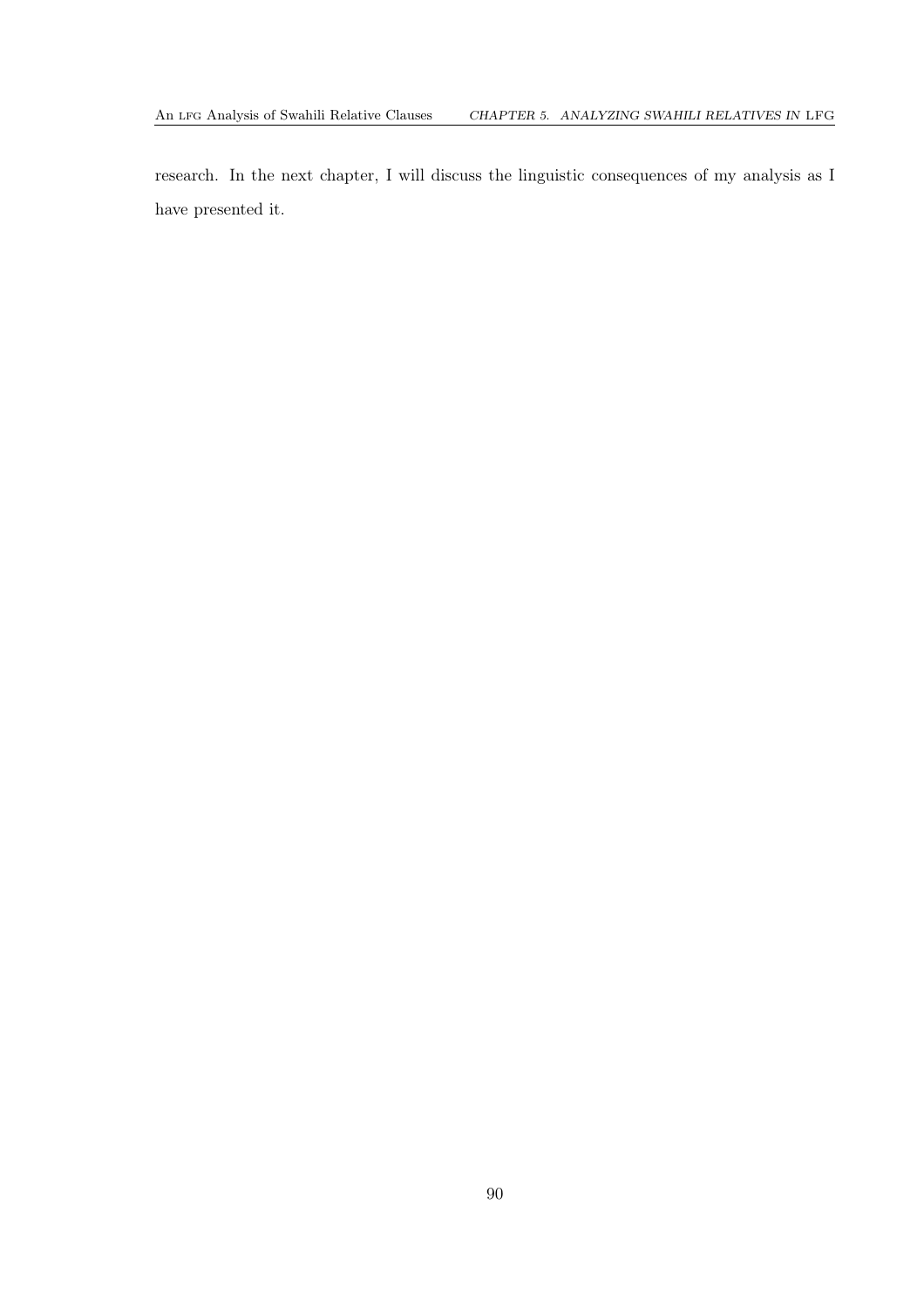## Chapter 6

# Evaluating the Analysis

Evaluating a syntactic analysis of any linguistic construction is not a straightforward process. It is sometimes difficult to define good criteria for an analysis to begin with, not least because even foundational theoretical entities like subj and obj are not naively and directly observable. Linguistic argumentation comes at the end of a long chain of assumptions, about which different frameworks and different researchers may plausibly disagree.

Even validity—the property an analysis has when it produces all grammatical constructions and fails to produce all ungrammatical ones—is not the final guide to the merits of an analysis. A perfectly valid analysis may well raise the suspicion that it is a cleverly jury-rigged affair, out of touch with linguistic reality. Ideally, validity is grounded in the features of the analysis which make clear and succinct linguistic claims. In this chapter, I will discuss what, precisely, the claims are which my analysis makes, and explain what I take to be their real linguistic motivation.

## 6.1 Linguistic Claims

Taking all the data from Chapter [3](#page-18-0) into account, the broadest generalizations which can be made about Swahili relative clauses are:

1. Every relative clause has some kind of relative marker (either *amba-*, the verbal morpheme *-o*, or both).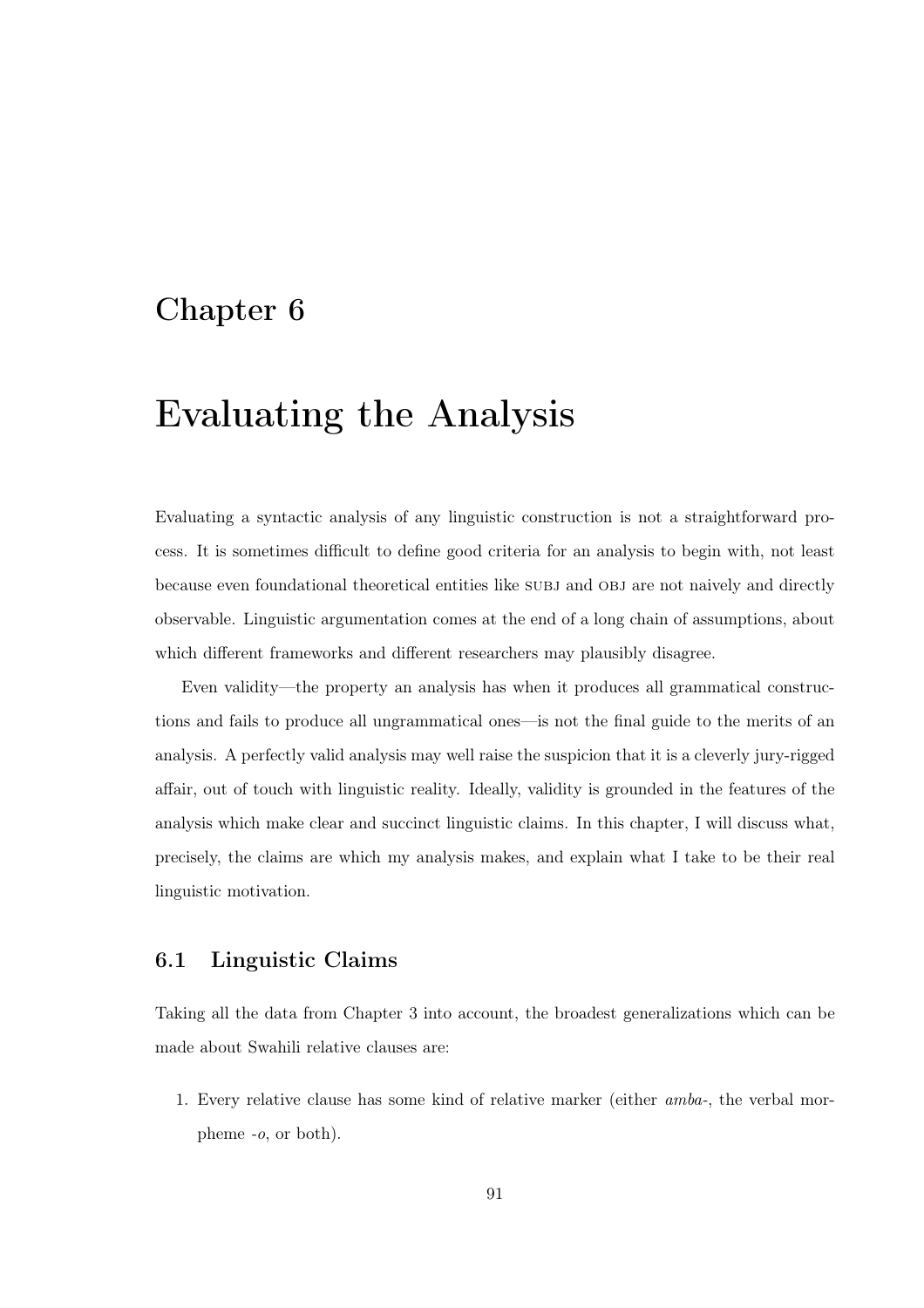- 2. Relativization is possible on a large number of grammatical functions in both *amba*and verbal affix strategies.
- 3. Some kind of marking of relativized grammatical function is obligatory in all cases except where that function is one of:
	- (a) subj (even the relativized subj of a 'Focus' sentence)
	- (b) member of ADJ (with  $(†$  SEM)) (e.g., locative adjuncts)
	- $(c)$  OBJ $2$
- 4. Head nouns of relative clauses can bind nominal functions in embedded contexts, through comp, xcomp, and even other relative clauses (at least in the *amba-* case).
- 5. *amba-* and verbal affix strategies can be used interchangeably in constructing relative clauses, except:
	- (a) Verbal affix relatives have a more restricted tense distribution.
	- (b) Verbal affix relatives are ungrammatical in certain constructions (e.g., relativization on the  $OBL_{aq}$  OBJ of a passive verb)—but not when the relativized GFs are found in a lower clause (for example, in comp).
- 6. Verbal affix relatives come with a strong preference for subject postposition.

In the next few sections, I will outline whether and how the claims my analysis makes amount to explanations of the foregoing facts.

### 6.1.1 Relative Pronouns

On my analysis, *amba-* and the relative morphemes are relative pronouns, that is, from the perspective of lfg they contribute a pred 'pro', and belong to an r-structure. This choice is (I think) a very natural one, but it has consequences for the entire system. The fact that they are pronominal predisposes the analysis heavily towards countenancing resumptive pronouns. In a phrase like [\(40\)](#page-29-1), for example, the claim that *ambaye* introduces a pred 'pro' forces *yeye* to be interpreted resumptively.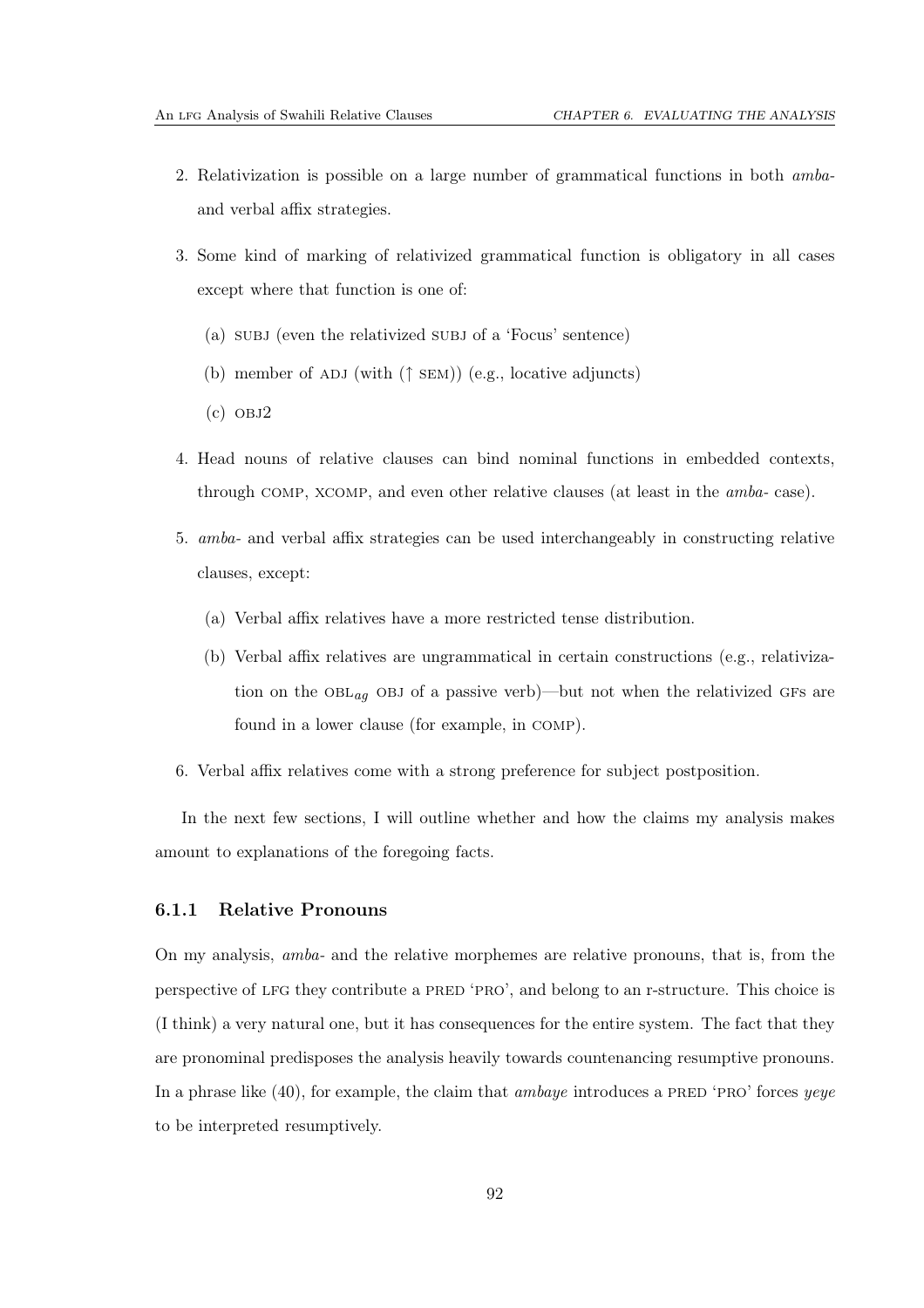[\(40\)](#page-29-1) *mtu* 1.person amba-AN.3SG 3SG.PRO AN.3SG-PAST-go-FV *amba-ye yeye a-li-kwend-a* 'person who (she) went' [\(Keach 1980](#page-111-0):97)

I might have chosen a different analysis for [\(40\)](#page-29-1), for example one wherein *amba-* is some kind of complementizer which introduces topic and certain agreement features, but does not contribute a nominal predicate on its own. Indeed, [\(40\)](#page-29-1) alone does not offer any features which can be used to differentiate these approaches. Consider, however,  $(62)$ :

[\(62\)](#page-35-0) *pombe amba-yo wavulana wa-ta-m-nunu-li-a* 9.friend amba-9 2.boy AN.3PL-FUT-AN.3SG.OBJ-buy-APPL-FV 9.friend (obj2) *rafiki* 'beer which the boys will buy for a friend' (Constructed)

There is a gap in this relative clause, showing the absence of relativized *pombe* 'beer'. Here, *ambayo* is the only word which can reasonably contribute the f-structure required for the verb to find an obj2 argument. Our options now appear more constrained: *amba-* seems like it *must* be a relative pronoun in at least this case. Furthermore, there do not appear to be cases that clearly rule out *amba-*'s pronominal nature; for that reason, I have decided that the simplest analysis involves always treating the relative markers (*amba-* and the relative morphemes) as pronouns.

### 6.1.2 Spec-CP

The primary *prima facie* difference between the *amba-* and verbal affix relative strategies is configurational, not functional: *amba-* relatives have a pronoun in Spec-CP, whereas tensed relatives incorporate the relative pronoun into the verb itself. In the analysis I have presented, this difference explains a number of the observed facts. The essential linguistic claim I make is that the presence of a pronoun in Spec-CP triggers the choice of a different IP lower in the clause.

In one IP, there are no special rules or preferences as to the position of the subject in the clause. The default position of the subject here is the normal Spec-IP. In the other IP, the Spec position is dispreferred, allowing a nominal subject to surface only in certain cases.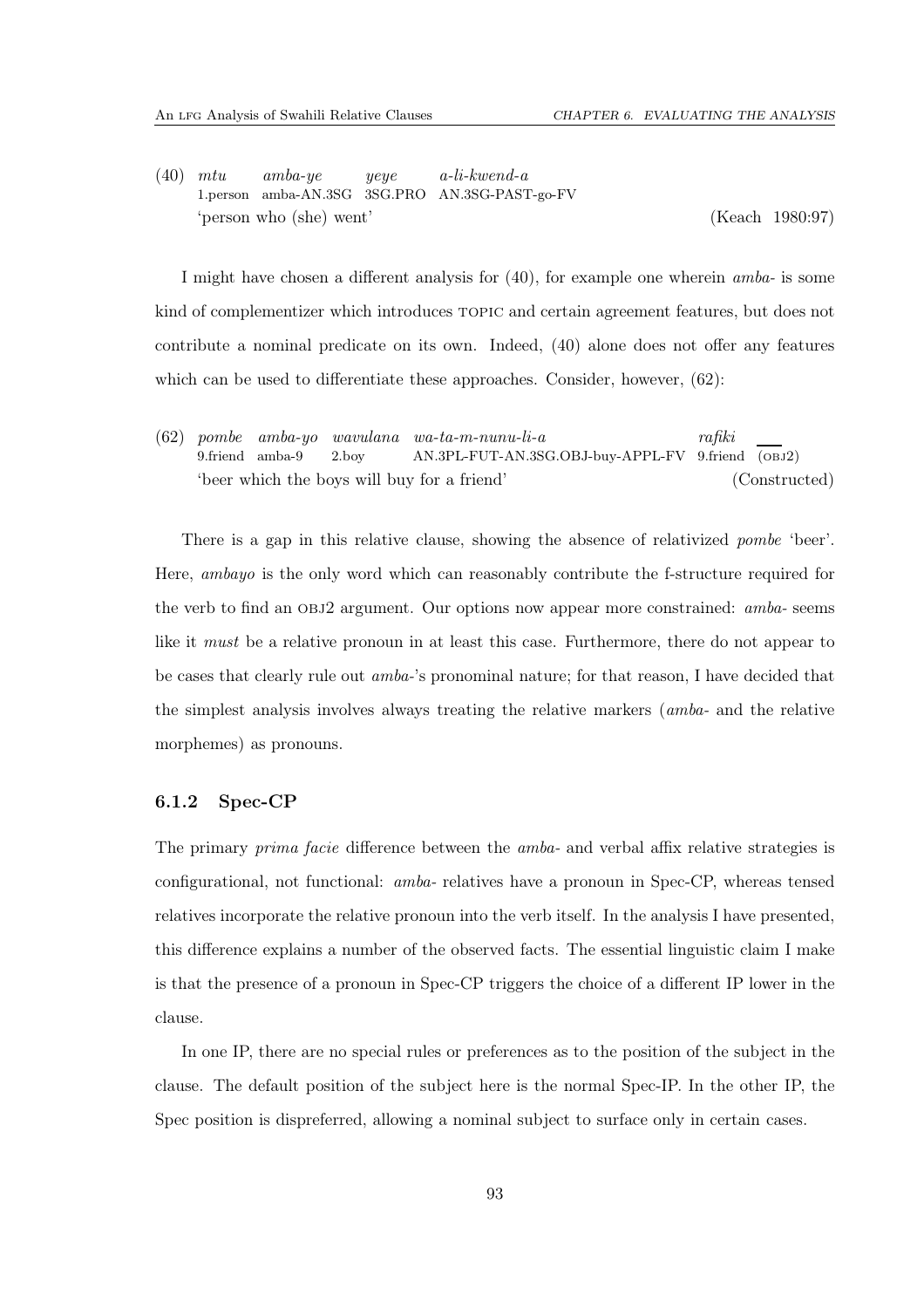I chose to model this analysis by use of the structural feature spec-cp, whose value is  $'+'$ when Spec-CP is filled (i.e., in *amba-* relatives). The name of the feature and its value are of course arbitrary, as is the choice to encode the difference in f-structure. I could alternately have chosen to create a cascade of different c-structure rules (e.g., IP and IPSpec, VP and VPSpec, etc...) in order to track the structural difference. The *purpose* of the feature, however, is not arbitrary: it is designed to model the claim that it is precisely the difference in configuration between *amba-* and tensed relatives which accounts for subject postposing, and thereby a host of other differences.

I have not explained, however, *why* a difference in Spec-CP should lead to different preferences for subject inversion. One hypothesis is suggested by [Edelsten \(2010](#page-111-1):50), who points to the fact that, in tensed relatives, identification of the relative clause is postponed until a time when some elements (an overt subject, or bits of verbal morphology) may have been parsed as though not heading or belonging to a relative clause. In this case it would be reasonable to predict a general preference for constructions where the relative marker's host (either *amba*or the relative clause verb) appears as early as possible in the relative clause. *amba-* relatives satisfy this preference trivially and inevitably, since *amba-* is in Spec-CP; for tensed relatives, the situation is more complicated, since whatever is allowed before the verb in IP (but most typically, an overt subject) could theoretically appear before the relative verb.

If this parsing-centric explanation is correct, it is not surprising that other considerations might overrule those which recommend postposing; for example, it may be *more* preferential to avoid placing the subject of a relative clause after a heavy sentential complement than it is to avoid parsing a subject before the relative clause verb. And this, in fact, is what we find in the data. The encoding of facts about Spec-CP in the analysis is therefore not a deceptively *ad hoc* way to account for differences between the two relative strategies; rather it reflects what I take to be an insightful explanation: the presence of *amba-* in Spec-CP is the differentiating factor (since it initiates a parsing environment where relativization has already been flagged).

This difference, captured in my analysis through the spec-cp feature, has ramifications for the grammaticality of large classes of examples. We saw in previous chapters that tensed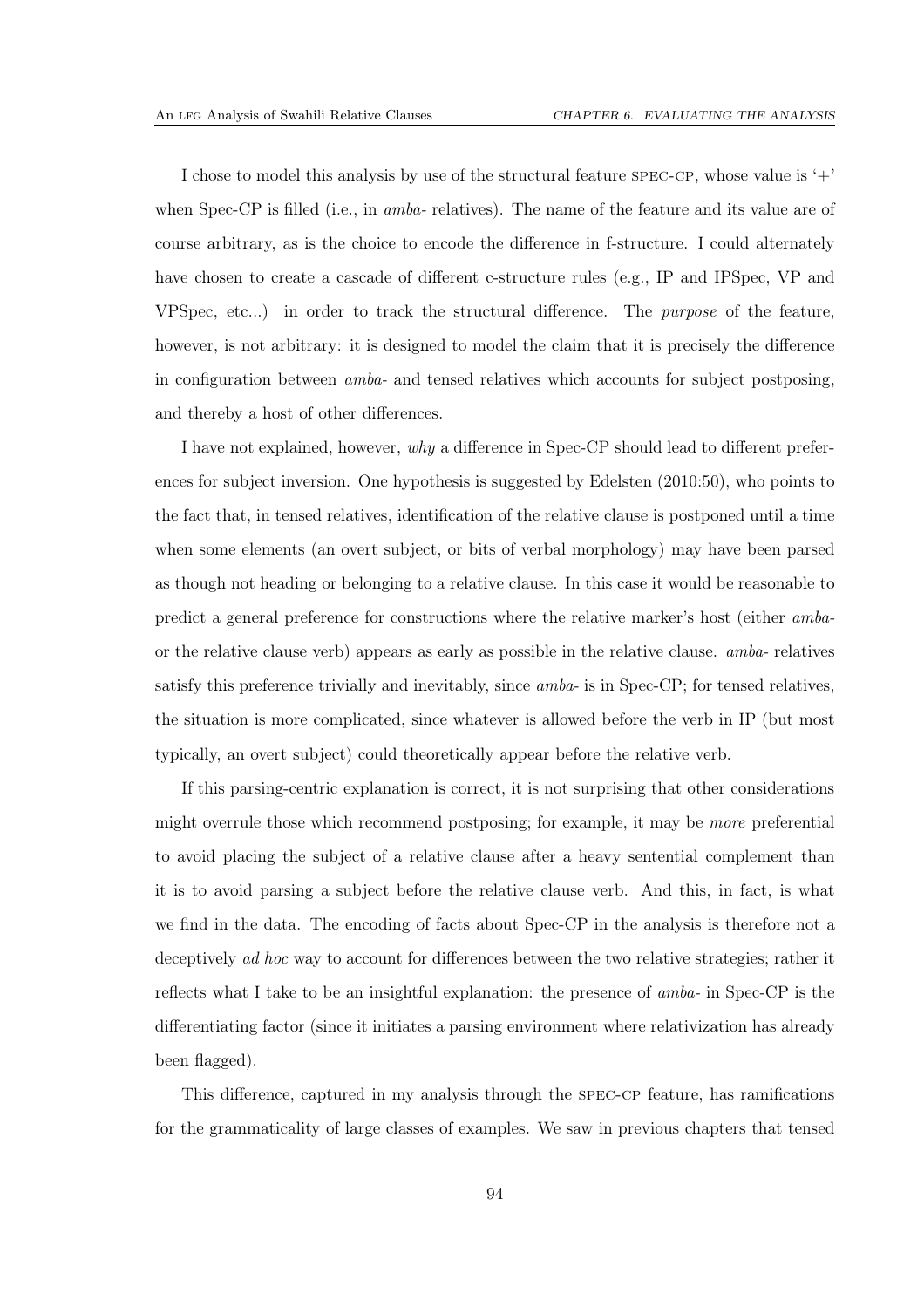relatives cannot be constructed when relativizing on the  $OBL_{aq}$  OBJ of a passive verb. The subject postposing rule explains the (putative) ungrammaticality of the examples Keach listed; I did not, however, come across any claims in any of my sources about the grammaticality of such examples *with* subject postposing, like [\(59\)](#page-34-0):

[\(59\)](#page-34-0) *?mvulana ki-li-ye-pik-w-a* 1.boy 7-PAST-AN.3SG.REL-cook-PASS-FV 7.food *chakula naye* by-3SG.PRO 'the boy the food was cooked by' (Constructed)

Since the status of this example is not determined, I will not say any more about it. If it is grammatical, no more needs to be said anyway, since the analysis currently supports it; otherwise, an explanation will have to be sought after gathering more data about the behavior of subject postposing in passive verbs in general.

### 6.1.3 topic and Grammatical Function

Besides the analysis-internal clause-type feature, relative clauses contain a topic feature intended to track the relativized grammatical function. I take it that this use of topic is not linguistically controversial; the essential insight is that relative clauses relativize on *something*, and that thing is the local topic of the relative clause.

My analysis requires that topic be identified with some grammatical function at some level of embedding in the relative clause's f-structure. This is tantamount to saying that topic cannot be external to the relative clause, and more importantly it cannot add an argument to the clause which was not present in the non-relativized version; again, I take this to be a commonplace of relative clauses cross-linguistically.

That topic is thusly identified is ensured, on my analysis, by two complementary strategies: a gap strategy and a resumptive pronoun strategy. In the gap strategy, there is no nominal element, whether lexical or incorporated into a verb or preposition, in the place where one would expect to see the argument corresponding to the relativized grammatical function. Instead, the relative pronoun itself plays this role via topic, which has targeted the appropriate GF through the RELPATH specification.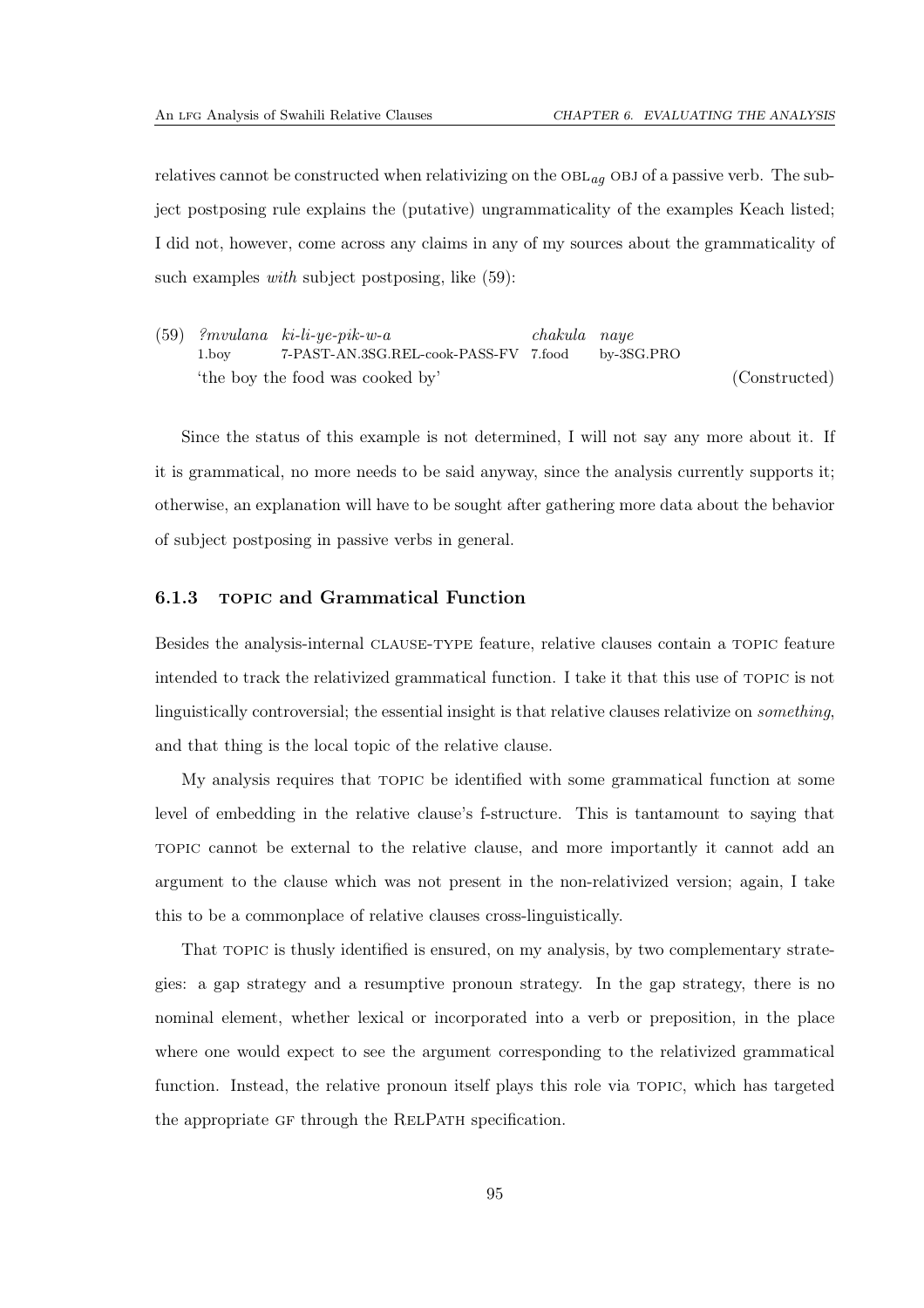In the resumptive pronoun strategy, TOPIC (the functional equivalent of the relative pronoun) is not explicitly linked to any grammatical function at all. Instead, TOPIC relies on a resumptive pronoun within the relative clause to be identified with it through the r-structure expressions in the resumptive pronoun's lexical entry. This strategy works because, for the relative clause's f-structure to be considered valid, (a) the resumptive pronoun needs to find an appropriate anaphor in r-structure, and (b) TOPIC must be so found by some pronoun in order for it to play an appropriate grammatical role in the relative clause.

One consequence of this analysis is that, in the resumptive pronoun strategy, there are no path constraints whatsoever in terms of which resumptive pronouns may be anaphorically related to TOPIC. This results in an elegant picture wherein pronouns can resume any appropriate element of the r-structure, at any distance. Many of the facts about Swahili relative clauses are therefore automatically explained under the assumption that the pronominal elements seen in various places (as object markers, or incorporated pronouns of *na-*, for example) are resumptive pronouns.

The resumptive analysis is not the only logically coherent one, however. It is entirely possible to extract a disjunctive functional path specification which would allow topic to be identified explicitly with any of the (what would now be considered to be) 'topic markers'. Two problems present themselves, if we take this view:

- 1. Either all incorporated pronouns, or the relative pronouns themselves, must be seen as referentially empty (i.e., they do not contribute a PRED 'PRO'). This must be the case in order for topic and the f-structure for the appropriate grammatical function to successfully unify. But, in many (non-relative) examples, the incorporated pronouns (e.g., the one in *na-ye* 'with-pro') *do* function as real pronominal objects.
- 2. It is not merely incorporated pronouns which show up as topical grammatical functions in relative clauses: full pronouns like *yeye* 'pro' do as well. On this story, we would be forced to claim that either *amba-* or *yeye* is not a pronoun, again in order for their f-structures to unify in examples like [\(40\)](#page-29-1).

Because it seems safest linguistically not to deny noun-hood to either *amba-* or the in-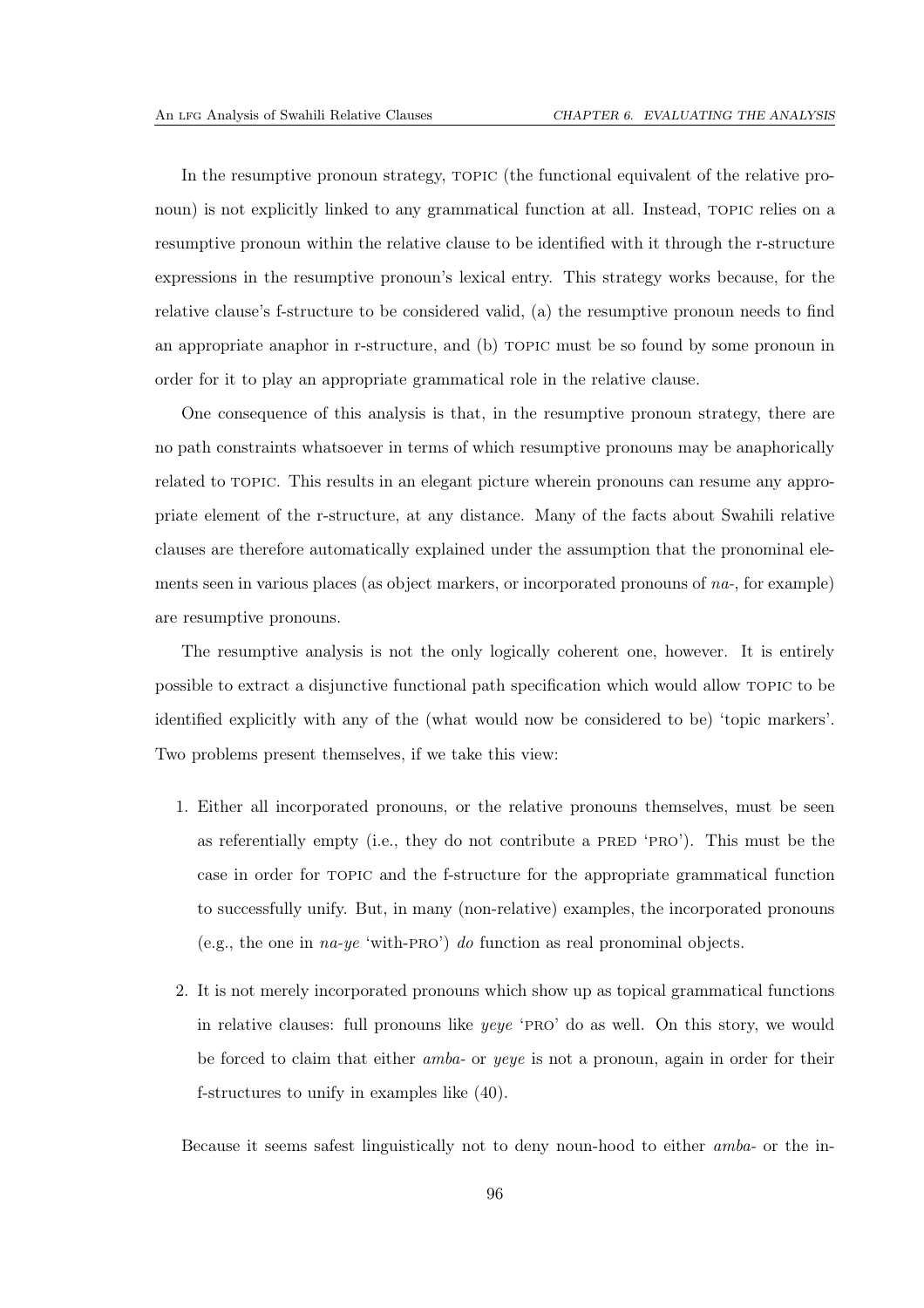corporated pronouns found in many relative constructions, I have opted for the resumption analysis. Not only does it make sense of the words as they actually appear (i.e., with cliticized pronouns), it eliminates the need to define a functional path for topic in many of the most complicated relative clause constructions.

### 6.1.4 Difficulties and Issues Raised

It would be disingenuous to claim that the analysis presented in this paper offers the best explanation for every fact about Swahili relative clauses which has surfaced in the course of the discussion. The fact that tensed relatives seem to be more constrained in their usage in the passive than *amba-* relatives, for example, is a result which has not bubbled up from the foundational elements of my analysis. I have been forced, for the time being, to simply assume some unspecified interaction with subject postposing. Word order considerations may or may not even be the right place to start in looking for an explanation; perhaps the functional nature of Swahili passive verbs would be a more fruitful point of departure.

Likewise, my analysis does not provide a natural explanation of (a) 'double-marking' (i.e., the formal or compound relative), or (b) differences in the use of embedded relatives. With regard to double marking, I am forced currently to assume that the relative morpheme on the relative clause verb is itself resumptive on *amba-*, without any independent linguistic motivations.

With regard to embedded relatives: if Keach is right that a tensed relative TOPIC cannot target a grammatical function of an embedded relative clause, the validity of my analysis is challenged. Where could we look for an explanation? The only real difference in my analysis lies in the structural spec-cp feature, but this does not play into the logic of topic and resumption. There does not seem to be any way to prevent a verbal affix relative topic from being resumed by a pronoun in a deeply-embedded relative clause.

We could decide to recruit  $SPEC-CP$  to drive this difference as well, perhaps by disallowing  $CP$  adjuncts of nouns from appearing in  $SPEC-CP = -$  clauses. But this would not count as an explanation; rather, it is a description of the facts which models them precisely, but without additional insight. The problem is again the lack of a large quantity of suitably specific data.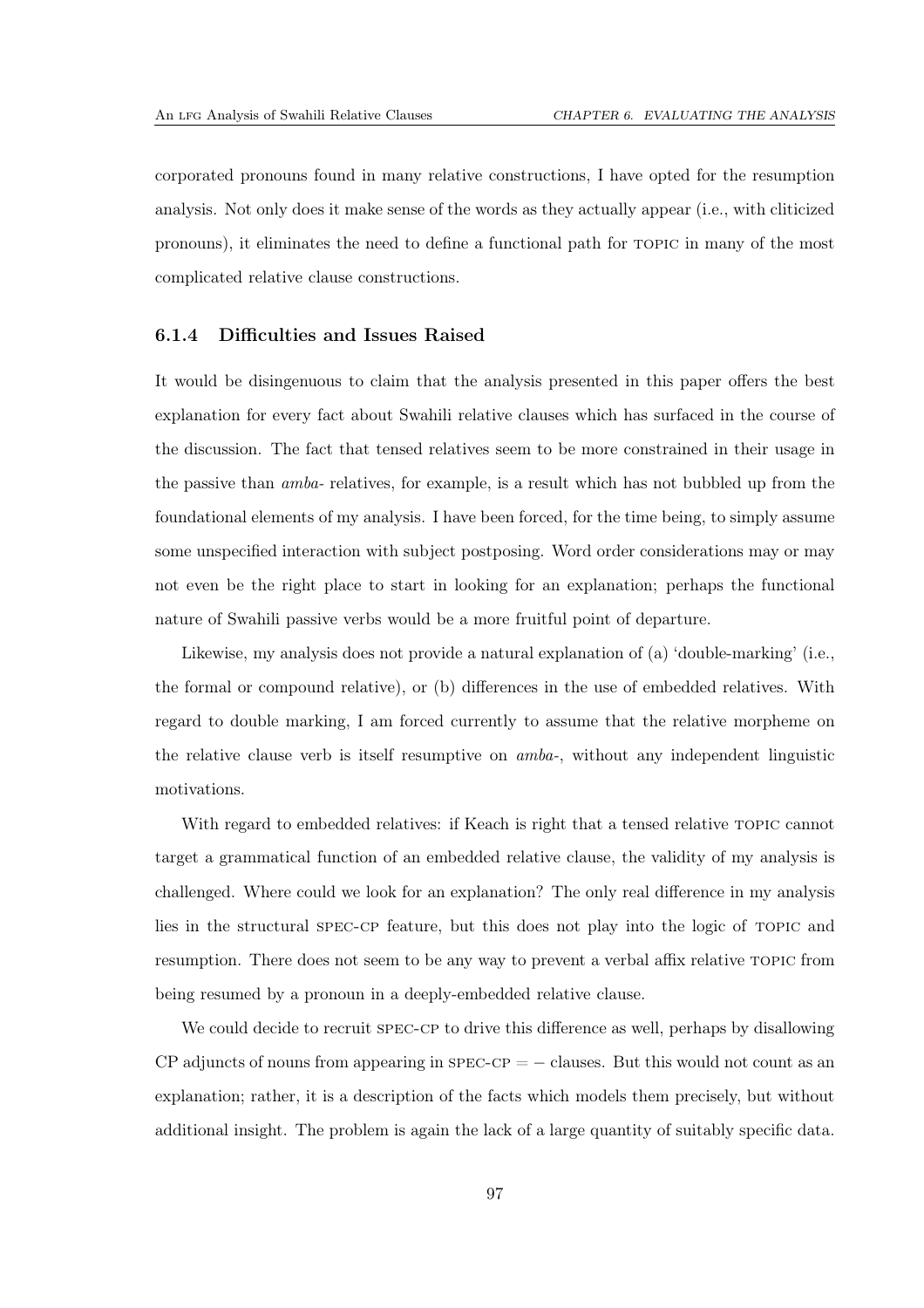The explanation of subject postposing has already shown that what some linguists assume is a matter of grammaticality vs. ungrammaticality may in fact be a matter of competing constraints, some of which may not even be syntactic.

Finally, I want to point out that the use of a gap strategy in cases of relativization on subj was not the only sensible option. In fact, there may be good cross-linguistic reasons to consider whether relativization on SUBJ uses resumption as well; according to [Keenan and Comrie](#page-111-2)  $(1977)$ , it would be odd to find SUBJ and OBJ2 grouped together in a relativization strategy. If it is important to maintain the integrity of K&C's accessibility hierarchy, relativization on subj could be removed from the gap strategy and treated resumptively. Swahili subject markers would then be considered to have three roles:  $(1)$  contributing a PRED 'PRO' when there is no overt subject, (2) marking agreement when there is an overt subject, and (3) resuming a relative pronoun in cases of relativization on subj.

## 6.2 Other Approaches

Work on Swahili relative clauses has not generated a particularly extensive bibliography, but several analyses of this very interesting set of constructions have been produced. The classic statement is [Keach \(1980\)](#page-111-0), a transformational exploration from which much of the data in this paper is drawn. A more recent entrant is [Edelsten \(2010\)](#page-111-1), which examines Swahili and Chindamba relative clauses from the perspective of dynamic syntax. To my knowledge, no work has been done on giving a formal analysis of Swahili relative clauses in LFG. In this section, I will set out some of the features of the other analyses on offer, in order to highlight a few important differences between them and the one presented here.

### 6.2.1 Keach (1980)

[Keach \(1980\)](#page-111-0) presents a movement-based approach to Swahili relatives, built on the framework set out in [Chomsky and Lasnik \(1977](#page-110-2)). In her analysis, the relative pronoun is an 'inaudible' pronoun she calls pro (distinguished from 'audible' pronouns like *yeye*). This pro, if cliticized, becomes the familiar *-o* in Swahili, visible on *amba-*, relative affix verbs, and prepositions like *na* 'with/by'. If pro does not find itself in a structure of the appropriate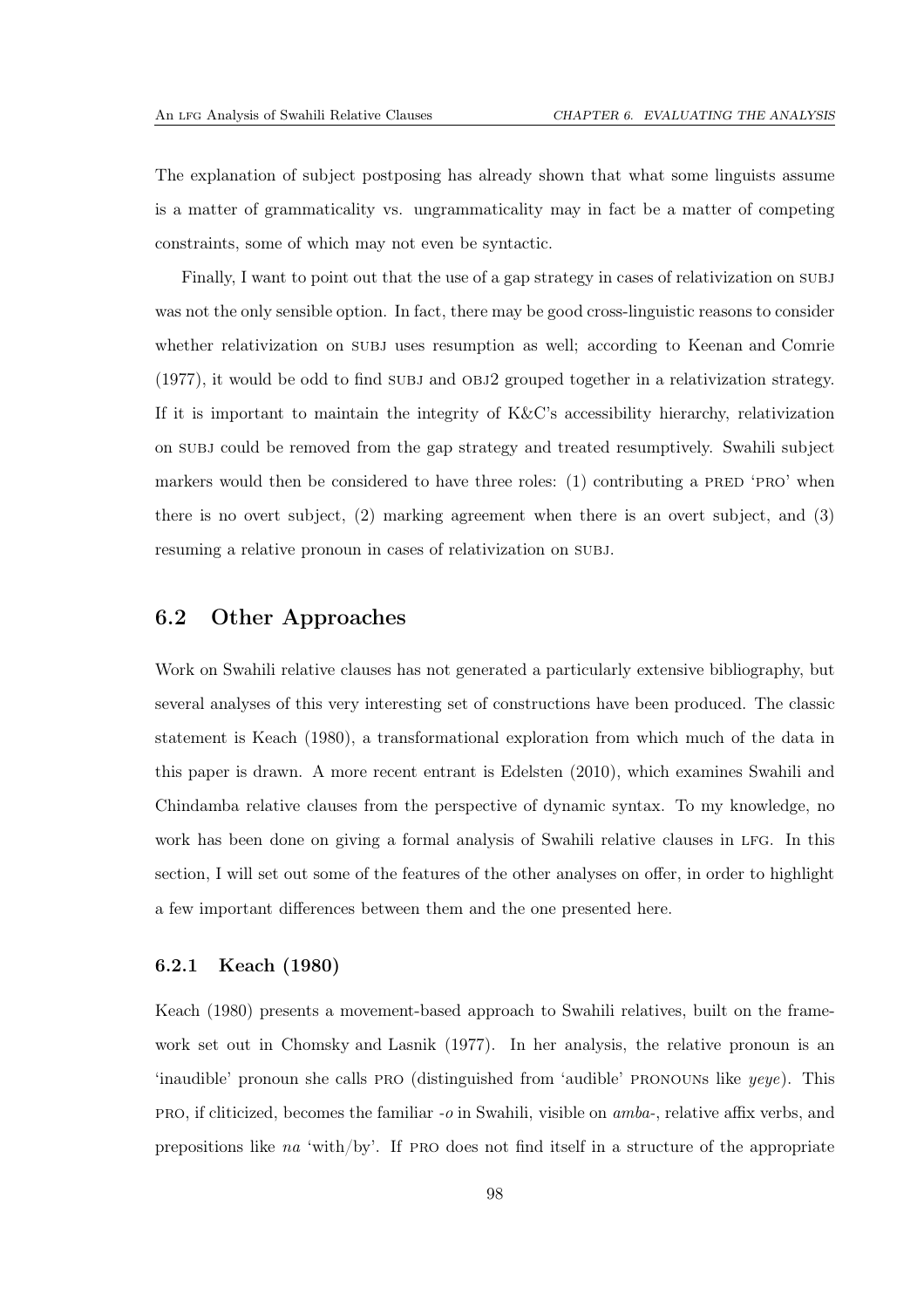form, it is simply deleted in the course of the derivation. Otherwise, it can participate in the interpretation conditions on a given relative clause which validate the formation of that clause.

An essential point for Keach is that pro must cliticize appropriately for any relative clause to be formed, and this in turn requires that it be generated in positions where the cliticization movement is possible (according to a special clitic rule). In order to ensure this, Keach goes to great lengths to argue that *amba-* is neither a relative pronoun nor a complementizer, but rather a verb. *Amba-*, as a verb, produces another S to host the relative clause verb. The structures for *amba-* and tensed relatives are then substantially more different from each other than on my own analysis.

The base tree for an *amba-* example looks like [\(142\)](#page-103-0) [\(Keach 1980](#page-111-0):70):

<span id="page-103-0"></span>

And for the analogous tensed example [\(Keach 1980](#page-111-0):70):<sup>[39](#page-103-1)</sup>

<span id="page-103-1"></span><sup>&</sup>lt;sup>39</sup>This tree makes apparent a feature of transformational analyses of Swahili in general, namely the treatment of different parts of the verb as being generated in different syntactic nodes. From the perspective of lfg, this is a conflation of morphology and syntax, and moreover of functional information (e.g. tense) and constituent structure.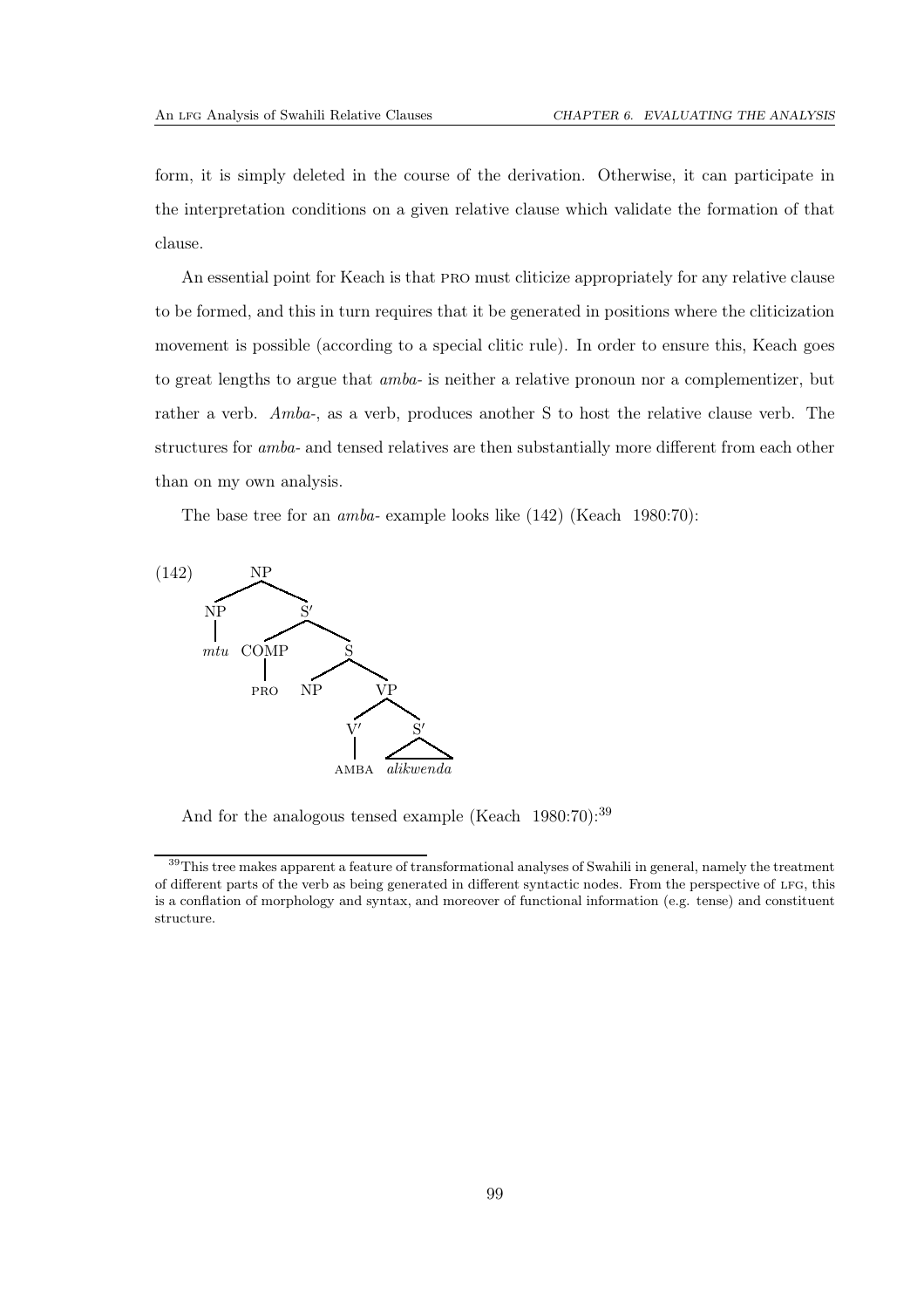

One of the main differences between the different relative strategies, on Keach's view, is movement. She claims that movement occurs in tensed relatives, and not in *amba-* relatives. In *amba-* relatives, the relative pronoun pro is base-generated in COMP, and attaches downward to *amba-* via the clitic rule. It is then simply interpreted with an empty node (a gap) in the relative S. Tensed relatives, on the other hand, generate pro in its position within the relative clause; it then moves upward to COMP, where it can successfully cliticize onto TENSE (T).

Keach's analysis is far too detailed to treat adequately in this thesis; I simply want to point out here that inordinately much seems to hang on her view that *amba-* is a verb. Despite *amba-*'s history as a verb, it is not obvious that it should be so considered in synchronic Swahili. Additionally, in order for her analysis to work, Keach must "stipulate that *amba*is semantically null" [\(Keach 1980](#page-111-0):68). The benefits of treating *amba-* as a verb moreover seem primarily theory-internal: they allow the simplification of a clitic rule, and cause certain structures in the two relative strategies to become superficially similar. I am not sure what, if anything, this really says about Swahili.

Still, Keach's claim that the two strategies are differentiated by movement is interesting and potentially insightful; from the perspective of my own analysis, this amounts to suggesting that, on one hand, *amba-* exists in anaphoric agreement with resumptive pronouns, but on the other hand, tensed relative pronouns are related grammatically to topical markers within the clause. I did not pursue this possibility in order to account for what look like obvious cases of resumption even in tensed relatives, but there may well be more to glean from Keach's observations.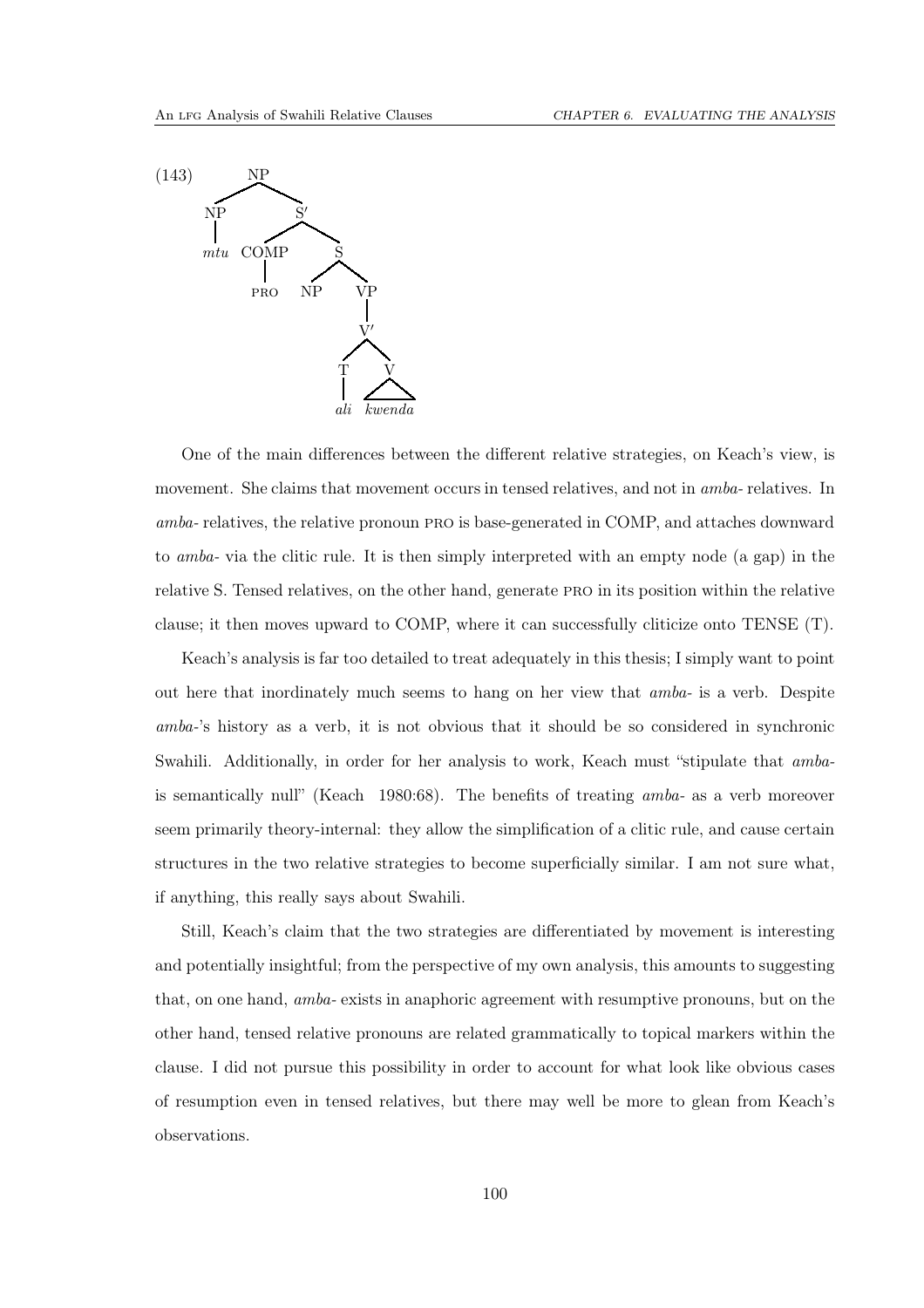### 6.2.2 Edelsten (2010)

In his MA thesis, Edelsten provides a number of helpful examples of Swahili relative clause constructions not found elsewhere. His primary motivation is to give an analysis (within the framework of Dynamic Syntax [\(Cann et al. 2005](#page-110-3))) of relatives in both Swahili and Chindamba (a related Bantu language). Edelsten takes issue on a number of occasions with Keach's data, concluding that, "contrary to expectations, the syntactic environments available to each of the strategies are remarkably similar" [\(Edelsten 2010](#page-111-1):35).

Linguistically, Edelsten argues a line which I take to be congenial to my own analysis, namely that *amba*- is a relative pronoun, and that relativization also involves the use of resumptive pronouns.[40](#page-105-0) However, in terms of word order, he mentions a few basic constraints but argues that word order within relative clauses is "basically free". In essence, he relaxes many of the constraints and distinctions Keach took seriously, some of which I did not discard in my own analysis, for example subject postposing.

Edelsten's analysis (he considers only relativization on subjects and objects from a formal perspective) is presented as the derivation of a semantic structure representing the parse of the relative clause. Words and morphemes are parsed from left to right, and contribute to the semantic structure in various ways. The relative pronoun, whether it is parsed in *amba-* or a relative verb, will institute a link between the head noun and the relative clause, and also open up a node representing the requirement of a resumptive pronoun. As parsing continues, new elements are potential matches for this node, based on e.g. class information. The parse will complete successfully only if all nodes can be appropriately merged.

Edelsten did not consider more complicated relative clause examples, and in any case the representations of Dynamic Syntax are somewhat different than those of LFG, but there is arguably a lot of agreement between Edelsten's take on the facts and the analysis presented in this paper. Without examining parses of more classes of relative clauses in his analysis, it is difficult to know how much overlap there really is, or what deeper claims Edelsten is making about Swahili. At any rate, the primary insight provided by his analysis is in how the

<span id="page-105-0"></span><sup>&</sup>lt;sup>40</sup>In fact, he argues that Swahili relatives constitute a new category in the [Cann et al. \(2005](#page-110-3)) classification of relative clauses: "TYPE 4: relative pronoun + resumptive pronoun" [\(Edelsten 2010](#page-111-1):32).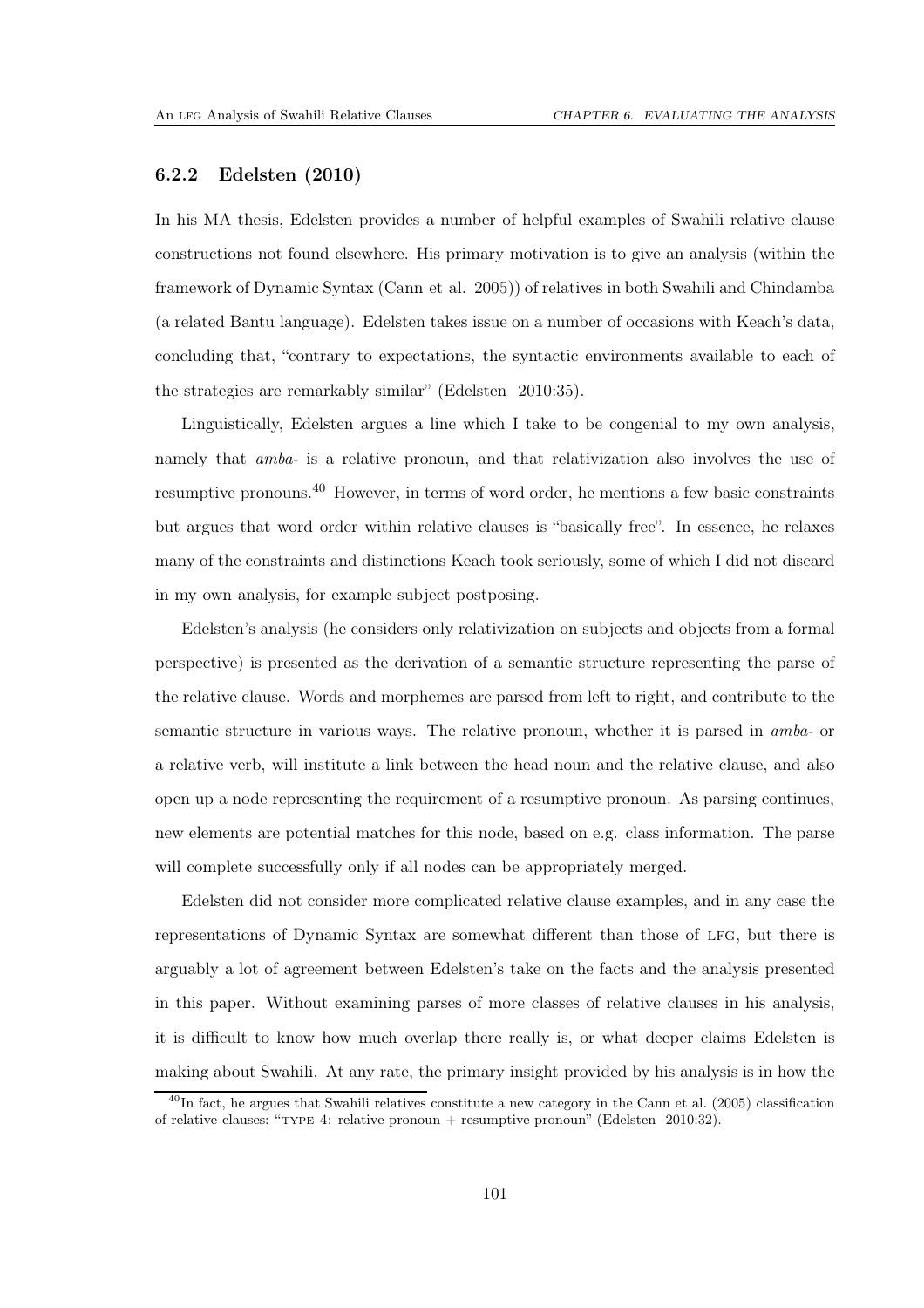concept of incremental parsing has an effect on the ease of understanding different relative constructions. Parsing is a real linguistic phenomenon, and so Edelsten's analysis is a natural model of those facts which are conditioned by parsing considerations.

## 6.3 A Cautionary Tale: Explanan{dum|s}

In order to develop and validate my analysis of Swahili relative clauses, I developed a model of Swahili grammar in the Xerox Linguistic Environment (xle) [\(Crouch et al. 2007\)](#page-111-3). There are a number of compelling reasons for a syntactician to develop theories with computational models, including the following:

- 1. Conceptual precision is enforced. Vague and ambiguous notions are not easily expressed in the language of computational grammars.
- 2. Validity is easily testable; the tedious process of checking analyses by hand is replaced by the tedious process of designing a working model of a natural language.
- 3. Interaction effects are not easily ignored. Sub-systems are always active, even when not in the view of the grammar developer, and so surprising interactions between different components are less likely to remain hidden.

However, it can be dangerous to confuse the goal of building a model of a certain syntactic construction with the goal of giving a good linguistic analysis of the same construction. Any set of facts has a trivially valid 'analysis' which consists of the simple recapitulation of those same facts. For an analysis to count as an insightful explanation of a linguistic phenomenon, it must make a non-superficial (and ideally intuitive) connection between the facts, with reference to more basic or more well-understood linguistic entities.

It is precisely in this project of finding good explanations that computational models can lead an analysis astray. Lacking the psychological experience of a surprising and elegant connection, a computational model can only help in determining validity. There is no guarantee that this validity is in any way meaningful; it is possible, for example, to give any number of different analyses for Swahili relative clauses which resemble the one I have offered in this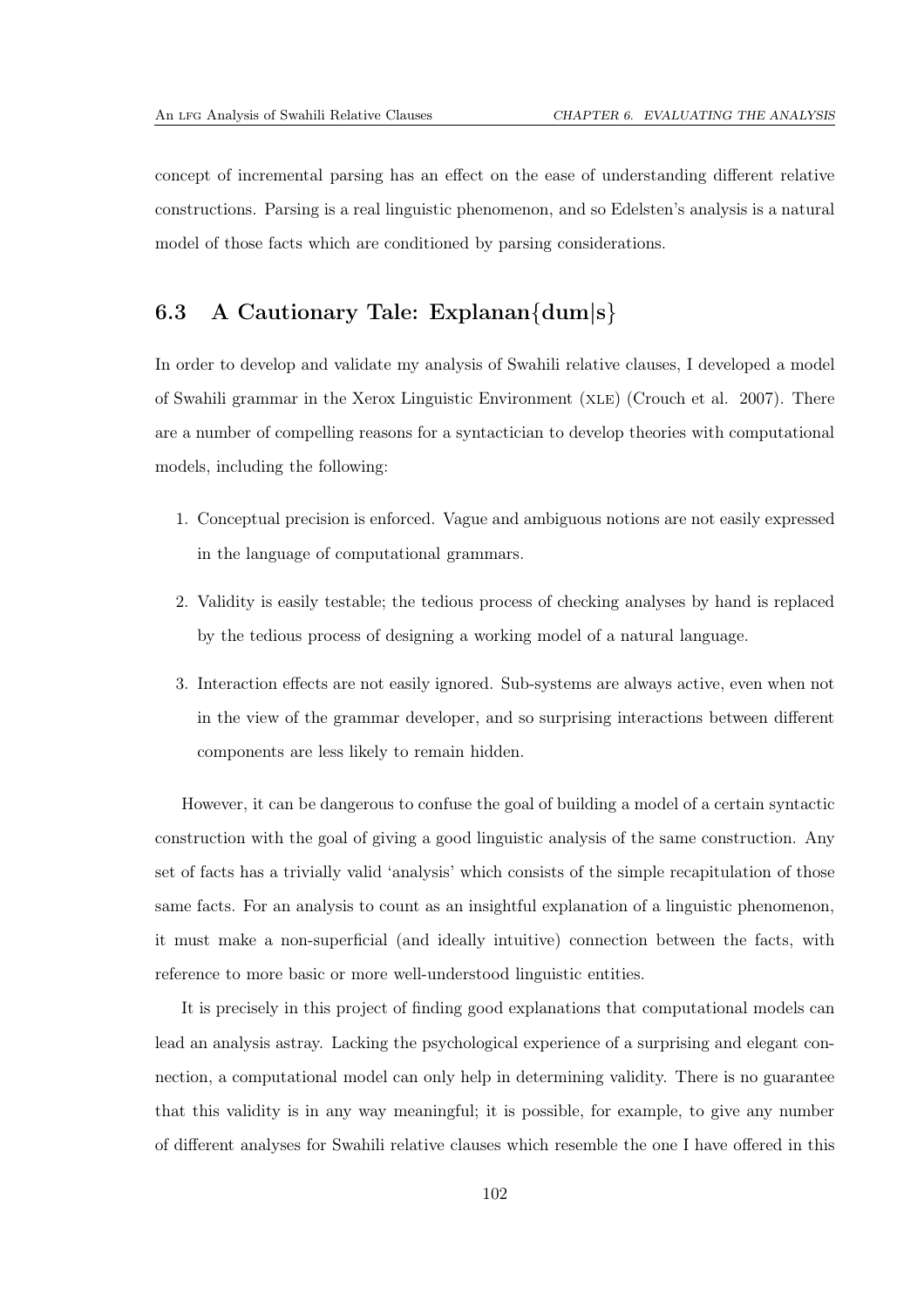paper in terms of validity, but which offer no real explanation. For example, using the expressive power of lfg's f-structures, we could simply encode the differences between the relative strategies in the analysis itself, say with annotations like ( $\uparrow$  REL-TYPE) = amba.

It is in fact very difficult not to fall into this trap, and so I have endeavored to motivate every feature of the analysis with a claim about Swahili itself. When the spec-cp feature has the value '+', for example, this is merely functional shorthand for *amba-*'s being in Spec-CP, which itself is a basic configurational fact of the clause. All logic in the analysis which makes use of spec-cp, then, claims to be grounded in this structural organization. It is not impossible to build *ad hoc* explanations using spec-cp, but at least it is clear in my analysis where I would be doing so.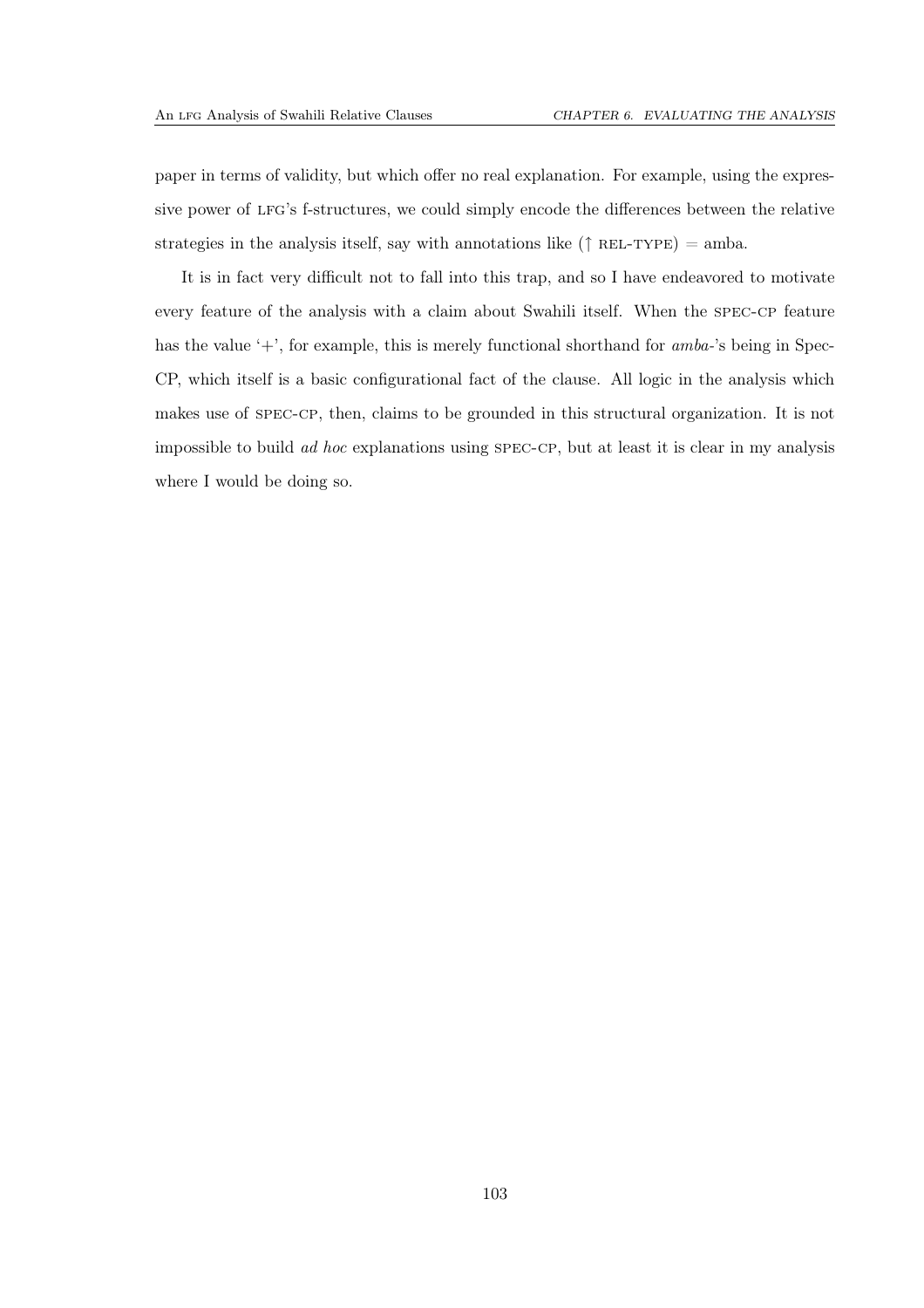## Chapter 7

## Conclusion

Relative clauses constitute a major source of linguistically interesting constructions in Swahili, whose depths have not been fully plumbed. If the research done in the course of writing this thesis is any indication, more work in this area will emerge in the future. For now, I have provided an analysis of a number of relative constructions in lfg, supported by a computational grammar developed in xle. The analysis as presented is of course provisional in some areas, for example in its treatment of subject postposing in passivized verbal affix relatives.

Linguistically, my analysis assumes a preponderance of similarities, not differences, between *amba-* and tensed relatives. Both are treated as involving relative pronouns, and as utilizing both gap and resumptive pronoun strategies for determining the grammatical function of topic in the relative clause. I claimed that the differences which *do* exist arise from the basic structural configuration of the two strategies (*amba-* relatives have a relative pronoun in Spec-CP, and verbal affix relatives do not); these constructions naturally lead to a difference in distribution of relative clause strategies, especially when taking into account some various other considerations, like constituent weight or parsing complexity.

It is always open to anyone to question whether this analysis constitutes a good or insightful explanation of the facts within view. I argue, however, that the entities to which my analysis makes reference (resumptive pronouns, topic, functional paths, etc...) are those which come along with a basic understanding of linguistics, or the framework of LFG in par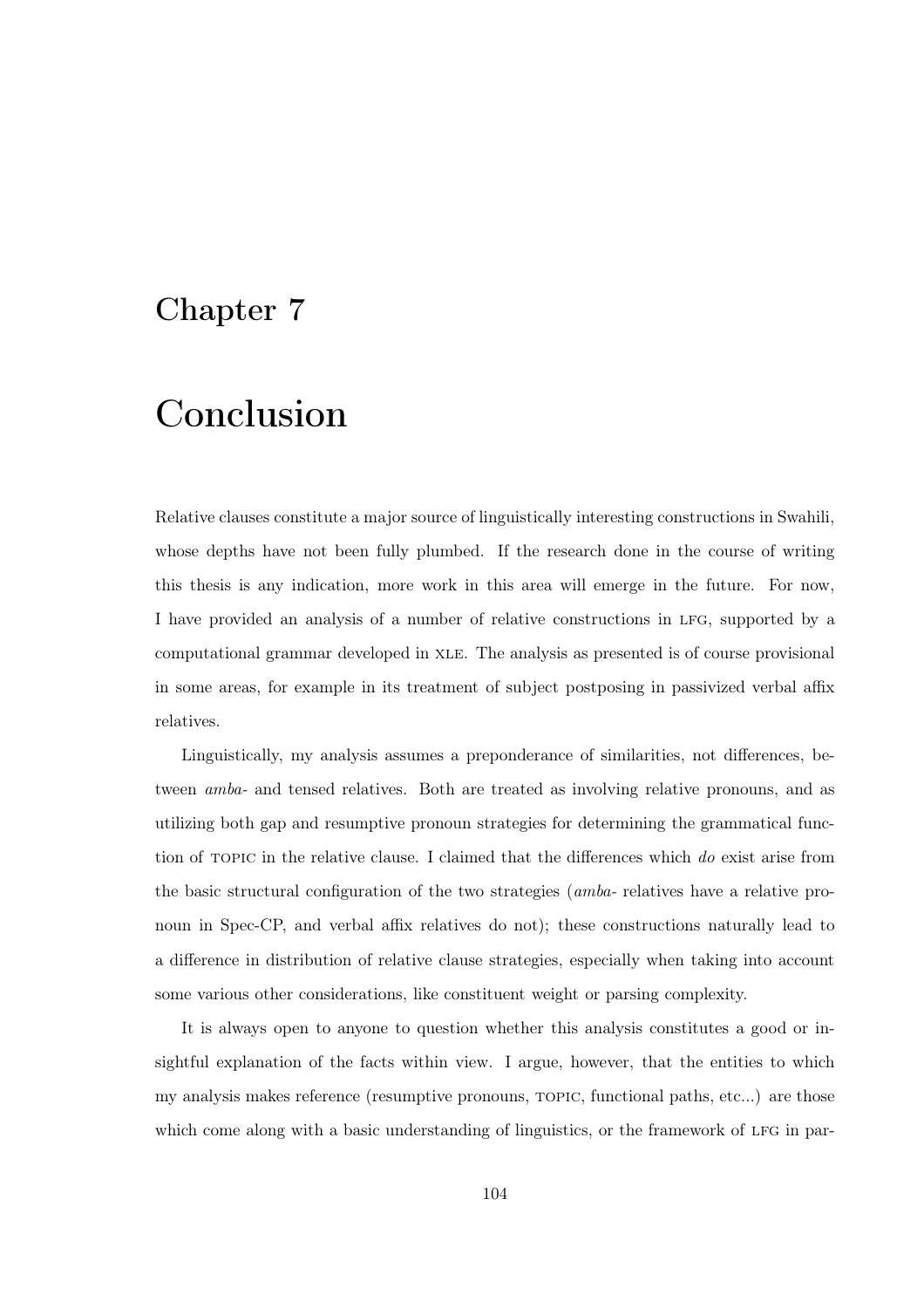ticular, and thus that the analysis does constitute an explanation—at least until more data is gathered and the provisional features of the analysis can be more adequately evaluated.

LFG was invaluable as the framework of choice for this project, and it proved a natural system for modeling the various features of the analysis. The intuitive coherence of meaning between *amba-* relatives and their tensed counterparts is exhibited beautifully in the identity of their f-structures, for example. Likewise, the use of r-structure and the  $\rho$  projection to moderate pronoun resumption is a surprisingly literal and obvious mechanism for tracking discourse referents, which allows for an elegant solution to the problem of finding the right grammatical function for a relative clause topic. Regardless of framework, what matters at the end of the day is what my analysis says about Swahili and related languages. I hope, in that regard, to have contributed to the growing interest in Swahili relative clauses.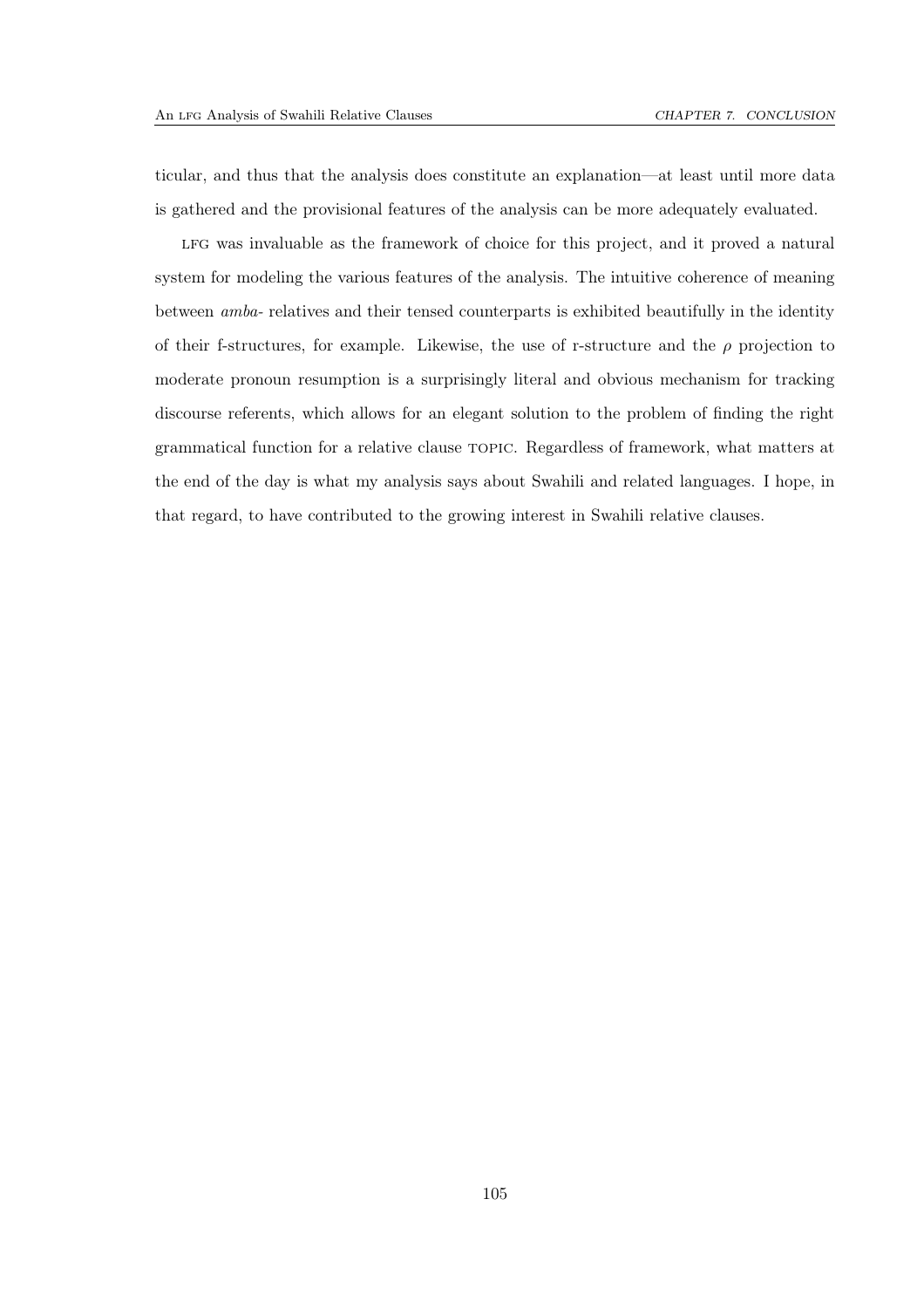## Bibliography

- M. Aronoff, I. Meir, C. Padden, and W. Sandler. Classifier constructions and morphology in two sign languages. *Perspectives on Classifier Constructions in Sign Languages*, pages 53–84, 2003.
- E. Ashton. *Swahili Grammar (Including Intonation)*. London: Longman, 1987.
- A. Asudeh. *Resumption as Resource Management*. PhD thesis, Stanford University, 2004.
- M. Augustin and M.A. Augustin. Topic and focus in Swahili. *GIALens: Electronic Notes Series*, 1(1):12, 2007.
- B. Bickel, B. Comrie, and M. Haspelmath. The Leipzig glossing rules. Conventions for interlinear morpheme by morpheme glosses. *Max Planck Institute for Evolutionary Anthropology and Department of Linguistics, University of Leipzig*, 2008.
- J. Bresnan. The passive in lexical theory. *The Mental Representation of Grammatical Relations*, pages 3–86, 1982.
- J. Bresnan. *Lexical-Functional Syntax*. Wiley-Blackwell, 2001.
- J. Bresnan and S.A. Mchombo. Topic, pronoun, and agreement in Chicheˆwa. *Language*, 63 (4):741–782, 1987.
- J. Bresnan and S.A. Mchombo. The lexical integrity principle: Evidence from Bantu. *Natural Language & Linguistic Theory*, 13(2):181–254, 1995.
- J. Bresnan and L. Moshi. Object asymmetries in comparative Bantu syntax. *Linguistic Inquiry*, 21(2):147–185, 1990.
- L. Buell. Swahili Amba-less relatives without head movement. *UCLA Working Papers in Linguistics*, 8:86–106, 2002.
- M. Butt, T.H. King, M.-E. Niño, and F. Segond. *A Grammar Writer's Cookbook*. Stanford, CA, 1999.
- R. Cann, R. Kempson, and L. Marten. *The Dynamics of Language*, volume 35. Elsevier, 2005.
- A. Carnie. *Syntax: a Generative Introduction*. Wiley-Blackwell, 2002.
- N. Chomsky. *Aspects of the Theory of Syntax*. MIT Press, 1965.
- N. Chomsky and H. Lasnik. Filters and control. *Linguistic Inquiry*, 8(3):425–504, 1977.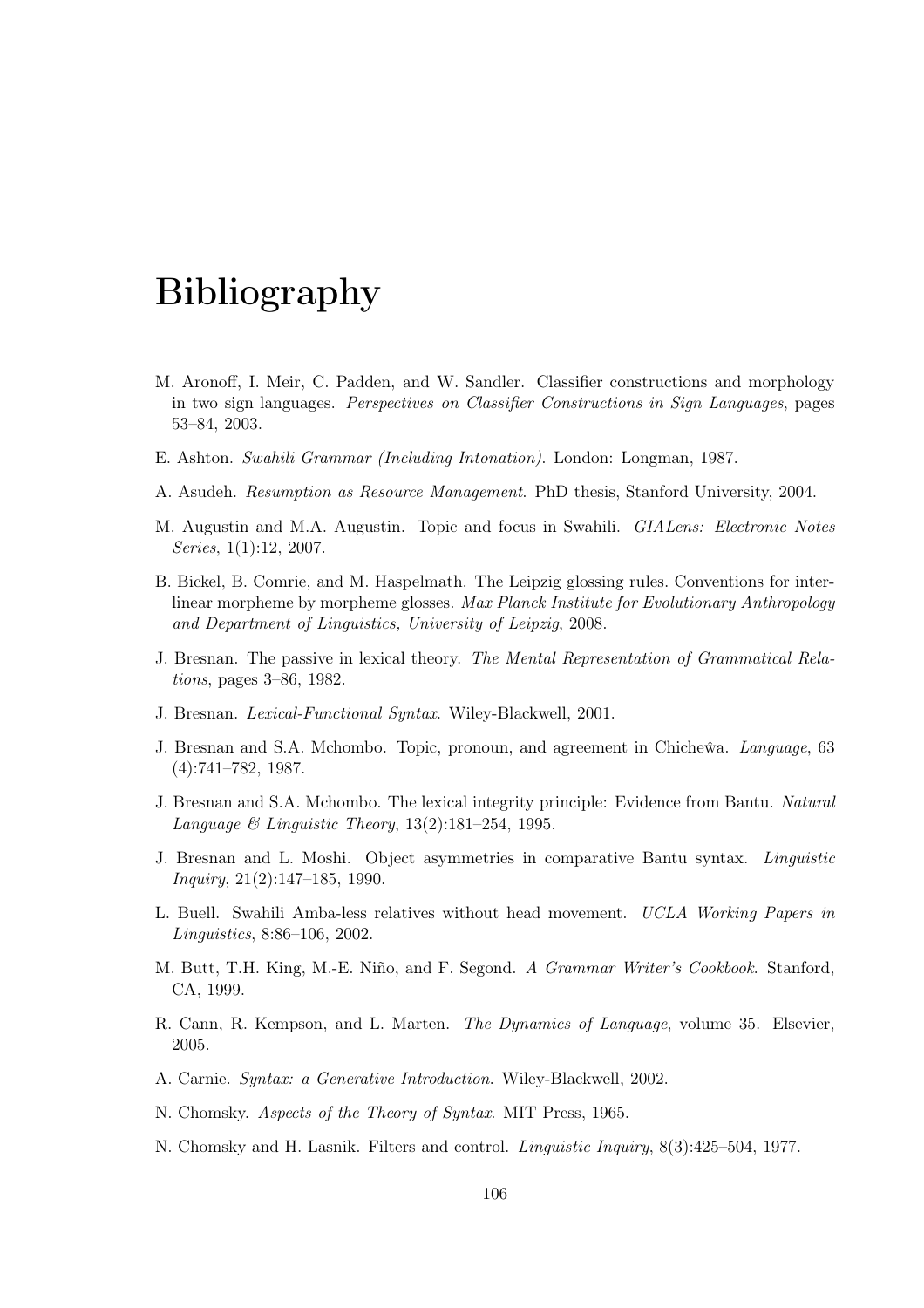- D. Crouch, M. Dalrymple, R. Kaplan, T. King, J. Maxwell, and P. Newman. XLE documentation. 2007. URL [http://www2.parc.com/isl/groups/nltt/xle/doc/xle\\_toc.html](http://www2.parc.com/isl/groups/nltt/xle/doc/xle_toc.html).
- M. Dalrymple. Lexical functional grammar. *Syntax and Semantics*, 34, 2001.
- <span id="page-111-0"></span>M. Dalrymple, R.M. Kaplan, J.T. Maxwell, and A. Zaenen, editors. *Formal Issues in Lexical-Functional Grammar*. Stanford, CA, 1995.
- K.U. Deen. Subject agreement in Nairobi Swahili. In *Selected Proceedings of the 35th Annual Conference on African Linguistics*, pages 225–233, 2006.
- K. Demuth. Bantu noun class systems: Loanword and acquisition evidence of semantic productivity. *Systems of Nominal Classification*, pages 270–292, 2000.
- P. Edelsten. Chindamba and Swahili relative clauses. Master's thesis, School of Oriental and African Studies (University of London), 2010.
- P. Edelsten, L. Marten, and N. Kula. Swahili relative clauses. 2010.
- Y.N. Falk. Resumptive pronouns in lfg. In M. Butt and T.H. King, editors, *Proceedings of the* lfg *02 Conference*, pages 154–173, 2002.
- M. Guthrie. *The Classification of the Bantu Languages*. Pub. for the International African Institute by the Oxford Univ. Press, 1948.
- T.J. Hinnebusch. Swahili. *International Encyclopedia of Linguistics*, 4, 2003.
- A. Hurskainen. HCS 2004–Helsinki corpus of Swahili. *Compilers: Institute for Asian and African Studies (University of Helsinki) and CSC*, 2004.
- R. Jackendoff. *X*′ *Syntax: A Study of Phrase Structure*. MIT Press, 1977.
- R.M. Kaplan and J. Bresnan. Lexical functional grammar. *The Mental Representation of Grammatical Relations*, pages 173–281, 1982a.
- R.M. Kaplan and J. Bresnan. Lexical-Functional Grammar: A formal system for grammatical representation. In J. Bresnan, editor, *The Mental Representation of Grammatical Relations*, pages 173–281. The MIT Press, Cambridge, MA, 1982b. Reprinted in [Dalrymple et al.](#page-111-0)  $(1995:29-130).$  $(1995:29-130).$
- C.N.B. Keach. The syntax and interpretation of the relative clause construction in Swahili. *Electronic Doctoral Dissertations for UMass Amherst*, 1980.
- E.L. Keenan and B. Comrie. Noun phrase accessibility and universal grammar. *Linguistic Inquiry*, 8(1):63–99, 1977.
- M.P. Lewis, editor. *Ethnologue: Languages of the World*. SIL International, sixteenth edition, 2009.
- L. Marten. Bantu classification, Bantu trees and phylogenetic methods. *Phylogenetic Methods & the Prehistory of Languages*, pages 43–55, 2006.